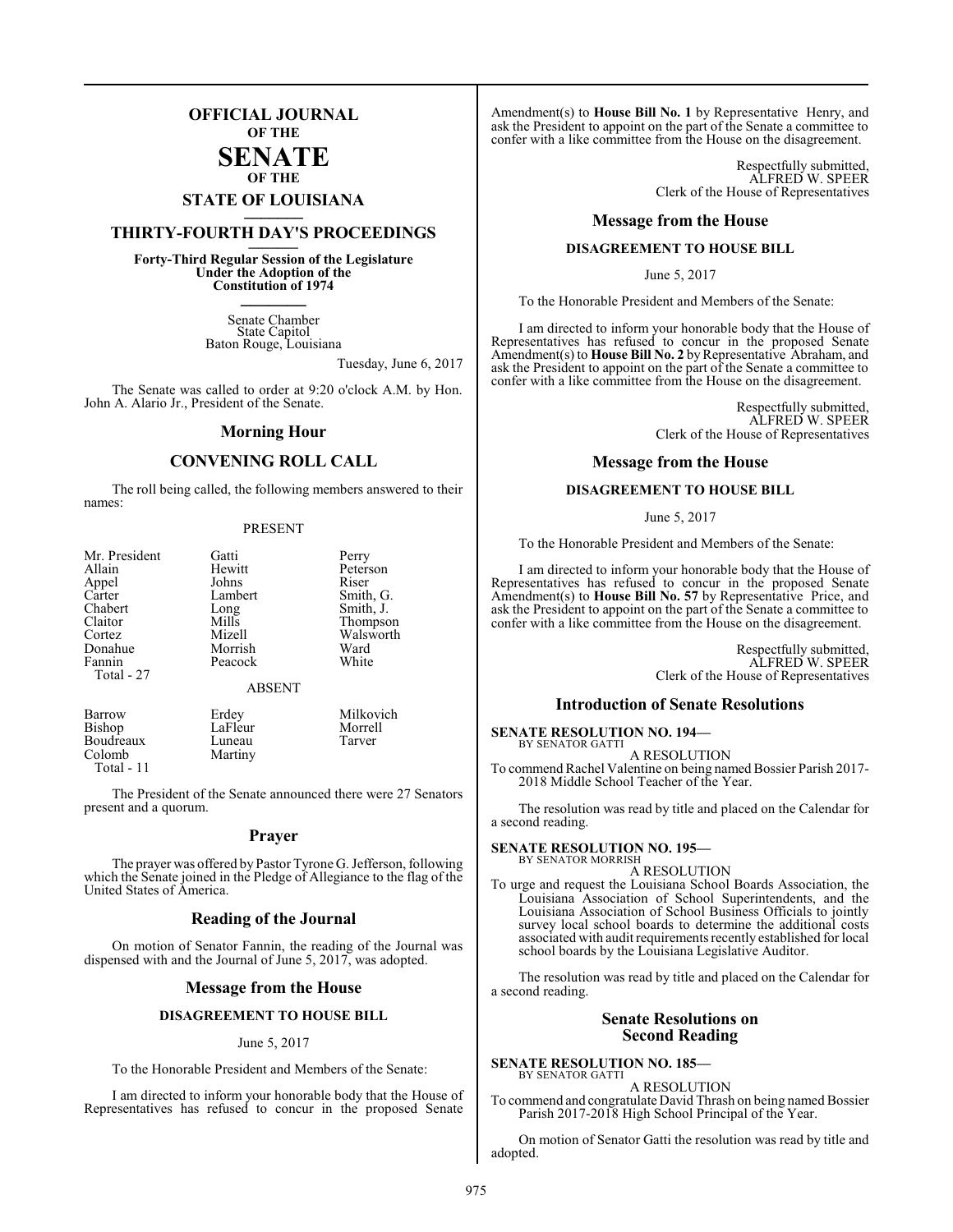#### **SENATE RESOLUTION NO. 186—**

BY SENATOR GATTI A RESOLUTION

To commend and congratulate Suzette Hadden on being named Bossier Parish 2017-2018 Elementary Principal of the Year.

On motion of Senator Gatti the resolution was read by title and adopted.

#### **SENATE RESOLUTION NO. 187—** BY SENATORS CLAITOR AND WHITE

A RESOLUTION

To commend the Episcopal High School Knights boys and girls track teams on winning the 2017 Louisiana High School Athletic Association Class 2A state outdoor championship titles.

On motion of SenatorClaitor the resolution was read by title and adopted.

#### **SENATE RESOLUTION NO. 188—** BY SENATOR BARROW

A RESOLUTION

To urge and request the Louisiana Department of Health to study and determine the desirability and feasibility of implementing the health home option in the medical assistance program, known commonly as Medicaid.

On motion of Senator Colomb the resolution was read by title and adopted.

#### **SENATE RESOLUTION NO. 189—** BY SENATOR GATTI

A RESOLUTION

To commend Dr. Kyle Machen on being named the 2017-2018 Bossier Parish Middle School Principal of the Year.

On motion of Senator Gatti the resolution was read by title and returned to the Calendar, subject to call.

#### **SENATE RESOLUTION NO. 190—** BY SENATOR GATTI

A RESOLUTION

To commend Nichole Nuccio on being named the 2017-2018 Bossier Parish High School Teacher of the Year.

On motion of Senator Gatti the resolution was read by title and returned to the Calendar, subject to call.

#### **SENATE RESOLUTION NO. 191—** BY SENATOR GATTI

A RESOLUTION

To commend the town of Haughton, Louisiana, and the Haughton schools on the tremendous growth in the area and in the area's schools.

On motion of Senator Gatti the resolution was read by title and adopted.

- **SENATE RESOLUTION NO. 192—** BY SENATORS BOUDREAUX, CORTEZ, JOHNS, LAFLEUR, MILLS, MORRISH AND PERRY A RESOLUTION
- To express support for legislation to name the I-49 Exit 11 at Louisiana Highway 93 near Sunset and Grand Coteau the "Armand J. Brinkhaus Interchange".

On motion of Senator Cortez the resolution was read by title and adopted.

#### **SENATE RESOLUTION NO. 193—** BY SENATOR GATTI

A RESOLUTION

To commend Rosemary Grimm on being named Bossier Parish 2017-2018 Elementary School Teacher of the Year and a semifinalist in the statewide competition to name the 2018 Teacher of the Year for Louisiana.

# **Page 2 SENATE 34th DAY'S PROCEEDINGS**

On motion of Senator Gatti the resolution was read by title and adopted.

### **Message from the House**

#### **ASKING CONCURRENCE IN HOUSE CONCURRENT RESOLUTIONS**

June 5, 2017

To the Honorable President and Members of the Senate:

I am directed to inform your honorable body that the House of Representatives has finally passed and asks your concurrence in the following House Concurrent Resolutions:

HCR No. 117 HCR No. 118

Respectfully submitted, ALFRED W. SPEER Clerk of the House of Representatives

#### **House Concurrent Resolutions**

Senator White asked for and obtained a suspension of the rules to read House Concurrent Resolutions a first and second time.

#### **HOUSE CONCURRENT RESOLUTION NO. 117—** BY REPRESENTATIVE HODGES

A CONCURRENT RESOLUTION

To urge and request the Baton Rouge Metropolitan Airport to continue expansion of its commercial air services by supporting direct, nonstop commercial air service from Baton Rouge, Louisiana, to Washington D.C.

The resolution was read by title. Senator White moved to concur in the House Concurrent Resolution.

## **ROLL CALL**

The roll was called with the following result:

#### YEAS

| Mr. President<br>Allain<br>Appel                 | Fannin<br>Gatti<br>Hewitt                        | Perry<br>Peterson<br>Riser                                |
|--------------------------------------------------|--------------------------------------------------|-----------------------------------------------------------|
| Carter<br>Chabert<br>Claitor<br>Colomb<br>Cortez | Johns<br>Lambert<br>Milkovich<br>Mills<br>Mizell | Smith, G.<br>Smith, J.<br>Tarver<br>Thompson<br>Walsworth |
| Donahue<br>Erdey<br>Total $-30$                  | Morrish<br>Peacock                               | Ward<br>White                                             |
| Total $-0$                                       | <b>NAYS</b>                                      |                                                           |
|                                                  | ABSENT                                           |                                                           |
| Barrow<br>Bishop<br>Boudreaux<br>Total - 8       | LaFleur<br>Long<br>Luneau                        | Martiny<br>Morrell                                        |

The Chair declared the Senate concurred in the House Concurrent Resolution and ordered it returned to the House.

#### **HOUSE CONCURRENT RESOLUTION NO. 118—** BY REPRESENTATIVE GLOVER AND SENATOR PEACOCK

A CONCURRENT RESOLUTION To commend the Shreveport Mudbugs hockey team owner Tommy Scott, general manager Scott Muscutt, and the entire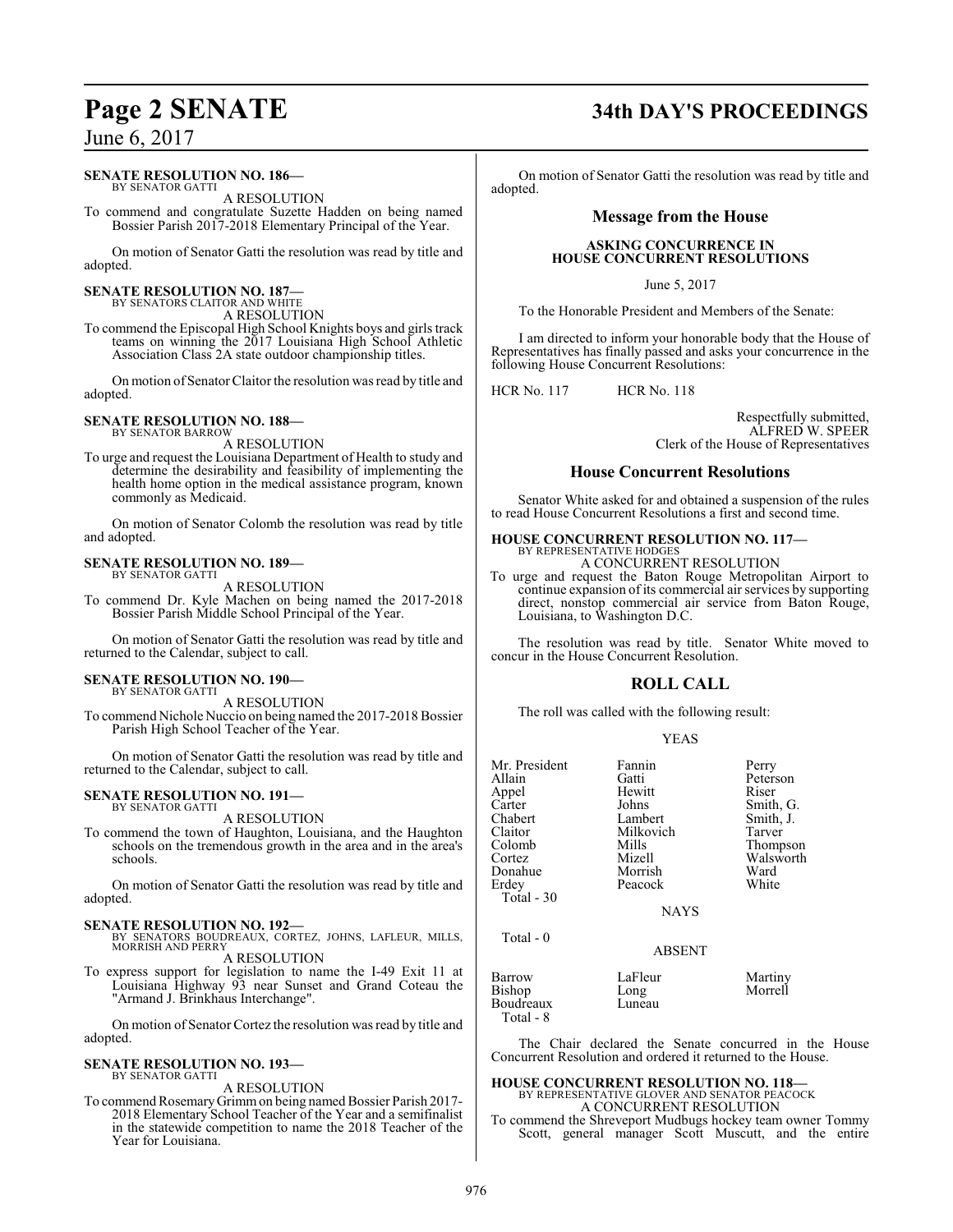# **34th DAY'S PROCEEDINGS Page 3 SENATE**

organization for successfully bringing the sport of hockey back to Shreveport, Louisiana, and to the Hirsch Memorial Coliseum.

The resolution was read by title. Senator Peacock moved to concur in the House Concurrent Resolution.

### **ROLL CALL**

The roll was called with the following result:

#### YEAS

| Mr. President | Fannin      | Perry     |
|---------------|-------------|-----------|
| Allain        | Gatti       | Peterson  |
| Appel         | Hewitt      | Riser     |
| Carter        | Johns       | Smith, G. |
| Chabert       | Lambert     | Smith, J. |
| Claitor       | Milkovich   | Tarver    |
| Colomb        | Mills       | Thompson  |
| Cortez        | Mizell      | Walsworth |
| Donahue       | Morrish     | Ward      |
| Erdey         | Peacock     | White     |
| Total - 30    |             |           |
|               | <b>NAYS</b> |           |
| Total - 0     |             |           |
|               | ABSENT      |           |

| Barrow                 | LaFleur | Martiny |
|------------------------|---------|---------|
| Bishop                 | Long    | Morrell |
| Boudreaux<br>Total - 8 | Luneau  |         |

The Chair declared the Senate concurred in the House Concurrent Resolution and ordered it returned to the House.

#### **House Concurrent Resolutions on Second Reading**

#### **HOUSE CONCURRENT RESOLUTION NO. 104—** BY REPRESENTATIVE EDMONDS

A CONCURRENT RESOLUTION

To urge and request the Louisiana Workforce Commission and the Louisiana Department of Veterans Affairs to study employment practices and policies as well as various professional licensing requirements, certification requirements, and training programs, to benefit veterans in the workforce and report their findings to the House Committee on Labor and Industrial Relations and the Senate Committee on Labor and Industrial Relations by February 15, 2018.

The resolution was read by title. Senator White moved to concur in the House Concurrent Resolution.

### **ROLL CALL**

The roll was called with the following result:

#### YEAS

| Gatti   | Peterson                     |
|---------|------------------------------|
| Hewitt  | Riser                        |
| Johns   | Smith, G.                    |
| Lambert | Smith, J.                    |
| Martiny | Tarver                       |
|         | Thompson                     |
|         | Walsworth                    |
|         | Ward                         |
| Morrish | White                        |
| Peacock |                              |
| Perry   |                              |
|         |                              |
|         | Milkovich<br>Mills<br>Mizell |

# June 6, 2017

NAYS

#### ABSENT

Barrow LaFleur Morrell<br>Bishop Long Bishop Boudreaux Luneau Total - 7

Total - 0

The Chair declared the Senate concurred in the House Concurrent Resolution and ordered it returned to the House.

#### **Senate Bills and Joint Resolutions Returned from the House of Representatives with Amendments**

#### **SENATE BILL NO. 1—**

BY SENATORS THOMPSON, ALARIO, ALLAIN, APPEL, BARROW,<br>BISHOP, CARTER, COLOMB, CORTEZ, DONAHUE, ERDEY, FANNIN,<br>GATTI, JOHNS, LÓNG, MILKOVICH, MORRELL, GARY SMITH, JOHN<br>SMITH, TARVER, WARD AND WHITE AND REPRESENTATIVES<br>BAGNER AN ACT

To amend and reenact R.S. 11:102(D)(3)(a), R.S. 17:374(A)(2)(g), 419.2(A), 1815(A) and (C)(4), the heading of Part II of Chapter 8 of Title 17 ofthe Louisiana Revised Statutes of 1950, 1962(2), 1963(A), 1964(A)(15), 1968.1(A)(1) and (B)(1), 1970.1, 1970.3(A), and  $1970.9(A)$  and (E), R.S. 36:651(Q), and R.S.  $39:98.3(\text{C})(2)$  and  $467(\text{B})(2)$ , relative to renaming the Louisiana School for Math, Science, and the Arts as the "Jimmy D. Long, Sr. Louisiana School for Math, Science, and the Arts"; and to provide for related matters.

The bill was read by title. Returned from the House of Representatives with amendments:

#### **HOUSE COMMITTEE AMENDMENTS**

Amendments proposed by House Committee on Education to Reengrossed Senate Bill No. 1 by Senator Thompson

#### AMENDMENT NO. 1

On page 8, between lines 24 and 25, insert the following:

"Section 5. Any needed changes to stationery, official documents, and other printed materials may be made by replacement through normal procurement processes as supplies on hand are exhausted. Nothing in this Act shall require the school to make changes to the logo, insignia, licensed or branded merchandise, promotional and fund raising items, or other related items or products, including class rings."

#### AMENDMENT NO. 2

On page 8, at the beginning of line 25, change "Section 5." to "Section 6."

#### **HOUSE FLOOR AMENDMENTS**

Amendments proposed by Representatives Cox and Lance Harris to Reengrossed Senate Bill No. 1 by Senator Thompson

AMENDMENT NO. 1

Delete House Committee Amendment No. 1 by the House Committee on Education (#3603).

## AMENDMENT NO. 2

On page 4, line 15, between "A." and "There" insert "**(1)**"

#### AMENDMENT NO. 3

On page 4, between lines 20 and 21, insert the following: "**(2) The official name of the school shall be the "Jimmy D. Long, Sr. Louisiana School for Math, Science, and the Arts"; however, the school may continue to use "Louisiana School of Math, Science, and the Arts" for all practical purposes as determined by the board.**"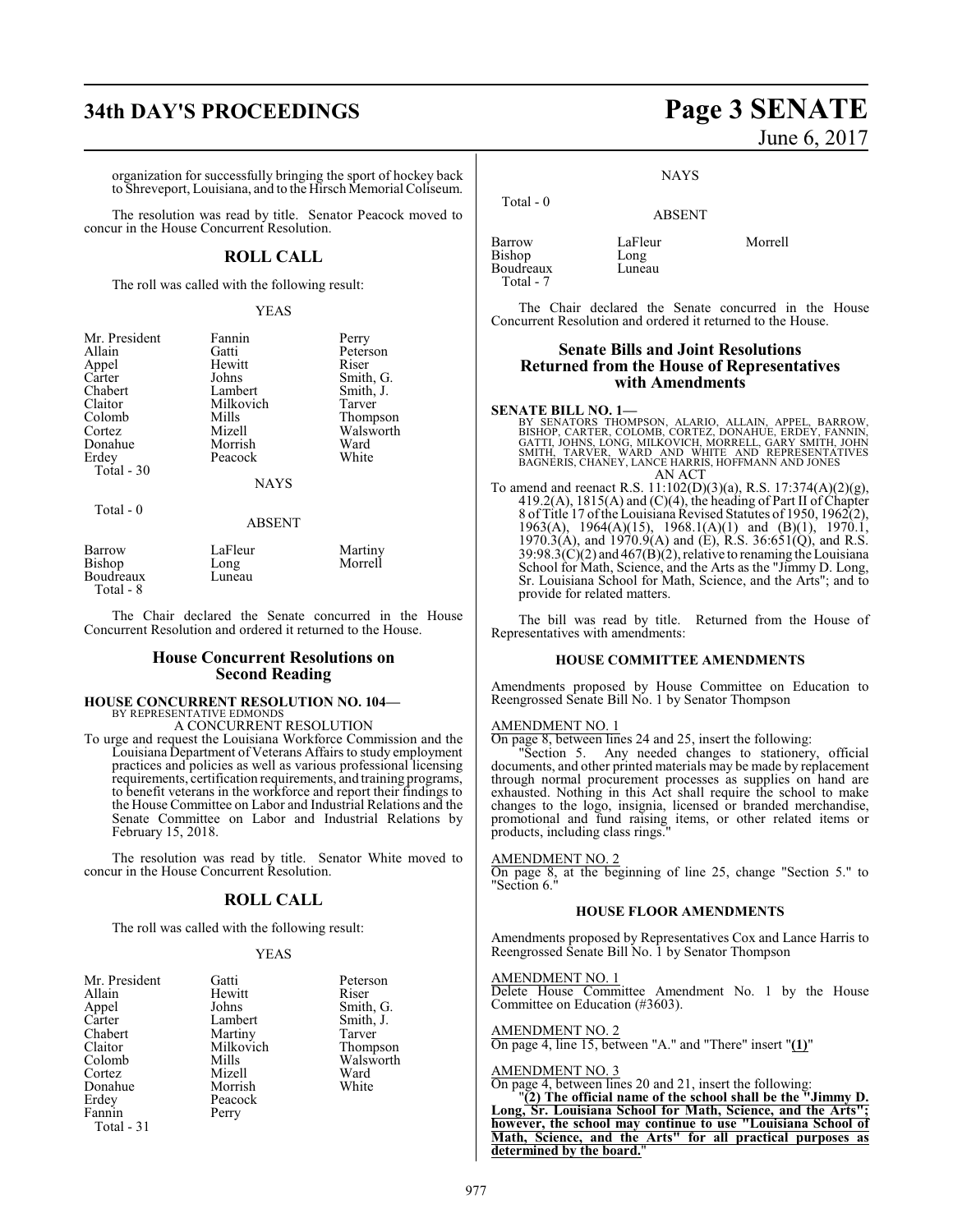#### AMENDMENT NO. 4

On page 8, between lines 24 and 25, insert the following:

"Section 5. Nothing in this Act shall require the school to make changes to the stationery, diplomas, transcripts, logo, insignia, licensed or branded merchandise, promotional and fund raising items, or other related items or products, including class rings and signage, all as determined by the board."

Senator Thompson moved to concur in the amendments proposed by the House.

## **ROLL CALL**

The roll was called with the following result:

#### YEAS

| Mr. President<br>Allain<br>Appel<br>Carter<br>Chabert<br>Colomb<br>Cortez<br>Donahue<br>Erdey<br>Fannin<br>Total - 28 | Gatti<br>Hewitt<br>Johns<br>Lambert<br>Long<br>Martiny<br>Milkovich<br>Mizell<br>Morrish<br>Perry<br><b>NAYS</b> | Riser<br>Smith, G.<br>Smith, J.<br>Tarver<br>Thompson<br>Walsworth<br>Ward<br>White |
|-----------------------------------------------------------------------------------------------------------------------|------------------------------------------------------------------------------------------------------------------|-------------------------------------------------------------------------------------|
| Claitor<br>Total - 3                                                                                                  | Mills<br><b>ABSENT</b>                                                                                           | Peterson                                                                            |
| Barrow<br>Bishop<br>Boudreaux                                                                                         | LaFleur<br>Luneau<br>Morrell                                                                                     | Peacock                                                                             |

Total - 7

The Chair declared the Senate concurred in the amendments proposed by the House.

#### **SENATE BILL NO. 25—**

BY SENATOR MORRELL

AN ACT To amend and reenact the introductory paragraph of R.S. 47:297(D) and  $(D)(1)$  and to repeal R.S.  $47:297(D)(2)$  as amended by Section 5 of Act No. 125 of the 2015 Regular Session of the Legislature, relative to tax credits; to provide relative to reduction to tax due; to sunset the tax credit for educational expenses; to provide for an effective date; and to provide for related matters.

The bill was read by title. Returned from the House of Representatives with amendments:

#### **HOUSE FLOOR AMENDMENTS**

Amendments proposed by Representative Magee to Engrossed Senate Bill No. 25 by Senator Morrell

#### AMENDMENT NO. 1

On page 1, line 17, after "incurred" delete the remainder of the line and insert in lieu thereof "**before**"

Senator Morrell moved to concur in the amendments proposed by the House.

# **Page 4 SENATE 34th DAY'S PROCEEDINGS**

### **ROLL CALL**

The roll was called with the following result:

#### YEAS

| Mr. President | Fannin        | Perry     |
|---------------|---------------|-----------|
| Allain        | Gatti         | Peterson  |
| Appel         | Hewitt        | Riser     |
| Carter        | Lambert       | Smith, G. |
| Chabert       | Martiny       | Smith, J. |
| Claitor       | Mills         | Tarver    |
| Colomb        | Mizell        | Thompson  |
| Cortez        | Morrell       | Walsworth |
| Donahue       | Morrish       | Ward      |
| Erdev         | Peacock       | White     |
| Total $-30$   |               |           |
|               | <b>NAYS</b>   |           |
| Total $-0$    |               |           |
|               | <b>ABSENT</b> |           |
| Barrow        | Johns         | Luneau    |
| Bishop        | LaFleur       | Milkovich |
| Boudreaux     | Long          |           |
| Total - 8     |               |           |

The Chair declared the Senate concurred in the amendments proposed by the House.

#### **SENATE BILL NO. 54—**

BY SENATORS MIZELL, ALARIO, ALLAIN, APPEL, BARROW, BISHOP, BOUDREAUX, CARTER, CHABERT, CLAITOR, COLOMB, CORTEZ,<br>DONAHUE, ERDEY, FANNIN, GATTI, HEWITT, JOHNS, LAFLEUR,<br>LAMBERT, LONG, LUNEAU, MARTINY, MILKOVICH, MILLS,<br>MORRELL, MORRISH, PEACOCK, PERRY, PETERSON, RISER, GARY<br>SMITH, J AND WHITE

#### AN ACT

To amend and reenact Children's Code Article 116(25), the introductory paragraph of Children's Code Article 606(A), 606(A)(7), the introductory paragraph of Children's Code Article 622(B), 725.1, 725.2, and 725.3, to enact Children's Code Article 622(B)(5), 725.4, 725.5, and 725.6, relative to human trafficking of children; to provide findings and purpose; to provide for definitions; to provide for duties of law enforcement; to provide for duties of the Department of Children and Family Services; to provide for confidentiality; to provide for terms, conditions, requirements, and procedures; and to provide for related matters.

The bill was read by title. Returned from the House of Representatives with amendments:

#### **HOUSE COMMITTEE AMENDMENTS**

Amendments proposed by House Committee on Administration of Criminal Justice to Reengrossed Senate Bill No. 54 by Senator Mizell

AMENDMENT NO. 1 On page 2, line 3, after "facility," and before "a" delete "or"

AMENDMENT NO. 2

On page 2, line 4, after "**child**" and before "**or**" insert a comma ","

AMENDMENT NO. 3 On page 2, at the beginning of line 12, change "trafficking," to "trafficking, **as provided for in R.S. 14:46.2,**"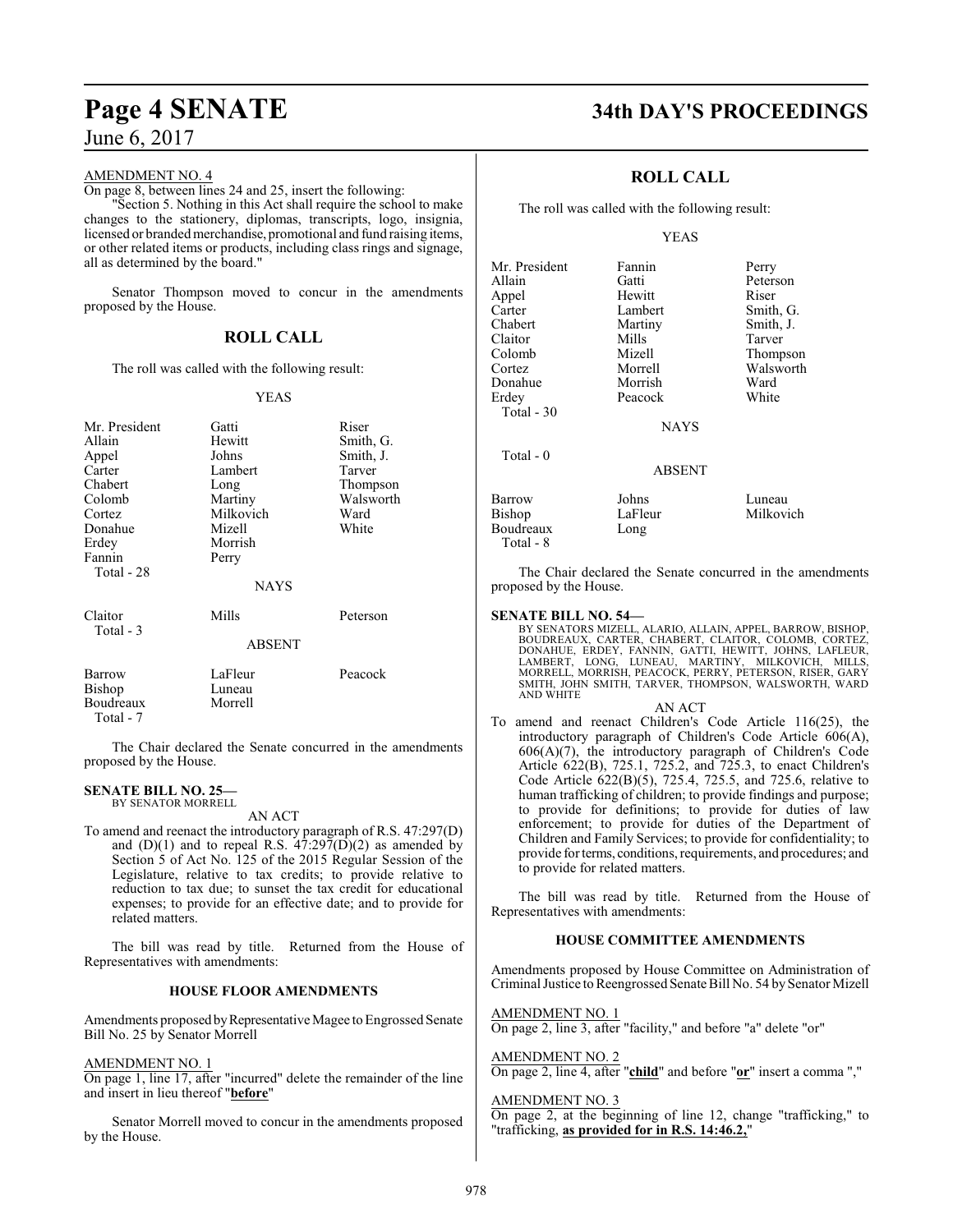# **34th DAY'S PROCEEDINGS Page 5 SENATE**

#### AMENDMENT NO. 4

On page 3, line 15, after "**children,**" and before "**those**" delete "**whether or not**" and insert "**regardless of whether**"

#### **LEGISLATIVE BUREAU AMENDMENTS**

Amendments proposed by Legislative Bureau to Reengrossed Senate Bill No. 54 by Senator Mizell

AMENDMENT NO. 1 On page 5, line 7, following "**pertaining**" and before "**an**" insert "**to**"

#### **HOUSE FLOOR AMENDMENTS**

Amendments proposed by Representative Horton to Reengrossed Senate Bill No. 54 by Senator Mizell

#### AMENDMENT NO. 1

On page 1, line 2, after "reenact" and before "Children's" insert "R.S. 46:1403.1 and"

#### AMENDMENT NO. 2

On page 1, at the beginning of line 8, change "Services;" to "Services; to provide housing at certain residential facilities;"

#### AMENDMENT NO. 3

Delete House Committee Amendment No. 2 by the House Committee on Administration of Criminal Justice (#3587)

#### AMENDMENT NO. 4

On page 2, delete line 4 in its entirety and insert "or homeless youth, **or sexually exploited children, or a safe house as defined in**"

#### AMENDMENT NO. 5

On page 2, line 23, after "**child**" and before "**has**" insert a comma "," and insert "**who is not in the custody of the department,**"

#### AMENDMENT NO. 6

On page 4, delete line 12 in its entirety, and insert the following: "for sexually exploited children are known and available to children who have been

#### AMENDMENT NO. 7

On page 5, line 3, after "**known**" and before "**to**" delete "**and available**"

### AMENDMENT NO. 8

On page 5, between lines 22 and 23, insert the following:

"Section 2. R.S. 46:1403.1 is hereby amended and reenacted to read as follows:

§1403.1. Extended stay for completion of educational courses or other programs

A. Notwithstanding any other provision of law to the contrary, including but not limited to R.S.  $46:1403(A)(1)$ , a child housed at a residential home, may stay at such home for a period not to exceed six months beyond his eighteenth birthday to complete any educational course that he began at such facility, including but not limited to a General Education Development course, and any other program offered by the residential home

B. Notwithstanding Subsection A of this Section and any other provision of law to the contrary, including but not limited to R.S. 46:1403(A)(1), a child housed at a residential home that does not receive Title IV-E funding pursuant to 42 U.S.C. 670 et seq., may remain at such home until his twenty-first birthday to complete any educational course that he began at such facility, including but not limited to a General Education Development course, and any other program offered by the residential home."

#### AMENDMENT NO. 9

On page 5, at the beginning of line 23, change "Section 2." to "Section 3."

Senator Mizell moved to concur in the amendments proposed by the House.

#### **ROLL CALL**

The roll was called with the following result:

#### YEAS

| Mr. President | Gatti       | Perry     |
|---------------|-------------|-----------|
| Allain        | Hewitt      | Riser     |
| Appel         | Johns       | Smith, G. |
| Carter        | Lambert     | Smith, J. |
| Chabert       | Martiny     | Tarver    |
| Claitor       | Milkovich   | Thompson  |
| Colomb        | Mills       | Walsworth |
| Cortez        | Mizell      | Ward      |
| Donahue       | Morrell     | White     |
| Erdey         | Morrish     |           |
| Fannin        | Peacock     |           |
| Total - 31    |             |           |
|               | <b>NAYS</b> |           |
| Total - 0     |             |           |

#### ABSENT

Bishop Long<br>Boudreaux Luneau **Boudreaux** 

Barrow LaFleur Peterson<br>Bishop Long

Total - 7

The Chair declared the Senate concurred in the amendments proposed by the House.

#### **SENATE BILL NO. 67—** BY SENATOR FANNIN

AN ACT To amend and reenact R.S. 39:72.1(A) and to enact R.S. 38:2211.1, relative to certain appropriations; to provide that recipients of appropriations be in compliance with audit requirements in order to let contracts; and to provide for related matters.

The bill was read by title. Returned from the House of Representatives with amendments:

#### **LEGISLATIVE BUREAU AMENDMENTS**

Amendments proposed byLegislative Bureau to Reengrossed Senate Bill No. 67 by Senator Fannin

#### AMENDMENT NO. 1

On page 1, line 17, following "**Section**" and before "**,**" delete "**shall**"

Senator Fannin moved to concur in the amendments proposed by the House.

#### **ROLL CALL**

The roll was called with the following result:

Morrish

#### YEAS

Mr. President Fannin Peacock<br>Allain Gatti Perry Allain Gatti Perry Appel Hewitt Peterson Bishop Johns<br>Carter Lambert Carter Lambert Smith, G. Chabert Martiny Smith, J.<br>Claitor Milkovich Tarver Claitor Milkovich<br>Colomb Mills Cortez Mizell Walsworth Donahue Morrell Ward<br>
Erdey Morrish White Total - 33

Mills Thompson<br>
Mizell Walsworth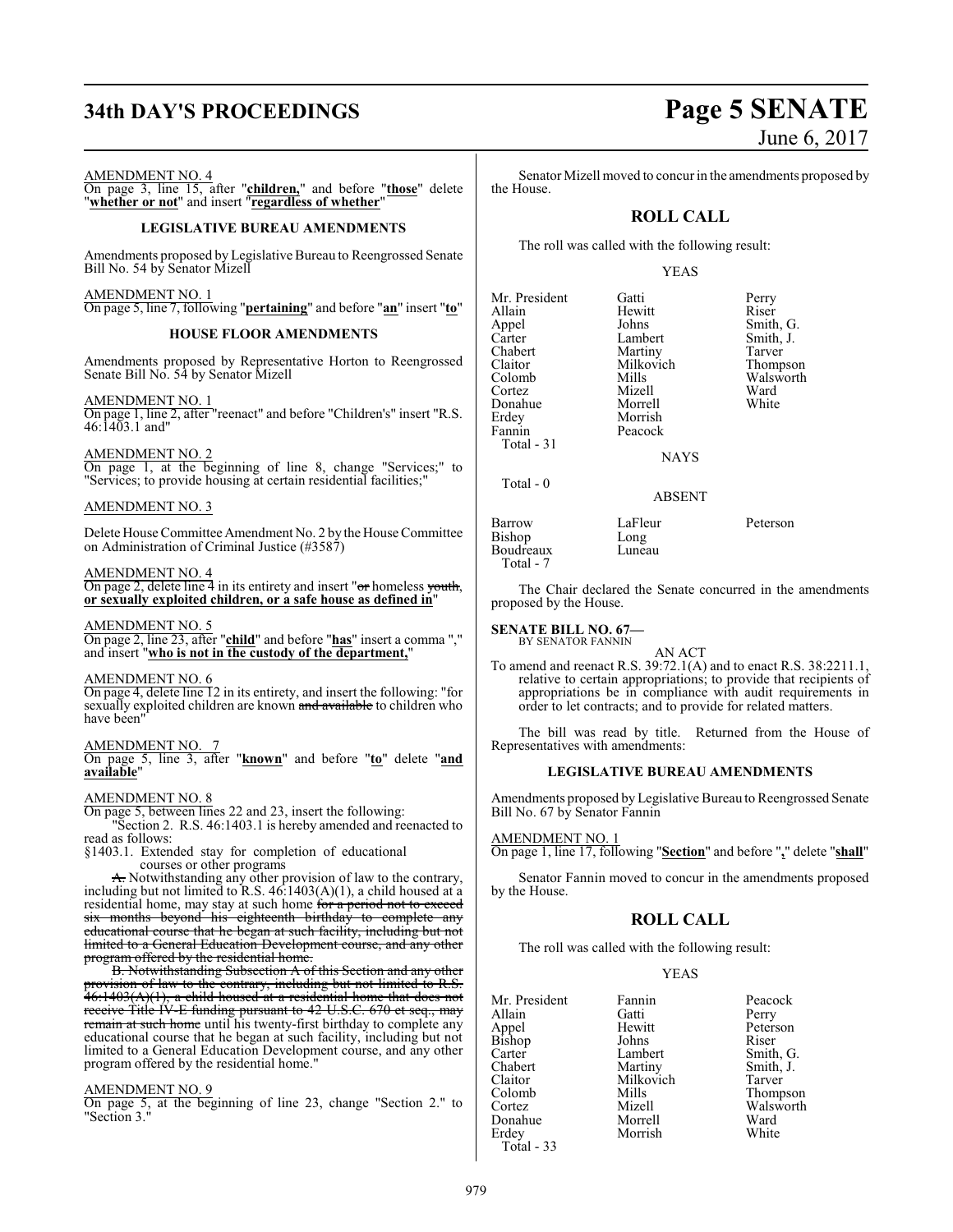$Total = 0$ 

## NAYS

| 1 vuu - v                         | <b>ABSENT</b>   |        |
|-----------------------------------|-----------------|--------|
| Barrow<br>Boudreaux<br>Total $-5$ | LaFleur<br>Long | Luneau |

The Chair declared the Senate concurred in the amendments proposed by the House.

#### **SENATE BILL NO. 79—** BY SENATOR LUNEAU

#### AN ACT

To amend and reenact R.S. 47:227 and Section 8 of Act No. 125 of the 2015 Regular Session of the Legislature as amended by Section 2 of Act No. 29 of the 2016 First Extraordinary Session of the Legislature and to repeal Sections 4, 5, and 6 of Act No. 125 of the 2015 Regular Session of the Legislature, relative to income and corporation franchise tax credits; to eliminate the termination of reductions previously enacted; to restore the corporate income tax credit for state insurance premium tax paid; to provide for an effective date; and to provide for related matters.

The bill was read by title. Returned from the House of Representatives with amendments:

#### **HOUSE FLOOR AMENDMENTS**

Amendments proposed by Representative Abramson to Engrossed Senate Bill No. 79 by Senator Luneau

#### AMENDMENT NO. 1

On page 2, between lines 11 and 12, insert the following:

Section 3. In case of any conflict between the provisions of this Act and the Act that originated as House Bill No. 454 of this 2017 Regular Session of the Legislature, the provisions of the Act that originated as House Bill No. 454 shall supercede and control regardless of the order of passage."

#### AMENDMENT NO. 2

On page 2, at the beginning of line 12, delete "Section 3." and insert "Section 4."

AMENDMENT NO. 3

On page 2, at the beginning of line 14, delete "Section 4." and insert "Section 5."

Senator Luneau moved to reject the amendments proposed by the House.

#### **ROLL CALL**

The roll was called with the following result:

#### YEAS

| Mr. President | Gatti     | Morrish   |
|---------------|-----------|-----------|
| Allain        | Hewitt    | Peacock   |
| Appel         | Johns     | Perry     |
| Barrow        | LaFleur   | Peterson  |
| <b>Bishop</b> | Lambert   | Smith, G. |
| Carter        | Long      | Smith, J. |
| Chabert       | Luneau    | Tarver    |
| Colomb        | Martiny   | Thompson  |
| Cortez        | Milkovich | Walsworth |
| Donahue       | Mills     | Ward      |
| Erdey         | Mizell    | White     |
| Fannin        | Morrell   |           |
| Total - 35    |           |           |

# **Page 6 SENATE 34th DAY'S PROCEEDINGS**

**NAYS** 

ABSENT

Boudreaux Claitor Total - 2

Riser Total - 1

The Chair declared the Senate rejected the amendments proposed by the House.

#### **SENATE BILL NO. 95—** BY SENATOR MORRISH

AN ACT

To amend and reenact the chapter heading of Chapter 3 of Subtitle VII of Title 47 of the Louisiana Revised Statutes of 1950, and R.S.  $47:6301(A)(1)$ , the introductory paragraph of  $6301(A)(2)$ , 6301(A)(2)(c), and (3), (B)(1)(c)(vii), and (ix),(2)(a)(i),  $(C)(1)(e)$ , and  $(2)$  and to repeal R.S. 47:6301(D), relative to donations to school tuition organizations; to convert the school tuition organization rebate to a nonrefundable income tax credit; to provide for an effective date; and to provide for related matters.

The bill was read by title. Returned from the House of Representatives with amendments:

#### **HOUSE COMMITTEE AMENDMENTS**

Amendments proposed by House Committee on Ways and Means to Engrossed Senate Bill No. 95 by Senator Morrish

#### AMENDMENT NO. 1

On page 1, line 4, after "6301(A)(2)," delete the remainder of the line and delete line 5 in its entirety and insert the following: "6301(A)(3),  $(B)(1)(a)$  and  $(c)(vii)$  and  $(ix)$  and  $(2)(a)(i)$ ,  $(C)(1)(d)$  and  $(e)$  and  $(2)$ , to enact R.S.  $47:6301(B)(1)(c)(xii)$ , and to repeal R.S.  $47:6301(A)(2)(a)$ , (b), and (c) and (D), relative to donations to school"

#### AMENDMENT NO. 2

On page 1, delete lines 12 and 13 in their entirety and insert the following: "6301(A)(2), 6301(A)(3), (B)(1)(a) and (c)(vii) and (ix) and  $(2)(a)(i)$ ,  $(C)(1)(d)$  and  $(e)$  and  $(2)$  are hereby amended and reenacted and R.S.  $47:6301(B)(1)(c)(xii)$  is hereby enacted to read as follows:"

#### AMENDMENT NO. 3

On page 2, line 3, after "school." delete the remainder of the line, delete lines 4 through 8 in their entirety and insert the following: " In order to qualify for the rebate credit,

#### AMENDMENT NO. 4

On page 2, line 20, after "**subsequent**" delete the remainder of the line

#### AMENDMENT NO. 5

On page 2, delete lines 22 through 29 in their entirety and on page 3, delete line 1 in its entirety and insert:

"(2) The rebate may be paid only after the conclusion of the school year and only when all of the following requirements have been satisfied: **credit shall be earned when the donation is made.** \* \* \*"

#### AMENDMENT NO. 6

On page 3, delete line 18, in its entirety and insert the following:

"B.(1)(a) For purposes of this Section, the term "school tuition organization" shall mean a tax exempt organization organized under Section 501(c)(3) of the Internal Revenue Code which adheres to the requirements of this Section. The amount of scholarships awarded by a school tuition organization shall equal the amount of donations the organization receives fromtaxpayers, minus allowable administrative or promotional costs. No less than ninety-five percent of the monies received by the school tuition organization from taxpayer donations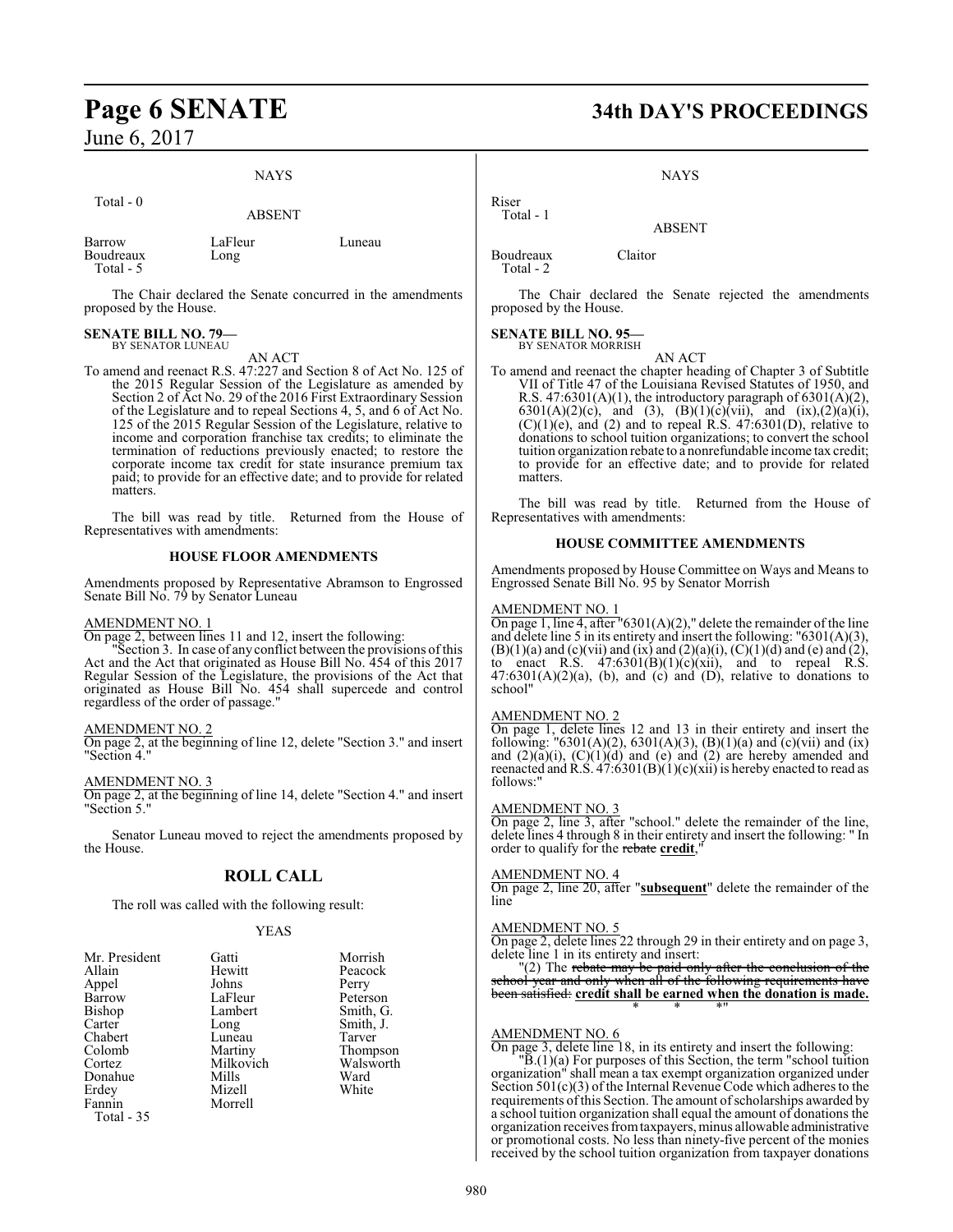# **34th DAY'S PROCEEDINGS Page 7 SENATE**

for scholarships shall be used to provide scholarships to students for attendance at a qualified nonpublic school of their parent's choice.  $\bf{A}$ school tuition organization shall carryforward all funds in accordance with the duration of time indicated by the donor pursuant to Paragraph (A)(1) of this Section. If, at the end of the fiscal year, a donor requests a refund of unexpended funds from his donation, the school tuition organization shall reimburse the donor the full amount of unexpended funds otherwise available to be used on scholarships, exclusive of funds available for administrative costs. If the donor does not elect to receive a refund, the school tuition organization may retain and carryforward the funds indefinitely or for a shorter period of time if so indicated by the donor. In addition, a school tuition organization shall provide educational scholarships to students without limiting available scholarships to students of only one qualified school.

#### AMENDMENT NO. 7

On page 4, between lines 26 and 27, insert the following:

"**(xii) Shall annually pay out or reserve for scholarships at least seventy-five percent of all funds from donations. In order for a reservation of funds to qualify under this Item, the funds are required to be designated for a specific student who is awarded a scholarship for the next school year or for multiple school years. On July first of each year, the school tuition organization shall make an accounting of all funds received as donations during the previous calendar year and retained from the year before the previous calendar year. Any donated funds retained by a school tuition organization as of July first that exceed twenty-five percent of all funds available from donations from all prior calendar years shall be remitted to the Department of Education for deposit into the state general fund. \* \* \***"

AMENDMENT NO. 8

On page 5, delete line 3 in its entirety

AMENDMENT NO. 9

On page 5, delete line 10 in its entirety and insert the following:  $"C(1)$ 

\* \* \*

(d)**(1)** The Department of Education shall verify that each qualified student has received scholarships not to exceed the lesser of actual tuition and fees at the qualified school or eighty percent of the state average Minimum Foundation Program per pupil funding amount for the previous year in the case of a qualified student enrolled in kindergarten through eighth grade, or ninety percent of the state average Minimum Foundation Program per pupil funding amount for the previous year in the case of a qualified student enrolled in ninth through twelfth grade. If the total amount of scholarships received by a qualified student has exceeded one of these amounts, as applicable, the school tuition organization that had awarded the scholarship that caused the student's total scholarship amount to exceed this amount shall refund the state the difference.

**(2)The Department of Education shall verify that each student receiving a scholarship from a school tuition organization was not enrolled in a public school in Louisiana on October first or February first of the school year for which the student received the scholarship pursuant to the definition of the student membership established by the State Board of Elementary and Secondary Education for the purposes of the Minimum Foundation Program formula.**"

#### AMENDMENT NO. 10

On page 5, delete line 28 in its entirety and insert the following: "Section 2. R.S.  $47:6301(A)(2)(a)$ , (b), and (c) and (D) are hereby repealed in their entirety."

Senator Morrish moved to concur in the amendments proposed by the House.

# June 6, 2017

#### **ROLL CALL**

The roll was called with the following result:

#### YEAS

| Mr. President         | Erdey           | Morrish   |
|-----------------------|-----------------|-----------|
| Allain                | Fannin          | Peacock   |
| Appel                 | Gatti           | Peterson  |
| Bishop                | Hewitt          | Smith, G. |
| Carter                | Johns           | Smith, J. |
| Chabert               | Lambert         | Tarver    |
| Claitor               | Martiny         | Thompson  |
| Colomb                | Mills           | Walsworth |
| Cortez                | Mizell          | Ward      |
| Donahue<br>Total - 30 | Morrell         | White     |
|                       | <b>NAYS</b>     |           |
| Milkovich             | Perry           | Riser     |
| Total - 3             | <b>ABSENT</b>   |           |
| Barrow<br>Boudreaux   | LaFleur<br>Long | Luneau    |
|                       |                 |           |

Total - 5

The Chair declared the Senate concurred in the amendments proposed by the House.

**SENATE BILL NO. 97—** BY SENATOR FANNIN

AN ACT

To amend and reenact R.S. 47:301(10)(e), 305.3, 305.8, 305.37(A), and 305.63 and to enact R.S.  $47:301(30)$ , relative to sales tax; to provide relative to certain agricultural sales and use tax exemptions; to define commercial farmer; to provide for an effective date; and to provide for related matters.

The bill was read by title. Returned from the House of Representatives with amendments:

#### **LEGISLATIVE BUREAU AMENDMENTS**

Amendments proposed by Legislative Bureau to Reengrossed Senate Bill No. 97 by Senator Fannin

#### AMENDMENT NO. 1

On page 2, line 19, following "**Department**" and before "**until**" insert "**of Agriculture and Forestry**"

#### AMENDMENT NO. 2

On page 2, lines 26 and 27, following "exemption" change "herein provided." to "**provided in this Section.**"

#### **HOUSE FLOOR AMENDMENTS**

Amendments proposed by Representative Schexnayder to Reengrossed Senate Bill No. 97 by Senator Fannin

#### AMENDMENT NO. 1

Delete Amendment No. 1 by the Legislative Bureau (#2531)

Senator Fannin moved to concur in the amendments proposed by the House.

### **ROLL CALL**

The roll was called with the following result:

#### YEAS

Mr. President Fannin Perry<br>Allain Catti Riser Allain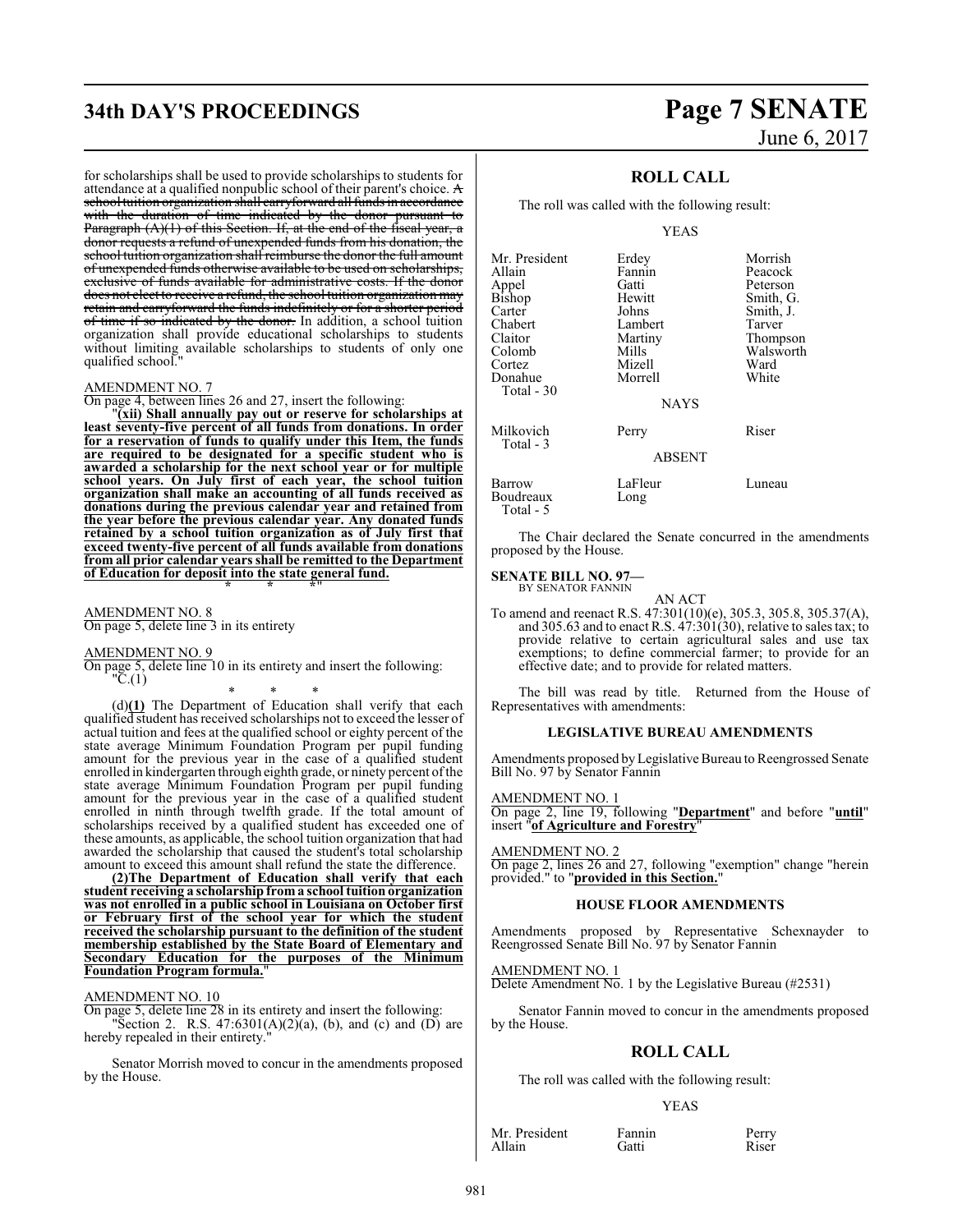| Appel      | Hewitt        | Smith, G. |
|------------|---------------|-----------|
| Bishop     | Johns         | Smith, J. |
| Carter     | Martiny       | Tarver    |
| Chabert    | Milkovich     | Thompson  |
| Claitor    | Mills         | Walsworth |
| Colomb     | Mizell        | Ward      |
| Cortez     | Morrell       | White     |
| Donahue    | Morrish       |           |
| Erdey      | Peacock       |           |
| Total - 31 |               |           |
|            | <b>NAYS</b>   |           |
| Peterson   |               |           |
| Total - 1  |               |           |
|            | <b>ABSENT</b> |           |
| Barrow     | LaFleur       | Long      |

Boudreaux Lambert Luneau Total - 6

The Chair declared the Senate concurred in the amendments proposed by the House.

#### **SENATE BILL NO. 98—**

BY SENATORS DONAHUE AND THOMPSON AN ACT

To amend and reenact the introductory paragraph of R.S. 39:2(15.1), 24.1(A), (C), and (E)(3), 34(A), 51( $\bar{A}$ )(2), and 56(A) and to enact R.S.  $39:24.1(E)(4)$  and  $(5)$  and  $36(A)(7)$ , relative to budgetary procedures; to define expenditures and incentive expenditure programs; to provide for inclusion in the executive budget, the general appropriation bill, other appropriation bills, and the state budget of incentive expenditures programs; to provide for an effective date; and to provide for related matters.

The bill was read by title. Returned from the House of Representatives with amendments:

#### **HOUSE COMMITTEE AMENDMENTS**

Amendments proposed by House Committee on Appropriations to Reengrossed Senate Bill No. 98 by Senator Donahue

#### AMENDMENT NO. 1

On page 4, delete lines 14 through 16 in their entirety and insert the following: "thereafter shall include a listing of all incentive following: "**thereafter shall include a listing of all incentive expenditure programs by department, including the forecasted amount of each incentive expenditure as adopted for the current fiscal year by the**"

#### AMENDMENT NO. 2

On page 5, delete lines 6 through 8 in their entirety and insert the following: "**thereafter shall include a listing of all incentive expenditure programs by department, including the forecasted amount of each incentive expenditure as adopted for the current fiscal year by the**"

#### AMENDMENT NO. 3

On page 5, line 23, after "**include a**" delete "**separate**" and delete lines 24 and 25 in their entirety and insert the following: "**listing of all incentive expenditure programs by department, including the forecasted amount of each incentive expenditure as adopted**"

Senator Donahue moved to concur in the amendments proposed by the House.

## **ROLL CALL**

The roll was called with the following result:

#### YEAS

Mr. President Fannin Peacock<br>Allain Gatti Perry Allain Gatti Perry

**Page 8 SENATE 34th DAY'S PROCEEDINGS**

| Appel<br>Bishop<br>Carter<br>Chabert<br>Claitor<br>Colomb<br>Cortez<br>Donahue<br>Erdey<br>Total $-33$ | Hewitt<br>Johns<br>Lambert<br>Martiny<br>Milkovich<br>Mills<br>Mizell<br>Morrell<br>Morrish<br><b>NAYS</b> | Peterson<br>Riser<br>Smith, G.<br>Smith, J.<br>Tarver<br>Thompson<br>Walsworth<br>Ward<br>White |
|--------------------------------------------------------------------------------------------------------|------------------------------------------------------------------------------------------------------------|-------------------------------------------------------------------------------------------------|
| Total - 0                                                                                              | <b>ABSENT</b>                                                                                              |                                                                                                 |
| Barrow<br>Boudreaux<br>Total - 5                                                                       | LaFleur<br>Long                                                                                            | Luneau                                                                                          |

The Chair declared the Senate concurred in the amendments proposed by the House.

**SENATE BILL NO. 100—** BY SENATOR DONAHUE

AN ACT

To amend and reenact R.S. 39:29(A) and (B), 32(E)(3) and (7), and 36(B)(1)(c), (6), and (8) and to enact R.S. 39:2(40.1) and 29(C) and (D), relative to budgets; to provide for the budget office under the direction of the division of administration to produce a non-discretionary adjusted standstill budget; to define and describe the elements of the non-discretionary adjusted standstill budget; to provide for the utilization of the non-discretionary adjusted standstill budget in the executive budget contents; to provide for an effective date; and to provide for related matters.

The bill was read by title. Returned from the House of Representatives with amendments:

#### **HOUSE COMMITTEE AMENDMENTS**

Amendments proposed by House Committee on Appropriations to Reengrossed Senate Bill No. 100 by Senator Donahue

AMENDMENT NO. 1 On page 1, line 5, change "non-discretionary" to "nondiscretionary"

AMENDMENT NO. 2 On page 1, line 6, change "non-discretionary" to "nondiscretionary"

AMENDMENT NO. 3 On page 1, line 7, change "non-discretionary" to "nondiscretionary"

AMENDMENT NO. 4 On page 2, line 1, change "**Non-discretionary**" to "**Nondiscretionary**"

#### AMENDMENT NO. 5

On page 2, line 5, change "**Non-discretionary**" to "**Nondiscretionary**"

#### AMENDMENT NO. 6

On page 2, line 11, change "**non-recurring**" to "**nonrecurring**"

#### AMENDMENT NO. 7

On page 2, at the end of line 12, delete "**non-**" and at the beginning of line 13, change

## "**discretionary**" to "**nondiscretionary**"

### AMENDMENT NO. 8

On page 2, line 14, change "**non-discretionary**" to "**nondiscretionary**"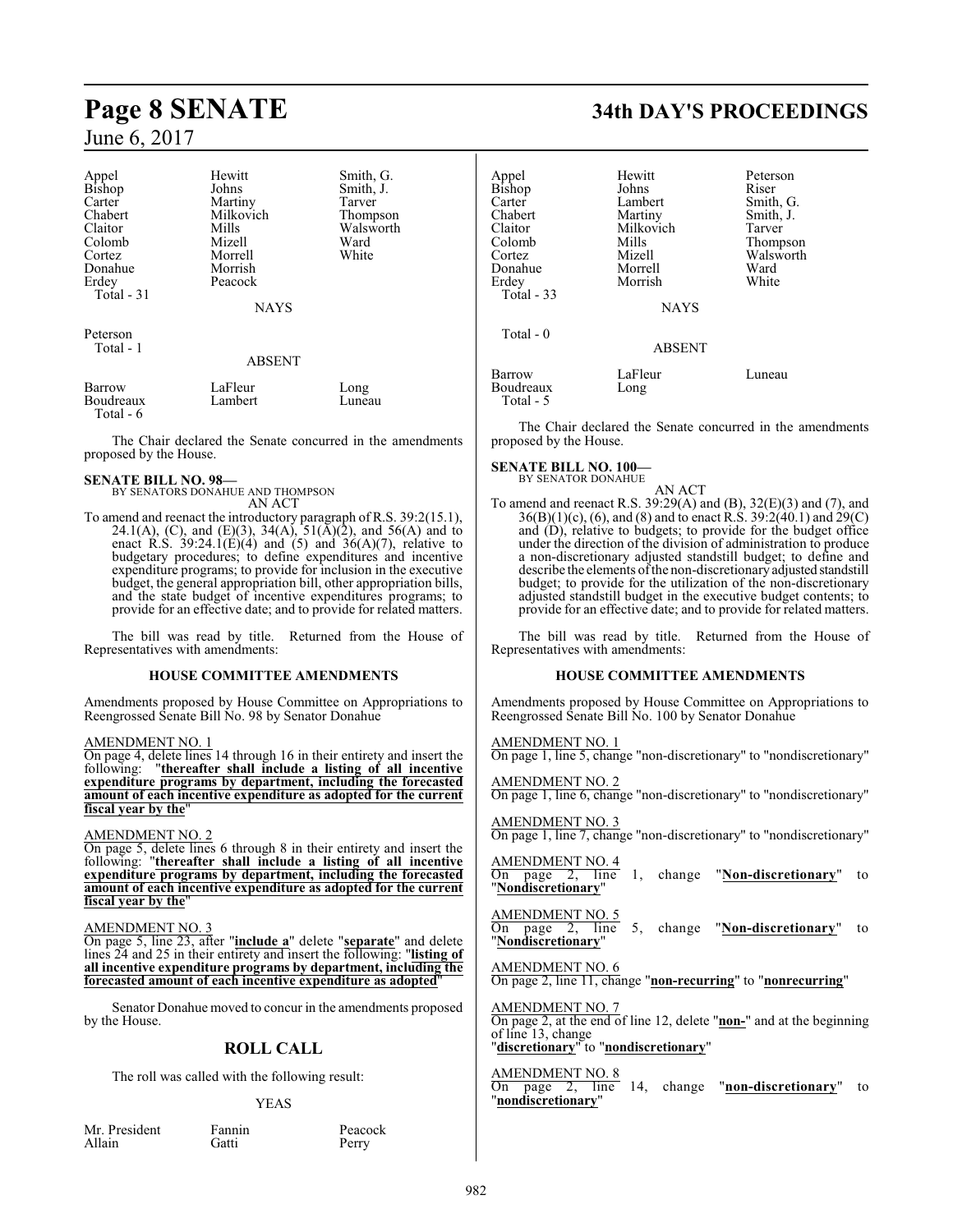# **34th DAY'S PROCEEDINGS**

# Page 9 SENATE<br>June 6, 2017

| <b>AMENDMENT NO. 9</b><br>page 2, line 15, change "non-discretionary"<br>On<br>to<br>"nondiscretionarv"                                                        | <b>AMENDMENT NO. 27</b><br>4, line 28, change "non-discretionary" to<br>page<br>On<br>"nondiscretionary"                                             |
|----------------------------------------------------------------------------------------------------------------------------------------------------------------|------------------------------------------------------------------------------------------------------------------------------------------------------|
| $\frac{\text{AMENDMENT NO. 10}}{\text{On page 2, line}}$ 22,<br>change "non-discretionary"<br>to<br>"nondiscretionarv"                                         | AMENDMENT NO. 28<br>On page 5, line<br>change "non-discretionary" to<br>4.<br>"nondiscretionary"                                                     |
| AMENDMENT NO. 11<br>On page 2, line 23, change "non-discretionary"<br>to<br>"nondiscretionary"                                                                 | <b>LEGISLATIVE BUREAU AMENDMENTS</b><br>Amendments proposed by Legislative Bureau to Reengrossed Senate<br>Bill No. 100 by Senator Donahue           |
| <b>AMENDMENT NO. 12</b><br>On page $3$ , line 1,<br>change "non-discretionary"<br>to<br>"nondiscretionary"                                                     | <u>AMENDMENT NO. 1</u><br>On page 1, line 2, following "(B)" and before "(7)" change ",<br>$32(\vec{E})(\bar{3})$ and" to "and $32(E)(\bar{3})$ and" |
| <b>AMENDMENT NO. 13</b><br>On page 3, at the end of line 6, delete "non-" and at the beginning of<br>line 7, change<br>"discretionary" to "nondiscretionary"   | <b>AMENDMENT NO. 2</b><br>On page 1, line 2, following " $(7)$ " delete the remainder of the line                                                    |
| <u>AMENDMENT NO. 14</u><br>On page $3$ , line $9$ ,<br>change "non-discretionary"<br>to<br>"nondiscretionary"                                                  | <b>AMENDMENT NO. 3</b><br>On page 1, line 10, following "(B)" and before " $(7)$ " change ",<br>$32(\vec{E})(\bar{3})$ and" to "and $32(E)(3)$ and"  |
| <u>AMENDMENT NO. 15</u><br>On page $3$ , line 12,<br>change "non-discretionary"<br>to<br>"nondiscretionary"                                                    | <b>AMENDMENT NO. 4</b><br>On page 1, line 10, following $'(7)$ " delete the remainder of the line<br>and insert "are"                                |
| <b>AMENDMENT NO. 16</b><br>On page $3$ , line 13,<br>change "non-discretionary"<br>to<br>"nondiscretionary"                                                    | <b>AMENDMENT NO. 5</b><br>On page 2, line 3, following " <b>unit's</b> " and before " <b>existing</b> " change "current year" to "current-year"      |
| <b>AMENDMENT NO. 17</b><br>On page 3, line 15, change "non-discretionary"<br>to<br>"nondiscretionary"                                                          | AMENDMENT NO. 6<br>On page 4, line 9, following " <b>unit's</b> " and before " <b>existing</b> " change "current year" to "current-year"             |
| $\frac{\text{AMENDMENT NO. 18}}{\text{On page 3}}$ , line 17, change "non-discretionary"<br>to                                                                 | Senator Donahue moved to concur in the amendments proposed<br>by the House.                                                                          |
|                                                                                                                                                                |                                                                                                                                                      |
| "nondiscretionary"<br><u>AMENDMENT NO. 19</u><br>On page 3, line 18 change "non-discretionary"<br>to<br>"nondiscretionary"                                     | <b>ROLL CALL</b><br>The roll was called with the following result:<br><b>YEAS</b>                                                                    |
| <b>AMENDMENT NO. 20</b><br>On page 3, line 22, change "non-discretionary"<br>to<br>"nondiscretionary"                                                          | Mr. President<br>Fannin<br>Peacock<br>Allain<br>Gatti<br>Perry<br>Hewitt<br>Peterson<br>Appel                                                        |
| <u>AMENDMENT NO. 21</u><br>On page 3, line 26, change "non-discretionary"<br>to<br>"nondiscretionary"                                                          | Bishop<br>Riser<br>Johns<br>Carter<br>Lambert<br>Smith, G.<br>Chabert<br>Martiny<br>Smith, J.<br>Milkovich<br>Claitor<br>Tarver                      |
| <b>AMENDMENT NO. 22</b><br>On page 3, line 28, change "non-discretionary" to<br>"nondiscretionary"                                                             | Mills<br>Colomb<br>Thompson<br>Walsworth<br>Mizell<br>Cortez<br>Ward<br>Donahue<br>Morrell<br>Morrish<br>White<br>Erdey                              |
| <b>AMENDMENT NO. 23</b><br>change "non-discretionary"<br>On page $4$ , line $2$ ,<br>to<br>"nondiscretionary"                                                  | Total - 33<br><b>NAYS</b><br>Total - 0                                                                                                               |
| <u>AMENDMENT NO. 24</u><br>On page 4, line 8,<br>change "non-discretionary"<br>to<br>"nondiscretionary"                                                        | <b>ABSENT</b><br>LaFleur<br>Barrow<br>Luneau<br>Boudreaux<br>Long                                                                                    |
| <b>AMENDMENT NO. 25</b><br>On page 4, at the end of line 15, delete "non-" and at the beginning<br>of line 16, change<br>"discretionary" to "nondiscretionary" | Total - 5<br>The Chair declared the Senate concurred in the amendments<br>proposed by the House.                                                     |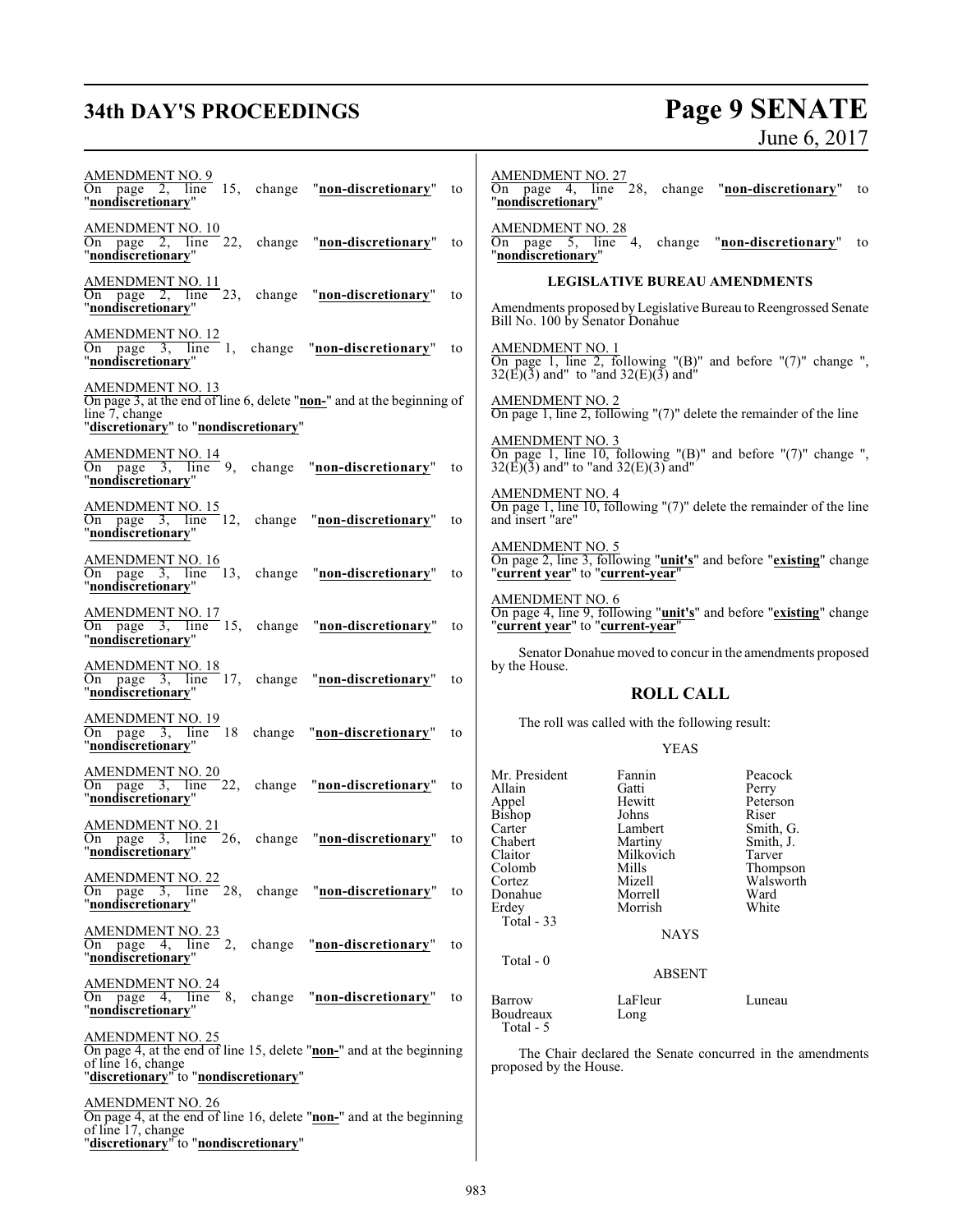#### **SENATE BILL NO. 102—** BY SENATOR JOHNS

AN ACT

To enact R.S. 17:1876, relative to the programs in the Louisiana Community and Technical Colleges; to create the Louisiana Educational Workforce Training Fund; to provide for the creation of a fund; to provide for purposes; to provide for sources of funding; to provide for a private match; to provide for distribution of the fund; to provide for the exclusion of certain funds; to provide for an effective date; and to provide for related matters.

The bill was read by title. Returned from the House of Representatives with amendments:

#### **LEGISLATIVE BUREAU AMENDMENTS**

Amendments proposed by Legislative Bureau to Reengrossed Senate Bill No. 102 by Senator Johns

AMENDMENT NO. 1

On page 2, line 27, following "**or**" and before "**property;**" change "**corporal**" to "**corporeal**"

AMENDMENT NO. 2

On page 3, line 13, following "**provisions**" and before "**and**" change "**herein**" to "**of this Section**"

#### AMENDMENT NO. 3

On page 3, line 18, following "**provisions**" and before "**and**" change "**herein**" to "**of this Section**"

Senator Johns moved to concur in the amendments proposed by the House.

#### **ROLL CALL**

The roll was called with the following result:

YEAS

| Mr. President | Fannin    | Peacock   |
|---------------|-----------|-----------|
| Allain        | Gatti     | Perry     |
| Appel         | Hewitt    | Peterson  |
| <b>Bishop</b> | Johns     | Riser     |
| Carter        | Lambert   | Smith, G. |
| Chabert       | Martiny   | Smith, J. |
| Claitor       | Milkovich | Tarver    |
| Colomb        | Mills     | Thompson  |
| Cortez        | Mizell    | Walsworth |
| Donahue       | Morrell   | Ward      |
| Erdey         | Morrish   | White     |
| Total - 33    |           |           |
|               | NAYS      |           |
| Total - 0     |           |           |

| Barrow    | LaFleur | Luneau |
|-----------|---------|--------|
| Boudreaux | Long    |        |

Total - 5

The Chair declared the Senate concurred in the amendments proposed by the House.

ABSENT

#### **SENATE BILL NO. 117—** BY SENATOR COLOMB

AN ACT

To amend and reenact R.S. 22:1570(B)(1)(introductory paragraph) and (i) and 1963, and to enact R.S. 22:1570.1 relative to insurance producers; to require certain insurance producers to maintain professional liability insurance for the benefit of insurance customers; to provide for unfair trade practices; and to provide for related matters.

# **Page 10 SENATE 34th DAY'S PROCEEDINGS**

The bill was read by title. Returned from the House of Representatives with amendments:

#### **HOUSE FLOOR AMENDMENTS**

Amendments proposed by Representative Chad Brown to Reengrossed Senate Bill No. 117 by Senator Colomb

AMENDMENT NO. 1

On page 2, between lines 22 and 23, insert the following: "**D. The provisions of this Section shall not apply to a producer licensed pursuant to R.S. 22:1547(13).**"

#### **HOUSE FLOOR AMENDMENTS**

Amendments proposed by Representative Huval to Reengrossed Senate Bill No. 117 by Senator Colomb

AMENDMENT NO. 1 On page 2, line 6, change "**A.**" to "**A.(1)**"

AMENDMENT NO. 2 On page 2, line 6, after "**is**" and before "**subject**" insert "**actively writing insurance policies in this state and is**"

## AMENDMENT NO. 3

On page 2, between lines 10 and 11, insert "**(2) An insurance producer who is duly empowered and authorized to act through or on behalf of another licensed insurance producer in the sale, solicitation, or negotiation of insurance may satisfy the requirements of this Subsection with professional liability coverage provided by the authorizing insurance producer.** 

AMENDMENT NO. 4 On page 2, line 11, change "**B.**" to "**B.(1)**"

AMENDMENT NO. 5 On page 2, line 11, after "**is**" and before "**required**" insert "**actively writing insurance policies in this state and is**"

#### AMENDMENT NO. 6

On page 2, between lines 17 and 18, insert

"**(2) An insurance producer who is duly empowered and authorized to act through or on behalf of another licensed insurance producer in the sale, solicitation, or negotiation of insurance may satisfy the requirements of this Subsection with professional liability coverage provided by the authorizing insurance producer.** 

Senator Colomb moved to concur in the amendments proposed by the House.

#### **ROLL CALL**

The roll was called with the following result:

#### YEAS

| Mr. President | Fannin    | Morre  |
|---------------|-----------|--------|
| Allain        | Gatti     | Morri  |
| Appel         | Hewitt    | Peaco  |
| Barrow        | Johns     | Perry  |
| <b>Bishop</b> | LaFleur   | Peters |
| Carter        | Lambert   | Riser  |
| Chabert       | Long      | Smith  |
| Claitor       | Luneau    | Smith  |
| Colomb        | Martiny   | Tarve  |
| Cortez        | Milkovich | Thom   |
| Donahue       | Mills     | Walsy  |
| Erdey         | Mizell    | White  |
| Total - 36    |           |        |

annin Morrell<br><sup>Fatti</sup> Morrish Morrish lewitt Peacock<br>
hewitt Perry ohns Perry<br>aFleur Peters Peterson<br>Riser ong Smith, G.<br>
uneau Smith, J. uneau Smith, J.<br>Iartiny Tarver Fartiny Tarver<br>Filkovich Thomp Solikovich Thompson<br>
Solitiks Walsworth Iills Walsworth<br>Iizell White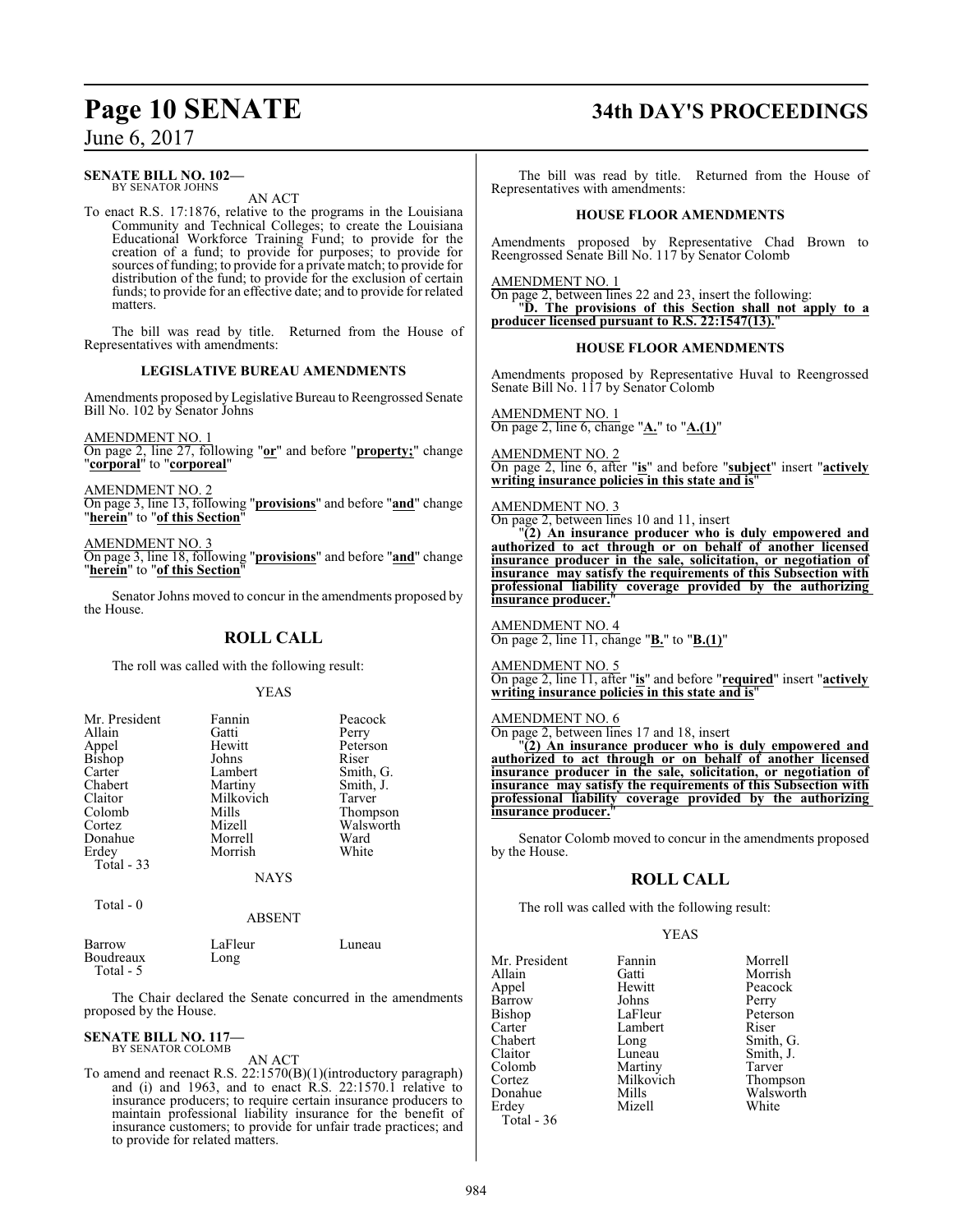# **34th DAY'S PROCEEDINGS Page 11 SENATE**

|                                                                                                                                                                                                                                                                                     | June 6, 2017                                                                                                                  |
|-------------------------------------------------------------------------------------------------------------------------------------------------------------------------------------------------------------------------------------------------------------------------------------|-------------------------------------------------------------------------------------------------------------------------------|
| <b>NAYS</b><br>Total - 0                                                                                                                                                                                                                                                            | <b>AMENDMENT NO. 9</b><br>On page 2, line 21, change "compulsory" to "additional medical<br>opinion regarding an"             |
| <b>ABSENT</b><br>Ward<br>Boudreaux<br>Total - 2                                                                                                                                                                                                                                     | <b>AMENDMENT NO. 10</b><br>On page 2, line 26, change "compulsory" to "an additional medical<br>opinion regarding an"         |
| The Chair declared the Senate concurred in the amendments<br>proposed by the House.                                                                                                                                                                                                 | AMENDMENT NO. 11<br>On page 2, line 28, change "a compulsory" to "an additional                                               |
| <b>SENATE BILL NO. 121-</b><br>BY SENATOR WARD<br>AN ACT                                                                                                                                                                                                                            | medical opinion regarding a"<br><b>AMENDMENT NO. 12</b><br>On page 3, line 7, change "a compulsory" to "an additional medical |
| To amend and reenact Code of Civil Procedure Articles 1421 and<br>1464, R.S. 23:1123, 1124, 1203(E), 1221(4)(s)(ii), 1307 and<br>1317.1, R.S. 39:1952(14)(e), and R.S. 46:2136(A)(4), relative<br>to court-ordered and other mandatory physical and mental                          | opinion regarding an"<br><b>AMENDMENT NO. 13</b><br>On page 3, line 8, change "compulsory" to "additional medical             |
| examinations; to provide relative to such examinations in certain<br>civil and administrative matters, procedures, and claims; to<br>provide for consistency in terminology and nomenclature, and                                                                                   | opinion regarding an"<br><b>AMENDMENT NO. 14</b>                                                                              |
| to provide for related matters.<br>The bill was read by title. Returned from the House of<br>Representatives with amendments:                                                                                                                                                       | On page 3, line 17, change "a compulsory" to "an additional<br>medical opinion regarding a"<br><b>AMENDMENT NO. 15</b>        |
| <b>HOUSE COMMITTEE AMENDMENTS</b>                                                                                                                                                                                                                                                   | On page 4, line 11, change "a compulsory" to "an additional<br>medical opinion"                                               |
| Amendments proposed by House Committee on Civil Law and<br>Procedure to Engrossed Senate Bill No. 121 by Senator Ward<br>AMENDMENT NO. 1                                                                                                                                            | <b>AMENDMENT NO. 16</b><br>On page 4, line 23, change "a compulsory" to "an additional<br>medical opinion regarding a"        |
| On page 1, line 16, change "compulsory examinations" to<br>"additional medical opinions"                                                                                                                                                                                            | AMENDMENT NO. 17<br>On page 5, line 1, change "Compulsory" to "Additional medical<br>opinion regarding"                       |
| AMENDMENT NO. 2<br>On page 2, line 3, change "compulsory" to "an additional medical<br>opinion for"                                                                                                                                                                                 | AMENDMENT NO. 18<br>On page 5, line 2, change "a compulsory" to "an additional medical<br>opinion regarding a"                |
| AMENDMENT NO. 3<br>On page 2, at the beginning of line 4, insert<br>" <b>A.</b> "                                                                                                                                                                                                   | $\frac{\text{AMENDMENT NO. 19}}{\text{On page 5, line 5, change}}$ "compulsory" to "additional medical<br>opinions regarding" |
| AMENDMENT NO. 4<br>On page 2, line 6, change "a compulsory" to "an additional medical<br>opinion regarding a"                                                                                                                                                                       | AMENDMENT NO. 20<br>On page 5, line 8, change "compulsory" to "additional medical<br>opinion"                                 |
| AMENDMENT NO. 5<br>On page 2, line 9, change "a compulsory" to "an additional medical<br>opinion regarding an"                                                                                                                                                                      | <b>AMENDMENT NO. 21</b><br>On page 5, line 21, change "compulsory" to "additional medical<br>opinion regarding a"             |
| AMENDMENT NO. 6<br>On page 2, between lines 14 and 15, insert the following:<br>"B. Regardless of the number of defendants, a plaintiff shall<br>not be ordered to submit to multiple examinations by multiple<br>physicians within the same field of specialty for the same injury | $\frac{\text{AMENDMENT NO. 22}}{\text{On page 6, line 7, change "compulsory" to "additional medical" }$<br>opinion"           |
| except for good cause shown.<br>C. A minor subject to examination under the provisions of<br>this Article shall have the right to have a parent, tutor, or legal<br>guardian present during the examination. If such person cannot                                                  | <b>AMENDMENT NO. 23</b><br>On page 6, line 11, change "compulsory" to "additional medical<br>opinion by a"                    |
| be present, the court shall order the examination to be videotaped<br>at the expense of the party being examined. The court shall<br>consider the best interests of the minor and may impose<br>conditions upon videotaping, including that it be done in a                         | AMENDMENT NO. 24<br>On page 6, line 14, change "compulsory" to "additional medical<br>opinion"                                |
| manner least harmful to the minor and without disclosure to the<br>minor."                                                                                                                                                                                                          | <b>AMENDMENT NO. 25</b><br>On page 6, line 16, change "compulsory" to "additional medical<br>opinion regarding a"             |
| <u>AMENDMENT NO. 7</u><br>On page 2, line 17, change "compulsory" to "additional medical<br>opinion regarding an"                                                                                                                                                                   | <u>AMENDMENT NO. 26</u><br>On page 7, line 6, change "compulsory" to "medical opinion<br>regarding a"                         |
| AMENDMENT NO. 8<br>On page 2, at the end of line 20, change "a" to "an"                                                                                                                                                                                                             |                                                                                                                               |
|                                                                                                                                                                                                                                                                                     |                                                                                                                               |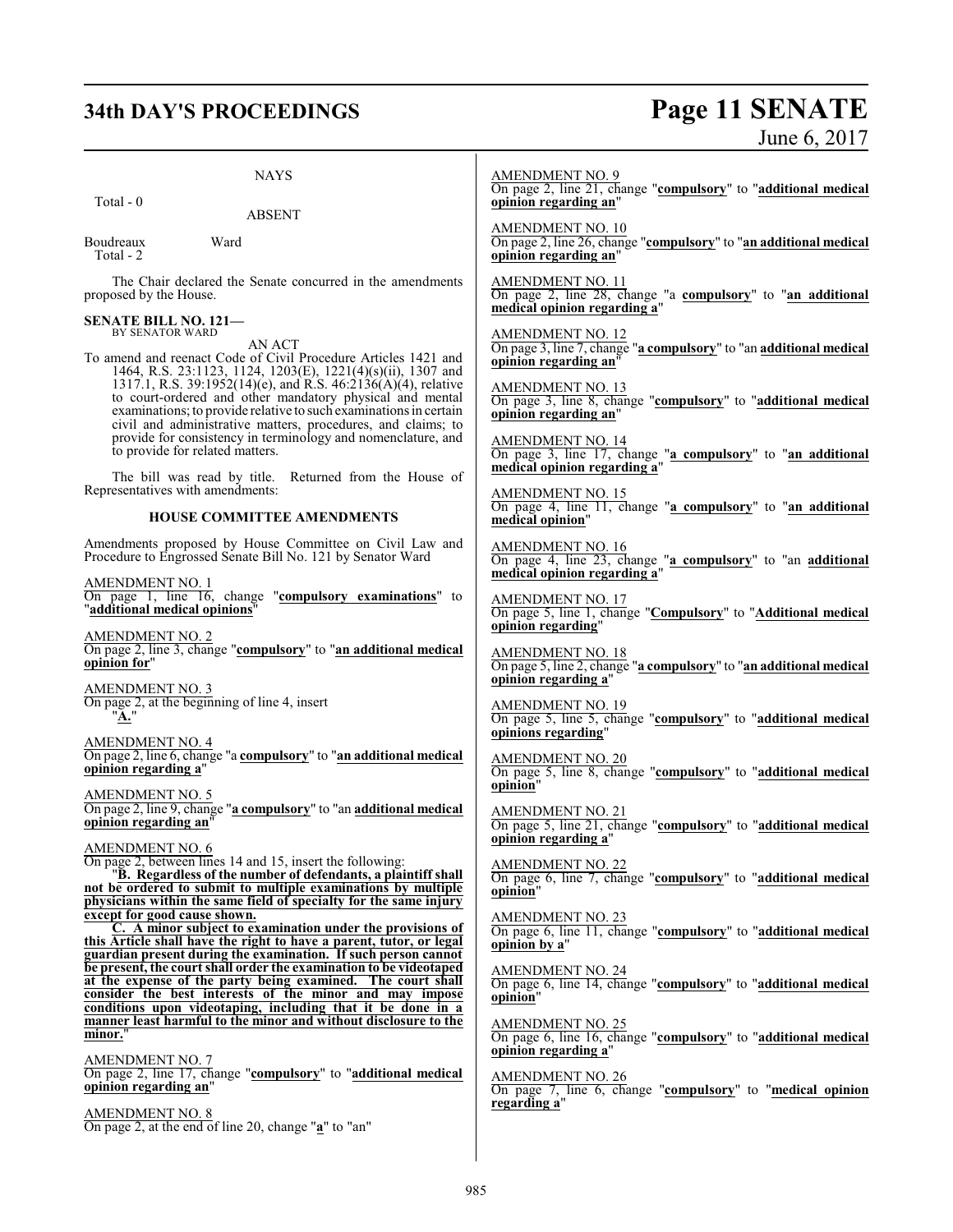AMENDMENT NO. 27

On page 7, line 20, change "a **compulsory**" to "**an additional medical opinion regarding a**"

AMENDMENT NO. 28 On page 7, line 25, change "**compulsory**" to "**additional medical opinion**"

AMENDMENT NO. 29 On page 7, line 27, change "a **compulsory**" to "**an additional medical opinion**"

#### **LEGISLATIVE BUREAU AMENDMENTS**

Amendments proposed by Legislative Bureau to Engrossed Senate Bill No. 121 by Senator Ward

AMENDMENT NO. 1

On page 4, line 27, following "mail" and before "employer" change "such" to "**the**"

AMENDMENT NO. 2

On page 4, line 28, following "requests" and before "." change "such" to "**it**"

Senator Ward moved to concur in the amendments proposed by the House.

## **ROLL CALL**

The roll was called with the following result:

#### YEAS

| Mr. President<br>Allain<br>Appel<br>Bishop<br>Carter<br>Chabert<br>Claitor<br>Colomb<br>Cortez<br>Donahue<br>Erdey | Fannin<br>Gatti<br>Hewitt<br>Johns<br>Lambert<br>Martiny<br>Milkovich<br>Mills<br>Mizell<br>Morrell<br>Morrish | Peacock<br>Perry<br>Peterson<br>Riser<br>Smith, G.<br>Smith, J.<br>Tarver<br>Thompson<br>Walsworth<br>Ward<br>White |
|--------------------------------------------------------------------------------------------------------------------|----------------------------------------------------------------------------------------------------------------|---------------------------------------------------------------------------------------------------------------------|
| Total $-33$                                                                                                        | <b>NAYS</b>                                                                                                    |                                                                                                                     |
| Total $-0$                                                                                                         | <b>ABSENT</b>                                                                                                  |                                                                                                                     |
| Barrow<br>Boudreaux                                                                                                | LaFleur<br>Long                                                                                                | Luneau                                                                                                              |

 Total - 5 The Chair declared the Senate concurred in the amendments

proposed by the House.

#### **SENATE BILL NO. 139—** BY SENATOR MARTINY

AN ACT

To amend and reenact Code of Criminal Procedure Arts. 893(A) and (B), 900(A)(5) and (6), and 903.1, R.S. 13:5304(B)(10)(b), and R.S. 15:571.3(B) and (D), 574.2(C)(1) and (2) and (D)(1), the introductory paragraph of  $(6)$ ,  $(8)(a)$ , and  $(9)$ ,  $574.4(A)(1)$ , (B)(1) and  $(C)(2)$ , 574.4.1 $(A)(1)$ , 574.6, the introductory paragraph of  $574.7(B)(1)$  and  $(C)$ ,  $574.9(D)$ ,  $(E)$ ,  $(F)$  and  $(G)$ , 574.20, and 828(B) and (C), to enact Code of Criminal Procedure Arts. 893(G), 895.6, 895.7 and 899.2, and R.S. 15:574.2(C)(4), 574.4(F), 574.7(D), 574.9(H), 827(A)(7) and 828(D), and to repeal Code of Criminal Procedure Article  $900(A)(7)$ , relative to criminal justice; to provide for alternatives to incarceration; to provide for release from incarceration and from supervision; to provide for felony probation and parole; to

# **Page 12 SENATE 34th DAY'S PROCEEDINGS**

provide for suspension and deferral of sentence; to provide for the term of probation and of parole; to provide for extended probation periods; to provide for discharge credits for felony probation and for parole; to provide for the earning of discharge credits; to provide for the regulation of number of credits earned; to provide for methods to rescind credits; to provide for notice; to provide for the satisfaction of sentences; to provide for discharge from probation and from parole; to provide for administrative sanctions; to provide for technical violations of probation and of parole; to authorize use of administrative sanctions; to provide for a system of administrative rewards; to provide for probation and for parole revocation; to provide for sentences imposed for technical violations of probation and of parole; to provide for credit for time served; to provide for the substance abuse probation program; to provide for diminution of sentence; to provide for good time; to provide for earning rates for good time; to provide for the committee on parole; to provide for meetings of the committee on parole; to provide for voting; to provide for administrative parole; to provide for notice to victims; to provide for notice for victim's spouse or next of kin; to provide for parole eligibility; to provide for parole eligibility for offenders serving a life sentence; to provide for parole hearings; to provide for conditions of parole; to provide for custody and supervision of parolees; to provide for modification of parole; to provide for suspension of probation and of parole; to provide for return to custody hearings; to provide for detainers; to provide for enforceability of detainers; to provide for medical parole; to authorize medical treatment furloughs; to provide for the terms of medical parole and medical treatment furlough; to provide for revocation ofmedical parole or medical treatment furlough for improved health; to provide for written case plans; to provide for classification and treatment programs; to provide for credit for participation in certain programs; to provide relative to good time for offenders sentenced as habitual offenders; to provide for rulemaking; to provide for record collection; to provide for maintenance of records; to provide for effective dates; and to provide for related matters.

The bill was read by title. Returned from the House of Representatives with amendments:

#### **HOUSE COMMITTEE AMENDMENTS**

Amendments proposed by House Committee on Administration of Criminal Justice to Reengrossed Senate Bill No. 139 by Senator Martiny

#### AMENDMENT NO. 1

On page 1, line 2, after "Procedure" delete the remainder of the line and insert "Articles 893(A) and (B), 899.1(A), 900(A)(5) and (6),"

#### AMENDMENT NO. 2

On page 1, delete lines 4 and 5 in their entirety and insert: "(2)(introductory paragraph) and (D)(1),(6)(introductory paragraph), (8)(a), and (9), 574.4(A)(1), (B)(1) and (C)(2)(a)(introductory paragraph) and (b), 574.4.1(A)(1), 574.6, 574.7(B)(1)(introductory paragraph) and  $(C)$ ,

#### AMENDMENT NO. 3

On page 1, line  $6$ , after "(F)" and before "and (G)" insert a comma ","

#### AMENDMENT NO. 4

On page 1, delete line 7 in its entirety and insert "Procedure Articles 893(G), 895.6, and 899.2 and R.S. 15:574.2(C)(4), 574.4(F), 574.6.1,"

#### AMENDMENT NO. 5

On page 1, line 8, after "827(A)(7)" and before "and 828(D)" insert a comma ","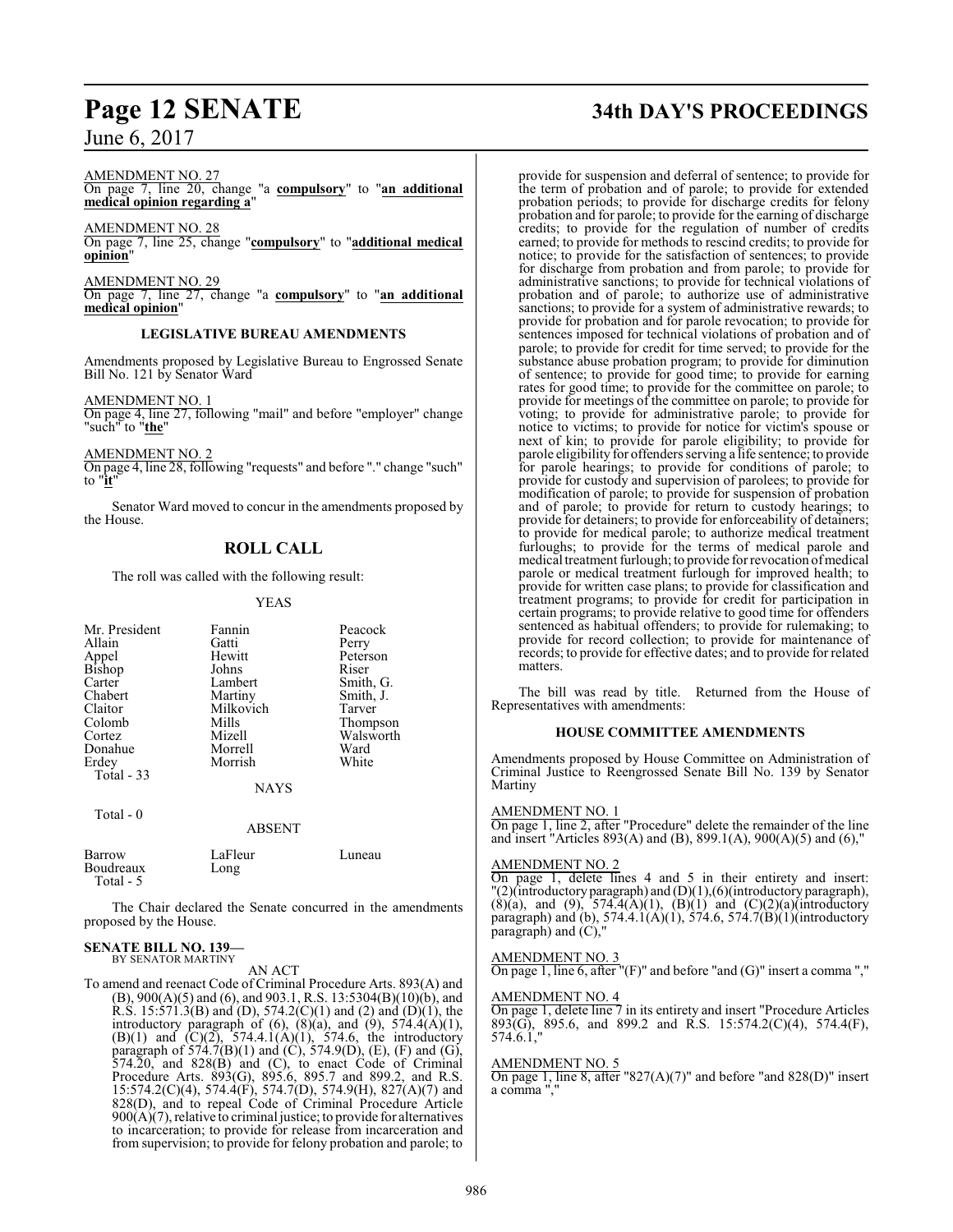# **34th DAY'S PROCEEDINGS Page 13 SENATE**

# June 6, 2017

#### AMENDMENT NO. 6

On page 2, line 24, after "Procedure" delete the remainder of the line and insert "Articles 893(A) and (B), 899.1(A), 900(A)(5) and (6) and"

AMENDMENT NO. 7 On page 2, line 25, change "Arts." to "Articles"

AMENDMENT NO. 8

On page 2, line 26, after "895.6," and before "and" delete "895.7,"

#### AMENDMENT NO. 9

On page 2, at the beginning of line 28, change "A.**(1)**" to "A.**(1)(a)**"

#### AMENDMENT NO. 10

On page 3, between lines 7 and 8, insert the following:

"**(b) The court shall not suspend the sentence of a second or third conviction of R.S. 14:81.1 or 81.2. If the court suspends the sentence of a first conviction of R.S. 14:81.1 or 81.2, the period of probation shall be specified and shall not be more than five years.**"

#### AMENDMENT NO. 11

On page 3, line 12, after "**partner**" delete the remainder of the line, delete line 13 in its entirety, insert a period ".", and insert "The period  $\alpha$ f"

#### AMENDMENT NO. 12

On page 3, line 20, after "**three-year**" and before "for probation" change "period**s**" to "period"

#### AMENDMENT NO. 13

On page 6, line 1, after "**program,**" and before "**or**" insert the following: "**a mental health court program established pursuant to R.S. 13:5351 et seq., a Veterans Court program established pursuant to R.S. 13:5361 et seq., a reentry court established pursuant to R.S. 13:5401,**"

AMENDMENT NO. 14

On page 6, line 9, after "**Art. 895.6.**" and before "**credits**" change "**Discharge**" to "**Compliance**"

#### AMENDMENT NO. 15

On page 6, delete line 10 in its entirety and insert

"**A. Every defendant on felony probation pursuant to Article 893 for**"

#### AMENDMENT NO. 16

On page 6, delete lines 12 through 23 in their entirety and insert the following: "**offense as defined in R.S. 15:541 shall earn a diminution of probation term, to be known as "earned compliance credits", by good behavior. The amount of diminution of probation term allowed under this Article shall be at the rate of thirty days for every full calendar month on probation.**

#### **B. If the defendant's probation and parole officer**"

#### AMENDMENT NO. 17

On page 6, at the beginning of line 24, delete "**probation officer,**"

#### AMENDMENT NO. 18

On page 6, delete lines 26 through 29 in their entirety and insert the following: "**calendar month, he may rescind thirty days of earned compliance credits as an administrative sanction pursuant to Article 899.2.**"

#### AMENDMENT NO. 19

On page 7, line 3, after "**Department of**" and before "**Corrections**" insert "**Public Safety and**"

#### AMENDMENT NO. 20

On page 7, line 4, after "**earned**" and before "**credits**" change "**discharge**" to "**compliance**"

#### AMENDMENT NO. 21

On page 7, delete lines 7 through 9 in their entirety and insert the following: "**guidelines regarding the process to rescind earned compliance credits, and the placement of these credits in the administrative sanctions grid. The Department of Public Safety and Corrections shall also collect data on the implementation of earned compliance**"

#### AMENDMENT NO. 22

On page 7, line 13, after "**D.**" delete the remainder of the line, delete lines 14 through 29 in their entirety, and insert the following: "**When a defendant's total probation term is satisfied through a combination of time served on felony probation and earned compliance credits, the Department of Public Safety and Corrections shall order the termination of the probation of the defendant.**"

#### AMENDMENT NO. 23

Delete pages 8 and 9 in their entirety and on page 10, delete lines 1 through  $5$  in their entirety

#### AMENDMENT NO. 24

On page 10, between lines 6 and 7, insert the following: "Art. 899.1. Administrative sanctions for technical violations**; crimes of violence and sex offenses**

A. At the time ofsentencing **for a crime of violence as defined by R.S. 14:2(B) or a sex offense as defined by R.S. 15:541**, the court may make a determination as to whether a defendant is eligible for the imposition of administrative sanctions as provided for in this Article. If authorized to do so by the sentencing court, each time a defendant violates a condition of his probation, a probation agency may use administrative sanctions to address a technical violation committed by a defendant when all of the following occur: \* \* \*"

#### AMENDMENT NO. 25

On page 10, at the end of line 10, change "**R.S. 15:541(24)**" to "**R.S. 15:541**"

#### AMENDMENT NO. 26

On page 11, delete lines 9 through 15 in their entirety and insert the following:

"**(b) Incarceration shall not be used for the lowest tier violations including the first positive drug test and the first or second violation for the following:**

**(i) Association with known felons or persons involved in criminal activity.**

**(ii) Changing residence without permission.**

**(iii) Failure to initially report as required. However, incarceration may be used if the court, after a contradictory hearing, finds that the probationer wilfully failed to report as required and instructed for the purpose of permanently avoiding probation supervision.**

**(iv) Failure to pay restitution for up to three months.**

**(v) Failure to report as instructed. However, incarceration may be used if the court, after a contradictory hearing, finds that the probationer wilfully failed to report as required and instructed for the purpose of permanently avoiding probation supervision.**

#### **(vi) Traveling without permission.**

**(vii) Occasion of unemployment and failure to seek employment within ninety days.**"

#### AMENDMENT NO. 27

On page 11, line 19, after "**member**" and before "**household**" change the comma "," to "**or**"

#### AMENDMENT NO. 28

On page 11, delete lines 20 through 22 in their entirety and insert the following: "**member against another; defendants convicted of battery by one dating partner as defined by R.S. 46:2151 against another; or defendants convicted of violation of a protective order, pursuant to R.S. 14:79, issued against the defendant to**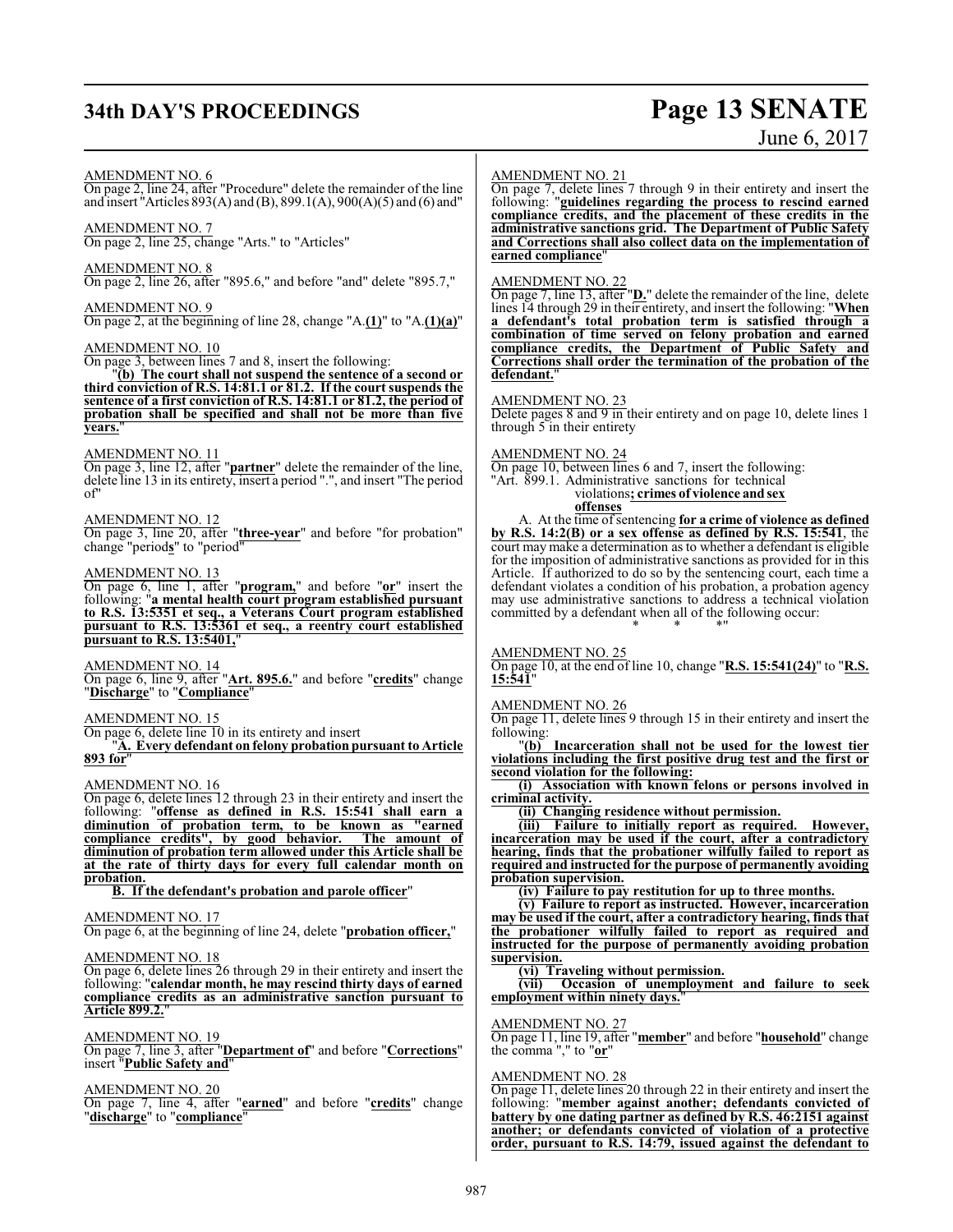# **Page 14 SENATE 34th DAY'S PROCEEDINGS**

## June 6, 2017

**protect a family member or household member as defined by R.S. 14:35.3, or a dating partner as defined by R.S. 46:2151.**"

#### AMENDMENT NO. 29

On page 12, delete lines 16 through 18 in their entirety and insert the following:

"**(1) An allegation of a criminal act that is subsequently proven to be a felony.**

**(2) An allegation of a criminal act that is subsequently proven to be an intentional misdemeanor directly affecting the person.**"

#### AMENDMENT NO. 30

On page 12, line 19, after "**of a**" and before "**criminal**" delete "**subsequent**"

AMENDMENT NO. 31

On page 12, line 20, after "**of a**" and before "**criminal**" delete "**subsequent**"

#### AMENDMENT NO. 32

On page 12, delete lines 24 through 26 in their entirety and insert the following:

"**(6) An allegation of a violation of a protective order, pursuant to R.S. 14:79, issued against the offender to protect a family member or household member as defined by R.S. 14:35.3, or a dating partner as defined by R.S. 46:2151.**

**(7) Being in possession of a firearm or other prohibited weapon.**

**(8) Absconding from the jurisdiction of the court by leaving the state without the prior approval of the probation and parole officer.**"

AMENDMENT NO. 33

On page 14, line 11, after "**For**" and before "**first**" delete "**the**" and insert "**a**"

AMENDMENT NO. 34

On page 14, line 12, after "**For**" and before "**second**" delete "**the**" and insert "**a**"

#### AMENDMENT NO. 35

On page 14, between lines 14 and 15, insert the following:

"**(iv) For custodial substance abuse treatment programs, not** more than ninety days.

#### AMENDMENT NO. 36

On page 14, delete lines 24 through 29 in their entirety, on page 15, delete lines 1 through 17 in their entirety, and insert the following:  $\left(\frac{1}{c}(d)\right)$  A "technical violation", as used in this Paragraph, means

any violation except it shall not include any of the following:

(i) Being arrested, charged, or convicted of any following: **An allegation of a criminal act that is subsequently proven to be a felony.**

(aa) A felony.

(bb) A violation of any provision of Title 40 of the Louisiana Revised Statutes of 1950, except for misdemeanor possession of marijuana or tetrahydrocannabinol, or chemical derivatives thereof, as provided in R.S.  $40:966(E)(1)$ , which shall be considered a "technical violation".

(cc)**(ii)** Any **An allegation of a criminal act that is subsequently proven to be an** intentional misdemeanor directly affecting the person.

(dd) At the discretion of the court, any attempt to commit any intentional misdemeanor directly affecting the person.

(ee) At the discretion of the court, any attempt to commit any other misdemeanor.

**(iii) An allegation of a criminal act that is subsequently proven to be a violation of a protective order, pursuant to R.S. 14:79, issued against the offender to protect a family member or household member as defined by R.S. 14:35, or dating partner as defined by R.S. 46:2151.**

(ii)**(iv)** Being in possession of a firearm or other prohibited weapon.

(iii) Failing to appear at any court hearing.

 $(\overrightarrow{iv})(v)$  Absconding from the jurisdiction of the court by leaving **the state without the prior approval of the court or the probation and parole officer**.

(v) Failing to satisfactorily complete a drug court program if ordered to do so as a special condition of probation.

(vi) At the discretion of the court, failing to report to the probation officer for more than one hundred twenty consecutive days."

#### AMENDMENT NO. 37

On page 16, line 11, after "**family member**" delete the remainder of the line and insert "**or household member as defined by R.S. 14:35.3, or against a dating partner as defined by R.S. 46:2151,**"

#### AMENDMENT NO. 38

On page 16, at the beginning of line 12, delete "**partner,**"

#### AMENDMENT NO. 39

On page 16, line 27, after "**family member**" delete the remainder of the line and insert "**or**"

#### AMENDMENT NO. 40

On page 16, line 28, change "**household member, or dating partner,**" to "**household member as defined by R.S. 14:35.3, or against a dating partner as defined by R.S. 46:2151,**"

#### AMENDMENT NO. 41

 $\overline{On}$  page 17, line 2, after "574.2(C)(1)" delete the remainder of the line and insert "and (2)(introductory paragraph), and (D)(1),"

#### AMENDMENT NO. 42

On page 17, delete lines 3 and 4 in their entirety and insert: "(6)(introductory paragraph),  $(8)(a)$ , and  $(9)$ , 574.4 $(A)(1)$ ,  $(B)(1)$ , and  $(C)(2)(a)$ (introductory paragraph) and (b), 574.4.1(A)(1), 574.6, 574.7(B)(1)(introductory paragraph) and  $(C)$ , 574.9(D),  $(E)$ ,  $(F)$ , and  $(G)$ , 574.20"

### AMENDMENT NO. 43

On page 17, at the end of line 5, add "574.6.1,"

#### AMENDMENT NO. 44

On page 17, line 6, after " $(A)(7)$ " and before "and" insert a comma

#### AMENDMENT NO. 45

On page 17, line 26, after "offenses" and before "on" delete "**or revoked on probation or parole**"

#### AMENDMENT NO. 46

On page 18, delete lines 13 and 14 in their entirety and insert: "**instant conviction is for a crime that is listed both as a crime of violence pursuant to R.S. 14:2(B) and sex offense pursuant to R.S. 15:541.**"

#### AMENDMENT NO. 47

On page 18, delete line 16 in its entirety and insert "**who commit an offense or whose probation or parole is revoked on or after November 1,**"

#### AMENDMENT NO. 48

On page 19, delete lines 24 through 27 in their entirety and insert "a second offense crime of violence as defined by R.S. 14:2(B)."

#### AMENDMENT NO. 49

On page 20, delete lines 19 through 29 in their entirety and on page 21, delete lines 1 through 9 in their entirety

#### AMENDMENT NO. 50

On page 21, line 12, after "**offender**" and before "**other than**" delete "**convicted of an offense**" insert "**who commits an offense on or after November 1, 2017,**"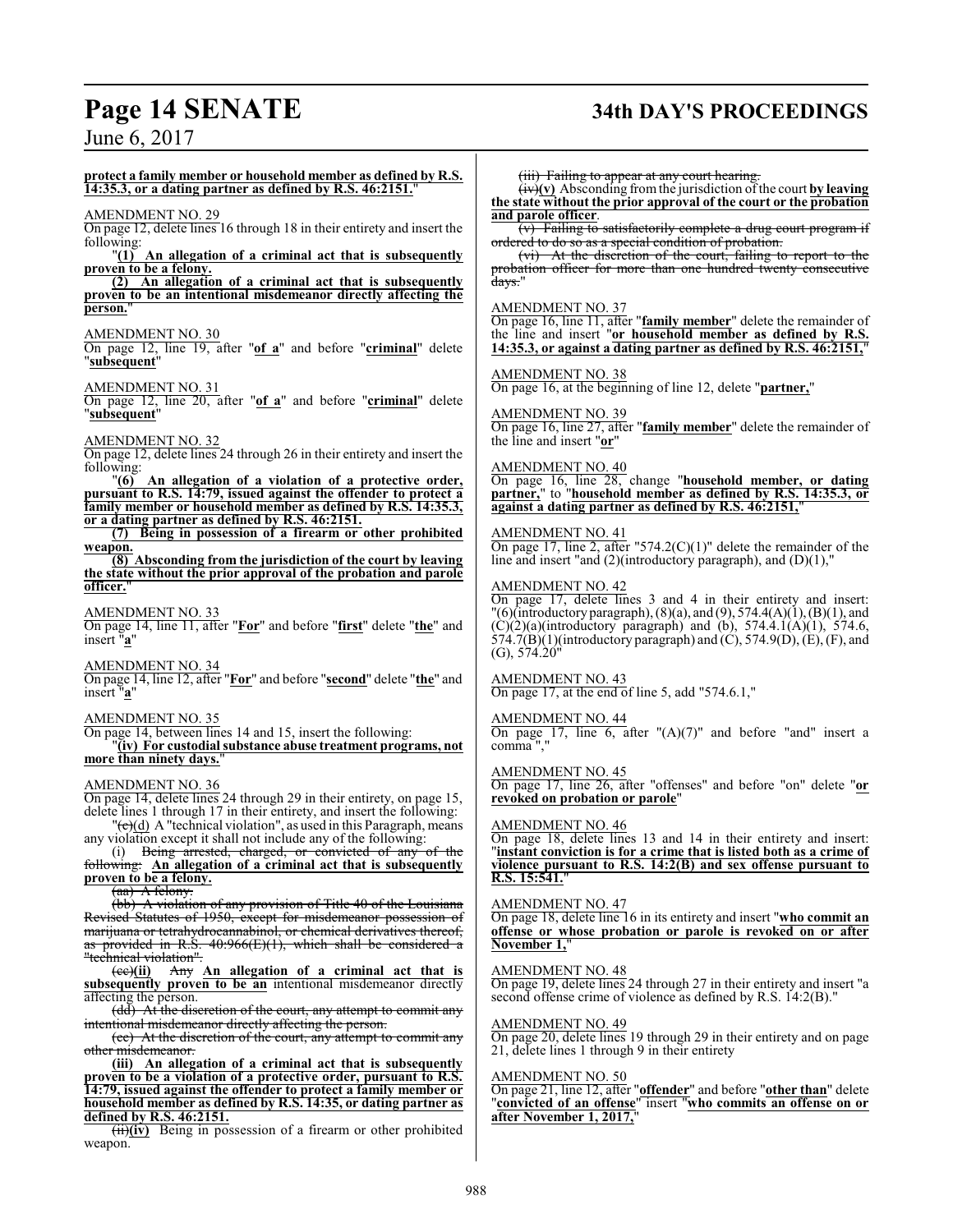# **34th DAY'S PROCEEDINGS Page 15 SENATE**

# June 6, 2017

#### AMENDMENT NO. 51

On page 21, line 13, after "**R.S. 15:541**" and before "**and**" delete "**after November 1, 2017**"

AMENDMENT NO. 52

On page 21, line 15, after "**R.S. 15:529.1**" and before the comma "," insert "**or R.S. 13:5401**"

#### AMENDMENT NO. 53

On page 21, line 18, after "**(i)**" and before "**offender**" delete "**Beginning January 1, 2021, the**" and insert "**The**"

#### AMENDMENT NO. 54

On page 21, delete lines 21 through 25 in their entirety, and insert the following:

"**(ii) For any offender whose charge or amended charge on the bill of information was a crime of violence as defined by R.S. 14:2(B) or a sex offense as defined by R.S. 15:541, the following conditions are met:**

**(aa) A victim of the offender has been notified pursuant to Subsection D of this Section and has not requested that the <u>committee conduct a hearing.</u>**<br>(bb) The district attor

**(bb) The district attorney of the parish in which the conviction occurred has been notified pursuant to Subsection D of this Section and has not requested that the committee conduct a hearing.**"

#### AMENDMENT NO. 55

On page 22, delete line 3 in its entirety and insert

"**(b)(i) Except as provided in Item (ii) of this Subsection, if the offender has met the conditions provided in Items (a)(ii), (iii), and**"

AMENDMENT NO. 56

On page 22, line 4, after "**(iv) of**" and before "**this**" delete "**Subparagraph (a) of**"

#### AMENDMENT NO. 57

On page 22, between lines 6 and 7, insert the following:

"**(ii) The provisions of Item (i) of this Subparagraph shall not apply to persons who commit the offense on or after January 1, 2021.**"

#### AMENDMENT NO. 58

On page 23, line 28, after "**victim**" and before "**shall**" insert a comma ","

AMENDMENT NO. 59

On page 24, line 14, after "**offenses**" delete the remainder of the line and insert "**prior to and on**"

#### AMENDMENT NO. 60

On page 24, line 15, after "**after**" and before "**November**" delete the comma ","

#### AMENDMENT NO. 61

On page 25, line 13, after "**persons**" delete the remainder of the line and insert "**who commit an offense or whose probation or parole is revoked on or after**"

### AMENDMENT NO. 62

On page 26, line 28, after "C." delete the remainder of the line

AMENDMENT NO. 63 On page 26, between lines 28 and 29, insert asterisks "\* \* \*"

#### AMENDMENT NO. 64

On page 27, delete lines 7 through 11 in their entirety and insert asterisks

"\* \* \*"

#### AMENDMENT NO. 65

On page 28, line 9, after "**pursuant to**" delete the remainder of the line

AMENDMENT NO. 66

On page 28, at the beginning of line 10, delete "**Procedure Article 895.7**" and insert "**R.S. 15:574.6.1**"

#### AMENDMENT NO. 67

On page 28, between lines 17 and 18, insert the following: "**§574.6.1. Compliance credits; parole**

**A. Every offender on parole for an offense other than a crime of violence as defined by R.S. 14:2(B) or a sex offense as defined by R.S. 15:541 shall earn a diminution of parole term, to be known as "earned compliance credits", by good behavior on parole. The amount of diminution of parole term allowed under this Section shall be at the rate of thirty days for every full calendar month on parole.**

**B. If the probation and parole officer has reasonable cause to believe that an offender on parole has not been compliant with the conditions of his parole in a given calendar month, he may rescind thirty days of earned compliance credits as an administrative sanction under R.S. 15:574.7. Credits may only be rescinded for a month in which the offender is found not to be in compliance.**

**C. The Department of Public Safety and Corrections shall develop written policies and procedures for the implementation of earned compliance credits for offenders on parole supervision provided by the provisions of this Section. The policies and procedures shall include but not be limited to written guidelines regarding the process to rescind earned compliance credits and the placement of these credits in the administrative sanctions grids. The Department of Public Safety and Corrections shall also collect data on the implementation of earned compliance credits, including the names of offenders that earned credits, how many credits are applied to each offender, and reductions to supervision periods at the time of discharge.**

**D. When the offender's total parole termis satisfied through a combination of time served on parole and earned compliance credits, the Department of Public Safety and Corrections shall order the discharge of the offender from parole.**"

#### AMENDMENT NO. 68

On page 29, line 1, after "**parolee**" and before "**on**" insert "**who is**"

AMENDMENT NO. 69

On page 30, delete lines 1 through 7 in their entirety and insert the following:

"**(ix) Incarceration shall not be used for the lowest tier violations including the first positive drug test and the first or second violation for the following:**

**(aa) Association with known felons or persons involved in criminal activity.**

**(bb) Changing residence without permission.**

- **(cc) Failure to initially report as required. (dd) Failure to pay restitution for up to three months.**
- **(ee) Failure to report as instructed.**
- **(ff) Traveling without permission.**

**(gg) Occasion of unemployment and failure to seek employment within ninety days.**"

#### AMENDMENT NO. 70

On page 30, line 11, after "**family member**" delete the remainder of the line and insert "**or household**"

#### AMENDMENT NO. 71

On page 30, line 12, after "**member**" delete the remainder of the line, delete lines 13 and 14 in their entirety, and insert the following: "**against another; defendants convicted of battery by one dating partner as defined by R.S. 46:2151 against another; or defendants convicted of a violation of a protective order, pursuant to R.S. 14:79, issued against the defendant to protect a family member or household member as defined by R.S. 14:35.3, or a dating partner as defined by R.S. 46:2151.**"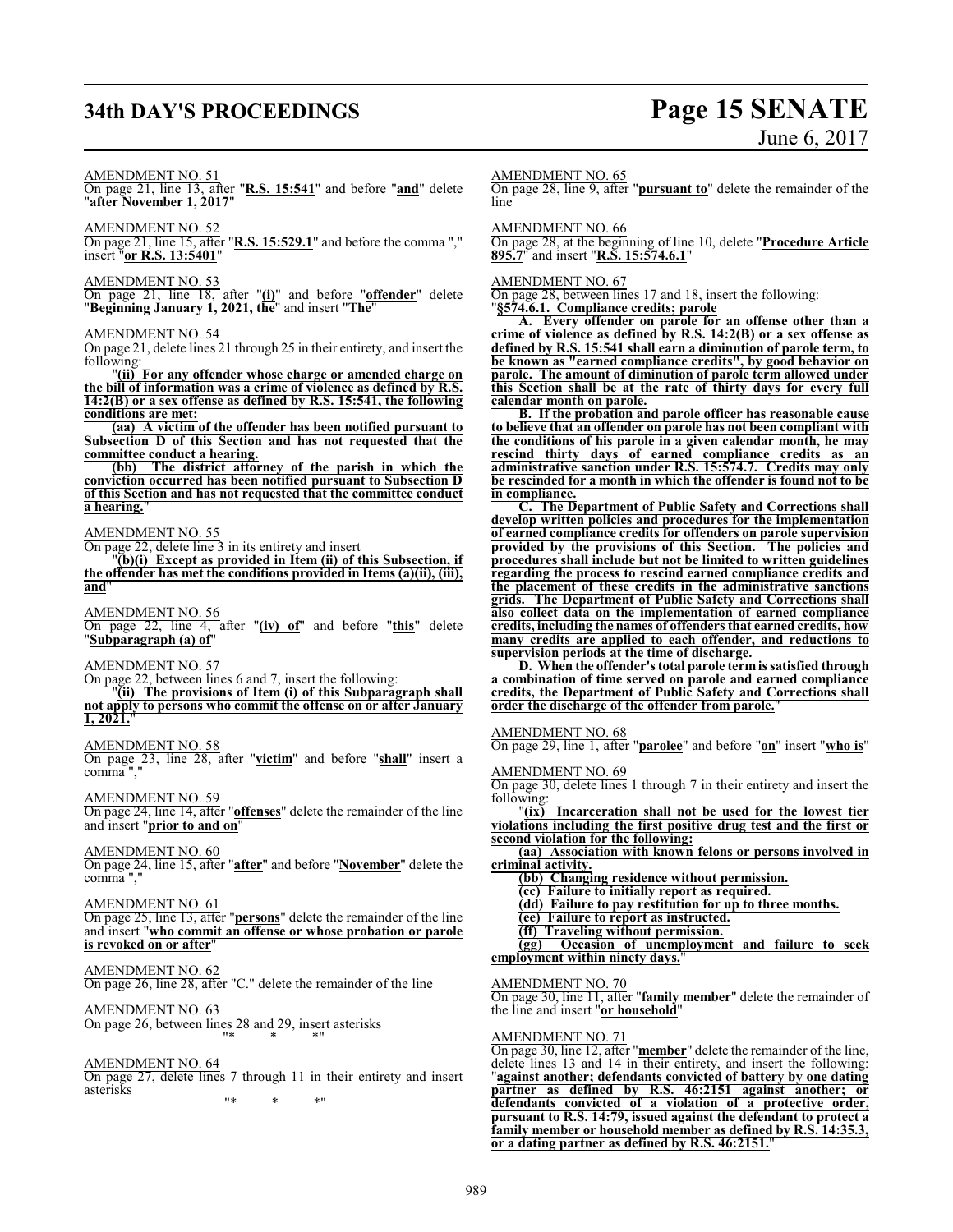#### AMENDMENT NO. 72

On page 31, delete lines 7 through 9 in their entirety and insert the following:

"**(a) An allegation of a criminal act that is subsequently proven to be a felony.**

**(b) An allegation of a criminal act that is subsequently proven to be an intentional misdemeanor directly affecting the** person.

#### AMENDMENT NO. 73

On page 31, line 10, after "**of a**" and before "**criminal**" delete "**subsequent**"

#### AMENDMENT NO. 74

On page 31, line 12, after "**of a**" and before "**criminal**" delete "**subsequent**"

#### AMENDMENT NO. 75

On page 31, line 15, after "**family member**" delete the remainder of the line and insert the following: "**or household member against another, or an allegation of battery committed by one dating partner as defined by R.S. 46:2151**"

#### AMENDMENT NO. 76

On page 31, delete lines 17 through 19 in their entirety and insert:

"**(f) An allegation of violation of a protective order, pursuant to R.S. 14:79, issued against the offender to protect a family member or household member as defined by R.S. 14:35.3, or a dating partner as defined by R.S. 46:2151.**

**(g) Being in possession of a firearm or other prohibited weapon.**

**(h) Absconding from the jurisdiction of the court by leaving the state without the prior approval of the committee on parole or the probation and parole officer.**"

AMENDMENT NO. 77

On page 32, delete lines 23 through 26 in their entirety and insert the following:

"**D.(1) When a judge sets bond on allegations of a new felony offense for a parolee, the Department of Public Safety and Corrections, division of probation and parole and the committee on parole must be notified within three business days.**

**(2) The parole detainer will expire ten days after the bond has been set, unless the division of probation and parole seeks to maintain the detainer.**"

#### AMENDMENT NO. 78

On page 33, between lines 23 and 24, insert the following: "**(iv) For custodial substance abuse treatment programs, not more than ninety days.**"

#### AMENDMENT NO. 79

On page 34, delete lines 2 through 4 in their entirety

#### AMENDMENT NO. 80

On page 34, at the beginning of line 5, change "**(d)**" to "**(c)**"

#### AMENDMENT NO. 81 On page 34, at the beginning of line 9, change "**(e)**" to "**(d)**"

## AMENDMENT NO. 82

On page 34, delete lines 17 through 29 in their entirety and insert the following:

 $\binom{1}{2}$  A "technical violation", as used in this Subsection, means any violation except it shall not include any of the following:

(a) Being arrested, charged, or convicted of any of the following:

(i) A **An allegation of a criminal act that is subsequently proven to be a** felony.<br>(ii) Repealed by

Acts 2010, No. 510, §1.

(iii) Any **(b) An allegation of a criminal act that is subsequently proven to be an** intentional misdemeanor directly affecting the person.

# **Page 16 SENATE 34th DAY'S PROCEEDINGS**

(iv) At the discretion of the committee on parole, any attempt

to commit any intentional misdemeanor directly affecting the person. (v) At the discretion of the committee on parole, any attempt to commit any other misdemeanor.

**(c) An allegation of a criminal act that is subsequently proven to be a violation of a protective order, pursuant to R.S. 14:79, issued against the offender to protect a household member or family member as defined by R.S. 14:35.3, or dating partner as defined by R.S. 46:2151.**

(b)**(d)** Being in possession of a firearm or other prohibited weapon.

(c) Failing to appear at any court hearing.

(d)**(e)** Absconding from the jurisdiction of the committee on parole **by leaving the state without the prior approval of the** probation and parole officer.

#### AMENDMENT NO. 83

On page 35, delete lines 3 through 17 in their entirety and insert the following:

" $A.\overline{H}$  Notwithstanding the provisions of this Part or any other law to the contrary, any person sentenced to the custody of the Department of Public Safety and Corrections may, upon referral by the department, be considered for medical parole **or medical treatment furlough** by the committee on parole. Medical **Consideration for medical** parole consideration **or medical treatment furlough pursuant to the provisions of this Section** shall be in addition to any other parole for which an inmate may be eligible, but shall not be available to any inmate who is awaiting execution.

(2) Medical parole shall not be available to any inmate serving time for the violation of R.S. 14:30, first degree murder; or R.S. 14:30.1, second degree murder.

#### B. **Medical parole.**"

#### AMENDMENT NO. 84

On page 36, line 4, after "**or**" and before "**awaiting**" insert "**an offender who is**"

#### AMENDMENT NO. 85

On page 36, delete line 5 in its entirety and insert "C. **Medical treatment furlough.**"

#### AMENDMENT NO. 86

On page 36, at the beginning of line 6, change "**(1)**" to "**(1)(a)**"

#### AMENDMENT NO. 87

On page 36, line 7, after "**by the**" and before "**for**" delete "**department**" and insert "**Department of Public Safety and Corrections**"

AMENDMENT NO. 88

On page 36, between lines 10 and 11, insert the following:

"**(b) For purposes of this Section, "off-site medical facility" means an acute care hospital, nursing home, or other licensed medical facility which complies with all state and federal laws and regulations and is appropriate to meet the offender's medical and treatment needs.**"

#### AMENDMENT NO. 89

On page 36, line 17, after "**is**" and before the comma "," change "**confined to a bed or chair**" to "**bedbound**"

AMENDMENT NO. 90 On page 36, line 22, after "**Placement**" and before "**in**" insert "**is secured**"

AMENDMENT NO. 91 On page 36, line 24, after "**needs**" and before the period "." delete "**is secured**"

AMENDMENT NO. 92 On page 37, at the end of line 24, add the following: "**Release of protected health information to the Department of Public Safety**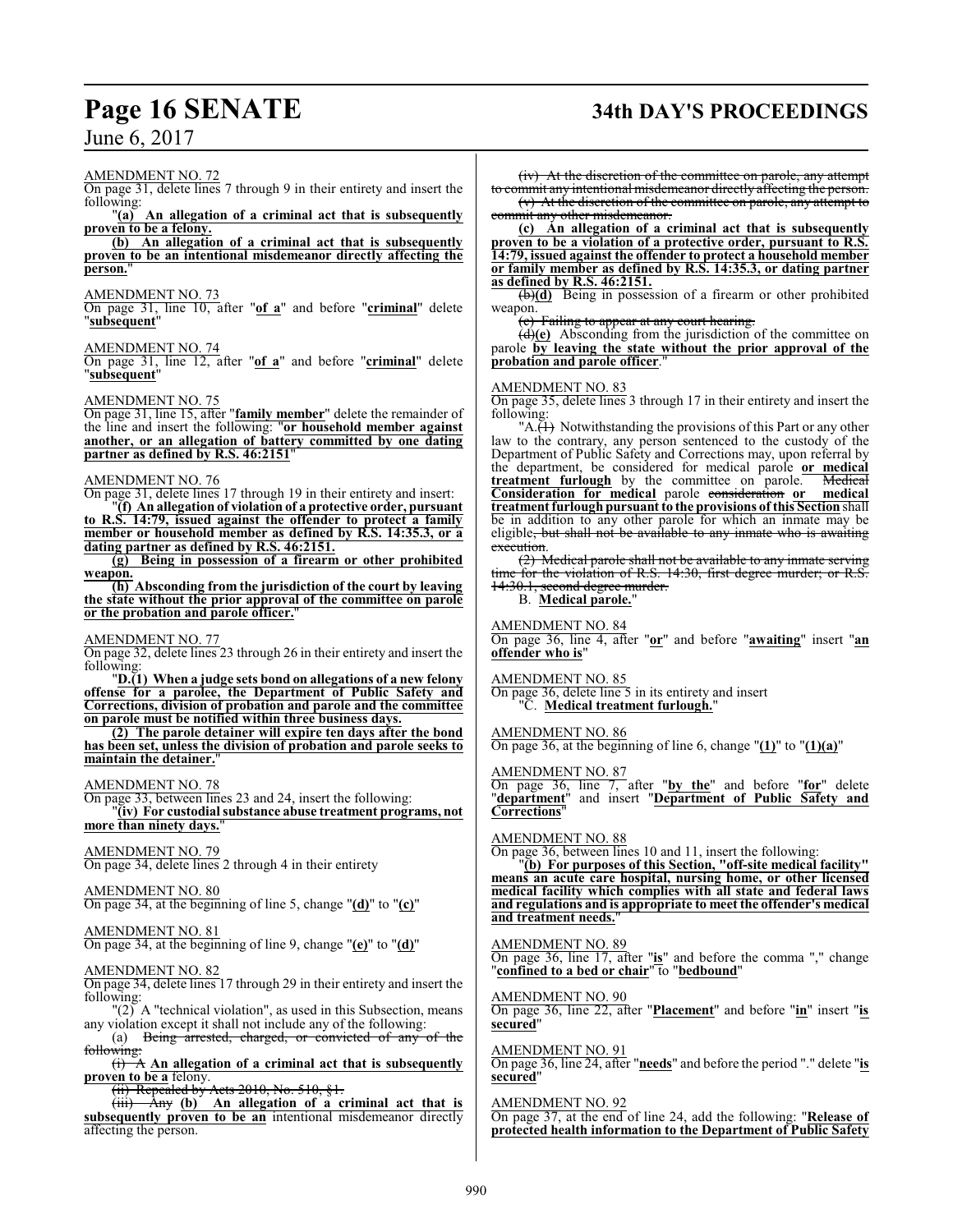# **34th DAY'S PROCEEDINGS Page 17 SENATE**

# June 6, 2017

#### **and Corrections or the committee on parole shall be in accordance with all state and federal laws and regulations.**"

#### AMENDMENT NO. 93

On page 37, delete lines 25 and 26 in their entirety and insert the following:

"F.**G.** If it is discovered through the supervision of the **offender released on** medical parolee **parole or medical treatment furlough** that his condition has improved such that he would"

#### AMENDMENT NO. 94

On page 38, line 25, after "**R.S. 15:574.2(C)(4),**" delete the remainder of the line and insert the following: "**the case plan should be reasonably achievable prior to the offender's administrative parole eligibility date and the**"

#### AMENDMENT NO. 95

On page 39, line 21, after "Corrections" delete the remainder of the line, insert a comma ",", and insert "**including those**"

AMENDMENT NO. 96

On page 39, line 22, after "R.S. 15:529.1" and before "may" insert a comma ","

AMENDMENT NO. 97 On page 39, at the beginning of line 29, change "**two or more prior convictions**" to "**more than one prior conviction**"

#### AMENDMENT NO. 98

On page 40, line 5, after "**credit**" and before "**the reduction**" change "**towards**" to "**toward**"

#### **LEGISLATIVE BUREAU AMENDMENTS**

Amendments proposed by Legislative Bureau to Reengrossed Senate Bill No. 139 by Senator Martiny

#### AMENDMENT NO. 1

In House Committee Amendment No. 1 proposed by the House Committee on Administration of Criminal Justice to Reengrossed Senate Bill 139 by Senator Martiny, on page 1, line 3, after "893(A) and ( B)," and before "900(A)(5) and  $(6)$ " change "899.1(A)," to "899.1(A)(introductory paragraph),"

#### AMENDMENT NO. 2

In House Committee Amendment No. 2 proposed by the House Committee on Administration of Criminal Justice to Reengrossed Senate Bill 139 by Senator Martiny, on page 1, line 7, after "(B)(1)" insert ","

#### AMENDMENT NO. 3

In House Committee Amendment No. 6 proposed by the House Committee on Administration of Criminal Justice to Reengrossed Senate Bill 139 by Senator Martiny, on page 1, line 18, after "893(A) and (B)," and before "900(A)(5) and  $(6)$ " change "899.1(A)," to "899.1(A)(introductory paragraph),'

#### AMENDMENT NO. 4

In House Committee Amendment No. 6 proposed by the House Committee on Administration of Criminal Justice to Reengrossed Senate Bill 139 by Senator Martiny, on page 1, line 18, after "(6)" insert ","

#### AMENDMENT NO. 5

In House Committee Amendment No. 26 proposed by the House Committee on Administration of Criminal Justice to Reengrossed Senate Bill 139 by Senator Martiny, on page 3, line 34, after "**the**" and before "**violations**" change "**lowest tier**" to "**lowest-tier**"

#### AMENDMENT NO. 6

In House Committee Amendment No. 28 proposed by the House Committee on Administration of Criminal Justice to Reengrossed Senate Bill 139 by Senator Martiny, on page 4, line 13, after "**member**" and before "**against**" insert "**as defined by R.S. 14:35.3**"

#### AMENDMENT NO. 7

In House Committee Amendment No. 67 proposed by the House Committee on Administration of Criminal Justice to Reengrossed Senate Bill 139 by Senator Martiny, on page 8, line 29, change "**only be rescinded**" to "**be rescinded only**"

#### AMENDMENT NO. 8

In House Committee Amendment No. 69 proposed by the House Committee on Administration of Criminal Justice to Reengrossed Senate Bill 139 by Senator Martiny, on page 9, line 5, change "**lowest tier**" to "**lowest-tier**"

#### AMENDMENT NO. 9

In House Committee Amendment No. 75 proposed by the House Committee on Administration of Criminal Justice to Reengrossed Senate Bill 139 by Senator Martiny, on page 10, line 1, following "**member**" and before "**against**" insert "**as defined by R.S. 14:35.3**"

#### AMENDMENT NO. 10

On page 3, lines 11-12, following "**family member**" change "**, household member, or dating partner**" to "**or household member as defined by R.S. 14:35.3, or dating partner as defined by R.S. 46:2151**"

AMENDMENT NO. 11 On page 5, line 3, change "40:2852" to "**40:2851 et seq**"

AMENDMENT NO. 12 On page 7, line 1, following "**may** " and before "**for**" change "**only be rescinded**" to "**be rescinded only**"

AMENDMENT NO. 13 On page 12, line 22, following "**partner**" insert "**as defined by R.S. 46:2151**"

AMENDMENT NO. 14 On page 13, line 12, following "**of**" change "**Item**" to "**Subsubparagraph**"

AMENDMENT NO. 15 On page 14, line 7, following "defined" and before "," change "in R.S. 15:541(24)" to "**by R.S. 15:541**"

AMENDMENT NO. 16 On page 17, line 27, following "1992" and before "and" insert "**,**"

AMENDMENT NO. 17 On page 36, line 14, following "**the**" and before "**offender**" change "**to a limited mobility**" to "**a limited-mobility**"

AMENDMENT NO. 18 On page 36, line 15, following "**Section,**" and before "**means**" change "**"limited mobility offender"**" to "**"a limited-mobility offender"**"

#### **HOUSE FLOOR AMENDMENTS**

Amendments proposed by Representative Marino to Reengrossed Senate Bill No. 139 by Senator Martiny

AMENDMENT NO. 1

Delete House Committee Amendment No. 3 by the House Committee on Administration of Criminal Justice (#3600)

AMENDMENT NO. 2

On page 1, delete line  $\overline{6}$  in its entirety and insert "574.9(D), (E), (F), and (G), 574.20, and 828(B) and (C) and to enact Code of Criminal"

#### AMENDMENT NO. 3

Delete House Committee Amendment No. 5 by the House Committee on Administration of Criminal Justice (#3600)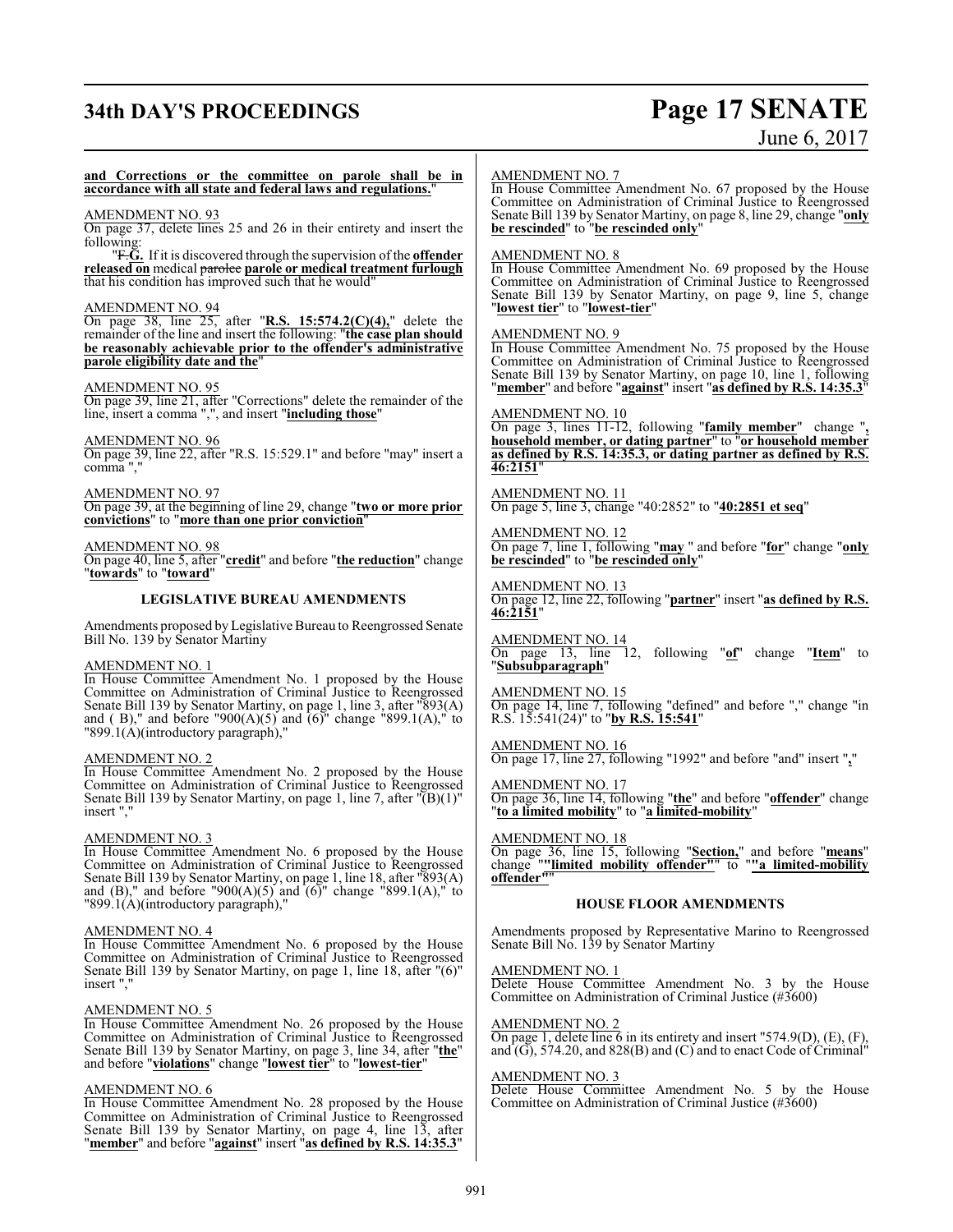# **Page 18 SENATE 34th DAY'S PROCEEDINGS**

AMENDMENT NO. 4

On page 1, delete line 8 in its entirety and insert "574.7(D), 574.9(H),  $827(A)(7)$ , and  $828(D)$ ,"

AMENDMENT NO. 5 On page 1, at the beginning of line 9, delete "Procedure Article  $900(A)(7)$ ,

AMENDMENT NO. 6 Delete Legislative Bureau Amendment No. 10 (#2658)

AMENDMENT NO. 7 On page 3, line 11, after "**family member**" delete the remainder of the line and insert "**or household member as defined by R.S. 14:35.3, or dating partner as defined by R.S. 46:2151.**"

#### AMENDMENT NO. 8

Delete House Committee Amendment No. 11 by the House Committee on Administration of Criminal Justice (#3600)

AMENDMENT NO. 9

On page 3, delete lines 12 and 13 in their entirety and insert "The period of"

AMENDMENT NO. 10 Delete Legislative Bureau Amendment Nos. 6, 9, and 13 (#2658)

AMENDMENT NO. 11

On page 12, line 22, after "**family member**" delete the remainder of the line, and insert "**or household member against another, or battery committed by one dating partner as defined by R.S. 46:2151**"

AMENDMENT NO. 12

On page 40, delete lines 7 and 8 in their entirety

AMENDMENT NO. 13

On page 40, at the beginning of line 9, change "Section 5." to "Section 4."

Senator Martiny moved to concur in the amendments proposed by the House.

## **ROLL CALL**

The roll was called with the following result:

#### YEAS

| Mr. President<br>Allain<br>Bishop<br>Carter<br>Chabert<br>Claitor<br>Colomb<br>Total - 20 | Cortez<br>Hewitt<br>Johns<br>Long<br>Martiny<br>Mills<br>Morrell<br><b>NAYS</b> | Morrish<br>Peterson<br>Smith, G.<br>Smith, J.<br>Thompson<br>Ward |
|-------------------------------------------------------------------------------------------|---------------------------------------------------------------------------------|-------------------------------------------------------------------|
| Appel<br>Donahue<br>Erdey<br>Fannin<br>Gatti<br>Total $-13$                               | Lambert<br>Mizell<br>Peacock<br>Perry<br>Riser<br><b>ABSENT</b>                 | Tarver<br>Walsworth<br>White                                      |
| Barrow<br>Boudreaux<br>Total - 5                                                          | LaFleur<br>Luneau                                                               | Milkovich                                                         |

The Chair declared the Senate concurred in the amendments proposed by the House.

#### **SENATE BILL NO. 140—**

BY SENATORS WALSWORTH AND THOMPSON A JOINT RESOLUTION

Proposing to enact Article VII, Section 21(N) of the Constitution of Louisiana, relative to ad valorem tax exemptions; to provide for the exemption of certain property under construction; and to specify an election for submission of the proposition to electors and provide a ballot proposition.

On motion of Senator Walsworth, the bill was read by title and returned to the Calendar, subject to call.

#### **SENATE BILL NO. 148—** BY SENATOR CHABERT

AN ACT

To enact Chapter 48 of Title 34 of the Louisiana Revised Statutes of 1950, to be comprised of R.S. 34:3471 through 3483, relative to waterways; to provide for a priority program for the deepening and dredging of waterways; to establish the Dredging and Deepening Fund; to provide for certain terms, definitions, language, conditions, procedures, and requirements; and to provide for related matters.

The bill was read by title. Returned from the House of Representatives with amendments:

#### **HOUSE FLOOR AMENDMENTS**

Amendments proposed by Representative Dwight to Reengrossed Senate Bill No. 148 by Senator Chabert

#### AMENDMENT NO. 1

On page 2, line 15, after "**government**" and before the period "**.**" insert "**and construction and maintenance costs associated with dredging and disposing of dredged material**"

Senator Chabert moved to reject the amendments proposed by the House.

#### **ROLL CALL**

The roll was called with the following result:

#### YEAS

| Mr. President | Gatti                      | Peacock   |
|---------------|----------------------------|-----------|
| Allain        | Hewitt                     | Perry     |
| Appel         | Johns                      | Peterson  |
| Bishop        | Lambert                    | Riser     |
| Carter        | Long                       | Smith, G. |
| Chabert       | Luneau                     | Smith, J. |
| Claitor       | Martiny                    | Tarver    |
| Colomb        | Milkovich                  | Thompson  |
| Cortez        | Mills                      | Walsworth |
| Donahue       | Mizell                     | Ward      |
| Erdey         | Morrell                    | White     |
| Fannin        | Morrish                    |           |
| Total - 35    |                            |           |
|               | <b>NAYS</b>                |           |
|               |                            |           |
| Total - 0     |                            |           |
|               | <b>ABSENT</b>              |           |
| Barrow        | Boudreaux                  | LaFleur   |
| Total - 3     |                            |           |
|               | THE CHILD 1 H COURT IN HIS |           |

The Chair declared the Senate rejected the amendments proposed by the House.

#### **SENATE BILL NO. 170—** BY SENATOR BARROW

AN ACT

To enact R.S. 17:24.4(F)(1)(h), relative to the school and district accountability system; to provide relative to the use of student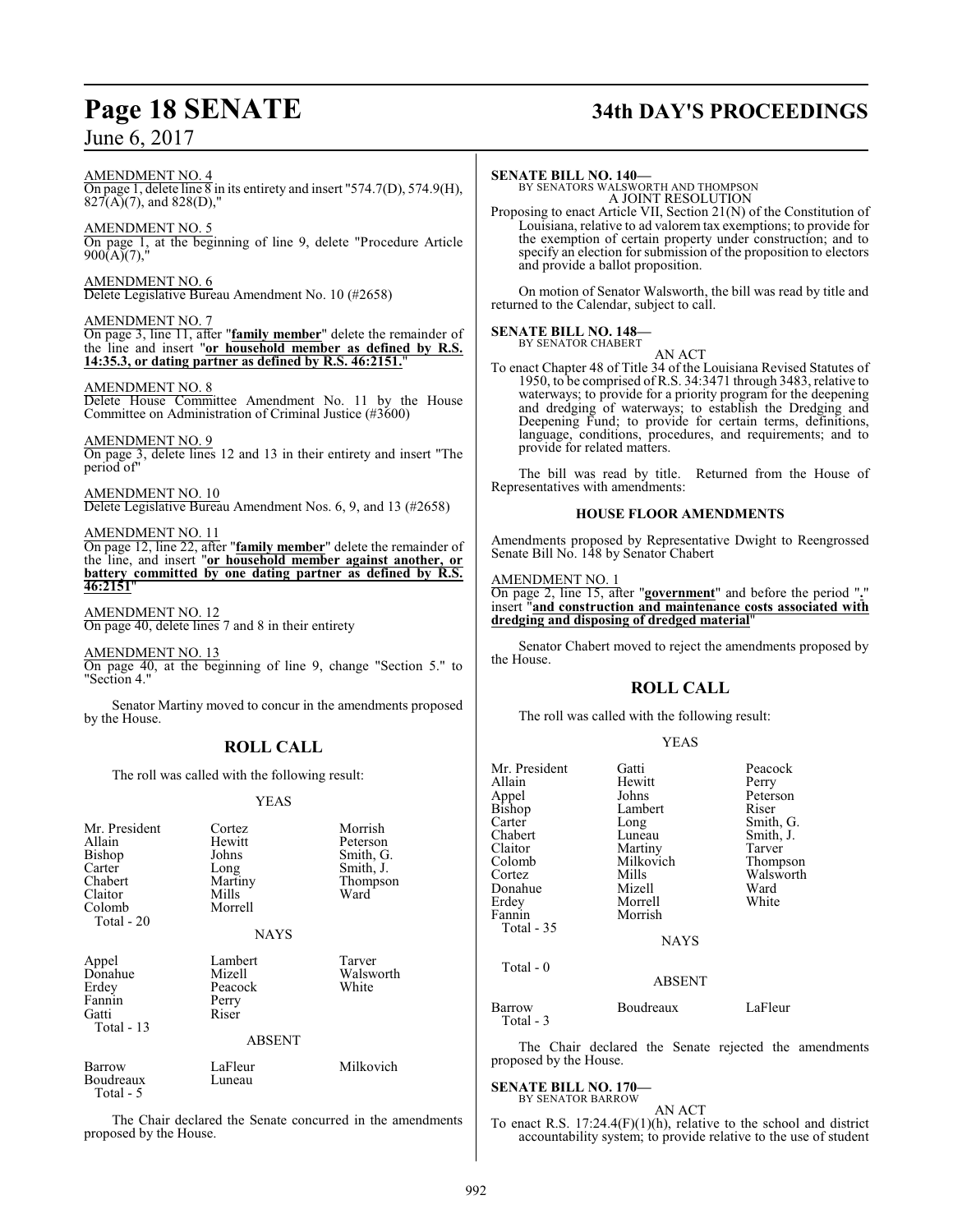# **34th DAY'S PROCEEDINGS Page 19 SENATE**

# June 6, 2017

assessments in declared disaster areas for the 2016-2017 school year; and to provide for related matters.

The bill was read by title. Returned from the House of Representatives with amendments:

#### **HOUSE FLOOR AMENDMENTS**

Amendments proposed by Representative Smith to Reengrossed Senate Bill No. 170 by Senator Barrow

AMENDMENT NO. 1

On page 1, line 17, after "**area.**" insert "**A representative of the board shall present a report relative to such results and allowances made, if any, to the Senate Committee on Education and the House Committee on Education, meeting separately or jointly, not later than March 31, 2018.**"

Senator Barrow moved to concur in the amendments proposed by the House.

#### **ROLL CALL**

The roll was called with the following result:

#### YEAS

| Mr. President | Fannin      | Morrell   |
|---------------|-------------|-----------|
| Allain        | Gatti       | Morrish   |
| Appel         | Hewitt      | Peacock   |
| Barrow        | Johns       | Perry     |
| Bishop        | LaFleur     | Peterson  |
| Carter        | Lambert     | Riser     |
| Chabert       | Long        | Smith, G. |
| Claitor       | Luneau      | Smith, J. |
| Colomb        | Martiny     | Tarver    |
| Cortez        | Milkovich   | Thompson  |
| Donahue       | Mills       | Walsworth |
| Erdey         | Mizell      | White     |
| Total - 36    |             |           |
|               | <b>NAYS</b> |           |
|               |             |           |

Total - 0

Total - 2

#### ABSENT

The Chair declared the Senate concurred in the amendments proposed by the House.

# **SENATE BILL NO. 172—** BY SENATOR MORRELL

Boudreaux Ward

AN ACT

To amend and reenact R.S. 47:227 as amended by Section 2 of Act No. 125, of the 2015 Regular Session of the Legislature, R.S. 47:297.2, 6015(J), and 6019(A)(1)(a) and to enact R.S. 25:1226.4(D), R.S. 47:34(F), 37(I), 287.748(D), 287.749(E), 287.752(D), 287.755(I), 297(Q), 297.9(D), 6006(F), 6025(E), 6032(I), and 6035(I), and to repeal R.S. 47:227 as amended by Section 5 of Act 125 of the 2015 Regular Session of the Legislature, relative to tax credits; to provide for the sunset of certain tax credits; to provide for an effective date; and to provide for related matters.

The bill was read by title. Returned from the House of Representatives with amendments:

#### **HOUSE COMMITTEE AMENDMENTS**

Amendments proposed by House Committee on Ways and Means to Reengrossed Senate Bill No. 172 by Senator Morrell

AMENDMENT NO. 1 On page 1, line 5, after "297.9(D)," and before "6025(E)," delete "6006(F),"

AMENDMENT NO. 2 On page 2, line 2, after "297.9(D)," and before "6025(E)," delete  $"6006(F)$ ,"

AMENDMENT NO. 3 On page 2, at the beginning of line 15, delete "**A.**"

AMENDMENT NO. 4 On page 2, delete lines 20 and 21 in their entirety

AMENDMENT NO. 5 On page 4, delete lines 8 through 12 in their entirety

AMENDMENT NO. 6 On page 5, at the end of line 4, delete "**January 1, 2022.**" and insert "**January 1, 2025.**"

#### **HOUSE FLOOR AMENDMENTS**

Amendments proposed by Representative Schexnayder to Reengrossed Senate Bill No. 172 by Senator Morrell

#### AMENDMENT NO. 1

Delete House Committee Amendment No. 6 proposed by the House Committee on Ways and Means (#3565).

AMENDMENT NO. 2 On page 1, line 5, after "6025(E)," and before "6035(I)," delete "6032(I),"

AMENDMENT NO. 3 On page 2, line 2, after "6025(E)," and before "6035(I)" delete "6032(I),"

AMENDMENT NO. 4 On page 5, delete lines 1 through 5 in their entirety

Senator Morrell moved to reject the amendments proposed by the House.

#### **ROLL CALL**

The roll was called with the following result:

#### YEAS

| Mr. President<br>Allain<br>Appel<br>Bishop<br>Carter<br>Chabert<br>Colomb<br>Cortez<br>Donahue<br>Erdev<br>Total - $30$ | Fannin<br>Gatti<br>Hewitt<br>Johns<br>LaFleur<br>Long<br>Luneau<br>Martiny<br>Milkovich<br>Mills<br><b>NAYS</b> | Morrell<br>Morrish<br>Perry<br>Peterson<br>Smith, G.<br>Smith, J.<br>Tarver<br>Thompson<br>Ward<br>White |
|-------------------------------------------------------------------------------------------------------------------------|-----------------------------------------------------------------------------------------------------------------|----------------------------------------------------------------------------------------------------------|
| Lambert<br>Mizell<br>Total - 5                                                                                          | Peacock<br>Riser                                                                                                | Walsworth                                                                                                |
|                                                                                                                         | <b>ABSENT</b>                                                                                                   |                                                                                                          |
| Barrow                                                                                                                  | Boudreaux                                                                                                       | Claitor                                                                                                  |

Total - 3

The Chair declared the Senate rejected the amendments proposed by the House.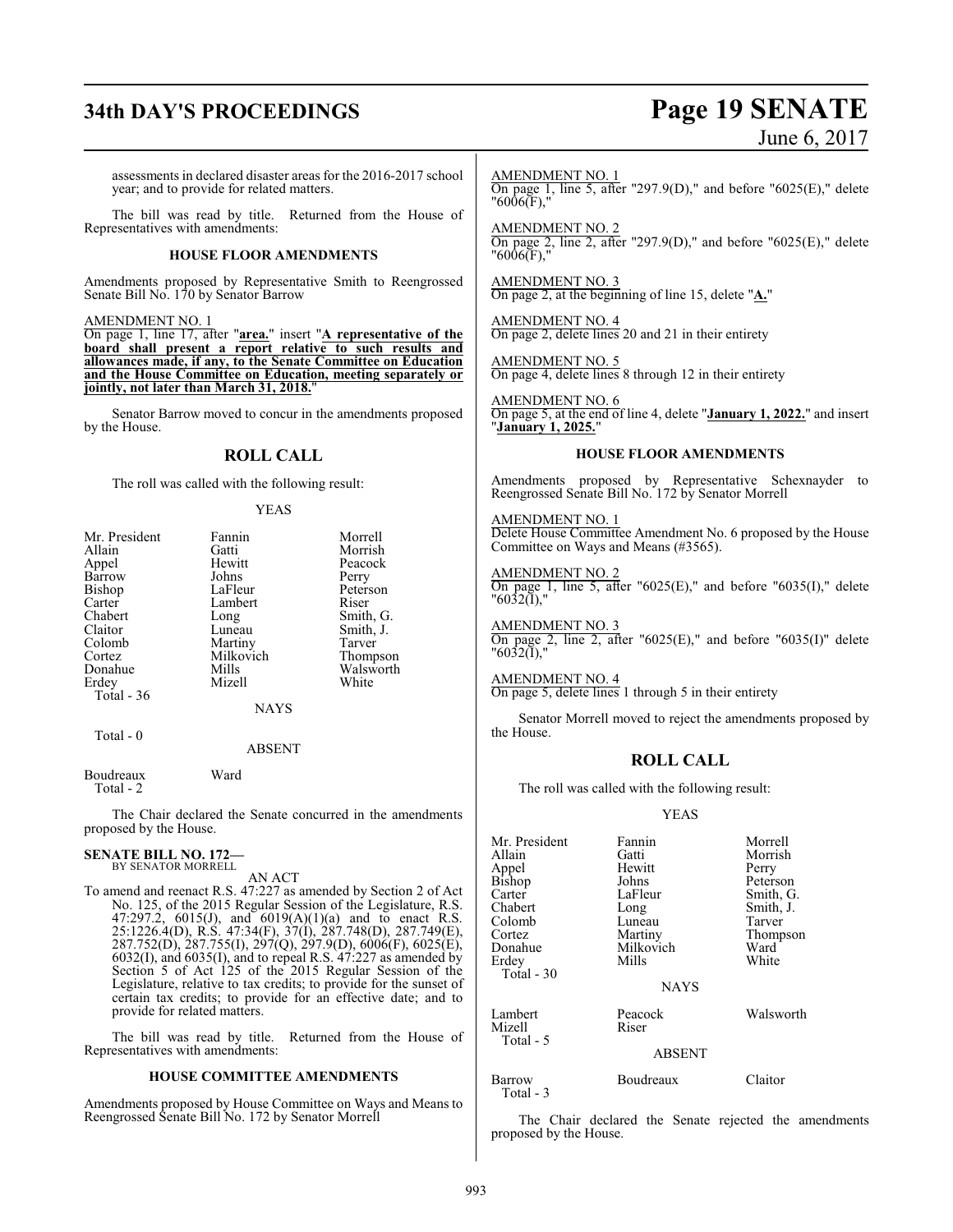#### **SENATE BILL NO. 177—** BY SENATOR MORRELL

AN ACT

To amend and reenact R.S. 47:164(D)(2)(b), to provide for employee compensation eligible as a production expense for purposes of the tax credit; to provide for applicable rates of withholding tax; to provide for an effective date; and to provide for related matters.

The bill was read by title. Returned from the House of Representatives with amendments:

#### **HOUSE COMMITTEE AMENDMENTS**

Amendments proposed by House Committee on Ways and Means to Reengrossed Senate Bill No. 177 by Senator Morrell

#### AMENDMENT NO. 1

On page 1, line 15, after "Subparagraph" and before "to an individual," delete "(a) of this Paragraph," and insert "**(D)(2)(a) of this Section,**"

#### AMENDMENT NO. 2

On page 1, at the end of line 17, delete "For" and on page 2, delete lines 1 through 6 in their entirety and insert the following: " F o r purposes of eligibility as a production expenditure, the company or other entity **payor** shall withhold taxes from those payments**, excluding any amount that is otherwise not subject to the withholding requirements imposed pursuant to federal and state laws and regulations,** at the highest individual rate of six percent **rate determined in accordance with an employee's withholding allowance certificate, L-4**, or the highest individual rate in effect at the time **if there is no employee withholding allowance certificate,** and **shall** remit these payments to the department quarterly, excluding any amount that would otherwise not be subject to the withholding requirements imposed pursuant to state and federal law and regulations."

#### AMENDMENT NO. 3

On page 2, line 8, after "Section 2." delete the remainder of the line and delete lines 9 through 12 in their entirety and insert the following: "This Act shall become effective on July 1, 2017; if vetoed by the governor and subsequently approved by the legislature, this Act shall become effective on July 1, 2017, or on the day following such approval by the legislature, whichever is later."

#### **LEGISLATIVE BUREAU AMENDMENTS**

Amendments proposed by Legislative Bureau to Reengrossed Senate Bill No. 177 by Senator Morrell

#### AMENDMENT NO. 1

Delete House Committee Amendment No. 1 proposed by the House Committee on Ways and Means to Reengrossed Senate Bill No. 177 by Senator Morrell

Senator Morrell moved to concur in the amendments proposed by the House.

## **ROLL CALL**

The roll was called with the following result:

#### YEAS

| Mr. President   | Hewitt    | Morrell   |
|-----------------|-----------|-----------|
| Allain          | Johns     | Morrish   |
|                 | LaFleur   | Peacock   |
| Appel<br>Bishop | Lambert   | Perry     |
| Carter          | Long      | Peterson  |
| Claitor         | Luneau    | Smith, G. |
| Colomb          | Martiny   | Tarver    |
| Donahue         | Milkovich | Walsworth |

# **Page 20 SENATE 34th DAY'S PROCEEDINGS**

| Erdey<br>Gatti<br>Total - 29  | Mills<br>Mizell<br><b>NAYS</b>      | Ward              |
|-------------------------------|-------------------------------------|-------------------|
| Cortez<br>Fannin<br>Total - 6 | Riser<br>Smith, J.<br><b>ABSENT</b> | Thompson<br>White |
| Barrow<br>$Total - 3$         | Boudreaux                           | Chabert           |

The Chair declared the Senate concurred in the amendments proposed by the House.

# **SENATE BILL NO. 180—** BY SENATOR MORRELL

AN ACT

To amend and reenact the introductory paragraph of R.S.  $47:302(AA)$  and to enact R.S.  $47:302(AA)(29)$  and  $321.1(F)(66)(u)$ , relative to state sales and use tax; to provide with respect to the exemption for sales and purchases of medical devices used by patients under the supervision of a physician; to provide for effectiveness and applicability of the exclusion; and to provide for related matters.

The bill was read by title. Returned from the House of Representatives with amendments:

#### **HOUSE COMMITTEE AMENDMENTS**

Amendments proposed by House Committee on Ways and Means to Re-Reengrossed Senate Bill No. 180 by Senator Morrell

AMENDMENT NO. 1

On page 1, line 3, after "47:302(AA)(29) and" and before the comma "," delete "321.1(F)(66)(u)" and insert "321.1(F)(67)"

#### AMENDMENT NO. 2

On page 1, line 9, after "47:302(AA)(29) and" and before "are" delete  $1321.1(F)(66)(u)$ " and insert "321.1(F)(67)"

#### AMENDMENT NO. 3

On page 2, delete lines 11 through 15 in their entirety

#### AMENDMENT NO. 4

On page 2, at the beginning of line 17, delete "**(u)**" and insert "**(67)**"

Senator Morrell moved to concur in the amendments proposed by the House.

## **ROLL CALL**

The roll was called with the following result:

#### YEAS

| Mr. President | Hewitt    | Peacock   |
|---------------|-----------|-----------|
| Allain        | Johns     | Perry     |
| Appel         | LaFleur   | Peterson  |
| Bishop        | Lambert   | Riser     |
| Carter        | Long      | Smith, G. |
| Claitor       | Luneau    | Smith, J. |
| Colomb        | Martiny   | Tarver    |
| Cortez        | Milkovich | Thompson  |
| Donahue       | Mills     | Walsworth |
| Erdey         | Mizell    | Ward      |
| Fannin        | Morrell   | White     |
| Gatti         | Morrish   |           |
| Total - 35    |           |           |
|               | NAYS      |           |

**NAYS** 

Total - 0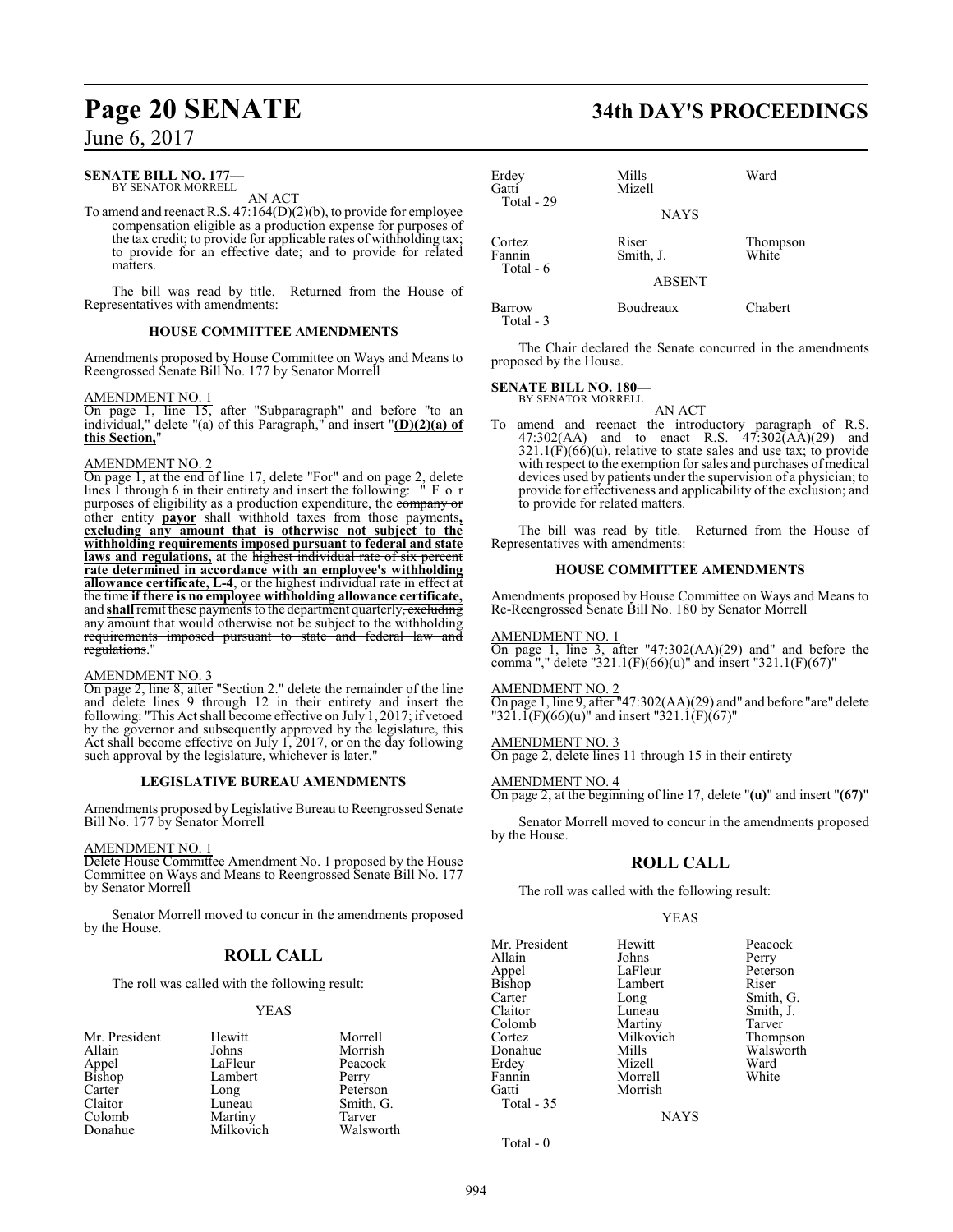# **34th DAY'S PROCEEDINGS Page 21 SENATE**

#### ABSENT

Barrow Boudreaux Chabert Total - 3

The Chair declared the Senate concurred in the amendments proposed by the House.

# **SENATE BILL NO. 182—** BY SENATOR MORRELL

AN ACT

To amend and reenact R.S. 47:6006(B)(2) and (4), relative to tax credits; to provide with respect to refund limitations involving one consolidated federal income tax return; to provide for an effective date; and to provide for related matters.

The bill was read by title. Returned from the House of Representatives with amendments:

#### **HOUSE COMMITTEE AMENDMENTS**

Amendments proposed by House Committee on Ways and Means to Engrossed Senate Bill No. 182 by Senator Morrell

#### AMENDMENT NO. 1

On page 1, at the end of line 3, insert "to provide for applicability;"

#### AMENDMENT NO. 2

On page 2, between lines 20 and 21, insert the following:

"Section 2.(A) The provisions of Section 1 of this Act shall apply to all claims for credits authorized pursuant to R.S. 47:6006 on any return filed on or after July 1, 2017, regardless of the taxable year to which the return relates.

(B) The provisions of Section 1 of this Act shall not apply to an amended return filed on or after July 1, 2017, provided that credits authorized pursuant to R.S. 47:6006 were properly claimed on an original return filed prior to July 1, 2017."

#### AMENDMENT NO. 3

On page 2, at the beginning of line 21, delete "Section 2." and insert "Section 3."

Senator Morrell moved to concur in the amendments proposed by the House.

## **ROLL CALL**

The roll was called with the following result:

#### YEAS

| Mr. President | Gatti     | Morrish   |
|---------------|-----------|-----------|
| Allain        | Hewitt    | Peacock   |
|               |           |           |
| Appel         | Johns     | Perry     |
| Bishop        | LaFleur   | Peterson  |
| Carter        | Lambert   | Riser     |
| Chabert       | Long      | Smith, G. |
| Claitor       | Luneau    | Smith, J. |
| Colomb        | Martiny   | Tarver    |
| Cortez        | Milkovich | Thompson  |
| Donahue       | Mills     | Walsworth |
| Erdey         | Mizell    | Ward      |
| Fannin        | Morrell   | White     |
| Total - 36    |           |           |
|               | NAYS      |           |

Total - 0

ABSENT

Barrow Boudreaux Total - 2

The Chair declared the Senate concurred in the amendments proposed by the House.

#### **SENATE BILL NO. 183—**

BY SENATOR MORRELL

AN ACT To amend and reenact R.S. 51:1787(K), the introductory paragraph of R.S. 51:2452(A), 2453(1), the introductory paragraph of 2453(2), 2453(2)(a), (b), and (c)(ix), (4), and (6), 2455(E)(1),  $2457(A)(2)(b)$ , (f), and (5), 2461, and 3121(C)(3)(a)(ii) and to enact R.S. 17:3389(G), R.S. 51:2367(F), 2453(2)(c)(x), (xi), and (xii), and 2458(11), relative to tax incentives and rebates; to provide for a termination date for the incentive program for university research and development parks; to extend the termination date of certain tax incentive and rebate programs administered by the Department of Economic Development to increase the benefit rate for the Quality Jobs Program; to provide for employer qualifications for the Quality Jobs Program; to increase the new direct jobs and gross payroll thresholds for certain employers for the Quality Jobs Program; to provide for an effective date; and to provide for related matters.

The bill was read by title. Returned from the House of Representatives with amendments:

#### **HOUSE COMMITTEE AMENDMENTS**

Amendments proposed by House Committee on Ways and Means to Reengrossed Senate Bill No. 183 by Senator Morrell

#### AMENDMENT NO. 1

On page 6, line 13, after "**Classification**" and before "**code**" insert "**System (NAICS)**"

#### AMENDMENT NO. 2

On page 6, delete lines 21 through 24 in their entirety and insert the following:

"**(x) Construction companies, unless the company is the corporate headquarters of a multi-state business or can demonstrate that the company has, or will have within one year, sales of at least fifty percent of its total sales to either out-of-state customers or the federal government.**

**(xi) All businesses assigned a North American Industry Classification System (NAICS) code beginning with 5613.**

**(xii) Medical professionals assigned a North American Industry Classification System (NAICS) code beginning with 62, except for those medical professionals engaged in one of the following:**

**(aa) Biomedical or biotechnology industries.**

**(bb) Servicing rural hospitals.**

**(cc) Providing services, or will be providing services within one year, to a patient base that the medical professionals are able to demonstrate is made up of at least fifty percent of out-of-state patients.**"

#### **LEGISLATIVE BUREAU AMENDMENTS**

Amendments proposed by Legislative Bureau to Reengrossed Senate Bill No. 183 by Senator Morrell

#### AMENDMENT NO. 1

In House Committee Amendment No. 2 proposed by the House Committee on Ways and Means to Reengrossed Senate Bill No. 183 by Senator Morrell, on line 15, after "**(aa)**" and before "**or**" change "**Biomedical**" to "**Providing services to biomedical**"

#### AMENDMENT NO. 2

On page 2, between lines 13 and 14 insert " \* \* \* "

# June 6, 2017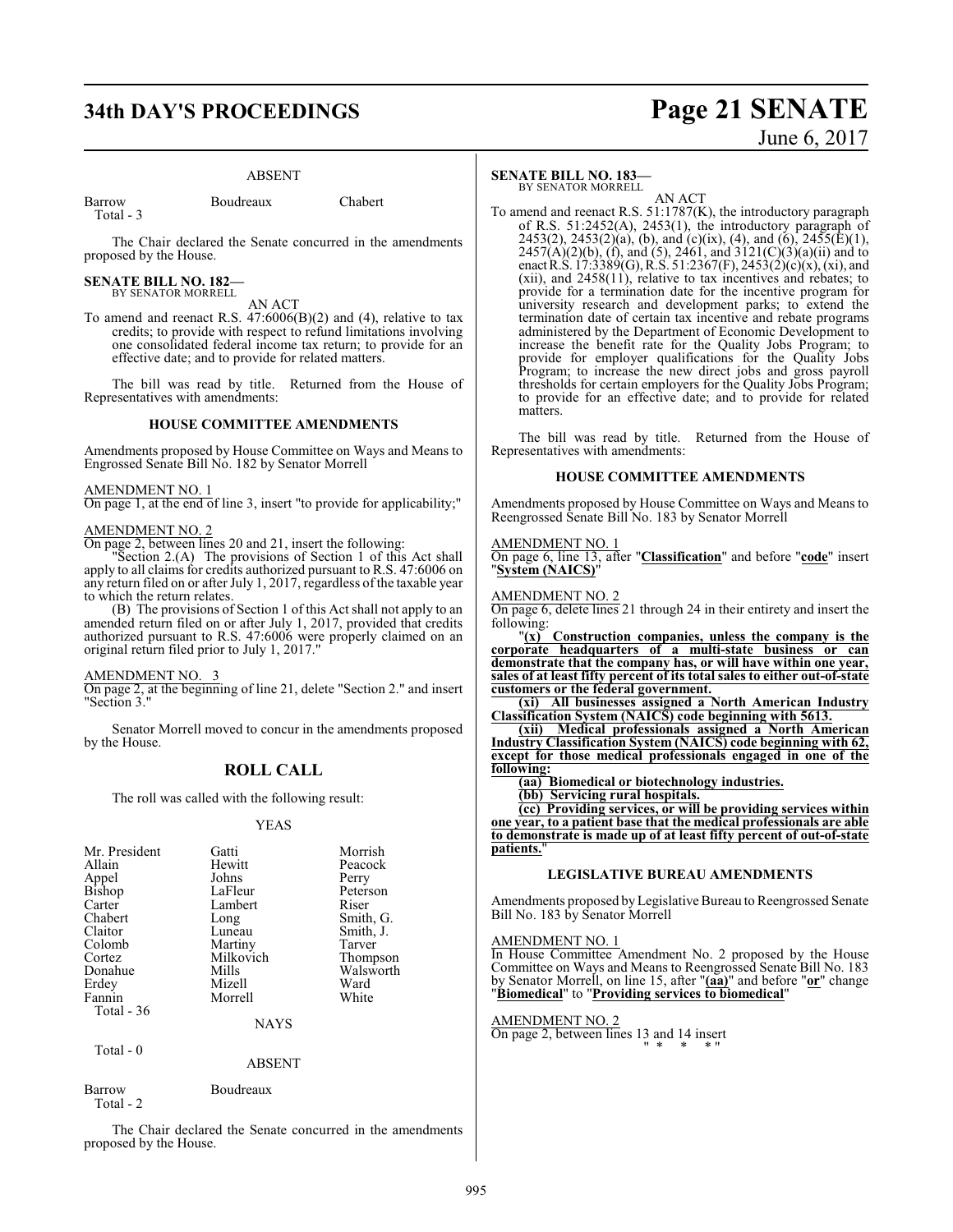#### **HOUSE FLOOR AMENDMENTS**

Amendments proposed by Representative Abramson to Reengrossed Senate Bill No. 183 by Senator Morrell

#### AMENDMENT NO. 1

Delete Amendment No. 1 by the Legislative Bureau (#2534)

Senator Morrell moved to concur in the amendments proposed by the House.

#### **ROLL CALL**

The roll was called with the following result:

#### YEAS

| Mr. President<br>Allain<br>Appel<br><b>Bishop</b><br>Carter<br>Chabert<br>Claitor<br>Colomb<br>Cortez<br>Donahue<br>Erdey<br>Fannin<br><b>Total - 35</b> | Gatti<br>Hewitt<br>Johns<br>LaFleur<br>Lambert<br>Long<br>Luneau<br>Martiny<br>Mills<br>Mizell<br>Morrell<br>Morrish<br><b>NAYS</b> | Peacock<br>Perry<br>Peterson<br>Riser<br>Smith, G.<br>Smith, J.<br>Tarver<br>Thompson<br>Walsworth<br>Ward<br>White |
|----------------------------------------------------------------------------------------------------------------------------------------------------------|-------------------------------------------------------------------------------------------------------------------------------------|---------------------------------------------------------------------------------------------------------------------|
| Milkovich<br>Total - 1                                                                                                                                   | <b>ABSENT</b>                                                                                                                       |                                                                                                                     |
| Barrow<br>Total - 2                                                                                                                                      | Boudreaux                                                                                                                           |                                                                                                                     |

The Chair declared the Senate concurred in the amendments proposed by the House.

#### **SENATE BILL NO. 187—** BY SENATOR HEWITT

AN ACT

To enact R.S. 39:2(13.1), (33.1), (36.1), (36.2), (37.1), (37.2), (37.3), (40.1), and 87.7 and to repeal R.S. 39:2(38) and (39), relative to the budget process; to provide for the development of evidencebased budgeting practices that will enable data-driven budget decisions in selected policy areas; to require legislative staff of the Senate and the House of Representatives to develop guidelines for the establishment of a pilot evidence-based budget proposal process for adult mental health programs; to provide for the submission to and approval of the guidelines by the Joint Legislative Committee on the Budget; to provide for certain terms and definitions; to provide for an effective date; and to provide for related matters.

The bill was read by title. Returned from the House of Representatives with amendments:

#### **HOUSE COMMITTEE AMENDMENTS**

Amendments proposed by House Committee on Appropriations to Engrossed Senate Bill No. 187 by Senator Hewitt

#### AMENDMENT NO. 1

On page 1, line 5, after "to require" delete the remainder of the line and on line 6, delete "the House of Representatives to develop" and insert "the development of"

# **Page 22 SENATE 34th DAY'S PROCEEDINGS**

#### AMENDMENT NO. 2

On page 3, line 4, after "**staff**" delete the remainder of the line and insert "**and any other staff of agencies of the state that may be necessary and applicable shall**"

#### AMENDMENT NO. 3

On page 3, line 11, after "**programs.**" and before "**No later**" insert "**The guidelines shall include a determination of staffing and costs necessary to implement the provisions of Subsection B of this Section.**"

#### AMENDMENT NO. 4

On page 3, delete line 14 in its entirety and insert "**B. Staff identified and approved by the Joint Legislative Committee on the Budget in the guidelines**"

Senator Hewitt moved to concur in the amendments proposed by the House.

#### **ROLL CALL**

The roll was called with the following result:

#### YEAS

| Mr. President | Gatti         | Morrish   |
|---------------|---------------|-----------|
| Allain        | Hewitt        | Peacock   |
| Appel         | Johns         | Perry     |
| Bishop        | LaFleur       | Peterson  |
| Carter        | Lambert       | Riser     |
| Chabert       | Long          | Smith, G. |
| Claitor       | Luneau        | Smith, J. |
| Colomb        | Martiny       | Tarver    |
| Cortez        | Milkovich     | Thompson  |
| Donahue       | Mills         | Walsworth |
| Erdey         | Mizell        | Ward      |
| Fannin        | Morrell       | White     |
| Total - 36    |               |           |
|               | <b>NAYS</b>   |           |
| Total $-0$    |               |           |
|               | <b>ABSENT</b> |           |
|               |               |           |

Barrow Boudreaux Total - 2

The Chair declared the Senate concurred in the amendments proposed by the House.

#### **SENATE BILL NO. 189—** BY SENATOR COLOMB

AN ACT

To enact R.S. 42:1111(A)(6), relative to the Code of Governmental Ethics; to provide for compensation of public employees; to provide for benefits of public employees; and to provide for related matters.

The bill was read by title. Returned from the House of Representatives with amendments:

#### **HOUSE COMMITTEE AMENDMENTS**

Amendments proposed by House Committee on House and Governmental Affairs to Engrossed Senate Bill No. 189 by Senator Colomb

#### AMENDMENT NO. 1

On page 1, line 9, change "**award made**" to "**award or stipend provided**"

#### AMENDMENT NO. 2

On page 1, at the end of line 9, delete the comma "**,**" and delete line<sup>10</sup>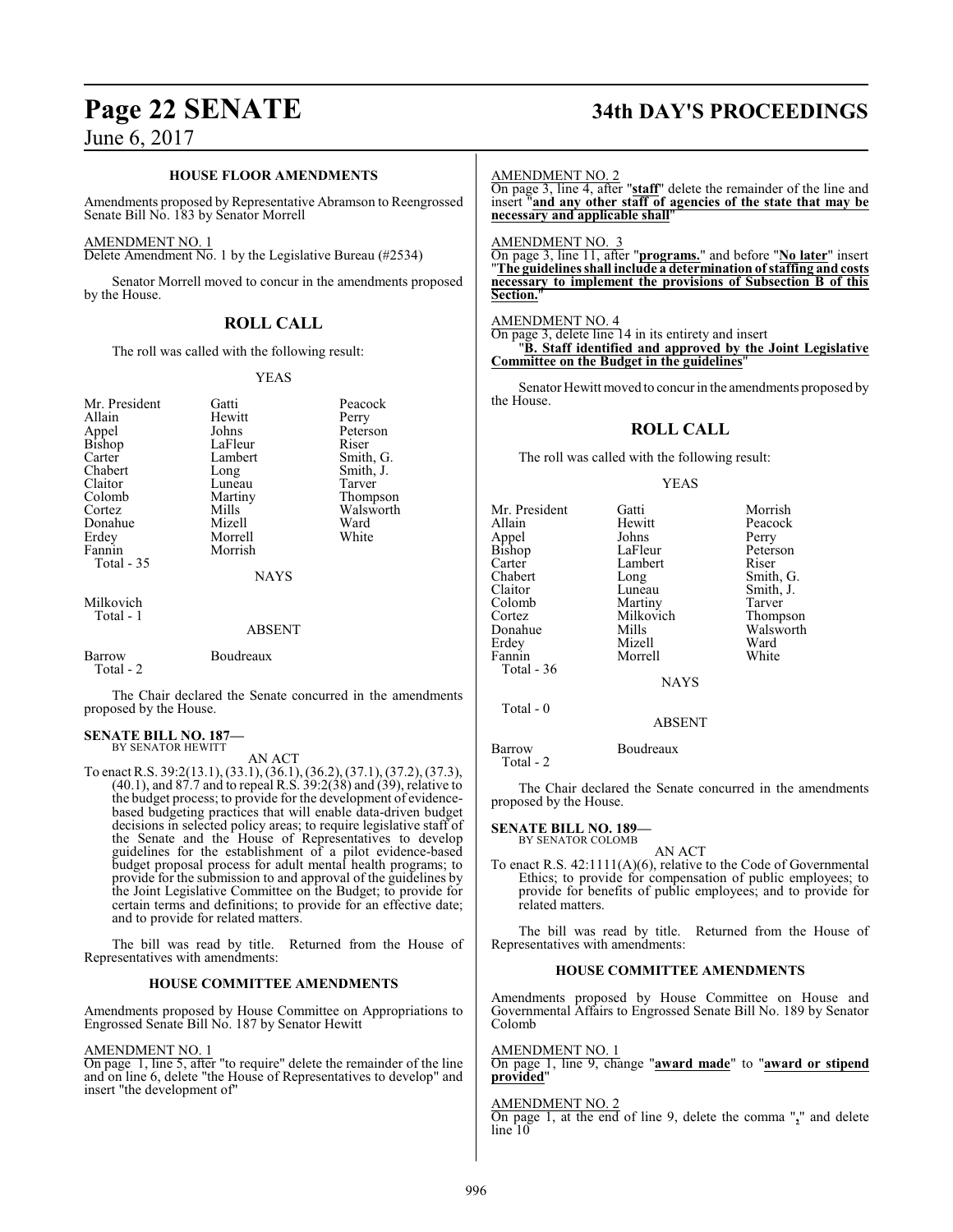# **34th DAY'S PROCEEDINGS Page 23 SENATE**

# June 6, 2017

#### AMENDMENT NO. 3

On page 1, line 13, after "**entitled.**" delete the remainder of the line and insert "**Such an award or stipend shall not be considered**"

AMENDMENT NO. 4 On page 1, line 15, after "**benefits.**" delete the remainder of the line and delete lines 16 and 17 and on page 2, delete line 1 and insert "**For the purposes of this Part, the services for which the award or stipend is received shall be deemed to be performed for the benefit of the public school teacher's or administrator's governmental entity.**"

Senator Colomb moved to concur in the amendments proposed by the House.

## **ROLL CALL**

The roll was called with the following result:

#### YEAS

| Mr. President<br>Allain<br>Appel<br><b>Bishop</b><br>Carter<br>Chabert<br>Claitor<br>Colomb<br>Cortez<br>Donahue<br>Erdey | Gatti<br>Hewitt<br>Johns<br>LaFleur<br>Lambert<br>Long<br>Luneau<br>Martiny<br>Milkovich<br>Mills<br>Mizell | Morrish<br>Peacock<br>Perry<br>Peterson<br>Riser<br>Smith, G.<br>Smith, J.<br>Tarver<br>Thompson<br>Walsworth<br>Ward |
|---------------------------------------------------------------------------------------------------------------------------|-------------------------------------------------------------------------------------------------------------|-----------------------------------------------------------------------------------------------------------------------|
|                                                                                                                           |                                                                                                             |                                                                                                                       |
| Fannin                                                                                                                    | Morrell                                                                                                     | White                                                                                                                 |
| Total $-36$                                                                                                               |                                                                                                             |                                                                                                                       |
|                                                                                                                           | <b>NAYS</b>                                                                                                 |                                                                                                                       |

Total - 0

ABSENT

Barrow Boudreaux Total - 2

The Chair declared the Senate concurred in the amendments proposed by the House.

#### **SENATE BILL NO. 207—**

BY SENATOR ALLAIN AND REPRESENTATIVE BISHOP

AN ACT To amend and reenact R.S.  $56:10(B)(1)(g)$  and to enact R.S. 56:10(B)(16), relative to saltwater fishing licenses; to direct dedicated monies of the Saltwater Fish Research and Conservation Fund to the administration of only certain programs; to limit the use of monies in the fund; to provide for terms, conditions, and requirements; and to provide for related matters.

On motion of Senator Allain, the bill was read by title and returned to the Calendar, subject to call.

#### **SENATE BILL NO. 220—** BY SENATOR ALARIO

AN ACT

To amend and reenact R.S. 14:52(B), 54.1(B), 56(B)(1) and (2), 62.2(B), 62.8(B), 67(B), 67.25(D), 67.26(C), 68(B), 68.4(B), 68.7(B)(1), 69(B) and (C), 70.2(C), 70.4(E), 71(C), (D), (E), (F), and (G), 82(C)(3), 95.1(B), 202.1(C), and 230(E)(4) and R.S. 40:966(B), (C), (D), (E), and (F), 967(B) and (C), 968(B), 969(B) and (C), and 970(B) and (C), to enact R.S. 14:69(D) and Chapter 3 of Title 14 of the Louisiana Revised Statutes of 1950, comprised of R.S. 14:601, and R.S. 40:967(D), and to repeal R.S. 14:2(B)(8), (25), and (29), 56.1, 56.2, 56.3, 62.1, 62.6, 62.9, 67.1, 67.2, 67.3, 67.6, 67.7, 67.8, 67.9, 67.10, 67.18, 67.20, 67.21, 67.24, 67.25(E), 67.28, 67.30, 68.5, 71(H) and (I), and 211 and R.S.  $40:966(G)$ , (H) and (I) and  $967(F)$  and (G), relative to felony and misdemeanor offenses; to provide relative to penalties for certain felony and misdemeanor offenses; to provide relative to legislative findings and intent; to provide relative to create and provide for the membership, duties, and reporting requirements of the Louisiana Felony Class System Task Force; and to provide for related matters.

The bill was read by title. Returned from the House of Representatives with amendments:

#### **HOUSE COMMITTEE AMENDMENTS**

Amendments proposed by House Committee on Administration of Criminal Justice to Reengrossed Senate Bill No. 220 by Senator Alario

AMENDMENT NO. 1 On page 13, line 20, after "probation," delete the remainder of the line and insert "parole, or suspension of sentence and be fined not"

AMENDMENT NO. 2 On page 16, line 6, change "**July 1, 2017.**" to "**September 1, 2017.**"

AMENDMENT NO. 3 On page 16, at the end of line 8, change "**July 15, 2017.**" to "**September 15, 2017.**"

AMENDMENT NO. 4 On page 16, at the end of line 13, change "**July 15,**" to "**September 15,**"

AMENDMENT NO. 5 On page 31, line 25, after "67.2," and before "67.6," insert "67.3,"

AMENDMENT NO. 6 On page 31, line 26, after "R.S.  $40:966(G)$ " and before "and  $967(F)$ " insert a comma "," and insert "(H), and (I)"

#### **LEGISLATIVE BUREAU AMENDMENTS**

Amendments proposed byLegislative Bureau to Reengrossed Senate Bill No. 220 by Senator Alario

#### AMENDMENT NO. 1

On page 1, line 5, following "968(B)" and before ", 969(B) insert "and (C)"

#### AMENDMENT NO. 2

On page 2, line 2, following "hereby" and before "enacted" insert "amended and reenacted and R.S. 14:69(D) and Chapter 3 of Title 14 of the Louisiana Revised Statutes of 1950, comprised of R.S. 14:601 are"

#### AMENDMENT NO. 3

On page 7, lines 7 and 8, following "or" and before "**fifty**" change "a fine not to exceed" to "**fined not more than**"

AMENDMENT NO. 4 On page 7, line 14, after "**dollars**," and before "**shall**" insert "**the offender**"

## AMENDMENT NO. 5

On page 7, line 15, following "or" change "a fine of" to "**fined**"

#### AMENDMENT NO. 6

On page 7, lines 22 and 23, following "or" and before "**three**" change "a fine not to exceed" to "**fined not more than**"

#### AMENDMENT NO. 7

On page 17, line 1, following "968(B)" and before ", 969(B) insert "and (C)"

#### AMENDMENT NO. 8

On page 24, line 24, following "**Article**" and before "**, then**" change "**893.1**" to "**893**"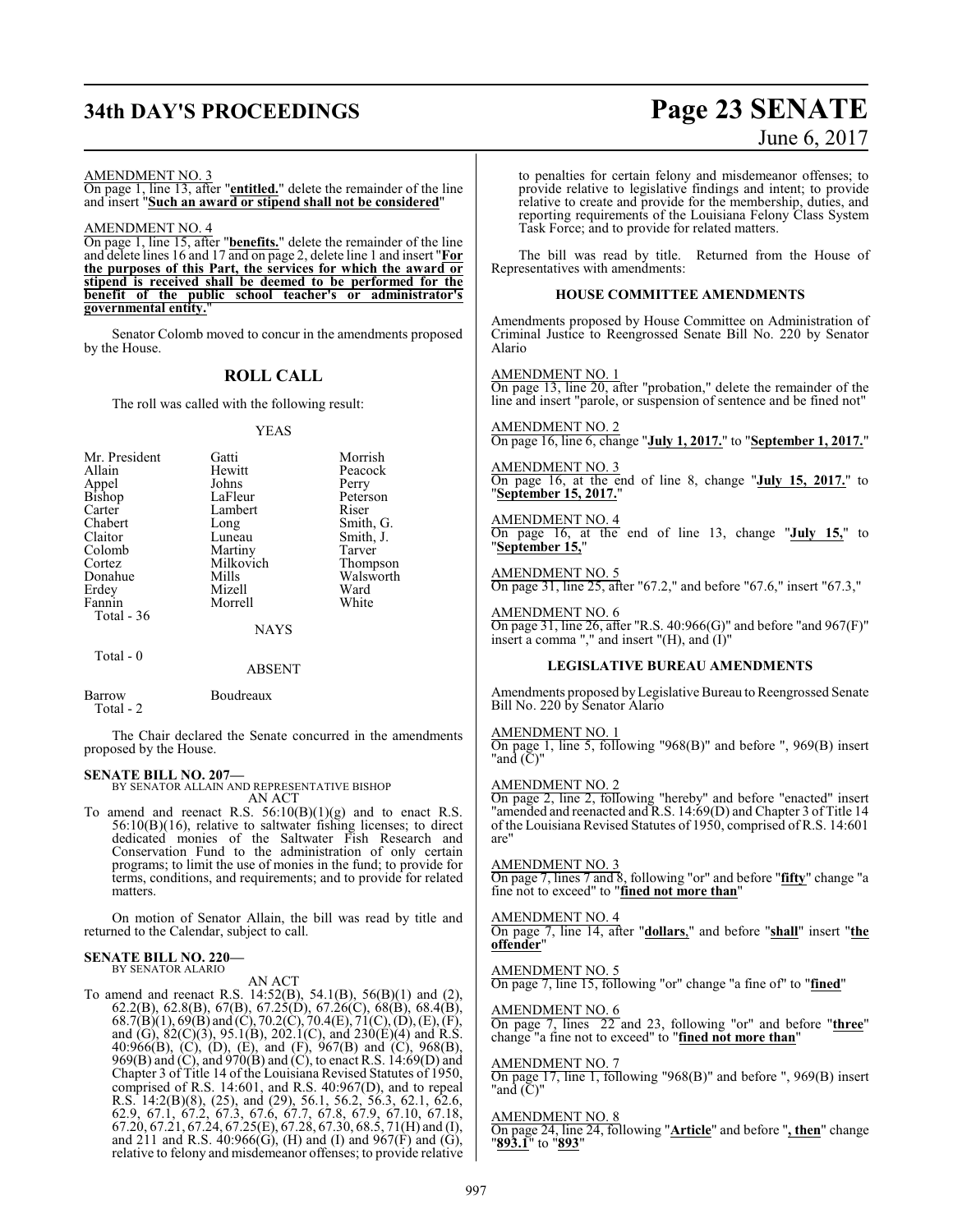# **Page 24 SENATE 34th DAY'S PROCEEDINGS**

AMENDMENT NO. 9

On page 28, line 9, following "provided in" and before "of R.S. 40:964" change "Schedule II(A)(1)(o)" to "**Schedule II(A)(1)(p)**"

AMENDMENT NO. 10

On page 28, line 10, following "provided in" and before "of R.S." change "Schedule II(B)(11)" to "**Schedule II(B)(15)**"

AMENDMENT NO. 11

On page 30, line 8, following "or" and before ", while acting" change "R.S. 40:1239" to "**R.S. 40:1060.21**"

#### **HOUSE FLOOR AMENDMENTS**

Amendments proposed by Representative Marino to Reengrossed Senate Bill No. 220 by Senator Alario

#### AMENDMENT NO. 1

On page 1, line 5, after "(E)," and before "967(B)" change "and (F)," to "(F), and (G),"

AMENDMENT NO. 2

On page 1, line 7, change "R.S. 40:967(D)," to "R.S. 40:967(C)(3) and  $(D)$ ,"

AMENDMENT NO. 3

On page 17, line 1, after "(E)," and before "967(B)" change "and (F)," to  $\sqrt[r]{F}$ , and  $(G)$ ,

AMENDMENT NO. 4

On page 17, line 2, change "R.S. 40:967(D) is" to "R.S. 40:967(C)(3) and  $(D)$  are"

#### AMENDMENT NO. 5

On page 18, line 15, after "analogues" delete the remainder ofthe line and delete lines 16 through 27 in their entirety and insert the following: "**or a mixture or substance containing a detectable amount of heroin or its analogues, or fentanyl or a mixture of substances containing a detectable amount of fentanyl or its analogues, upon conviction for any amount, shall be imprisoned at hard labor for not less than five years nor more than forty years and may, in addition, be required to pay a fine of not more than fifty thousand dollars.**"

#### AMENDMENT NO. 6

On page 19, line 16, after "**Paragraphs**" and before "**of this Subsection**" change "**(2), (3), (4), and (5)**" to "**(2), (3), and (4)**"

AMENDMENT NO. 7 On page 19, delete lines 25 through 29 in their entirety

AMENDMENT NO. 8

On page 20, at the beginning of line 28, change "**(3)**" to "**(2)**"

AMENDMENT NO. 9 On page 23, at the beginning of line 22, change "**(4)**" to "**(3)**"

AMENDMENT NO. 10 On page 24, at the beginning of line 16, change "**(5)**" to "**(4)**"

AMENDMENT NO. 11

On page 24, line 22, after "**four years**" insert a period "**.**" and delete the remainder of the line and delete lines 23 through 25 in their entirety.

AMENDMENT NO. 12

On page 24, line 28, after "**less than**" and before "**nor more**" change "**one year**" to "**two years**"

#### AMENDMENT NO. 13

On page 26, between lines 28 and 29, insert the following: "**G. Treatment for heroin and fentanyl addiction as a condition for probation. (1) Upon conviction of Paragraph (B)(3) or (C)(4) of this Section, possession with intent to distribute** **heroin or fentanyl or possession of heroin or fentanyl, the court may suspend any sentence which it imposes and place the defendant on probation pursuant to Code of Criminal Procedure Article 893. The court may order the division of probation and parole of the Department of Public Safety and Corrections to conduct a presentence investigation, or may order the defendant to obtain a substance abuse evaluation, for the purpose of determining whether the defendant has a substance abuse disorder.**

**(2) Upon receiving the report or evaluation, the court shall, if it finds probable cause from such report to believe the defendant has a substance abuse disorder, order a contradictory hearing for the purpose of making a judicial determination on whether the defendant has a substance abuse disorder.**

**(3) If, at such contradictory hearing, the court determines that the defendant has a substance abuse disorder, it shall require as a condition of probation that the defendant complete a drug treatment program if the following conditions are met:**

**(a) There is an available program in the local jurisdiction that has sufficient experience in working with criminal justice participants with substance abuse disorders and is certified and approved by the state of Louisiana.**

**(b) The cost of the approved treatment does not create a substantial financial hardship to the defendant or his dependents. For purposes of this determination, "substantial financial hardship" shall have the same meaning as provided in R.S. 15:175.**

**(4) If the offender does not successfully complete the drug treatment program, or otherwise violates the conditions of his probation, the court may revoke the probation or impose other sanctions pursuant to Code of Criminal Procedure Article 900.**"

#### AMENDMENT NO. 14

On page 29, between lines 19 and 20, insert the following:

"**(3) Phencyclidine, for an amount of an aggregate weight of less than twenty-eight grams, shall be imprisoned at hard labor for not less than one year nor more than twenty years, or required to pay a fine of not more than five thousand dollars, or** both.

Senator Martiny moved to concur in the amendments proposed by the House.

#### **ROLL CALL**

The roll was called with the following result:

#### YEAS

| Mr. President<br>Allain<br>Appel<br>Bishop<br>Carter<br>Chabert<br>Claitor<br>Colomb<br>Cortez<br>Total - 26 | Donahue<br>Fannin<br>Hewitt<br>Johns<br>LaFleur<br>Long<br>Luneau<br>Martiny<br>Mills<br><b>NAYS</b> | Morrell<br>Perry<br>Peterson<br>Smith, G.<br>Smith, J.<br>Tarver<br>Thompson<br>Ward |
|--------------------------------------------------------------------------------------------------------------|------------------------------------------------------------------------------------------------------|--------------------------------------------------------------------------------------|
| Erdey<br>Gatti<br>Lambert<br>Total - 9                                                                       | Milkovich<br>Mizell<br>Peacock<br><b>ABSENT</b>                                                      | Riser<br>Walsworth<br>White                                                          |
| Barrow<br>Total - 3                                                                                          | Boudreaux                                                                                            | Morrish                                                                              |

The Chair declared the Senate concurred in the amendments proposed by the House.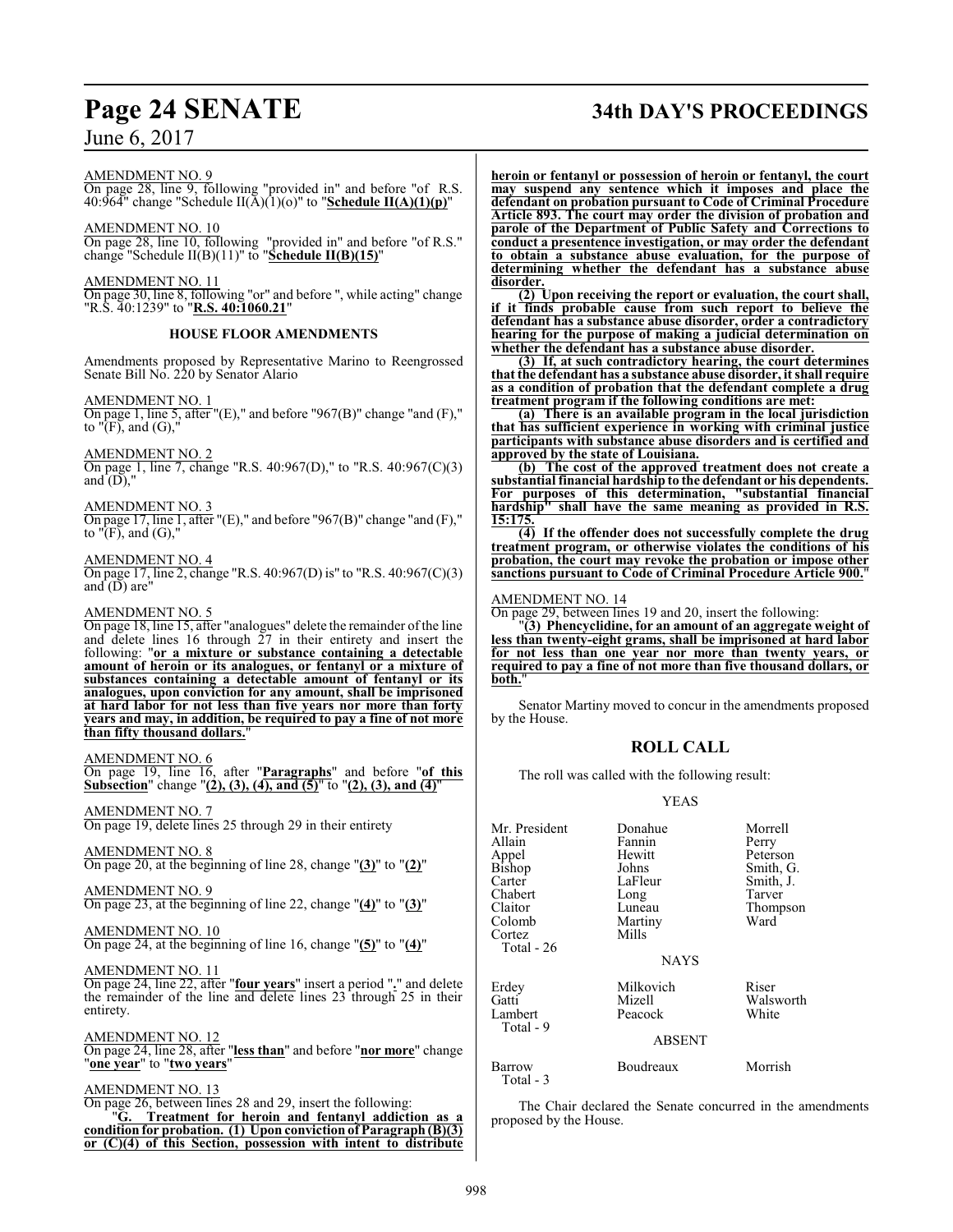# **34th DAY'S PROCEEDINGS Page 25 SENATE**

# June 6, 2017

| <b>SENATE BILL NO. 221-</b><br>BY SENATOR ALARIO<br>AN ACT<br>To amend and reenact R.S. $15:529.1(A)(1)$ , (3), and (4) and (C) and<br>to enact R.S. $15:529.1(I)$ and $(I)$ , relative to the Habitual                                                                                                                                                               | AMENDMENT NO. 12<br>On page 3, line 16, after "supervision" and before "for" insert a<br>comma <sup>"</sup> ," and insert "or term of imprisonment if the offender is<br>not placed on supervision following imprisonment,"        |                                                              |                                                                             |
|-----------------------------------------------------------------------------------------------------------------------------------------------------------------------------------------------------------------------------------------------------------------------------------------------------------------------------------------------------------------------|------------------------------------------------------------------------------------------------------------------------------------------------------------------------------------------------------------------------------------|--------------------------------------------------------------|-----------------------------------------------------------------------------|
| Offender Law; to decrease the cleansing period for offenses that<br>are not crimes of violence or sex offenses; to provide for the<br>reduction by the court of a sentence under the Habitual Offender<br>Law under certain circumstances; and to provide for related<br>matters.                                                                                     | <b>AMENDMENT NO. 13</b><br>On page 3, line 18, after "supervision" and before "for" insert a<br>comma <sup>"</sup> ," and insert "or term of imprisonment if the offender is<br>not placed on supervision following imprisonment," |                                                              |                                                                             |
| The bill was read by title. Returned from the House of<br>Representatives with amendments:                                                                                                                                                                                                                                                                            | $\frac{\text{AMENDMENT NO. 14}}{\text{On page 3, line 20, after}}$ "provided" and before "any period" delete<br>"herein," and insert "in this Paragraph,"                                                                          |                                                              |                                                                             |
| <b>HOUSE COMMITTEE AMENDMENTS</b>                                                                                                                                                                                                                                                                                                                                     | <b>AMENDMENT NO. 15</b>                                                                                                                                                                                                            |                                                              |                                                                             |
| Amendments proposed by House Committee on Administration of<br>Criminal Justice to Reengrossed Senate Bill No. 221 by Senator<br>Alario                                                                                                                                                                                                                               | On page 3, line 24, after "supervision" and before "and" insert a<br>comma "," and insert "or term of imprisonment if the offender is<br>not placed on supervision following imprisonment,"                                        |                                                              |                                                                             |
| <b>AMENDMENT NO. 1</b><br>On page 1, line 3, after "to the" delete the remainder of the line,<br>delete line 4 in its entirety, and insert the following: "habitual<br>offender law; to amend penalties provided for in the habitual offender                                                                                                                         | <b>AMENDMENT NO. 16</b><br>On page 3, line 28, after "supervision" and before "for" insert a<br>comma "," and insert "or term of imprisonment if the offender is<br>not placed on supervision following imprisonment,"             |                                                              |                                                                             |
| law; to provide relative to the amount of time that must elapse<br>between the current and prior offense for the habitual offender law to<br>apply; to provide for the"                                                                                                                                                                                               | <b>AMENDMENT NO. 17</b><br>On page 4, line 1, after "supervision" and before "for" insert a<br>comma"," and insert "or term of imprisonment if the offender is<br>not placed on supervision following imprisonment,'               |                                                              |                                                                             |
| <b>AMENDMENT NO. 2</b><br>On page 1, line 5, after "under the" and before "under certain" change<br>"Habitual Offender Law" to "habitual offender law"                                                                                                                                                                                                                | AMENDMENT NO. 18<br>On page 4, line 4, after " <b>provided</b> " and before the comma "," delete<br>"herein" and insert "in this Paragraph"                                                                                        |                                                              |                                                                             |
| <b>AMENDMENT NO. 3</b><br>On page 1, line 6, after "circumstances;" and before "and" insert "to<br>define "correctional supervision";"                                                                                                                                                                                                                                | <b>AMENDMENT NO. 19</b><br>On page 4, line 7, after "supervision" and before "for" insert a<br>comma "," and insert "or term of imprisonment if the offender is                                                                    |                                                              |                                                                             |
| AMENDMENT NO. 4<br>On page 2, line 7, after "then" and before the colon ":" insert "the                                                                                                                                                                                                                                                                               | not placed on supervision following imprisonment,"                                                                                                                                                                                 |                                                              |                                                                             |
| following sentences apply"                                                                                                                                                                                                                                                                                                                                            |                                                                                                                                                                                                                                    | <b>LEGISLATIVE BUREAU AMENDMENTS</b>                         |                                                                             |
| <b>AMENDMENT NO. 5</b><br>On page 2, line 10, after "conviction" delete the remainder of the line,<br>delete line 11 in its entirety, and insert a period "."                                                                                                                                                                                                         | Amendments proposed by Legislative Bureau to Reengrossed Senate<br>Bill No. 221 by Senator Alario                                                                                                                                  |                                                              |                                                                             |
| <b>AMENDMENT NO. 6</b><br>On page 2, line 13, after "defined in" delete the remainder of the line<br>and insert "R.S. 15:541"                                                                                                                                                                                                                                         | In House Committee Amendment No. 1 proposed by the House<br>Committee on Administration of Criminal Justice to Reengrossed<br>Senate Bill No. 221 by Senator Alario on line 6, following "law" and<br>before "to" insert "not"     |                                                              |                                                                             |
| <b>AMENDMENT NO. 7</b><br>On page 2, at the beginning of line 14, delete "seq."                                                                                                                                                                                                                                                                                       | by the House.                                                                                                                                                                                                                      |                                                              | Senator Martiny moved to concur in the amendments proposed                  |
| <b>AMENDMENT NO. 8</b><br>On page 2, line 22, after "then" and before the colon ":" insert "the<br>following sentences apply"                                                                                                                                                                                                                                         |                                                                                                                                                                                                                                    | <b>ROLL CALL</b>                                             |                                                                             |
|                                                                                                                                                                                                                                                                                                                                                                       | The roll was called with the following result:                                                                                                                                                                                     |                                                              |                                                                             |
| <b>AMENDMENT NO. 9</b><br>On page 2, delete lines 23 through 26 in their entirety and insert the                                                                                                                                                                                                                                                                      |                                                                                                                                                                                                                                    | <b>YEAS</b>                                                  |                                                                             |
| following:<br>"(a) The person shall be sentenced to imprisonment for the<br>fourth or subsequent felony for a determinate term not less than the<br>longest prescribed for a first conviction but in no event less than<br>twenty years and not more than his natural life; or.<br>(b) If the fourth felony and no prior felony is defined as a<br>crime of violence" | Mr. President<br>Allain<br>Bishop<br>Carter<br>Long<br>Chabert<br>Claitor<br>Colomb                                                                                                                                                | Hewitt<br>Johns<br>LaFleur<br>Luneau<br>Martiny<br>Milkovich | Morrell<br>Peterson<br>Smith, G.<br>Smith, J.<br>Tarver<br>Thompson<br>Ward |
|                                                                                                                                                                                                                                                                                                                                                                       | Cortez<br>Mills                                                                                                                                                                                                                    |                                                              |                                                                             |

#### AMENDMENT NO. 10

On page 3, line 2, after "**years**" delete the remainder of the line and insert a period "**.**"

#### AMENDMENT NO. 11

On page 3, at the beginning of line 3, change "(b)" to "(b)**(c)**"

#### 999

Cortez Total - 23

Total - 11

NAYS

Appel Gatti Perry Donahue Lambert Riser Appel Gatti Perry<br>
Donahue Lambert Riser<br>
Erdey Mizell Walsworth<br>
Fannin Peacock Peacock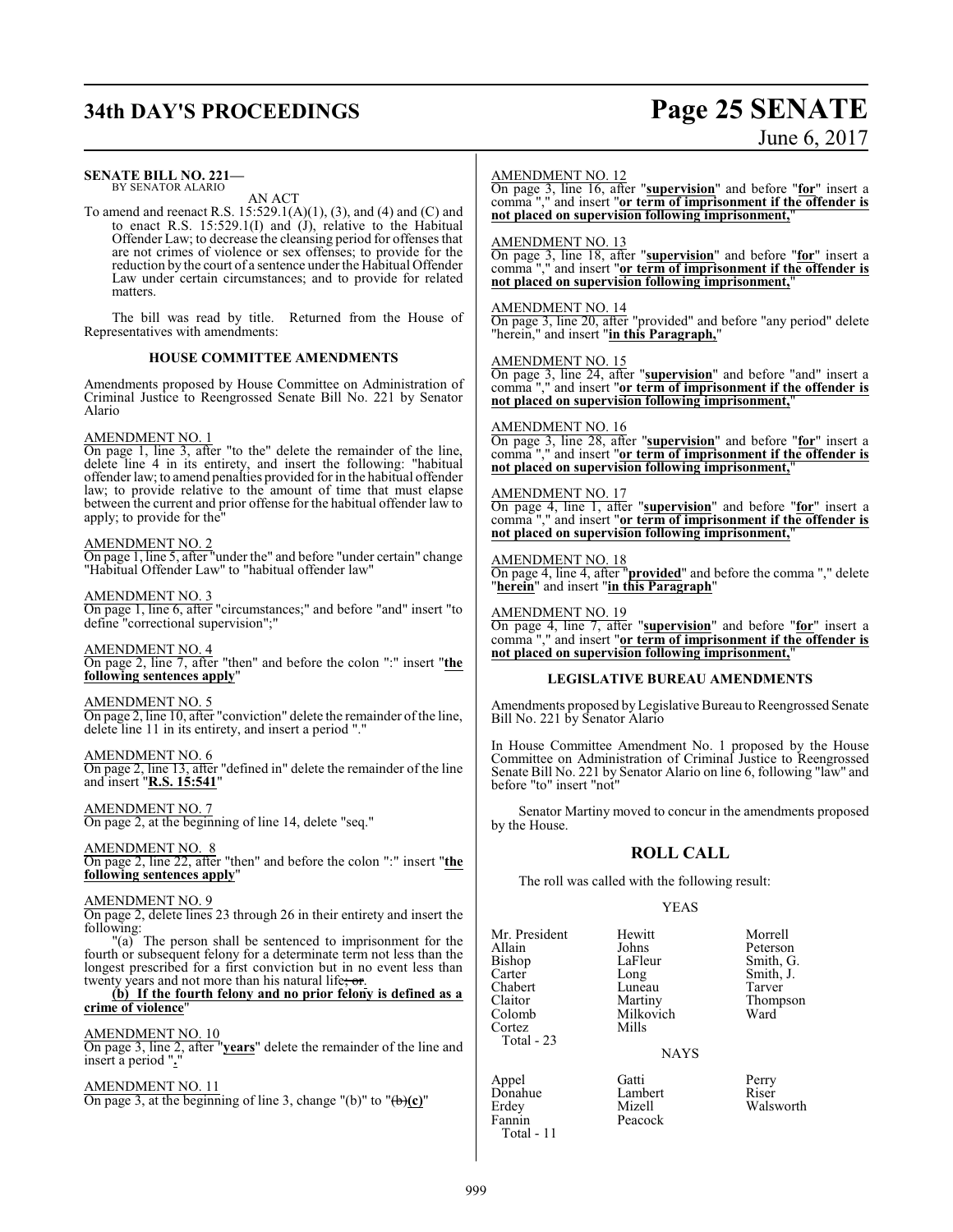#### ABSENT

Morrish White

| Barrow    |  |
|-----------|--|
| Boudreaux |  |
| Total - 4 |  |

The Chair declared the Senate concurred in the amendments proposed by the House.

#### **SENATE BILL NO. 222—**

BY SENATORS ERDEY, ALARIO, ALLAIN, APPEL, BARROW, BISHOP, BOUDREAUX, CARTER, CHABERT, CLAITOR, COLOMB, CORTEZ, DONAHUE, FANNIN, GATTI, HEWITT, JOHNS, LAFLEUR, LAMBERT, LONG, LUNEAU, MARTINY, MILKOVICH, MILLS, MIZELL, MORRELL, MORRISH, PEACOCK, PERRY, PETERSON, RISER, GARY SMITH,JOHN SMITH, TARVER, THOMPSON, WALSWORTH, WARD AND WHITE

AN ACT

To amend and reenact R.S. 39:1533(A) and to enact Chapter 7-C of Title 40 of the Louisiana Revised Statutes of 1950, to be comprised of R.S. 40:1668, relative to disability benefits for certain public employees; to provide benefits for firemen and law enforcement officers who are permanently and totally disabled as a result of a catastrophic injury sustained in the line of duty; and to provide for related matters.

The bill was read by title. Returned from the House of Representatives with amendments:

#### **HOUSE COMMITTEE AMENDMENTS**

Amendments proposed by House Committee on Municipal, Parochial and Cultural Affairs to Re-Reengrossed Senate Bill No. 222 by Senator Erdey

#### AMENDMENT NO. 1

On page 3, between lines 18 and 19 insert the following: "**(e) All wildlife agents of the enforcement division of the Department of Wildlife and Fisheries at the agency's cost, if any.**"

#### AMENDMENT NO. 2

On page 5, between lines 28 and 29, insert the following:

"Section 3. The Act shall be known and may be cited as "Nicholas Tullier's Law".

AMENDMENT NO. 3

On page 5, at the beginning of line 29, change "Section 3." to "Section 4."

#### **HOUSE FLOOR AMENDMENTS**

Amendments proposed by Representative Pope to Re-Reengrossed Senate Bill No. 222 by Senator Erdey

AMENDMENT NO. 1 Delete Amendment No. 1 by the House Committee on Municipal, Parochial and Cultural Affairs (3663).

AMENDMENT NO. 2 On page 5, delete lines 9 through 14

AMENDMENT NO. 3 On page 5, line 15, change "**H.**" to "**G.**"

AMENDMENT NO. 4 On page 5, line 27, change "**I.**" to "**H.**"

Senator Erdey moved to concur in the amendments proposed by the House.

# **Page 26 SENATE 34th DAY'S PROCEEDINGS**

## **ROLL CALL**

The roll was called with the following result:

#### YEAS

| Fannin      | Morrell   |
|-------------|-----------|
| Gatti       | Peacock   |
| Hewitt      | Perry     |
| Johns       | Peterson  |
| LaFleur     | Riser     |
| Lambert     | Smith, G. |
| Long        | Smith, J. |
| Luneau      | Tarver    |
| Martiny     | Thompson  |
| Milkovich   | Walsworth |
| Mills       | Ward      |
| Mizell      | White     |
|             |           |
| <b>NAYS</b> |           |
|             |           |

ABSENT

Boudreaux Morrish Total - 2

Total - 0

The Chair declared the Senate concurred in the amendments proposed by the House.

#### **SENATE BILL NO. 223—** BY SENATOR RISER

AN ACT

To enact Part II-B of Chapter 1 of Subtitle I of Title 39 of the Louisiana Revised Statutes of 1950, to be comprised of R.S. 39:100.150 through 100.156, relative to the investment of state funds; to prohibit the investment of state special funds that directly or indirectly support terrorist activities; to provide for purposes, definitions, application, prohibitions, reporting, deadlines, rules ofimplementation, and penalties; and to provide for related matters.

The bill was read by title. Returned from the House of Representatives with amendments:

#### **HOUSE COMMITTEE AMENDMENTS**

Amendments proposed by House Committee on Appropriations to Reengrossed Senate Bill No. 223 by Senator Riser

#### AMENDMENT NO. 1

On page 1, line 2, after "To" insert "amend and reenact R.S.  $17:3803(B)(1)(k)$  and to"

#### AMENDMENT NO. 2

On page 1, line 3, change "39:100.150 through 100.156" to "39:100.151 through 100.158"

#### AMENDMENT NO. 3

On page 1, delete lines 4 and 5 in their entirety and insert the following: "of certain state money; to prohibit the treasurer from investing money credited to certain state special funds in companies associated with countries on the federal list of state sponsors of terrorism; to provide for purpose, definitions, application,"

#### AMENDMENT NO. 4

On page 1, between lines 8 and 9, insert the following: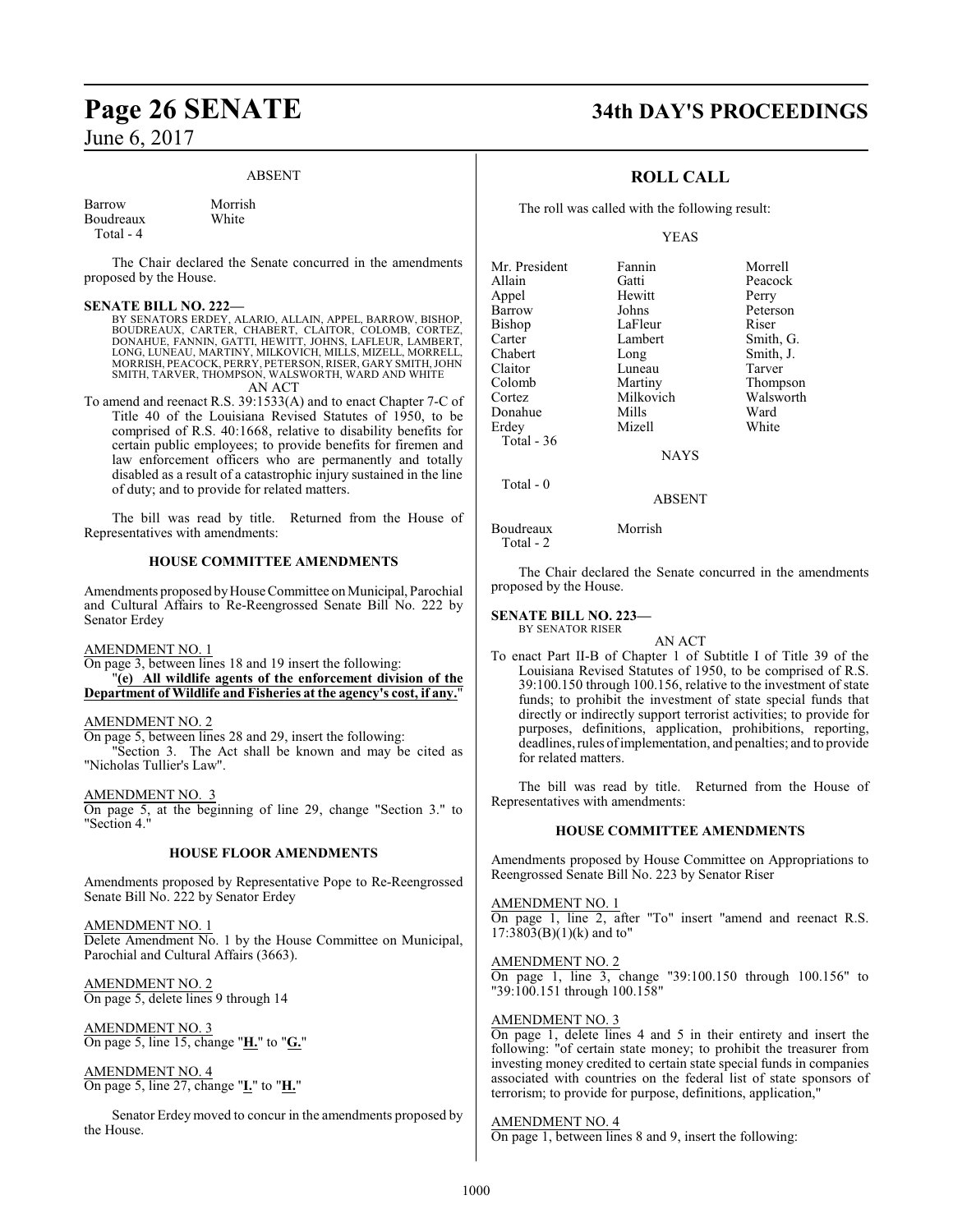# **34th DAY'S PROCEEDINGS Page 27 SENATE**

June 6, 2017

"Section 1. R.S.  $17:3803(B)(1)(k)$  is hereby amended and reenacted to read as follows:

§3803. Investment authority; treasurer \* \* \*

B. Grant of authority. (1) The state treasurer is hereby authorized and directed to invest offshore revenues which are deposited into any fund created pursuant to the constitution or statutes of the state which are determined by the state treasurer to be available for investment in the following permitted investments: \* \* \*

(k) Open-end mutual funds, closed-end mutual funds, exchange traded funds, and unit investment trusts**, and separately managed accounts** consisting solely of international securities constructed to match or track the components of a market index provided by globally recognized index providers, including but not limited to MSCI, FTSE, Dow Jones, Standard & Poor's, Barclays, Citigroup, or any of their affiliates or successors and assigns; however, the total investment in any and all such index funds at any one time shall not exceed ten percent of the market value of all funds held by the treasurer in the Louisiana Education Quality Trust Fund. Nothing in this Subparagraph shall be construed to allow the state treasurer to invest directly in the common stock of foreign companies known to do business with nations that support terrorism. \* \* \*"

AMENDMENT NO. 5 On page 1, line 9, change "Section 1." to "Section 2."

AMENDMENT NO. 6 On page 1, line 10, change "39:100.150 through 100.156" to "39:100.151 through 100.158"

AMENDMENT NO. 7 On page 1, line 14, change "**100.150**" to "**100.151**"

AMENDMENT NO. 8 On page 2, line 4, change "**100.151**" to "**100.152**"

AMENDMENT NO. 9 On page 2, delete line 23 in its entirety and insert the following: "**(4) "Prohibited nation" means a nation on the list of countries designated as state sponsors of terrorism contained in the report prepared by the United States Department of State pursuant to 22 USC 2656f, which, as of 2015, listed Iran, Sudan,**

**and Syria.**"

AMENDMENT NO. 10 On page 3, line 4, change "**100.152**" to "**100.153**"

AMENDMENT NO. 11 On page 3, line 5, change "**2017**" to "**2018**"

AMENDMENT NO. 12 On page 3, line 10, change "**100.151**" to "**100.152**"

AMENDMENT NO. 13 On page 3, line 14, change "**July 1, 2017,**" to "**January 1, 2018,**"

AMENDMENT NO. 14

On page 3, line 29, after "**the same**" delete the remainder of the line and on page 4, delete lines 1 and 2 in their entirety and insert the following: "**and include the certification with any report provided to the legislative auditor, the speaker of the House of Representatives, and the president of the Senate pursuant to R.S. 39:100.155.** "

AMENDMENT NO. 15

On page 4, line 7, after "**the same**" delete the remainder of the line and delete lines 8 through 10 in their entirety and insert the following: "**and include the certification, the plan for divestment as finally approved by the treasurer in accordance with Paragraph (4) of this Subsection, and the copy of any report provided to the legislative auditor, the speaker of the House of**

**Representatives, and the president of the Senate pursuant to R.S. 39:100.155.**"

AMENDMENT NO. 16 On page 4, line 20, change "**100.153**" to "**100.154**"

AMENDMENT NO. 17 On page 4, at the beginning of line 21, change "**When**" to "**Beginning January 1, 2018, when**"

AMENDMENT NO. 18 On page 4, line 28, change "**100.154**" to "**100.155**"

AMENDMENT NO. 19 On page 5, line 8, change "**The investment**" to "**Beginning in 2018, the investment**"

AMENDMENT NO. 20 On page 5, line 8, after "**make the**" delete "**first**"

AMENDMENT NO. 21 On page 5, at the beginning of line 9, change "**in**" to "**pursuant to Subsection A of**"

AMENDMENT NO. 22 On page 5, line 9, change "**October 31**" to "**March thirty-first**"

AMENDMENT NO. 23 On page 5, delete lines 13 through 15 in their entirety and insert the following

"**(2) The report due each March thirty-first shall also contain information for the previous calendar year regarding**"

AMENDMENT NO. 24 On page 5, line 17, after "**on**" delete the remainder of the line and insert "**March 31, 2019, the March thirty-first**"

AMENDMENT NO. 25 On page 5, line 19, change "**September 15**" to "**January first**"

AMENDMENT NO. 26 On page 5, line 20, change "**September 15**" to "**January first**"

AMENDMENT NO. 27 On page 5, line 21, after "**report**" and before the comma "**,**" insert "**pursuant to Subsection A of this Section**"

AMENDMENT NO. 28 On page 5, line 22, delete "**annual**"

AMENDMENT NO. 29 On page 5, line 24, change "**100.155**" to "**100.156**"

AMENDMENT NO. 30

On page 5, line 28, after "**nations**" delete the comma "**,**" and remainder of the line and delete line 29 in its entirety and on page 6, delete line 1in its entirety and insert: "**if that nation is added to or removed from the most recently released list of countries designated as state sponsors of terrorism contained in the report prepared by the United States Department of State pursuant to 22 U.S.C. 2656f as of July first of the current fiscal year.**"

AMENDMENT NO. 31 On page 6, line 2, change "**100.156**" to "**100.157**"

AMENDMENT NO. 32

On page 6, between lines 5 and 6, insert:

"**§100.158. Funding The monies necessary to implement the provisions of this Part for each special fund shall come exclusively from that special fund.**"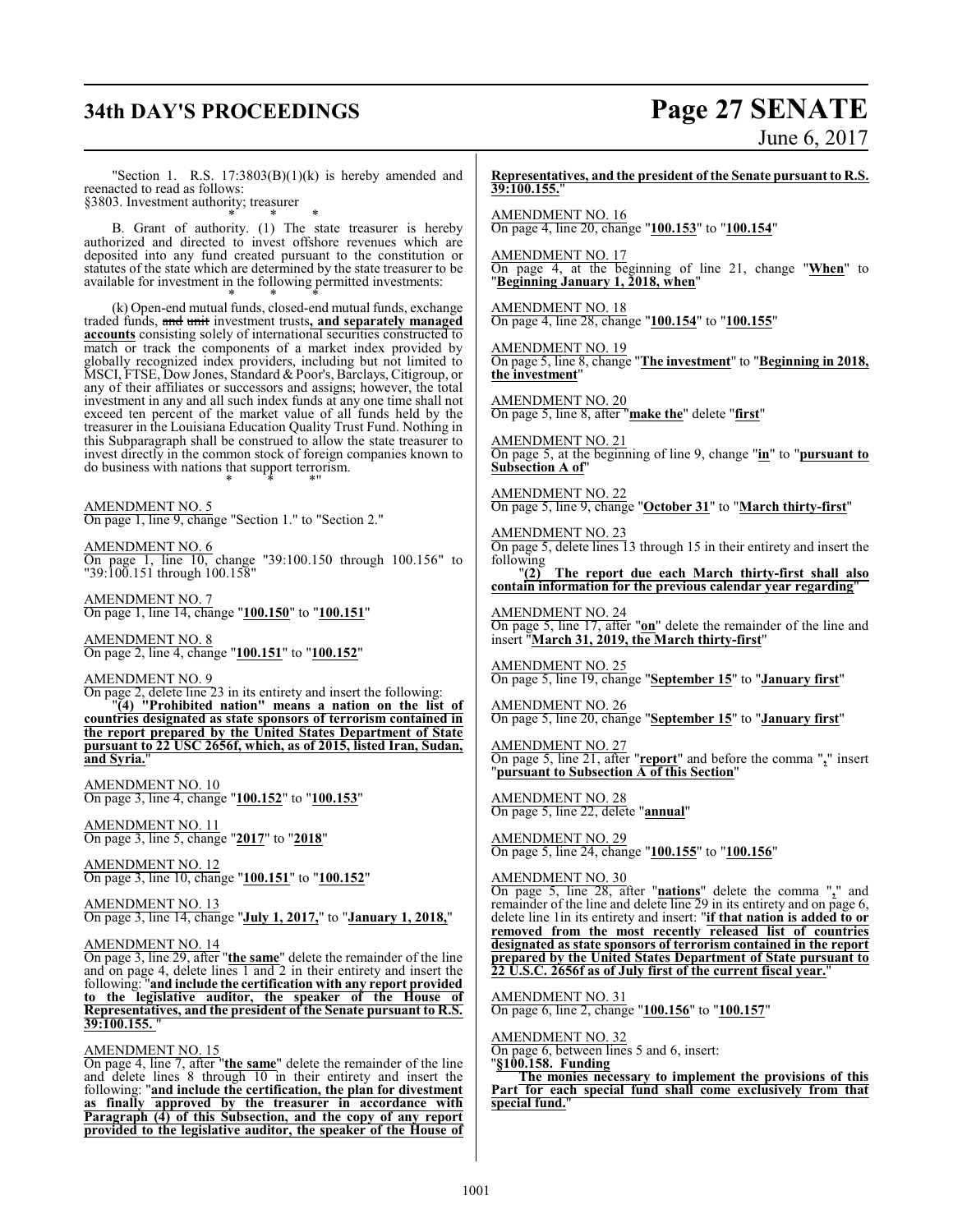AMENDMENT NO. 33 On page 6, line 6, change "Section 2." to "Section 3."

#### **HOUSE FLOOR AMENDMENTS**

Amendments proposed by Representative Foil to Reengrossed Senate Bill No. 223 by Senator Riser

#### AMENDMENT NO. 1

In Amendment No. 15 by the House Committee on Appropriations (#3510), on page 2, line 30, after "**certification**" change the comma "**,**" to "**and**" and on line 31, after "**Subsection**" delete the comma "**,**" and delete the remainder of the line and insert "**with**"

#### **HOUSE FLOOR AMENDMENTS**

Amendments proposed by Representative Hodges to Reengrossed Senate Bill No. 223 by Senator Riser

#### AMENDMENT NO. 1

House Committee Amendment No. 2 by the House Committee on Appropriations (#3510) on page 1, line 4, change "100.158" to "100.159"

#### AMENDMENT NO. 2

In House Committee Amendment No. 3 by the House Committee on Appropriations (#3510) on page 1, line 8, after "companies" insert "that boycott Israel and in companies"

#### AMENDMENT NO. 3

In House Committee Amendment No. 6 by the House Committee on Appropriations (#3510) on page 2, line 2, change "100.158" to "100.159"

#### AMENDMENT NO. 4

In House Committee Amendment No. 31 by the House Committee on Appropriations (#3510) on page 4, line 11, change "**100.157**" to "**100.158**"

#### AMENDMENT NO. 5

In House Committee Amendment No. 32 by the House Committee on Appropriations (#3510) on page 4, line 14, change "**§100.158**" to "**§100.159**"

#### AMENDMENT NO. 6

On page 1, line 13, after "**TERRORISM**" insert "**AND COMPANIESTHATBOYCOTTAMERICA'S ALLY,ISRAEL**"

#### AMENDMENT NO. 7

On page 1, line 17, after "**support terrorist activities**" insert "**or boycott America's ally Israel**"

#### AMENDMENT NO. 8

On page 2, line 3, after "**terrorism**" and before the period "**.**" insert "**or invested in companies that boycott America's ally, Israel**"

#### AMENDMENT NO. 9

On page 2, line 7, after "**means**" delete the remainder of the line and insert in lieu thereof the following: "**either of the following:**

"**(a) As it relates to an investment in a company located in a prohibited nation, "company" means a foreign-domiciled-orbased entity, natural or**"

#### AMENDMENT NO. 10

On page 2, between lines 9 and 10 insert the following:

"**(b) As it relates to a company that boycotts Israel, "company" means a business enterprise that meets the definition of Paragraph (7) of this Section.**"

#### AMENDMENT NO. 11

On page 3, between lines 3 and 4 insert the following:

"**(7) "Boycott Israel" means to refuse to deal, terminate business activities, or take other actions that are intended to limit commercial relations with Israel or persons or entities doing**

# **Page 28 SENATE 34th DAY'S PROCEEDINGS**

**business in Israel or territories controlled by Israel, if those actions are taken either:**

**(a) In compliance with or adherence to calls for a boycott of Israel other than those boycotts to which 50 U.S.C. §4607(c)** applies.<br>(b)

**(b) In a manner that discriminates on the basis of nationality, national origin, or religion and that is not based on a valid business reason.**

**(8) "Prohibited investment" means all of the following:**

**(a) An investment identified by the treasurer in a prohibited nation, or in a company that is located in a prohibited nation, or in a mutual fund that contains investments in a company that is located in a prohibited nation.**

**(b) An investment in a company that boycotts Israel.**"

#### AMENDMENT NO. 12

On page 3, line 9, after "**criteria for**" delete the remainder of the line and insert in lieu thereof "**prohibited investments provided**"

AMENDMENT NO. 13 On page 3, line 11, after "**operations**" delete the remainder of the line

AMENDMENT NO. 14 On page 3, line 12, after "**list**" insert "**of prohibited investments**"

AMENDMENT NO. 15 On page 3, line 16, after "**purchase**" delete the remainder of the line and insert "**a prohibited investment.**" and delete lines 17 through 19

#### AMENDMENT NO. 16

On page 3, line 22, after "**invested in a prohibited**" delete the remainder of the line and and delete lines 23 through 24 in their entirety and insert in lieu thereof "**investment.**"

AMENDMENT NO. 17 On page 3, delete lines 27 through 28 and insert "**investment**" and on line 29 delete "**nation**"

AMENDMENT NO. 18 On page 4, line 4, delete "**nation, or**" and insert "**investment,**" and delete lines 5 through 6 in their entirety

AMENDMENT NO. 19 On page 4, at the beginning of line 7, insert "**the**"

AMENDMENT NO. 20 On page 4, line 13, after "**divestment of all**" delete the remainder of the line and insert "**prohibited investments**"

AMENDMENT NO. 21 On page 4, delete lines 14 and 15 and insert "**in**"

AMENDMENT NO. 22 On page 4, line 25 after "**prohibited**" delete the remainder of the line and insert "**investment.**" and delete lines 26 through 27

AMENDMENT NO. 23 On page 5, line 10, change "**nation**" to "**investment**"

AMENDMENT NO. 24

On page 6, between lines 1 and 2 insert the following: "**§100.157. Companies that boycott Israel**

**A. The treasurer shall make his best effort to identify and list all companies that boycott Israel pursuant to this Part.**

**B. In maintaining the list of companies that boycott Israel, the treasurer may review and rely, as appropriate in his judgment, on any publicly available information regarding companies, including information from the state, non-profit organizations, research firms, international organizations, other states, and other governmental entities.**

**C. When the treasurer identifies a company that boycotts Israel, the treasurer shall take no further action until he does all of the following:**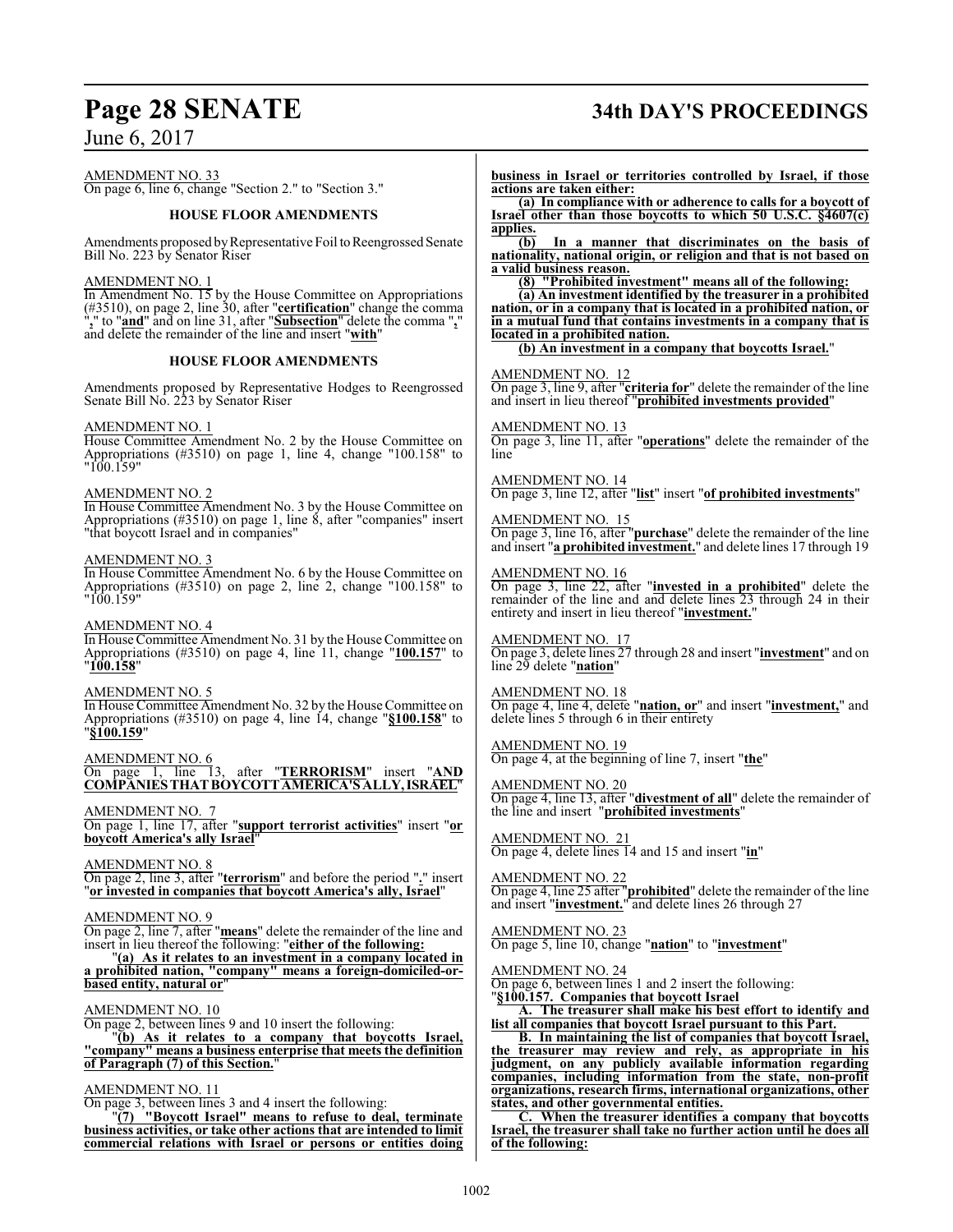# **34th DAY'S PROCEEDINGS Page 29 SENATE**

# June 6, 2017

**(1) The treasurer shall send written notice informing the company that it has been identified as a company that boycotts Israel and that it may become subject to divestment by the treasurer's office.**

**(2) The treasurer shall provide an opportunity for the company to comment in writing.**

**D. If after receiving notice as provided for in Subsection C of this Section, the company demonstrates that it has not engaged in a commerce-related or investment-related boycott, divestment, or sanctions activity targeting Israel, the treasurer shall not include the company on the list for that year.**

**E. If after receiving notice as provided for in Subsection C of this Section, the company fails to make a demonstration that it has not engaged in a commerce-related or investment-related boycott, divestment, or sanctions activity targeting Israel, the company may be included on the list of prohibited investments no sooner than ninety days following the date on which written notice** was sent to the company as provided in Subsection **this Section.**

**F. If a company is included on the list of prohibited investments because the company has engaged in a commercerelated or investment-related boycott, divestment, or sanctions activity targeting Israel and ceases the activity that caused the company to be included on the prohibited investments list and the company provides sufficient documentation to the treasurer indicating that the company has ceased the activity, the treasurer shall remove the company from the list of prohibited investments.**"

#### AMENDMENT NO. 25

On page 6, after line 6, insert the following:

"Section 4. The Louisiana Law Institute is hereby directed to renumber the definitions in R.S. 39:100.151, with numbering to place definitions in alphabetical order, and to change the corresponding citations to reflect the alphabetized and renumbered definitions."

Senator Riser moved to reject the amendments proposed by the House.

#### **ROLL CALL**

The roll was called with the following result:

#### YEAS

| Mr. President<br>Allain<br>Appel<br>Barrow<br>Bishop<br>Carter<br>Chabert<br>Claitor<br>Colomb<br>Cortez<br>Donahue | Fannin<br>Gatti<br>Hewitt<br>Johns<br>LaFleur<br>Lambert<br>Long<br>Luneau<br>Martiny<br>Milkovich<br>Mills | Morrell<br>Morrish<br>Peacock<br>Perry<br>Peterson<br>Riser<br>Smith, G.<br>Tarver<br>Thompson<br>Walsworth<br>Ward |
|---------------------------------------------------------------------------------------------------------------------|-------------------------------------------------------------------------------------------------------------|---------------------------------------------------------------------------------------------------------------------|
| Erdey<br>Total - 36<br>Total - 0                                                                                    | Mizell<br><b>NAYS</b><br><b>ABSENT</b>                                                                      | White                                                                                                               |
| Boudreaux<br>Total - 2                                                                                              | Smith, J.                                                                                                   |                                                                                                                     |

The Chair declared the Senate rejected the amendments proposed by the House.

#### **SENATE BILL NO. 225—**

BY SENATORS HEWITT, ALARIO, APPEL, BARROW, BISHOP, CARTER,<br>CORTEZ, DONAHUE, ERDEY, GATTI, JOHNS, LAFLEUR, LAMBERT,<br>MILKOVICH, MILLS, MIZELL, MORRISH, PEACOCK, PETERSON,<br>RISER, GARY SMITH, JOHN SMITH, TARVER, THOMPSON,<br>WALS

#### AN ACT

To enact Chapter 45 of Title 17 of the Louisiana Revised Statutes of 1950, to be comprised of R.S. 17:4071 through 4073, and R.S.  $36:651(T)(6)$ , relative to science, technology, engineering, and mathematics education; to create the Louisiana Science, Technology, Engineering, and Mathematics Advisory Council and provide for its membership, powers, duties, and functions; to create and provide with respect to the Science, Technology, Engineering, and Mathematics Education Fund; to provide for a science, technology, engineering, and mathematics high school diploma endorsement; and to provide for related matters.

The bill was read by title. Returned from the House of Representatives with amendments:

#### **HOUSE COMMITTEE AMENDMENTS**

Amendments proposed by House Committee on Appropriations to Re-Reengrossed Senate Bill No. 225 by Senator Hewitt

#### AMENDMENT NO. 1

On page 6, at the end of line 23, change"**Council,**" to "**Council.**"

#### AMENDMENT NO. 2

On page 6, at the beginning of line 24, delete "**when**" and insert "**If**"

#### AMENDMENT NO. 3

On page 6, at the end of line 25, change "**treasury.**" to "**treasury, the grant or donation may nevertheless be deposited into the** fund.

#### AMENDMENT NO. 4

On page 7, between lines 4 and 5, insert:

"**D. The council shall adopt a resolution stating which members or officers are authorized to withdraw money from the fund and the separate account in the fund, which resolution shall be submitted to the state treasury. Monies in the fund and the separate account shall only be used by the council to further their mission.**"

Senator Hewitt moved to concur in the amendments proposed by the House.

#### **ROLL CALL**

The roll was called with the following result:

#### YEAS

Mr. President Hewitt Peacock<br>Allain Johns Perry Allain Johns<br>
Appel LaFleur Appel LaFleur Peterson<br>Barrow Lambert Riser Barrow Lambert<br>Bishop Long Bishop Long Smith, G.<br>Carter Luneau Smith, J. Carter Luneau Smith, J.<br>
Chabert Martiny Tarver Chabert Martiny Tarver<br>
Claitor Milkovich Thompson Claitor Milkovich<br>Colomb Mills Cortez<br>Erdev Fannin Total - 34

Total - 0

Morrell<br>Morrish

Mills Walsworth<br>
Mizell White

**NAYS**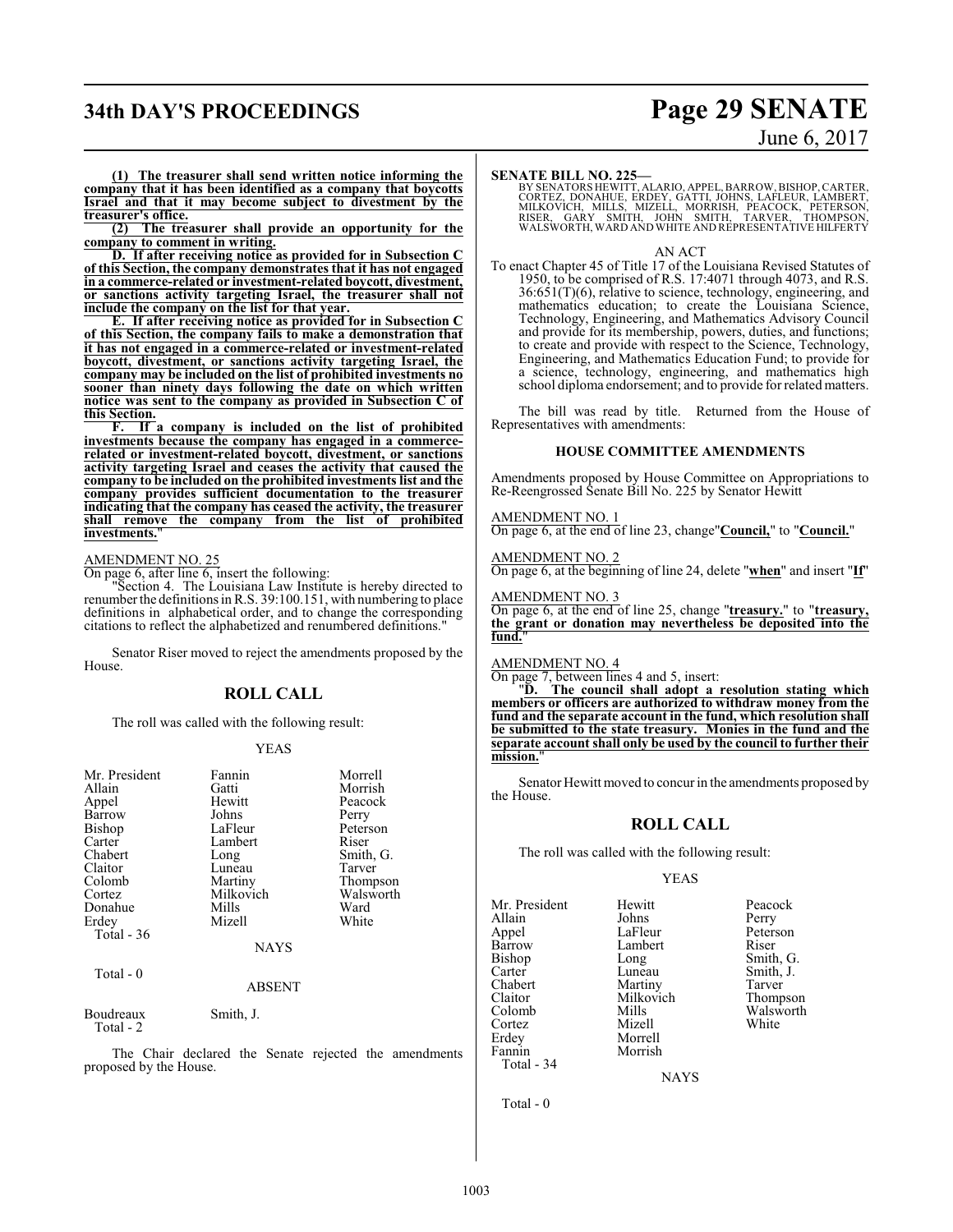#### ABSENT

Boudreaux Gatti<br>Donahue Ward Donahue Total - 4

The Chair declared the Senate concurred in the amendments proposed by the House.

#### **SENATE BILL NO. 227—** BY SENATOR BARROW

AN ACT

To enact R.S. 33:9038.71, relative to cooperative and economic development in East Baton Rouge Parish; to create the Bethany Convention Center Development District as a special taxing and tax increment financing district in East Baton Rouge Parish; to provide for the boundaries of the district; to provide for the governance of the district; to provide for the authority, powers, duties, and functions of the governing body; to provide for the levy and collection of taxes within the district; to authorize the district to issue and sell bonds; to authorize the district to engage in tax increment financing; to provide for an effective date; and to provide for related matters.

The bill was read by title. Returned from the House of Representatives with amendments:

#### **HOUSE COMMITTEE AMENDMENTS**

Amendments proposed by House Committee on Municipal, Parochial and Cultural Affairs to Engrossed Senate Bill No. 227 by Senator Barrow

AMENDMENT NO. 1 On page 6, line 27, change "**Taxes.**" to "**taxes.**"

AMENDMENT NO. 2 On page 7, delete lines 23 and 24 in their entirety

AMENDMENT NO. 3 On page 7, at the beginning of line 25, change "**(d)**" to "**(c)**"

AMENDMENT NO. 4 On page 8, line 26, change "**Financing.**" to "**financing.**"

#### **HOUSE FLOOR AMENDMENTS**

Amendments proposed by Representative Smith to Engrossed Senate Bill No. 227 by Senator Barrow

AMENDMENT NO. 1 On page 4, line 5, after "**comprised of**" change "**six**" to "**seven**"

AMENDMENT NO. 2

On page 4, between lines 7 and 8, insert the following:

"**(c) A member appointed by the board of directors of the Baker Chamber of Commerce who shall serve at the pleasure of the board.**"

Senator Barrow moved to concur in the amendments proposed by the House.

## **ROLL CALL**

The roll was called with the following result:

#### YEAS

| Mr. President | Hewitt  | Morrish   |
|---------------|---------|-----------|
| Allain        | Johns   | Peacock   |
| Appel         | LaFleur | Perry     |
| Barrow        | Lambert | Peterson  |
| Bishop        | Long    | Riser     |
| Carter        | Luneau  | Smith, G. |

# **Page 30 SENATE 34th DAY'S PROCEEDINGS**

| Chabert<br>Colomb<br>Cortez<br>Erdey<br>Fannin<br>Total - 33 | Martiny<br>Milkovich<br>Mills<br>Mizell<br>Morrell<br><b>NAYS</b> | Smith, J.<br>Tarver<br>Thompson<br>Walsworth<br>White |
|--------------------------------------------------------------|-------------------------------------------------------------------|-------------------------------------------------------|
| Claitor<br>Total - 1                                         | <b>ABSENT</b>                                                     |                                                       |
| Boudreaux<br>Donahue<br>Total - 4                            | Gatti<br>Ward                                                     |                                                       |

The Chair declared the Senate concurred in the amendments proposed by the House.

## **SENATE BILL NO. 232—**

BY SENATOR LAFLEUR

AN ACT To amend and reenact R.S. 39:371, 372(G), and 451 and to enact R.S. 39:372(H) and R.S. 49:320.2, relative to funds and state funds in the state treasury; to provide relative to the Bond Security and Redemption Fund; to provide for monies received, collected, deposited, or withdrawn by state agencies; to provide for a procedure for the classification of state funds; to provide for the establishment of, deposit to and withdrawal from escrow funds in the state treasury; to provide relative to agency accounts in the state treasury; to provide relative to the composition and duties of the Cash Management Review Board; to provide for the duties of the Joint Legislative Committee on the Budget; to provide for an effective date; and to provide for related matters.

The bill was read by title. Returned from the House of Representatives with amendments:

#### **HOUSE COMMITTEE AMENDMENTS**

Amendments proposed by House Committee on Appropriations to Reengrossed Senate Bill No. 232 by Senator LaFleur

#### AMENDMENT NO. 1

On page 1, line 2, after "reenact", change "R.S. 39:371, 372(G), and 451" to "R.S.39:371 and 372(G)"

AMENDMENT NO. 2 On page 1, at the end of line 3, delete "to provide relative"

AMENDMENT NO. 3 On page 1, at the beginning of line 4, delete "to the Bond Security and Redemption Fund;"

#### AMENDMENT NO. 4

On page 1, line 10, after "Budget;" and before "to provide" insert: "to authorize and direct the Department of Justice to transfer monies from the escrow account to the state treasury and to authorize and direct the state treasurer to transfer or deposit those monies into the State Emergency Response Fund;"

AMENDMENT NO. 5

On page 1, line 13, change "R.S. 39:371, 372(G), and 451" to "R.S. 39:371 and 372(G)"

AMENDMENT NO. 6 On page 2, line 8, after "**provisions of**" and before "**for all**"delete "**R.S. 39:320.2(C)**" and insert "**R.S. 49:320.2(C)**"

AMENDMENT NO. 7 On page 2, delete lines 16 through 29, and on page 3, delete lines 1 through 7 in their entirety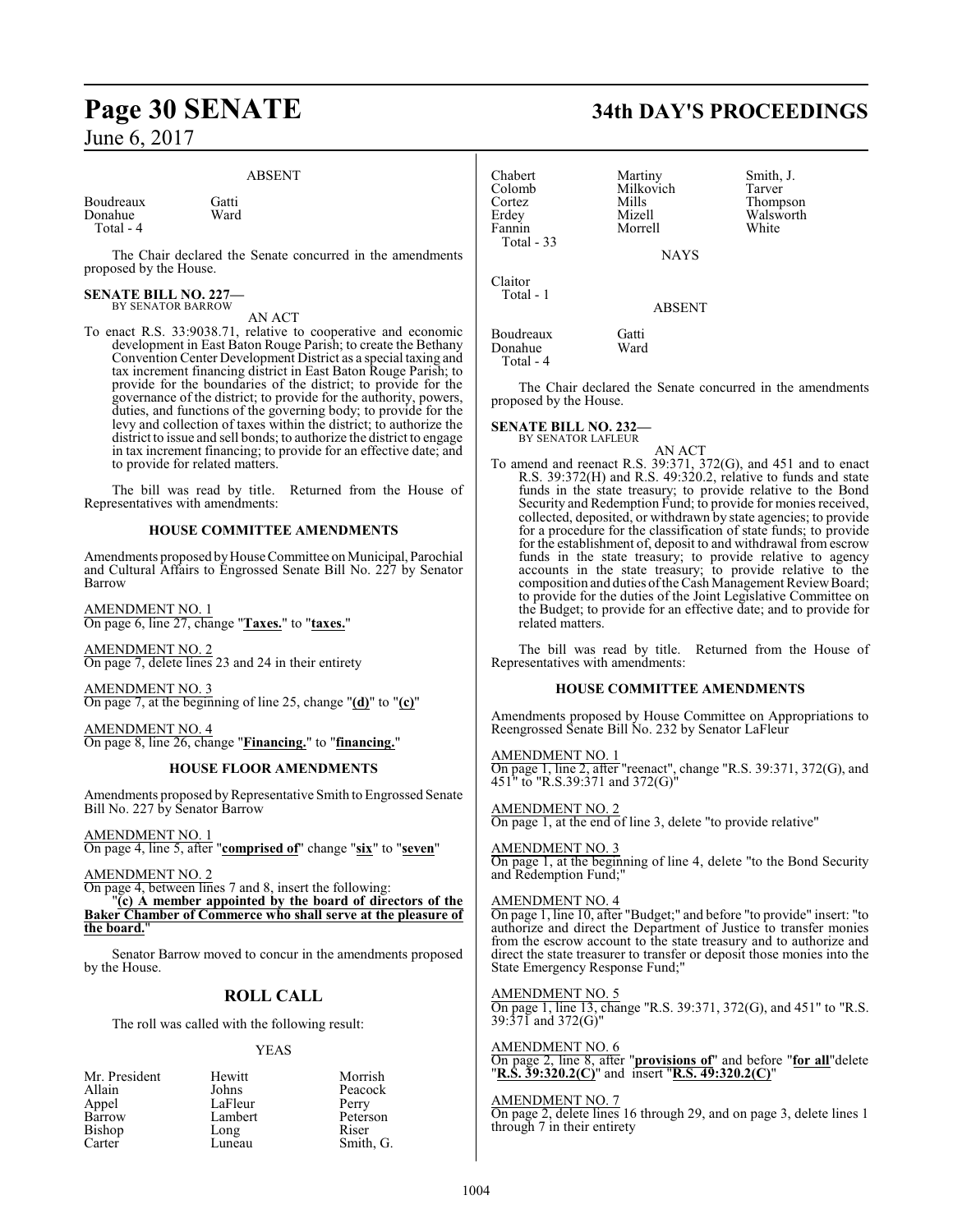# **34th DAY'S PROCEEDINGS Page 31 SENATE** June 6, 2017

#### AMENDMENT NO. 8

On page 3, line 22, after "**not be**" and before "**an escrow**" delete "**deposited into**" and insert "**held in**"

#### AMENDMENT NO. 9

On page 3, line 28, after "**shall be**" and before "**an escrow**" delete "**deposited into**" and insert "**held in**"

#### AMENDMENT NO. 10

On page 3, line 28, after "**fund**" and before the period "**.**" insert the following: "**unless the state agency immediately notifies the Cash Management Review Board in writing of the state funds held in escrow and keeps detailed records accounting for such state funds, the restrictions requiring the funds to be held in the escrow account, and the estimated duration of the restrictions**"

### AMENDMENT NO. 11

On page 5, between lines 15 and 16, insert:

"Section 3. Notwithstanding any provision of the law to the contrary, the Department of Justice is hereby authorized and directed to transfer \$5,300,335 from the escrow account to the state treasury, and the state treasurer is further authorized and directed to transfer \$5,300,335 to the State Emergency Response Fund."

#### AMENDMENT NO. 12

On page 5, delete line 16 in its entirety and insert:

"Section 4. Sections 3 through 5 of this Act shall become effective upon signature of this Act by the governor, or, if not signed by the governor, upon expiration of the time for bills to become law without signature by the governor, as provided by Article III, Section 18 of the Constitution of Louisiana. If vetoed by the governor and subsequently approved by the legislature, Sections 3 through 5 ofthis Act shall become effective on the day following such approval.

Section 5. Sections 1 and 2 of this Act shall become effective on July 1, 2017."

Senator LaFleur moved to concur in the amendments proposed by the House.

#### **ROLL CALL**

The roll was called with the following result:

#### YEAS

| Mr. President | Gatti     | Peacock   |
|---------------|-----------|-----------|
| Allain        | Hewitt    | Perry     |
| Appel         | Johns     | Peterson  |
| Barrow        | LaFleur   | Riser     |
| Bishop        | Lambert   | Smith, G. |
| Carter        | Long      | Smith, J. |
| Chabert       | Luneau    | Tarver    |
| Claitor       | Martiny   | Thompson  |
| Colomb        | Milkovich | Walsworth |
| Cortez        | Mills     | Ward      |
| Donahue       | Mizell    | White     |
| Erdey         | Morrell   |           |
| Fannin        | Morrish   |           |
| Total - 37    |           |           |
|               | NAYS      |           |
|               |           |           |

Total - 0

ABSENT

#### Boudreaux

Total - 1

The Chair declared the Senate concurred in the amendments proposed by the House.

#### **SENATE BILL NO. 233—**

BY SENATOR LAFLEUR AN ACT

To enact R.S. 17:10.1(G), relative to the school and district accountability system; to require the State Board of Elementary and Secondary Education to adopt a policy to award additional points to the school performance score of a school that offers a certified foreign language immersion program; and to provide for related matters.

The bill was read by title. Returned from the House of Representatives with amendments:

#### **HOUSE COMMITTEE AMENDMENTS**

Amendments proposed by House Committee on Education to Reengrossed Senate Bill No. 233 by Senator LaFleur

#### AMENDMENT NO. 1

On page 1, at the beginning of line 4, delete "additional"

AMENDMENT NO. 2 On page 1, line 17, between "**the**" and "**points**" delete "**additional**"

#### AMENDMENT NO. 3

On page 2, line 1, after "**total**" delete the remainder of the line and insert "**available school performance score points.**"

#### AMENDMENT NO. 4

On page 2, at the beginning of line 3, delete "**additional**"

#### **HOUSE FLOOR AMENDMENTS**

Amendments proposed by Representative Broadwater to Reengrossed Senate Bill No. 233 by Senator LaFleur

#### AMENDMENT NO. 1

Delete Amendments Nos. 2 and 3 by the House Committee on Education (#3606)

#### AMENDMENT NO. 2

On page 1, line 4, after "offers" delete the remainder of the line and at the beginning of line 5, delete "foreign language immersion" program;" and insert "certain programs;"

#### AMENDMENT NO. 3

On page 1, line 14, after "**R.S. 17:273.2**" and before "**the**" delete the comma "**,**" and insert "**and for a school that establishes, maintains, or expands any other program the board deems appropriate,**"

#### AMENDMENT NO. 4

On page 1, delete line 17, and on page 2, delete line 1 and insert the following:

"**(b) The number of the points awarded shall be subject to approval by the State Board of Elementary and Secondary Education and in accordance with applicable federal law.**"

#### AMENDMENT NO. 5

On page 2, line 4, after "**maintaining**" and before "**program**" delete "**a foreign language immersion**" and insert "**such a**"

Senator LaFleur moved to concur in the amendments proposed by the House.

## **ROLL CALL**

The roll was called with the following result:

#### YEAS

| Mr. President | Gatti   | Peacock  |
|---------------|---------|----------|
| Allain        | Hewitt  | Perry    |
| Appel         | Johns   | Peterson |
| Barrow        | LaFleur | Riser    |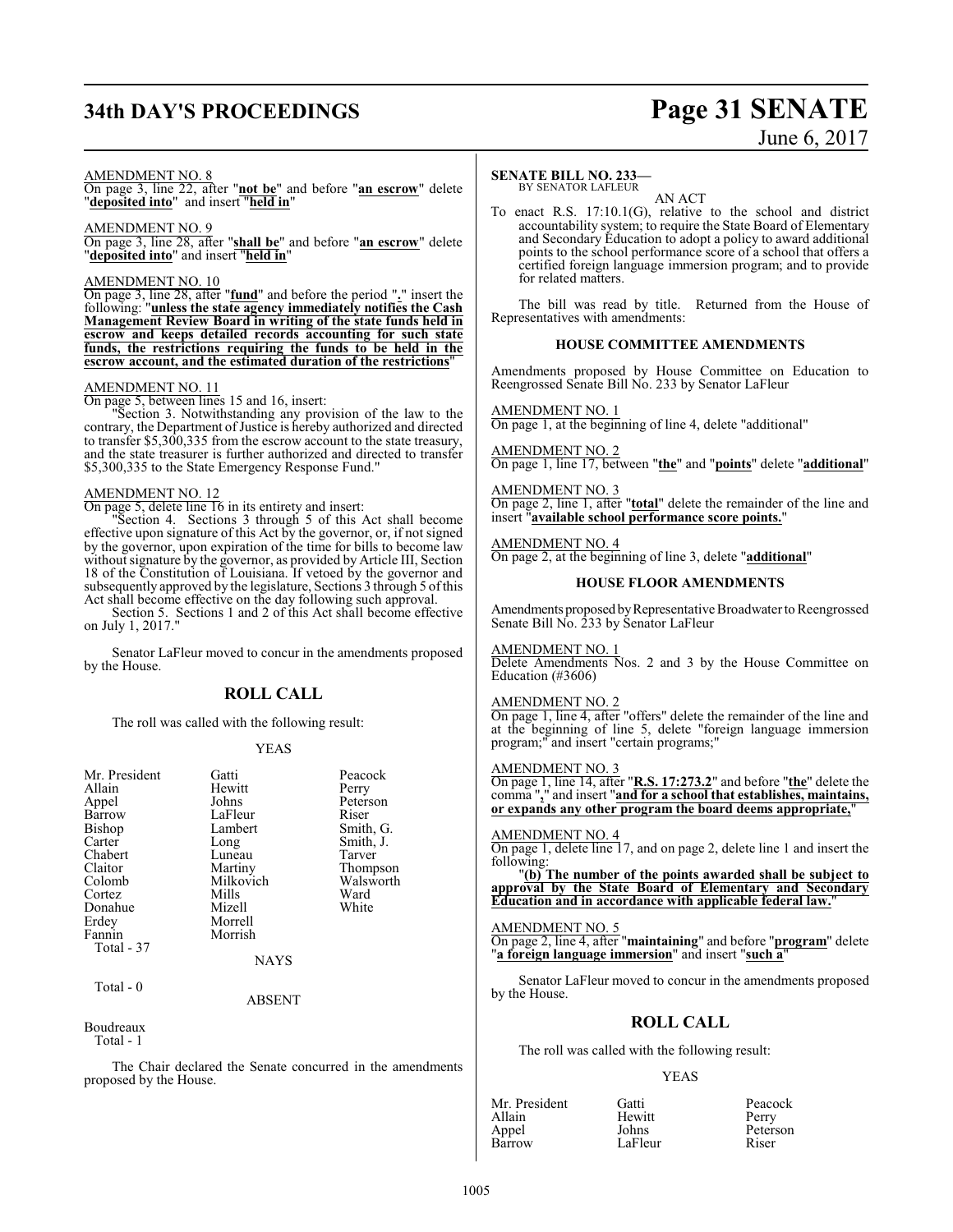Bishop Lambert Smith, G.<br>Carter Long Smith, J. Chabert Luneau<br>Claitor Martiny Cortez Mills Ward Donahue Erdey Morrell<br>Fannin Morrish Fannin Total - 37

Long Smith, J.<br>Luneau Tarver Claitor Martiny Thompson<br>Colomb Milkovich Walsworth Milkovich Walsworth<br>
Mills Ward

> NAYS ABSENT

Boudreaux

Total - 0

Total - 1

The Chair declared the Senate concurred in the amendments proposed by the House.

#### **SENATE BILL NO. 241—** BY SENATOR JOHNS

AN ACT

To amend and reenact the introductory paragraphs of R.S. 47:302(AA) and 321.1(F)(66) and to enact R.S. 47:302(AA)(29) and  $321.1(F)(66)(u)$ , relative to state sales and use tax; to provide with respect to the exemption for sales and purchases of orthotic devices, prosthetic devices, prostheses, restorative materials, and other dental devices; to provide for effectiveness and applicability of the exclusion; and to provide for related matters.

The bill was read by title. Returned from the House of Representatives with amendments:

#### **HOUSE COMMITTEE AMENDMENTS**

Amendments proposed by House Committee on Ways and Means to Engrossed Senate Bill No. 241 by Senator Johns

#### AMENDMENT NO. 1

On page 1, line 2, after "reenact" delete the remainder of the line and insert "R.S. 47:302(AA)(introductory paragraph) and"

AMENDMENT NO. 2

On page 1, line 3, after "47:302(AA)(29) and" and before the comma "," delete "321.1(F)(66)(u)" and insert "321.1(F)(67)"

#### AMENDMENT NO. 3

On page 1, line 9, after "Section 1." delete the remainder of the line and insert "R.S. 47:302(AA)(introductory paragraph) is"

AMENDMENT NO. 4

On page 1, line 10, after "47:302(AA)(29) and" and before "are" delete "321.1(F)(66)(u)" and insert "321.1(F)(67)"

#### AMENDMENT NO. 5

On page 2, delete lines 13 through 18 in their entirety

AMENDMENT NO. 6 On page 2, at the beginning of line 19, delete "**(u)**" and insert "**(67)**"

#### AMENDMENT NO. 7

On page 2, line 23, after "effective" delete the remainder of the line and delete lines 24 through 27 in their entirety and insert "on July 1, 2018."

Senator Johns moved to concur in the amendments proposed by the House.

# **Page 32 SENATE 34th DAY'S PROCEEDINGS**

### **ROLL CALL**

The roll was called with the following result:

YEAS

Mr. President Gatti Peacock Hewitt<br>Johns Appel Johns Peterson Barrow LaFleur<br>Bishop Lambert Bishop Lambert Smith, G.<br>Carter Long Smith, J. Carter Long Smith, J.<br>
Chabert Luneau Tarver Chabert Luneau<br>Claitor Martiny Claitor Martiny Thompson Cortez Mills Ward Donahue Erdey Morrell Morrish Total - 37

Milkovich Walsworth<br>
Mills Ward

Total - 0

Boudreaux

```
 Total - 1
```
The Chair declared the Senate concurred in the amendments proposed by the House.

**NAYS** 

ABSENT

#### **SENATE BILL NO. 248—**

BY SENATOR MORRELL AN ACT

To amend and reenact R.S.  $47:6034(C)(1)(a)(ii)(aa)$  and (bb), (4), and (K) and to repeal R.S.  $47:6034(C)(1)(a)(ii)(bb)$  as amended by Section 5 of Act No. 125 of the 2015 Regular Session of the Legislature, relative to tax credits; to provide for an annual credit cap for the musical and theatrical production income tax credit; to provide for a termination date; to provide for an effective date; and to provide for related matters.

The bill was read by title. Returned from the House of Representatives with amendments:

#### **HOUSE COMMITTEE AMENDMENTS**

Amendments proposed by House Committee on Ways and Means to Engrossed Senate Bill No. 248 by Senator Morrell

#### AMENDMENT NO. 1

On page 4, at the end of line 18 delete "**July 1, 2021.**" and insert "**July 1, 2025.**"

Senator Morrell moved to concur in the amendments proposed by the House.

## **ROLL CALL**

The roll was called with the following result:

#### YEAS

Mr. President Gatti Peacock Barrow Johns<br>Bishop LaFleur Bishop LaFleur Smith, G.<br>Carter Luneau Smith, J. Carter Luneau Smith, J.<br>Chabert Martiny Tarver Chabert Martiny<br>Claitor Milkovich Colomb Mills Ward<br>Cortez Mizell White Cortez

Hewitt Perry<br>Johns Riser Walsworth<br>Ward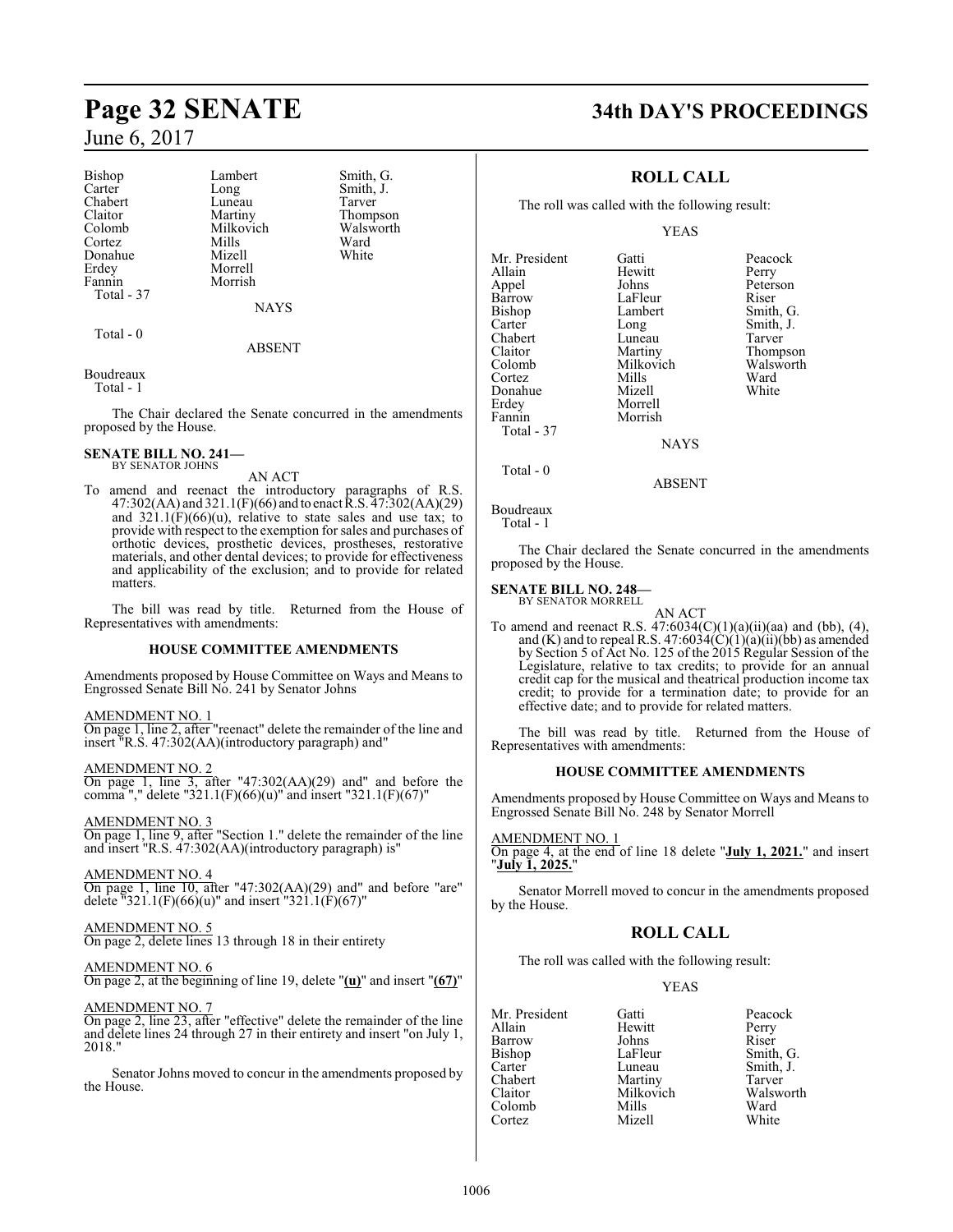# **34th DAY'S PROCEEDINGS Page 33 SENATE**

| Donahue<br>Erdey<br>Total $-31$ | Morrell<br>Morrish |          |
|---------------------------------|--------------------|----------|
|                                 | <b>NAYS</b>        |          |
| Appel<br>Fannin                 | Lambert<br>Long    | Thompson |

ABSENT

Boudreaux Peterson Total - 2

Total - 5

The Chair declared the Senate concurred in the amendments proposed by the House.

# **SENATE BILL NO. 249—** BY SENATOR CHABERT

AN ACT

To enact R.S. 49:214.5.4(E)(5), relative to theCoastal Protection and Restoration Fund; to provide for the disbursement of monies in the fund for hurricane protection purposes; to provide for effectiveness; and to provide for related matters.

The bill was read by title. Returned from the House of Representatives with amendments:

#### **HOUSE FLOOR AMENDMENTS**

Amendments proposed by Representative Connick to Engrossed Senate Bill No. 249 by Senator Chabert

AMENDMENT NO. 1

On page 1, line 13, after "**solely for**" delete the remainder of the line and insert in lieu thereof "**construction and maintenance of hurricane protection projects**"

AMENDMENT NO. 2 On page 1, at the beginning of line 14, delete "**operation and maintenance,**"

#### AMENDMENT NO. 3

In House Committee Amendment No. 6 by the Committee on Appropriations on line 24, after "**Budget.**" and before the quotation mark " " " insert the following:

"**(e) Revenues received by the state as provided in this Paragraph and allocated to a levee district shall be utilized exclusively for construction and maintenance of hurricane protection projects. No such revenues shall be utilized for administrative costs or other expenses not related to construction or maintenance of projects as provided in this Subparagraph.**"

#### **HOUSE COMMITTEE AMENDMENTS**

Amendments proposed by House Committee on Appropriations to Engrossed Senate Bill No. 249 by Senator Chabert

AMENDMENT NO. 1 On page 1, line 13, after "**shall be**" and before "**solely**" change "**dedicated**" to "**allocated**"

AMENDMENT NO. 2 On page 1, line 16, change "**thirty-five**" to "**forty**"

#### AMENDMENT NO. 3

On page 1, line 17, change "**forty**" to "**forty-five**"

AMENDMENT NO. 4

On page 2, delete lines 1 through 4 in their entirety and insert "**(iii) For Fiscal Year 2028 and subsequent fiscal years, a minimum of fifty percent.**"

#### AMENDMENT NO. 5

On page 2, line 7, after "**minimum**" and before "**contained**" change "**dedications**" to "**allocations**"

AMENDMENT NO. 6

On page 2, between lines 8 and 9, insert the following:

"**(c) The Coastal Protection and Restoration Authority may offset the funds allocated for hurricane protection projects as provided in Subparagraph (a) of this Paragraph with funds from other available sources.**

**(d) In the event the Coastal Protection and Restoration Authority is unable to meet the allocations as provided in Subparagraph (a) of this Paragraph in any fiscal year, the authority may modify the allocation for that fiscal year. No modification shall be made without prior approval of the Coastal Protection and Restoration Authority Board and the Joint Legislative Committee on the Budget.**"

Senator Chabert moved to reject the amendments proposed by the House.

#### **ROLL CALL**

The roll was called with the following result:

Morrell

#### YEAS

Mr. President Gatti Peacock Allain Hewitt<br>Appel Johns Barrow LaFleur Riser<br>Bishop Lambert Smith Bishop Lambert Smith, G.<br>Carter Long Smith, J. Chabert Luneau<br>Claitor Martiny Claitor Martiny Thompson Cortez Mills Ward<br>
Mizell White<br>
Mizell White Donahue<br>Erdev Fannin Morrish Total - 37

Peterson Long Smith, J.<br>
Luneau Tarver Milkovich Walsw<br>Mills Ward

Boudreaux

Total - 0

Total - 1

The Chair declared the Senate rejected the amendments proposed by the House.

**NAYS** 

ABSENT

**SENATE BILL NO. 252—**<br>BY SENATORS PETERSON, BISHOP AND CARTER AND<br>REPRESENTATIVE BOUIE

AN ACT To amend and reenact R.S. 47:551(D)(4), relative to the automobile rental tax; to provide for the dedication of the local automobile rental tax collected in Orleans Parish; to provide for an effective date; and to provide for related matters.

The bill was read by title. Returned from the House of Representatives with amendments:

#### **HOUSE FLOOR AMENDMENTS**

Amendments proposed by Representative Moreno to Reengrossed Senate Bill No. 252 by Senator Peterson

AMENDMENT NO. 1 On page 1, line 16, after "the" insert "New Orleans"

# June 6, 2017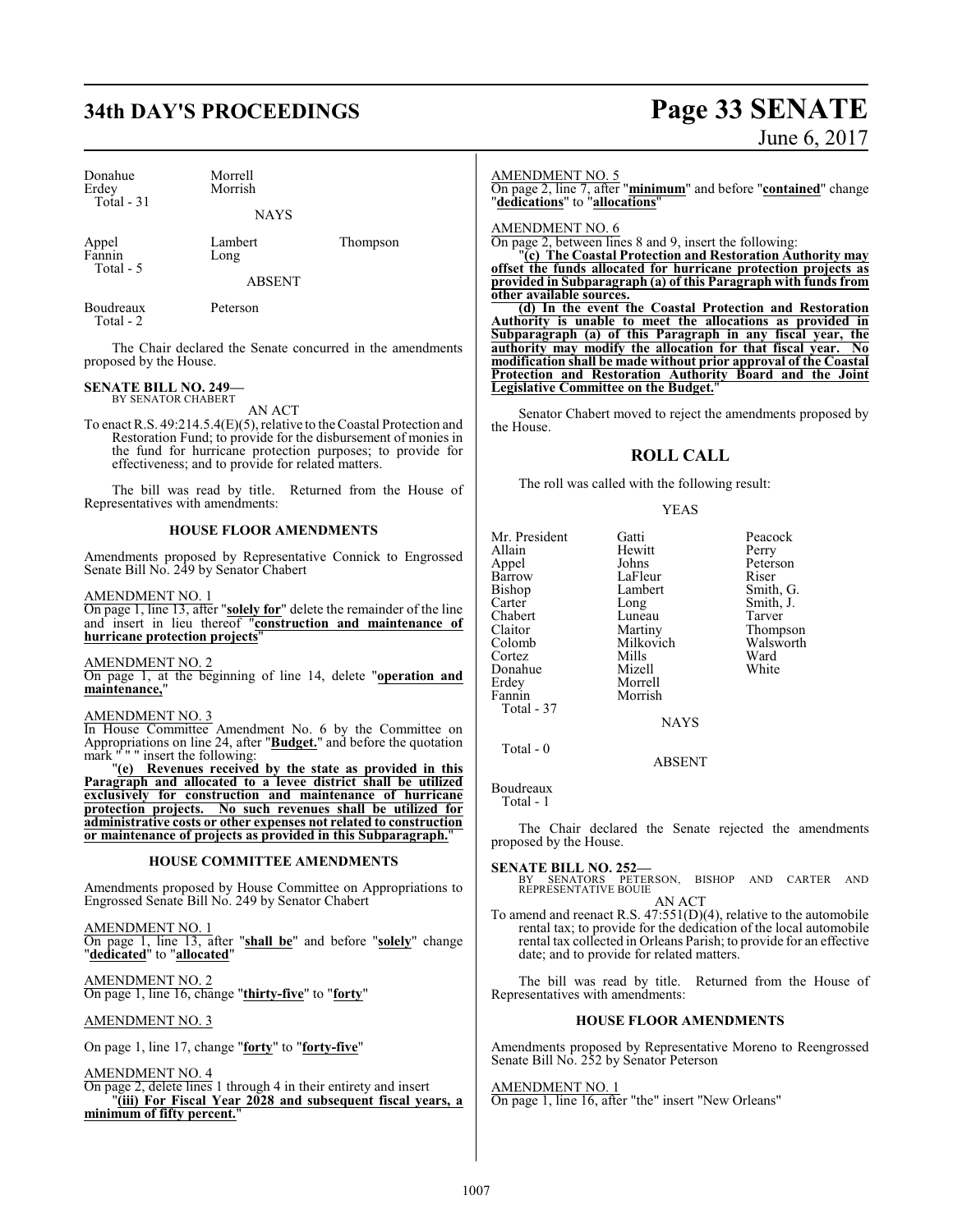#### **HOUSE FLOOR AMENDMENTS**

Amendments proposed by Representative Bacala to Reengrossed Senate Bill No. 252 by Senator Peterson

#### AMENDMENT NO. 1

On page 1, at the end of line 17, delete "; and" and insert "if such distribution is made pursuant to a cooperative endeavor agreement between the chamber and the city of New Orleans which provides conditions such that the distribution is for a public purpose and is not gratuitous and the city receives something of comparable value, all in accordance with Article VII, Section 14(A) of the Constitution of Louisiana.

Senator Peterson moved to concur in the amendments proposed by the House.

## **ROLL CALL**

The roll was called with the following result:

YEAS

| Mr. President<br>Allain                                                          | Lambert<br>Long                                                         | Peacock<br>Peterson                                  |
|----------------------------------------------------------------------------------|-------------------------------------------------------------------------|------------------------------------------------------|
| Barrow<br>Bishop<br>Carter<br>Colomb<br>Fannin<br>Johns<br>LaFleur<br>Total - 25 | Luneau<br>Martiny<br>Milkovich<br>Mills<br>Mizell<br>Morrell<br>Morrish | Smith, G.<br>Smith, J.<br>Tarver<br>Thompson<br>Ward |
|                                                                                  | <b>NAYS</b>                                                             |                                                      |
| Appel<br>Chabert<br>Donahue<br>Erdey<br>Total - 10                               | Gatti<br>Hewitt<br>Perry<br>Riser                                       | Walsworth<br>White                                   |
|                                                                                  | <b>ABSENT</b>                                                           |                                                      |
| Boudreaux<br>Total - $3$                                                         | Claitor                                                                 | Cortez                                               |

The Chair declared the Senate concurred in the amendments proposed by the House.

#### **House Concurrent Resolutions on Second Reading Reported by Committees**

#### **HOUSE CONCURRENT RESOLUTION NO. 88—** BY REPRESENTATIVE STOKES

A CONCURRENT RESOLUTION

To urge and request the commissioner of administration, at the time the Comprehensive Annual Financial Report is presented to the Joint Legislative Committee on the Budget, to provide a reconciliation statement reviewed by the legislative auditor reconciling the balances carried forward for any fund reported on the state's budgetary basis of accounting with the General Fund Total Fund Balance reported in the Comprehensive Annual Financial Report.

The resolution was read by title. Senator Gary Smith moved to concur in the House Concurrent Resolution.

# **Page 34 SENATE 34th DAY'S PROCEEDINGS**

### **ROLL CALL**

The roll was called with the following result:

#### YEAS

| Mr. President | Gatti     | Morrish   |
|---------------|-----------|-----------|
| Allain        | Hewitt    | Peacock   |
| Appel         | Johns     | Peterson  |
| Barrow        | LaFleur   | Riser     |
| <b>Bishop</b> | Lambert   | Smith, G. |
| Carter        | Long      | Smith, J. |
| Chabert       | Luneau    | Tarver    |
| Claitor       | Martiny   | Thompson  |
| Colomb        | Milkovich | Walsworth |
| Donahue       | Mills     | Ward      |
| Erdey         | Mizell    | White     |
| Fannin        | Morrell   |           |
| Total - 35    |           |           |
|               | NAVC      |           |

NAYS

ABSENT

Boudreaux Cortez Perry

Total - 3

Total - 0

The Chair declared the Senate concurred in the House Concurrent Resolution and ordered it returned to the House.

#### **Rules Suspended**

Senator Hewitt asked for and obtained a suspension of the rules to revert to the Morning Hour.

#### **Message from the House**

#### **CONCURRING IN SENATE CONCURRENT RESOLUTIONS**

June 6, 2017

To the Honorable President and Members of the Senate:

I am directed to inform your honorable body that the House of Representatives has finally concurred in the following Senate Concurrent Resolutions:

## **SENATE CONCURRENT RESOLUTION NO. 122—** BY SENATOR ALARIO AND REPRESENTATIVE BILLIOT A CONCURRENT RESOLUTION

To commend and express appreciation to Michael David Edmonson for thirty-six years of dedicated and distinguished law enforcement service, including nine years as Superintendent of the Louisiana State Police.

Reported without amendments.

Respectfully submitted, ALFRED W. SPEER Clerk of the House of Representatives

#### **Message from the House**

#### **DISAGREEMENT TO HOUSE BILL**

June 6, 2017

To the Honorable President and Members of the Senate:

I am directed to inform your honorable body that the House of Representatives has refused to concur in the proposed Senate Amendment(s) to **House Bill No. 83** by Representative Marino, and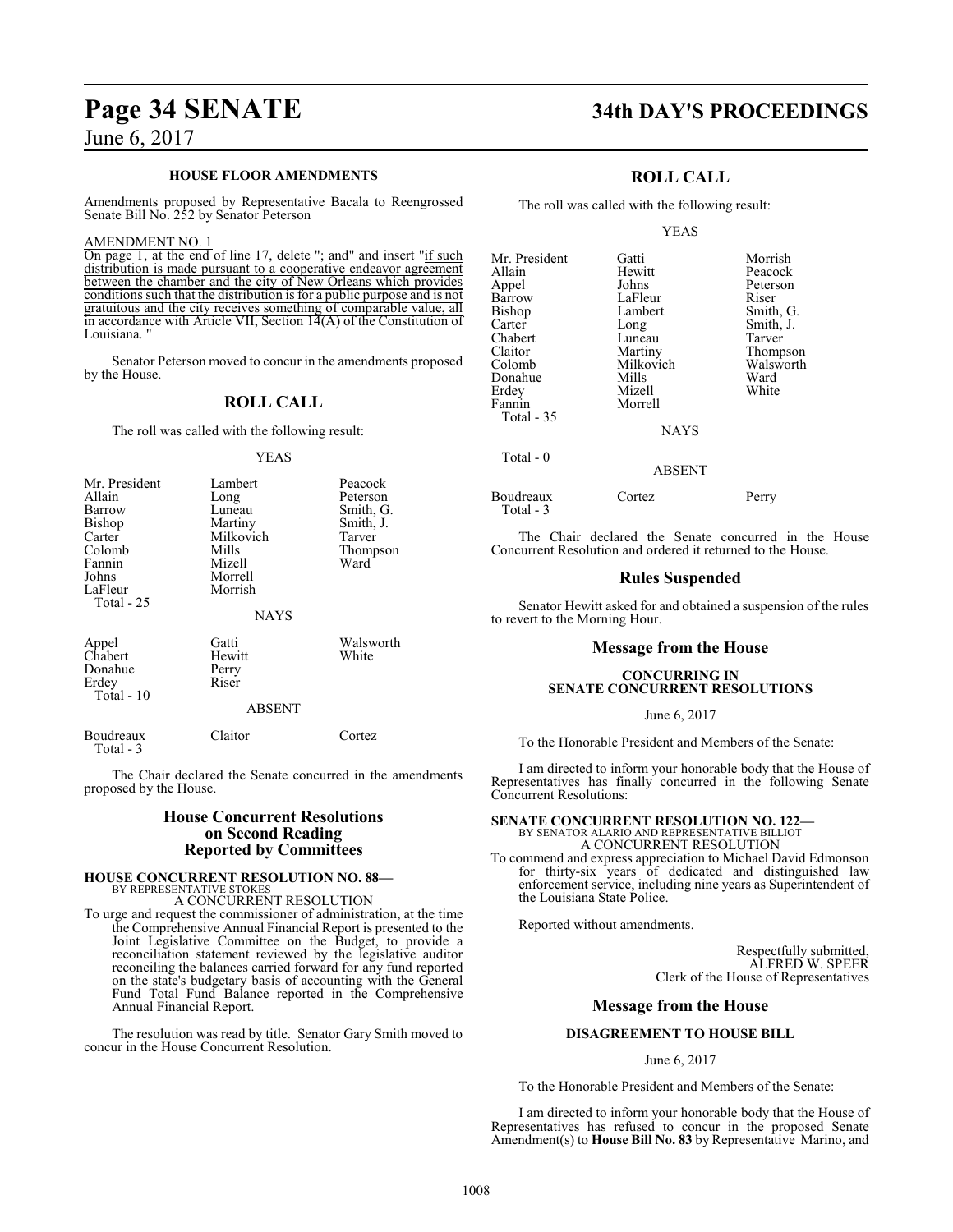# **34th DAY'S PROCEEDINGS Page 35 SENATE**

ask the President to appoint on the part of the Senate a committee to confer with a like committee from the House on the disagreement.

> Respectfully submitted, ALFRED W. SPEER Clerk of the House of Representatives

#### **Message from the House**

#### **DISAGREEMENT TO HOUSE BILL**

June 6, 2017

To the Honorable President and Members of the Senate:

I am directed to inform your honorable body that the House of Representatives has refused to concur in the proposed Senate Amendment(s) to **House Bill No. 244** by Representative Hilferty, and ask the President to appoint on the part of the Senate a committee to confer with a like committee from the House on the disagreement.

> Respectfully submitted, ALFRED W. SPEER Clerk of the House of Representatives

#### **Introduction of Senate Resolutions**

Senator Milkovich asked for and obtained a suspension of the rules to read Senate Resolutions a first and second time.

#### **SENATE RESOLUTION NO. 196—** BY SENATOR MILKOVICH

A RESOLUTION

To commend Reverend Fred Luter Jr. on his service to the members of the Franklin Avenue Baptist Church and to Southern Baptists across the nation.

On motion of Senator Milkovich the resolution was read by title and adopted.

#### **SENATE RESOLUTION NO. 197—** BY SENATOR MARTINY

A RESOLUTION

To urge and request the Louisiana State University Health Sciences Centers at New Orleans and Shreveport, the Pennington Biomedical Research Center, and the Louisiana State University and Southern University Agricultural Centers to pursue opportunities for basic research, applied research, and clinical trials to evaluate the safety and clinical efficacy of marijuana for therapeutic use.

On motion of Senator Martiny the resolution was read by title and adopted.

#### **Message from the House**

#### **ASKING CONCURRENCE IN HOUSE CONCURRENT RESOLUTIONS**

June 6, 2017

To the Honorable President and Members of the Senate:

I am directed to inform your honorable body that the House of Representatives has finally passed and asks your concurrence in the following House Concurrent Resolutions:

HCR No. 116 HCR No. 119

Respectfully submitted, ALFRED W. SPEER Clerk of the House of Representatives

# June 6, 2017

**HOUSE CONCURRENT RESOLUTION NO. 116—**

BY REPRESENTATIVE NORTON A CONCURRENT RESOLUTION

To urge and request the Louisiana Department of Health to study and determine the desirability and feasibility of implementing the health home option in the medical assistance program, known commonly as Medicaid.

The resolution was read by title and placed on the Calendar for a second reading.

#### **HOUSE CONCURRENT RESOLUTION NO. 119—** BY REPRESENTATIVE MAGEE A CONCURRENT RESOLUTION

To urge and request the Louisiana Department of Health to engage a select group of stakeholders in the field of dental care concerning the prospective establishment of an independent claims review process for dental services provided through the Medicaidmanaged care program, and tomake recommendations relative to that process to the legislative committees on health and welfare.

The resolution was read by title and placed on the Calendar for a second reading.

#### **Message from the House**

#### **DISAGREEMENT TO HOUSE BILL**

June 6, 2017

To the Honorable President and Members of the Senate:

I am directed to inform your honorable body that the House of Representatives has refused to concur in the proposed Senate Amendment(s) to **House Bill No. 327** by Representative Schexnayder, and ask the President to appoint on the part of the Senate a committee to confer with a like committee from the House on the disagreement.

> Respectfully submitted, ALFRED W. SPEER Clerk of the House of Representatives

#### **Petitions, Memorials and Communications**

The following petitions, memorials and communications were received and read:

#### **OFFICE OF THE COMMISSIONER STATE OF LOUISIANA DIVISION OF ADMINISTRATION**

May 9, 2017

The Honorable John A. Alario Jr. President, Louisiana Senate P.O. Box 94183 Baton Rouge, LA 70804

Dear Mr. President

In accordance with La. R.S. 42:803, I have appointed Tommy Teague as Chief Executive Officer of the Office of Group Benefits effective December 12, 2016. I hereby submit to you his name for consideration of Senate confirmation as required by law.

Mr. Teague's contact information is as follows:

Work address: 1201 North Third Street, Suite G-159, Baton Rouge, LA70802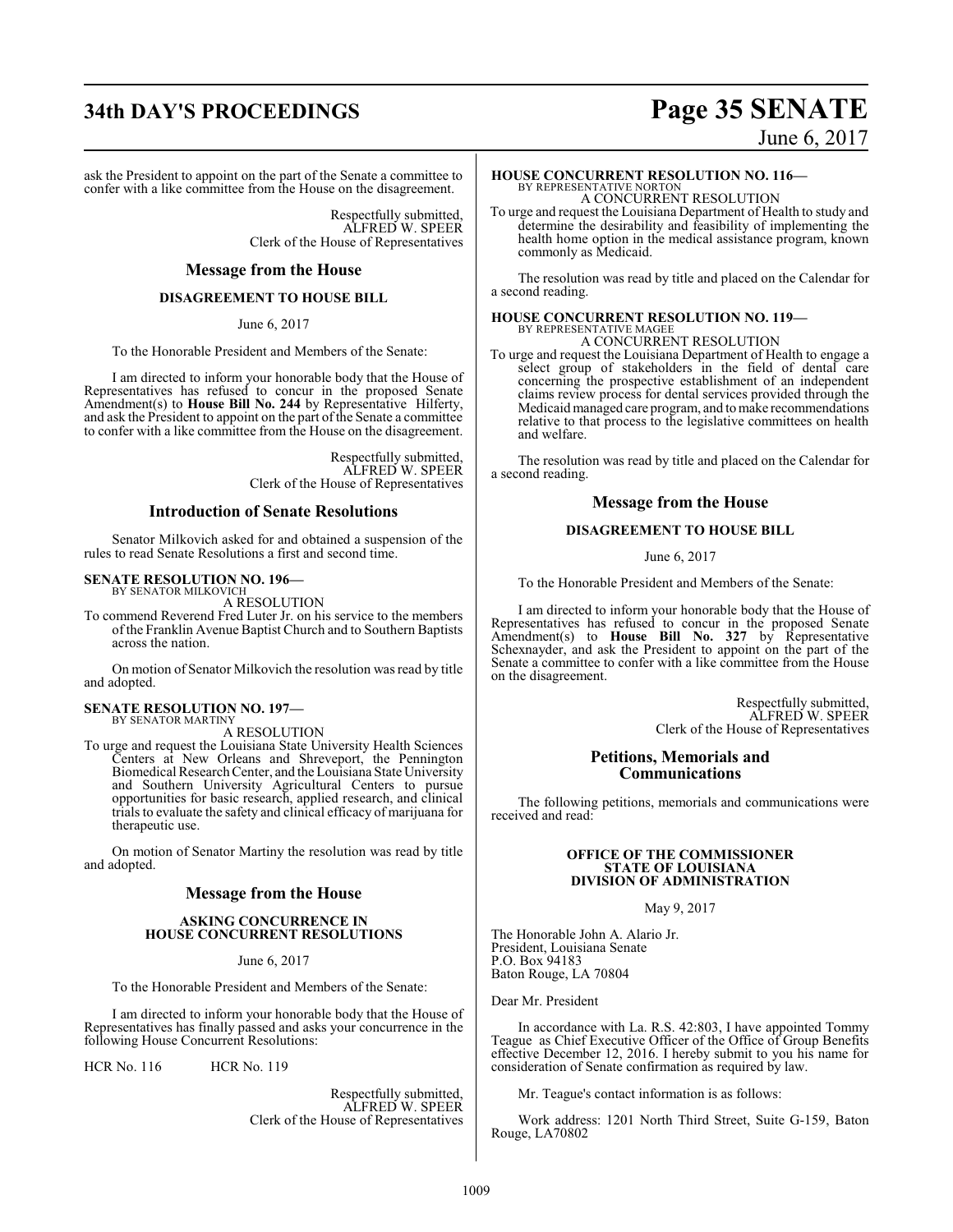If you need additional information, please let me know. With best regards, I am

> Very truly yours, JAY DARDENNE Commissioner

#### **LOUISIANA DEPARTMENT OF AGRICULTURE AND FORESTRY**

March 31, 2017

The Honorable John Alario President of the Louisiana Senate P.O. Box 94183 Baton Rouge, LA 70804

Dear President Alario:

Pursuant to the authority granted to me as set forth in La. R.S. 36:621, et seq., effective on the date above, I have appointed, the following individuals to positions within the Louisiana Department of Agriculture and Forestry and, therefore, respectfully request the consent of the Senate:

Assistant Commissioner - Office of Agricultural and Environmental Sciences Benjamin Avery Rayburn 5825 Florida Boulevard, Suite 5000 Baton Rouge, LA 70806

Assistant Commissioner - Office of Agro-Consumer Services Stephen O. Sessums, M.D. 7763 Copperfield Court Baton Rouge, LA 70808

I am confident that each individual meets the qualifications required by law and will serve the State of Louisiana and the Department of Agriculture and Forestry honorably. Hence, I submit their names for consideration of confirmation by the Senate.

> Respectfully yours, MIKE STRAIN DVM Commissioner

#### **LOUISIANA DEPARTMENT OF AGRICULTURE AND FORESTRY**

#### January 17, 2017

The Honorable John Alario President of the Senate - State of Louisiana P.O. Box 94183 Baton Rouge, LA 70804

Re: Appointment of Members to the Louisiana Agricultural Commodities Commission

Dear President Alario:

Pursuant to the authority granted to me as set forth in La. R.S. 3:3403, I have appointed the following individuals as members of the Louisiana Agricultural Commodities Commission and, therefore, respectfully request the consent of the Senate.

Elliot Ater 1014 Highway 569 Ferriday, LA 71334 Commodity Trader TERM: 6/7/16 - Concurrent VICE: Lee Carter

# **Page 36 SENATE 34th DAY'S PROCEEDINGS**

Robert A. Hanks 1096 Roy LeBlanc Rd. Rayne, LA 70578 Louisiana Rice Millers Association TERM: 6/7/16 - Concurrent VICE: Self

F. Ryan Ellington 4270 Front Street Winnsboro, LA 71295 Cotton Merchant At-Large TERM: 6/7/16 - Concurrent VICE: Self

Donald Zaunbrecher 7021 Bueche Road Bueche, LA 70729 Louisiana Soybean Association TERM: 6/7/16 - Concurrent VICE: Self

Donald J. Berken 616 South Joseph Street Welsh, LA 70591 American Rice Growers Association TERM: 6/7/16 - Concurrent VICE: Self

Kevin Webb 19260 Highway 101 Iowa, LA 70647 Louisiana Rice Drier Association TERM: 6/7/16 - Concurrent VICE: Keith Hensgens

Ronald W. "Ronnie" Petree 304 North Joseph Street Welsh, LA 70591 Louisiana Bankers Association TERM: 6/7/16 - Concurrent VICE: Filmore Bordelon

Stephen Logan 13116 Adger Road Gilliam, LA 71029 Louisiana Farm Bureau Federation TERM: 6/7/16 - Concurrent VICE: Self

Thomas Gibson Russell 1804 Susek Drive Pineville, LA 71360 Louisiana Ag Industries Association TERM: 6/7/16 - Concurrent VICE: David Bollich

I, as Commissioner of Agriculture and Forestry, or my designee have the honor of serving this commission as an ex officio member. I am confident that each individual meets the qualifications required by law and will serve the State of Louisiana and the Louisiana Agricultural Commodities Commission honorably. Hence, I submit their names for consideration of confirmation by the Senate. Thank you.

> Respectfully yours, MIKE STRAIN DVM Commissioner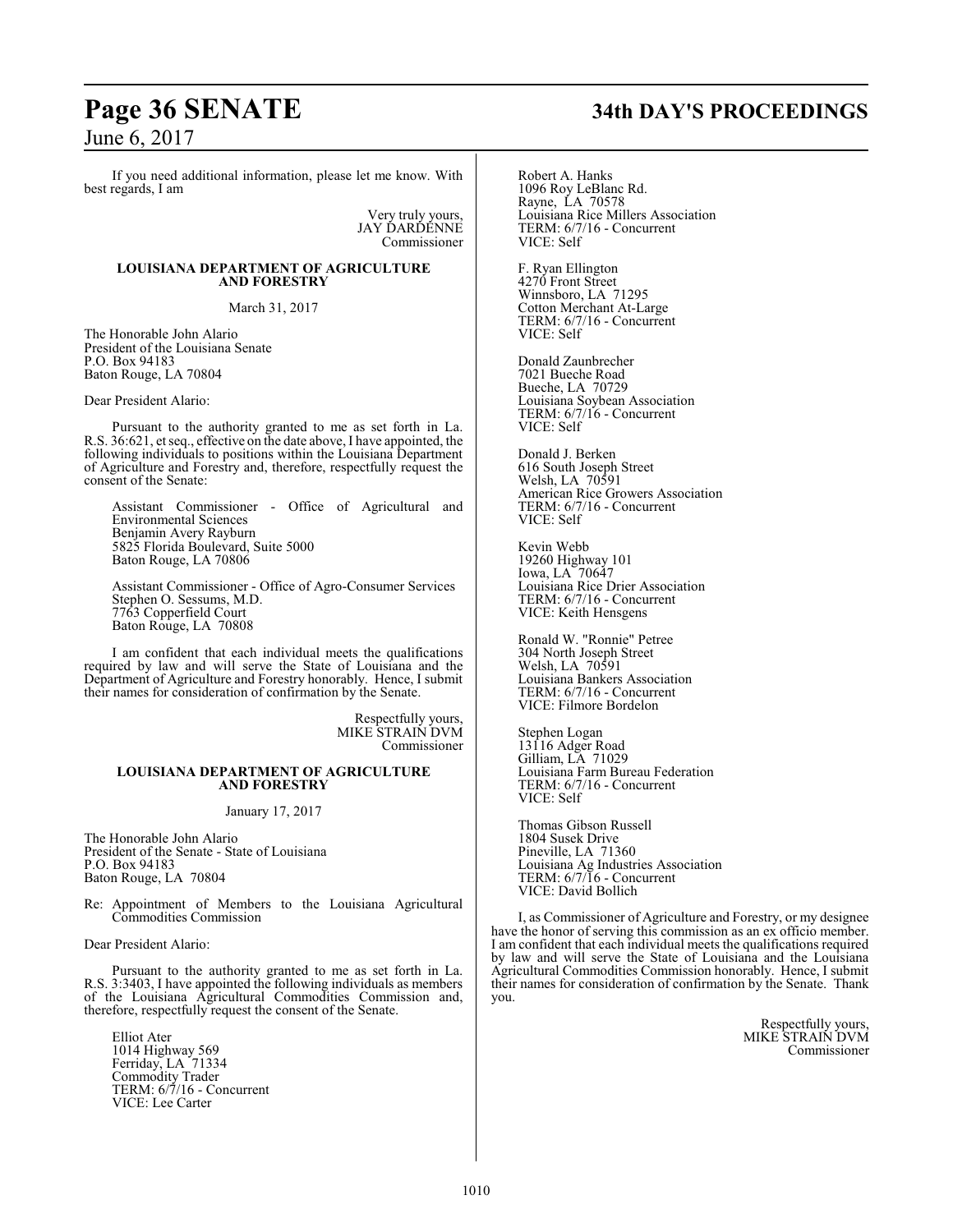### **LOUISIANA DEPARTMENT OF AGRICULTURE AND FORESTRY**

January 12, 2017

The Honorable John Alario President of the Louisiana Senate P.O. Box 94183 Baton Rouge, LA 70804

RE: Appointment of the Louisiana Board of Animal Health

Dear President Alario:

Pursuant to the authority granted to me as set forth in Louisiana Revised Statutes 3:2091, I have appointed the attached list of individuals as members of the Louisiana Board of Animal Health effective June 7, 2016 and, therefore, respectfully request the consent of the Senate.

MEMBERS James C. "Clark" Cooper DVM 5257 New Natchitoches Road West Monroe, LA 71292 VICE: Self TERM: Concurrent Senate Ag Committee Representative

Maxwell Lea Jr., DVM 22911 Samuels Road Zachary, LA 71791 VICE: Self TERM: Concurrent House Ag Committee Representative

Donna J. Heinrich 14251 Hwy. 959 Clinton, LA 70722 VICE: Tauzin TERM: Concurrent Meat Goat Association

Craig D. Fontenot, DVM 2751 Vadrine Road Ville Platte, LA 70586 VICE: Self TERM: Concurrent Louisiana Veterinary Medical Association

Thomas B. Early P.O. Box 24650 New Orleans, LA 70184 VICE: Self TERM: Concurrent Louisiana Thoroughbred Breeders' Association

James "Eugene" Robertson 1500 Hwy. 1041 Pine Grove, LA 70453 VICE: Self TERM: Concurrent Dairy Farmers of America

Joseph H. "Butch" Racca Jr. 852 LaDoux Road Iowa, LA 70647 VICE: Self TERM: Concurrent Louisiana Pork Producers

William E. "Bill" Holdman 215 Industrial Pkwy. West Monroe, LA 71291 VICE: Self TERM: Concurrent Licensed exotic animal farmer

William R. "Ricky" Lester 85005 Hwy. 437 Covington, LA 70435 VICE: Ardoin TERM: Concurrent LCA Commercial Breeder

Gary Greene, DVM 17737 Hwy. 40 Covington, LA 70435 VICE: Self TERM: Concurrent LCA Purebred Breeder

John Van Bennett 563 Tucker Story Road Spearsville, LA 71277 VICE: Self TERM: Concurrent Farm Bureau Poultry Grower

Robert J. "Bob" Pitre 1406 Talbot Road Thibodaux, LA 70301 VICE: Self TERM: Concurrent Farm Bureau Cattle Producer

Giles Brown 1120 Gaytine Road Ragley, LA 70657 VICE: Self TERM: Concurrent Louisiana Livestock Marketing Association

Rayburn Smith 103 Smith-Thomas Road Natchitoches, LA 71457 VICE: Self TERM: Concurrent Commissioner's Livestock Dealer

Cyd A. Collins P.O. Box 707 Arcadia, LA 71001 VICE: Self TERM: Concurrent Louisiana Poultry Federation

# **34th DAY'S PROCEEDINGS Page 37 SENATE** June 6, 2017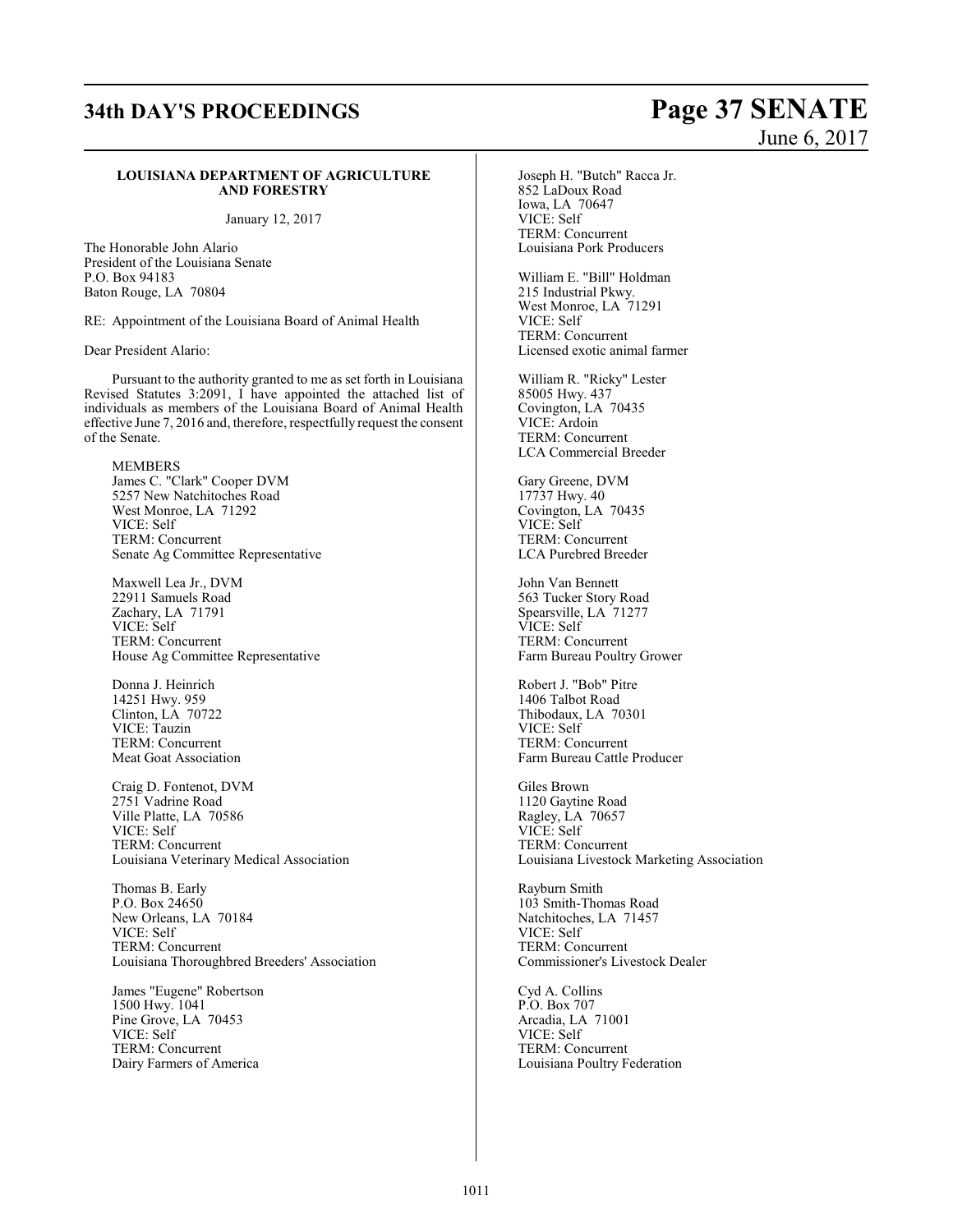Lennie "Tim" Crawford Jr. P.O. Box 599 Covington, LA 70433 VICE: Self TERM: Concurrent Independent Meat Packers Association

Law Ponder P.O. Box 1241 Amite, LA 70422 VICE: Self TERM: Concurrent Commissioner's At-Large

I, as Commissioner of Agriculture and Forestry, have the honor of serving as an ex officio member. I am confident that each individual listed above meets the qualifications required by law and will serve the State of Louisiana and the Louisiana Board of Animal Health. Hence, I submit their names for consideration of confirmation by the Senate. Thank you.

> Respectfully yours, MIKE STRAIN, DVM Commissioner

### **LOUISIANA DEPARTMENT OF AGRICULTURE AND FORESTRY**

January 12, 2017

The Honorable John Alario President of the Louisiana Senate P.O. Box 94183 Baton Rouge, LA 70804

RE: Appointment of the Louisiana Aquatic Chelonian Research and Promotion Board

Dear President Alario:

Pursuant to the authority granted to me as set forth in Louisiana Revised Statutes 3:559.23, I have appointed the attached list of individuals as members of the Louisiana Aquatic Chelonian Research and Promotion Board effective September 15, 2016 and, therefore, respectfully request the consent of the Senate.

MEMBER Keith David Boudreaux 13202 Hwy. 22 Ponchatoula, LA 70454 VICE: Self TERM: Concurrent Licensed Turtle Farmer

Roy Allen Nugent 3836 Hwy. 568 Ferriday, LA 71334 VICE: Self TERM: Concurrent Licensed Turtle Farmer

George F. White Jr. 458 Hwy. 3101 Jonesville, LA 71343 VICE: Self TERM: Concurrent Licensed Turtle Farmer

Joseph Williams 258 Hudson Lane Jonesville, LA 71343 VICE: Self TERM: September 15, 2016 -Concurrent Licensed Turtle Farmer

# **Page 38 SENATE 34th DAY'S PROCEEDINGS**

Sharla Morace 1774 Hwy. 909 Monterey, LA 71354 VICE: Self TERM: Concurrent Licensed Turtle Farmer

I, as Commissioner of Agriculture and Forestry or my designee, have the honor of serving as an ex officio member. I am confident that each individual listed above meets the qualifications required by law and will serve the State of Louisiana and the Louisiana Aquatic Chelonian Research and Promotion Board. Hence, I submit their names for consideration of confirmation by the Senate. Thank you.

> Respectfully yours, MIKE STRAIN, DVM Commissioner

### **LOUISIANA DEPARTMENT OF AGRICULTURE AND FORESTRY**

January 19, 2017

The Honorable John Alario President of the Louisiana Senate P.O. Box 94183 Baton Rouge, LA 70804

Re: Appointment of Members and Alternates to the Boll Weevil Eradication Commission

Dear President Alario:

Pursuant to the authority granted to me as set forth in La. R.S. 3:1604, I have appointed the following individuals as members and alternates of the Boll Weevil Eradication Commission effective June 7, 2016 and, therefore, respectfully request the consent of the Senate.

MEMBERS ALTERNATES John L. "Jack" Dailey Jason Condrey 166 Jack Dailey Rd. 468 N. Hood Street VICE: Self VICE: Vacant (T. Walker) TERM: Concurrent TERM: Concurrent<br>
LA Farm Bureau Federation LA Farm Bureau Fe

Tim B. White<br>
283 Pete Davis Road<br>
P.O. Box 238 283 Pete Davis Road<br>
Jonesville, LA 71343 Gilliam, LA 71029 Jonesville, LA 71343 Gilliam, LA<br>VICE: Vacant (D. Logan) VICE: Add VICE: Vacant (D. Logan)<br>TERM: Concurrent LA Farm Bureau Federation

2928 Effie Hwy.<br>Deville, LA 71328 Deville, LA 71328 Newellton, LA 71357<br>VICE: Self VICE: T. Ater VICE: Self VICE: T. Ater<br>TERM: Concurrent TERM: Concu TERM: Concurrent TERM: Concurrent LA Cotton and Grain LA Cotton and Grain LA Cotton and Grain<br>Association<br>Association<br>Association

4125 Hwy. 605<br>St. Joseph, LA 71366 VICE: G. Lacour<br>TERM: Concurrent TERM: Concurrent TERM: Concurrent LA Cotton and Grain LA Cotton and Grai LA Cotton and Grain<br>Association<br>Association<br>Association

Extension, LA 71239 Lake Providence, LA 71254 LA Farm Bureau Federation

TERM: Concurrent<br>LA Farm Bureau Federation

Luke R. Sayes<br>
2928 Effie Hwy.<br>
1962 Hwy. 605 Association Association

Heath Herring Thomas A. "Tap" Parker 689 Lensing Lane<br>Lake Providence, LA 71254<br>VICE: Add Association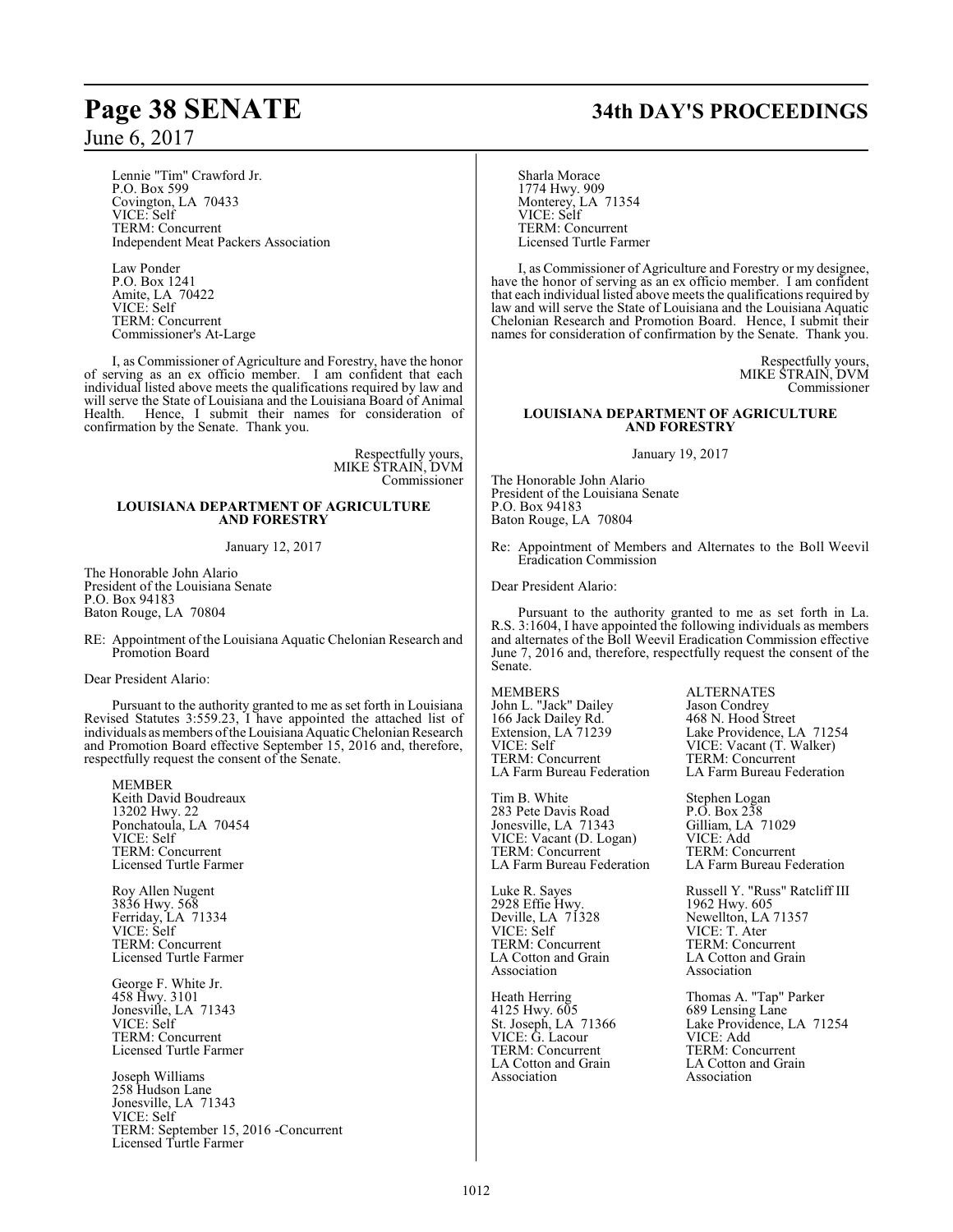# **34th DAY'S PROCEEDINGS Page 39 SENATE**

William B. "Ben" Guthrie Thomas A. Ater<br>P.O. Box 238 2065 Bill Johnse Newellton, LA 71357 Vidalia, LA VICE: Self VICE: Add VICE: Self VICE: Add<br>TERM: Concurrent TERM: Concurrent TERM: Concurrent<br>Chairmen of Senate and House

2065 Bill Johnson Drive<br>Vidalia, LA 71373 Chairmen of Senate and House Chairmen of Senate and House Ag Committees

Ex officio members advising this Commission include Dr. William "Bill" Richardson, Chancellor of LSU AgCenter; Mr. Travis Vallee, member of the Louisiana Agricultural Consultants Association. I also serve as an ex officio member as Commissioner of Agriculture and Forestry.

I am confident that each individual meets the qualifications required by law and will serve the State of Louisiana and the Boll Weevil Eradication Commission honorably. Hence, I submit their names for consideration of confirmation by the Senate. Thank you.

> RESPECTFULLY YOURS, MIKE STRAIN DVM Commissioner

### **LOUISIANA DEPARTMENT OF AGRICULTURE AND FORESTRY**

September 14, 2016

The Honorable John Alario President of the Louisiana Senate P.O. Box 94183 Baton Rouge, LA 70804

Re: Appointment of Alternate Members to the Louisiana Dairy Industry Promotion Board

Dear President Alario:

Pursuant to the authority granted to me as set forth in La. R.S. 3:4154. I have appointed the following individuals as alternate members of the Louisiana Dairy Industry Promotion Board and, therefore, respectfully request the consent of the Senate.

Paul B. Alford Sr. 64 Buddy Drive Kentwood, LA 70444 Alternate for Mack Brown - Dairy Producer - State Area 2 TERM: 9/14/2016-Concurrent VICE: Self

Carlton Salley 8358 Hwy 175 Belmont, LA 71406 Alternate for Donald B. Fisher - Dairy Producer - State Area 1 TERM: 9/14/2016-Concurrent VICE: R. Salley

Galen Nightingale 286 Lee Eason Road DeRidder, LA 70634 Alternate for Harvey Burford - Dairy Producer - State Area 1 TERM: 9/14/2016-Concurrent VICE: Self

Joy Dupuy Womack 21833 Noble Reames Road Zachary, LA 70791 Alternate for Robert M. Sharkey Jr. - Dairy Producer - State Area 2 TERM: 9/14/2016-Concurrent VICE: Self

# June 6, 2017

Daryl E. Robertson P.O. Box 605 Pine Grove, LA 70453 Alternate for Matt Travis - Dairy Producer - State Area 2 TERM: 9/14/2016-Concurrent VICE: Self

John Ingraffia P.O. Box 24 Husser, LA 70442 Alternate for K. Gill - Farm Bureau - State Area 2 TERM: 9/14/2016-Concurrent VICE: E. Robertson

Steven Branch 29141 Luke Pace Angie, LA 70426 Alternate for S. Sharkey - Dairy Producer - State Area 2 TERM: 9/14/2016-Concurrent VICE: Self

Taylor E. Miller III 6255 Highway 132 Baskin, LA 71219-9671 Alternate for Jerry L. Simpson - Dairy Producer-State Area 1-Farm Bureau TERM: 9/14/2016-Concurrent VICE: Self

I am confident that each individual meets the qualifications required by law and will serve the State of Louisiana and the Louisiana Dairy Industry Promotion Board honorably. Hence, I submit their names for consideration of confirmation by the Senate. Thank you.

> Respectfully yours, MIKE STRAIN DVM Commissioner

### **LOUISIANA DEPARTMENT OF AGRICULTURE AND FORESTRY**

January 17, 2017

The Honorable John Alario President of the Louisiana Senate P.O. Box 94183 Baton Rouge, LA 70804

Re: Appointment of Members to the Louisiana Dairy Industry Promotion Board

Dear President Alario:

Pursuant to the authority granted to me as set forth in La. R.S. 3:4154. I have appointed the following individuals as members of the Louisiana Dairy Industry Promotion Board and, therefore, respectfully request the consent of the Senate.

Mack Brown 27367 Brown Farm Road Mt. Hermon, LA 70450 Dairy Producer - State Area 2 TERM: 9/14/16-Concurrent VICE: Self

Donald B. Fisher 1208 Highway 172 Keatchie, LA 71046 Dairy Producer - State Area 1 TERM: 9/14/16-Concurrent VICE: Self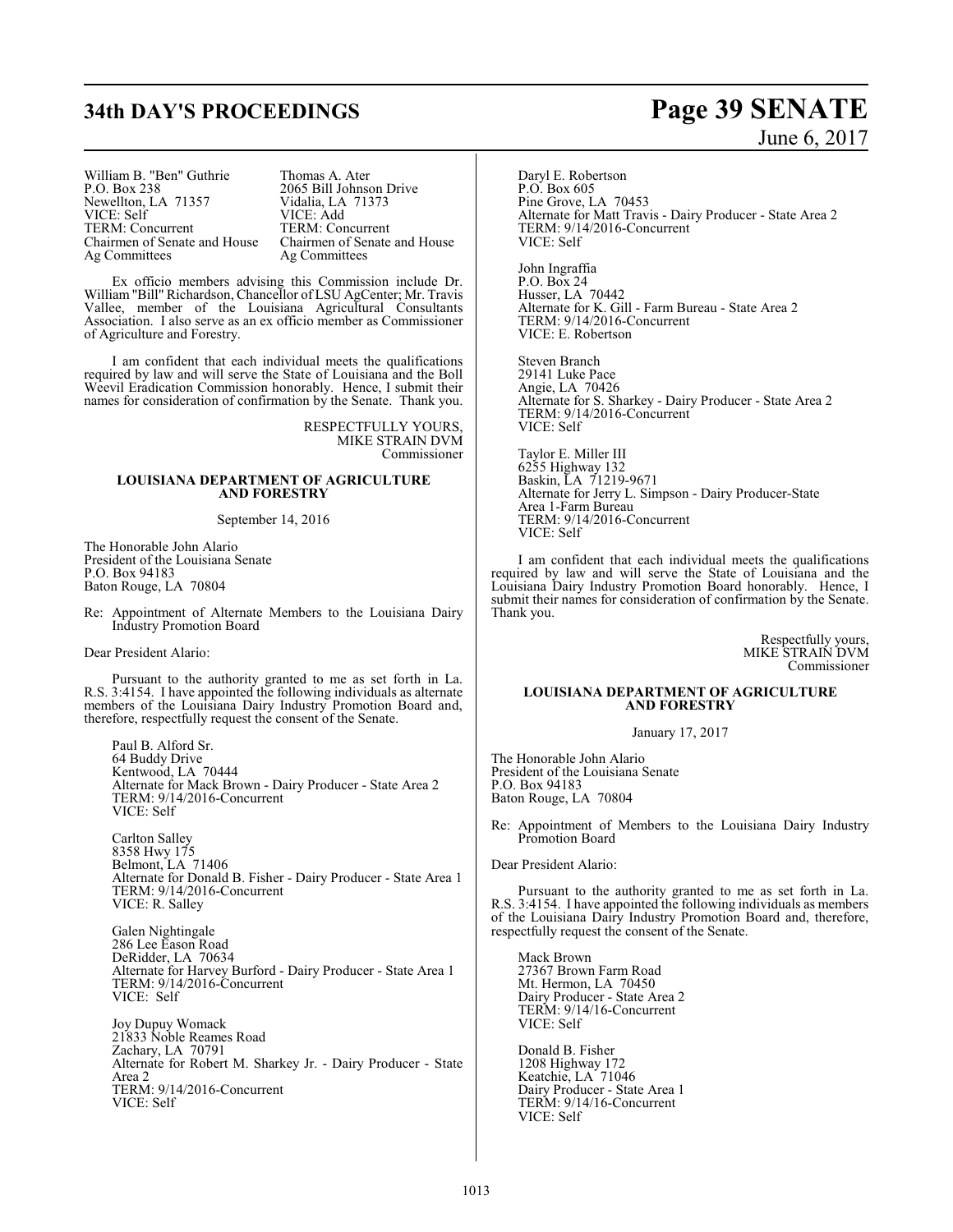# **Page 40 SENATE 34th DAY'S PROCEEDINGS**

June 6, 2017

| $J$ une o, $201/$                                                                                                                                                                                                                                                           |                                                                                                                                                                   |                                                                                                                                                                                                  |
|-----------------------------------------------------------------------------------------------------------------------------------------------------------------------------------------------------------------------------------------------------------------------------|-------------------------------------------------------------------------------------------------------------------------------------------------------------------|--------------------------------------------------------------------------------------------------------------------------------------------------------------------------------------------------|
| Harvey M. Burford<br>P.O. Box 68<br>Gloster, LA 71030<br>Dairy Producer - State Area 1<br>TERM: 9/14/16-Concurrent<br>VICE: Self                                                                                                                                            | <b>MEMBERS</b><br>Jeanette Eisworth<br>13554 Lovett Road<br>Baton Rouge, LA 70818<br>VICE: Self<br><b>TERM:</b> Concurrent<br>Member at large                     | <b>ALTERNATES</b><br>Vacant                                                                                                                                                                      |
| Robert M. Sharkey Jr.<br>1199 Highway 10<br>Greensburg, LA 70441<br>Dairy Producer - State Area 2<br>TERM: 9/14/16-Concurrent<br>VICE: Self                                                                                                                                 | Jerry D. Barnum Sr.<br>P.O. Box 758<br>Pine Grove, LA 70453<br>VICE: Self<br>TERM: Concurrent<br>Active egg producer                                              | Christopher D. "Chris" Trahan<br>$P.O.$ Box 758<br>Pine Grove, LA 70453<br>VICE: Self<br>TERM: Concurrent<br>Alternative active egg producer                                                     |
| Matt Travis<br>70169 Milburn Grace Road<br>Kentwood, LA 70444<br>Dairy Producer - State Area 2<br>TERM: 9/14/16-Concurrent<br>VICE: Conerly                                                                                                                                 | John Lalla<br>300 Mouton Street<br>New Orleans, LA 70124<br>VICE: Self<br>TERM: Concurrent<br>Active distributor                                                  | Anne Babin<br>321 West 10th Street<br>Reserve, LA 70084<br>VICE: Self<br>TERM: Concurrent<br>Alternate active distributor                                                                        |
| Susie S. Sharkey<br>70342 Kennedy Road<br>Kentwood, LA 70444<br>Producer - State Area 2 - Farm Bureau<br>TERM: 9/14/16-Concurrent<br>VICE: Self<br>Kenneth Ray Gill                                                                                                         | P.O. Box 3374<br>Baton Rouge, LA 70821<br>VICE: Self<br>TERM: Concurrent<br>Knowledge of the industry                                                             | Robert "Bobby" Yarborough Joshua P. "Josh" Yarborough<br>P.O. Box 3374<br>Baton Rouge, LA 70821<br>VICE: Self<br>TERM: Concurrent<br>Alternate with knowledge of the<br>industry                 |
| 33425 Highway 1056<br>Kentwood, LA 70444<br>Dairy Producer - State Area 2<br>TERM: 9/14/16-Concurrent<br>VICE: Self<br>Jerry L. Simpson                                                                                                                                     | Corey Clayton Davis<br>P.O. Box 758<br>Pine Grove, LA 70453<br>VICE: Self<br>TERM: Concurrent<br>Active egg producer                                              | Benjamin J. "Benji" Campbell<br>P.O. Box 758<br>Pine Grove, LA 70453<br>VICE: Self<br>TERM: Concurrent<br>Alternative active egg producer                                                        |
| 596 Nicholson Road<br>Arcadia, LA 71001<br>Dairy Producer - State Area 1 - Farm Bureau<br>TERM: 9/14/16-Concurrent<br>VICE: Self<br>I, as Commissioner of Agriculture and Forestry, or my designee<br>have the honor of serving as an ex officio member of this board. I am | Theresia Lavergne, Ph.D., P.A.S. Dennis R. Ingram, Ph.D.<br>P.O. Box 776<br>Prairieville, LA 70769<br>VICE: Self<br>TERM: Concurrent<br>Knowledge of the industry | 1928 Michel Delving Road<br>Baton Rouge LA 70810<br>VICE: Self<br>TERM: Concurrent<br>Alternate with knowledge of the<br>industry                                                                |
| confident that each individual meets the qualifications required by<br>law and will serve the State of Louisiana and the Louisiana Dairy<br>Industry Promotion Board honorably. Hence, I submit their names<br>for consideration of confirmation by the Senate. Thank you.  | for consideration of confirmation by the Senate. Thank you.                                                                                                       | I am confident that each individual meets the qualifications<br>required by law and will serve the State of Louisiana and the<br>Louisiana Egg Commission honorably. Hence, I submit their names |
| Respectfully yours,<br>MIKE STRAIN DVM<br>Commissioner                                                                                                                                                                                                                      |                                                                                                                                                                   | Respectfully yours,<br>MIKE STRAIN DVM<br>Commissioner                                                                                                                                           |
| <b>LOUISIANA DEPARTMENT OF AGRICULTURE</b><br><b>AND FORESTRY</b>                                                                                                                                                                                                           |                                                                                                                                                                   | <b>LOUISIANA DEPARTMENT OF AGRICULTURE</b><br><b>AND FORESTRY</b>                                                                                                                                |
| January 11, 2017                                                                                                                                                                                                                                                            |                                                                                                                                                                   | March 29, 2017                                                                                                                                                                                   |
| The Honorable John Alario<br>President of the Louisiana Senate<br>P.O. Box 94183<br>Baton Rouge, LA 70804                                                                                                                                                                   | The Honorable John Alario<br>President of the Louisiana Senate<br>P.O. Box 94183<br>Baton Rouge, LA 70804                                                         |                                                                                                                                                                                                  |
| Re: Appointment of Members and Alternates to the Louisiana Egg<br>Commission                                                                                                                                                                                                | Commission                                                                                                                                                        | Re: Appointment of Members and Alternates to the Louisiana Egg                                                                                                                                   |
| Dear President Alario:                                                                                                                                                                                                                                                      |                                                                                                                                                                   |                                                                                                                                                                                                  |

Pursuant to the authority granted to me as set forth in La. R.S. 3:837, I have appointed the following individuals as members and alternates of the Louisiana Egg Commission effective June 7, 2016 and, therefore, respectfully request the consent of the Senate. I, as Commissioner of Agriculture and Forestry, am honored serve as an ex officio member.

Dear President Alario:

Pursuant to the authority granted to me as set forth in La. R.S. 3:837, I have appointed the following individuals as members and alternates of the Louisiana Egg Commission effective on the above date and, therefore, respectfully request the consent of the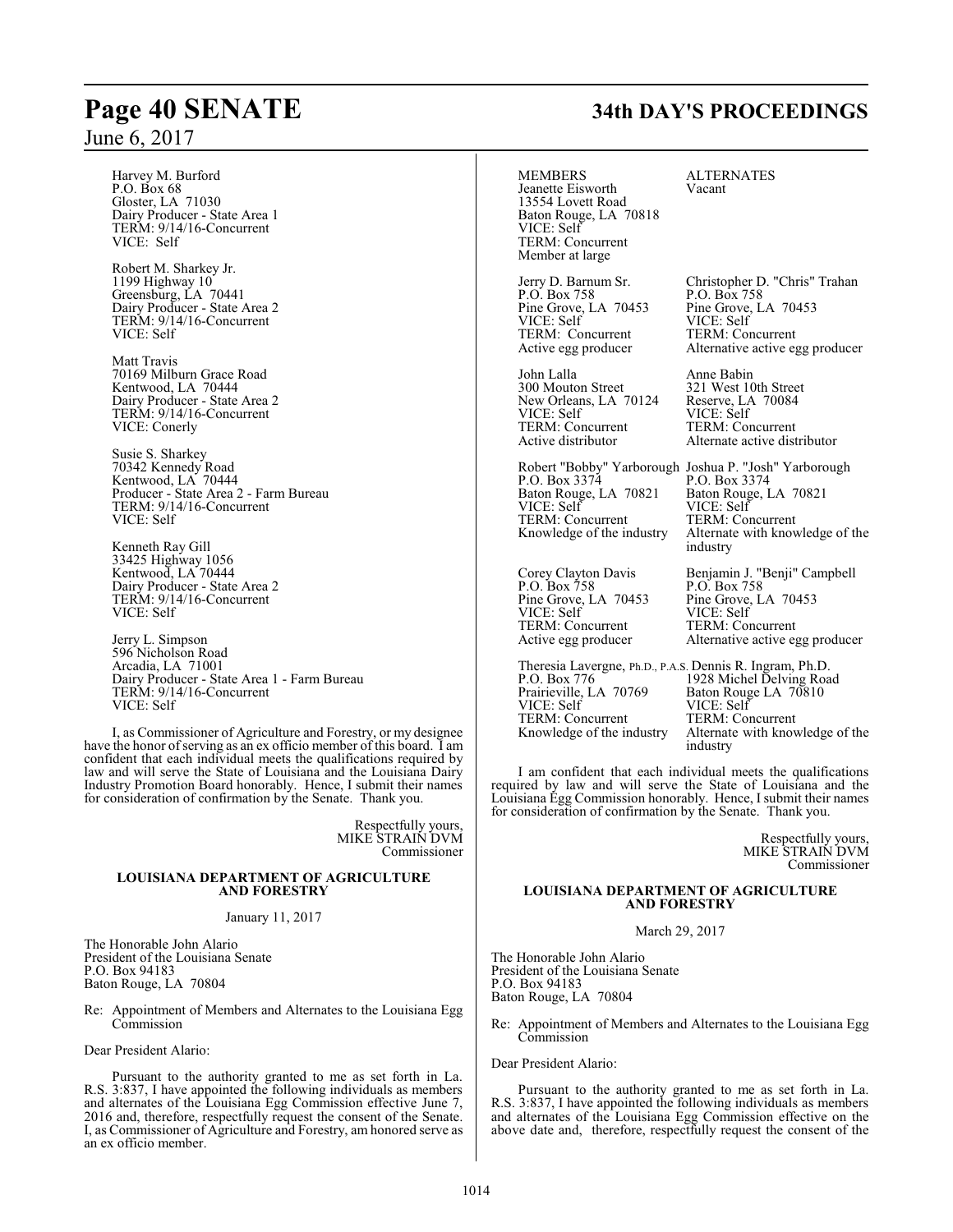# **34th DAY'S PROCEEDINGS Page 41 SENATE**

# June 6, 2017

Senate. I, as Commissioner of Agriculture and Forestry, am honored serve as an ex officio member.

MEMBERS ALTERNATES<br>Joshua P. "Josh" Yarborough Patrick Yarborough Joshua P. "Josh" Yarborough Patrick Yarborough P. O. Box 3374<br>Baton Rouge, LA 70821 Baton Rouge, LA 70821 Baton Rouge, LA 70821 Baton Rouge, LA 70821 VICE: Bobby Yarborough VICE: Joshua TERM: Concurrent Yarborough<br>Knowledge of the industry TERM: Concurrent Knowledge of the industry

Mr. Mark Westmoland Mr. Mark Mains<br>18013 Manchac Place 6240 Mourning Dove 18013 Manchac Place<br>Prairieville, LA 70769 TERM: Concurrent<br>Active distributor

Alternate for person with knowledge of the industry

Prairieville, LA 70769 Baton Rouge, LA 70817<br>VICE: Vacant VICE: Vacant VICE: Vacant<br>TERM: Concurrent Alternate for the active distributor

I am confident that each individual meets the qualifications required by law and will serve the State of Louisiana and the Louisiana Egg Commission honorably. Hence, I submit their names for consideration of confirmation by the Senate. Thank you.

> Respectfully yours, MIKE STRAIN DVM Commissioner

### **LOUISIANA DEPARTMENT OF AGRICULTURE AND FORESTRY**

### November 17, 2016

The Honorable John Alario President, Louisiana State Senate P.O. Box 94183 Baton Rouge, LA 70804

Re: Appointment of Members to the Horticulture Commission of Louisiana

Dear President Alario:

Pursuant to the authority granted to me as set forth in La. R.S. 3:3801, I have appointed the following individuals as members ofthe Horticulture Commission ofLouisiana effective June 15, 2016.

MEMBERS Joseph R. "Rob" Barry III P.O. Box 228 Sunset, LA 70584 VICE: Self TERM: December 31, 2019 Licensed wholesale nurseryman

Gary E. Bullock 611 Seventh Street Morgan City, LA 70380 VICE: Vacant (Patsy Spedale) Term: December 31, 2016 Licensed retail florist

Richard H. Hill 4906 McHugh Drive Zachary, LA 70791 VICE: Vacant -(Harold Tani) TERM: December 31, 2017 Licensed wholesale florist

Mitch A. Mayes 8680 Perkins Road Baton Rouge, LA 70810 VICE: Self TERM: December 31, 2019 Nursery stock dealer

Jack Hopper 28498 Persimmon Lane Abita Springs, LA 70420 VICE: Self TERM: December 31, 2019 Licensed landscape irrigation contractor

Dr. WilliamRichardson, Chancellor ofthe LSU AgCenter; Todd Parker, Assistant Commissioner of the Office of Agricultural and Environmental Sciences; and I, as Commissioner of Agriculture and Forestry, serve as ex officio members.

I am confident that each individual meets the qualifications required by law and will serve the State of Louisiana and this board or commission honorably. Hence, I submit their names for consideration of confirmation by the Senate. Thank you.

> Respectfully yours, MIKE STRAIN DVM Commissioner

### **LOUISIANA DEPARTMENT OF AGRICULTURE AND FORESTRY**

February 21, 2017

The Honorable John Alario President, Louisiana State Senate P.O. Box 94183 Baton Rouge, LA 70804

Re: Appointment of Members to the Horticulture Commission of Louisiana

Dear President Alario:

Pursuant to the authority granted to me as set forth in La. R.S. 3:3801, I have appointed the following individuals as members of the Horticulture Commission of Louisiana effective February 14, 2017.

MEMBERS Zefferino Von Kurnatowski 548 Kenmore Avenue Baton Rouge, LA 70806 VICE: Self TERM: December 31, 2020 Licensed arborist

Gary E. Bullock 611 Seventh Street Morgan City, LA 70380 VICE: Self Term: December 31, 2020 Licensed retail florist

Steven Hoover 525 Esplanade Avenue LaPlace, LA 70068 VICE: Self TERM: December 31, 2020 Licensed utility arborist

Dr. WilliamRichardson, Chancellor ofthe LSU AgCenter; Todd Parker, Assistant Commissioner of the Office of Agricultural and Environmental Sciences; and I, as Commissioner of Agriculture and Forestry, serve as ex officio members.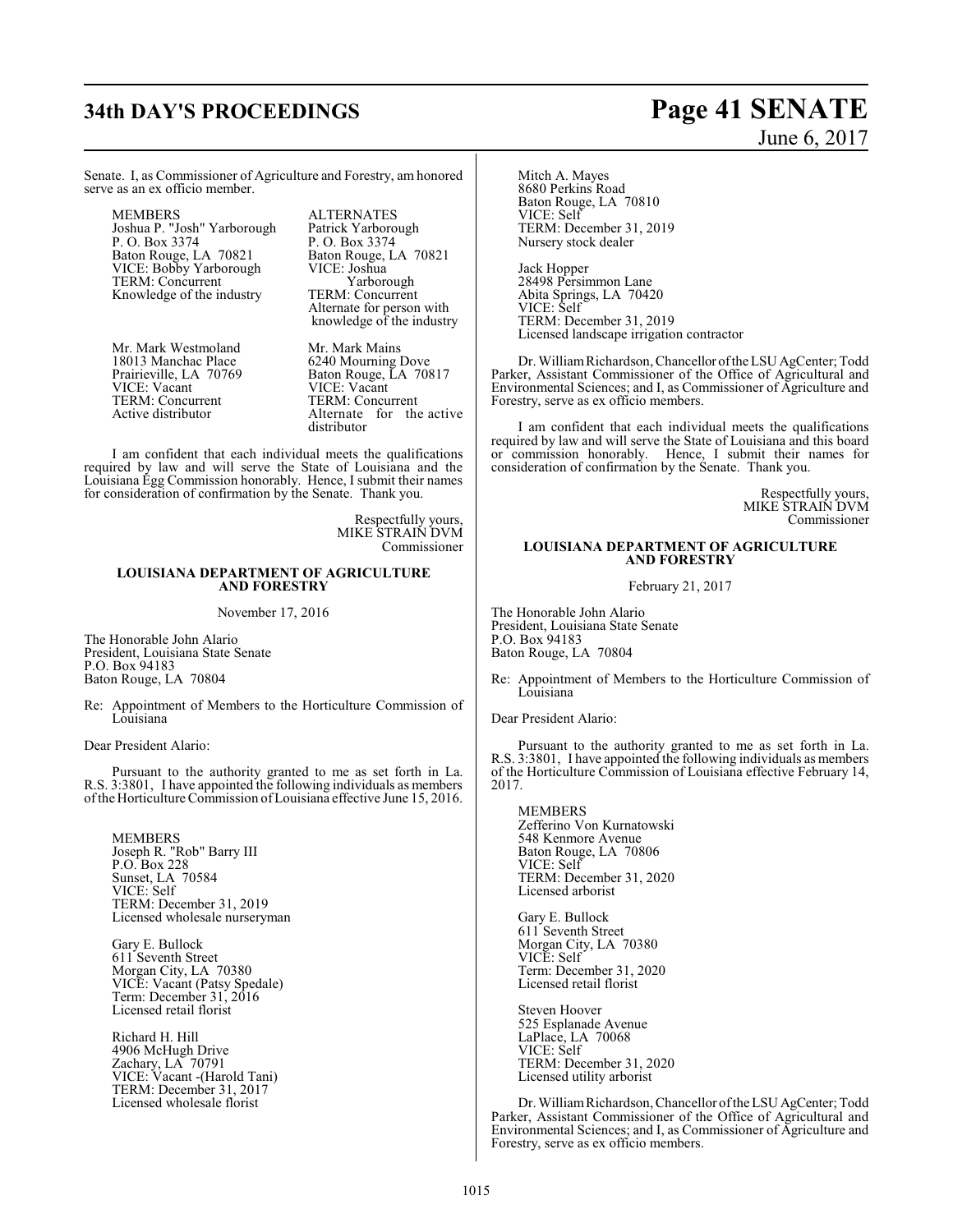I am confident that each individual meets the qualifications required by law and will serve the State of Louisiana and this board or commission honorably. Hence, I submit their names for consideration of confirmation by the Senate. Thank you.

> Respectfully yours, MIKE STRAIN DVM Commissioner

### **LOUISIANA DEPARTMENT OF AGRICULTURE AND FORESTRY**

January 11, 2017

The Honorable John Alario President of the Louisiana Senate P.O. Box 94183 Baton Rouge, LA 70804

Re: Appointment of Members and Alternates of the Livestock Brand Commission

Dear President Alario:

Pursuant to the authority granted to me as set forth in La. R.S. 3:732, I have appointed the following individuals as members and alternates of the Livestock Brand Commission effective June 7, 2016 and, therefore, respectfully request the consent of the Senate.

MEMBERS ALTERNATES Victor J. "Vic" Blanchard IV Vacant 58020 Bayou Road Plaquemine, LA 70765 VICE: Self TERM: Concurrent Louisiana Landowners Association

James R. LeLeux Robert J. "Bob" Pitre P.O. Box 45 1406 Talbot Road Perry, LA 70575<br>
VICE: LeBouef VICE: LeLeux<br>
VICE: LeLeux VICE: LeBouef VICE: LeLeux<br>
TERM: Concurrent TERM: Concurrent TERM: Concurrent TERM: Concurrent<br>
Louisiana Cattlemen's Alternate for Louisiana Louisiana Cattlemen's<br>Association

Hon. Stephen W. "Steve" Prator Hon. J. Austin Daniel Sheriff, Caddo Parish

501 Texas Street, Room 101 P.O. Box 1844 Shreveport, LA 71101 St. Francisville, LA 70775 VICE: Self<br>TERM: Concurrent TERM: Concurrent Louisiana Sheriffs' Association

Calvin A. LeBouef John J. Vogt III<br>13610 South Hwy. 335 P.O. Box 552 13610 South Hwy. 335<br>Abbeville, LA 70510 VICE: Marsalis VICE: Tilton TERM: Concurrent TERM: Concurrent<br>
Louisiana Farm Bureau Alternate for Louisiana Louisiana Farm Bureau<br>Federation

Henry A. Capdeboscq Joseph R. "Joe" Beatty<br>58451 Hwy. 445 128 Aubrey Beatty Roa Husser, LA 70442 Heflin, LA 71039 VICE: Self VICE: Vacant

TERM: Concurrent TERM: Concurrent<br>
Louisiana Forestry Association Alternate for Louisiana Louisiana Forestry Association

Association Cattlemen's Association

Parish<br>P.O. Box 1844 TERM: Concurrent<br>Alternate for Louisiana Sheriffs' Association

Port Sulphur, LA 70083<br>VICE: Tilton Federation Farm Bureau Federation

128 Aubrey Beatty Road<br>Heflin, LA 71039 (Capdeboscq) Forestry Association

# **Page 42 SENATE 34th DAY'S PROCEEDINGS**

Hon. Todd Nesom Hon. John F. Belton<br>District Atty., Thirty-Third JDC District Atty., Third JDC District Atty., Thirty-Third JDC District Atty., Third JDC P.O. Box 839 100 West Texas Avenue,

Oberlin, LA 70655 Ruston, LA<br>VICE: Sanner VICE: Levy VICE: Šanner VICE: Levy<br>TERM: Concurrent TERM: Concurrent TERM: Concurrent TERM: Concurrent<br>
Louisiana District Attorneys' Alternate for Louisiana Louisiana District Attorneys' Alternate for<br>  $\overline{D}$  Association  $\overline{D}$  is t r i c t

Charles D. "Chuck" Garrett Edward Lopinto<br>P.O. Box 456 P.O. Box 219 P.O. Box 456 <br>
Coushatta, LA 71019 <br>
Amite, LA 70422 Coushatta, LA 71019<br>VICE: Self VICE: Self VICE: Domingue<br>TERM: Concurrent TERM: Concurrent Louisiana Livestock Marketing<br>Association Association Livestock Marketing<br>Association Association

Hon. Beauregard "Bud" Torres Hon. Ivy Woods<br>Sheriff, Pointe Coupee Parish Sheriff, Jefferson Davis Sheriff, Pointe Coupee Parish

P.O. Box 248 New Roads, LA 70760<br>VICE: Self TERM: Concurrent<br>At Large South Member

James Edward Arceneaux Jr. Hugh "Brandon" Dubois<br>511 Hwy. 3252 409 Porter Field Road St. Joseph, LA 71366 Winnfield, LA 71483 VICE: Joyner VICE: Boone TERM: Concurrent TERM: Concurrent<br>At Large North Member Alternate for the A

2nd Floor<br>Ruston, LA 71270 Attorneys' Association

TERM: Concurrent<br>Alternate for Louisiana Association Association

Parish<br>P.O. Box 863 Jennings, LA 70546<br>VICE: Self<br>TERM: Concurrent Alternate for the At Large South Member

409 Porter Field Road<br>Winnfield, LA 71483 Alternate for the At Large North Member

I, as Commissioner of Agriculture and Forestry or my designee, have the honor of serving as an ex officio member. The individuals listed above meet the qualifications required by law and will serve the State of Louisiana and the Livestock Brand Commission honorably. Hence, I submit their names for consideration of confirmation by the Senate. Thank you.

> Respectfully yours, MIKE STRAIN DVM Commissioner

### **LOUISIANA DEPARTMENT OF AGRICULTURE AND FORESTRY**

January 10, 2017

The Honorable John Alario President of the Louisiana Senate P.O. Box 94183 Baton Rouge, LA 70804

Re: Appointment of Members to the Louisiana Advisory Commission on Pesticides

Dear President Alario:

Pursuant to the authority granted to me as set forth in La. R.S. 3:3211. I have appointed the following individuals as members of the Louisiana Advisory Commission on Pesticides effective June 7, 2016 and, therefore, respectfully request the consent of the Senate.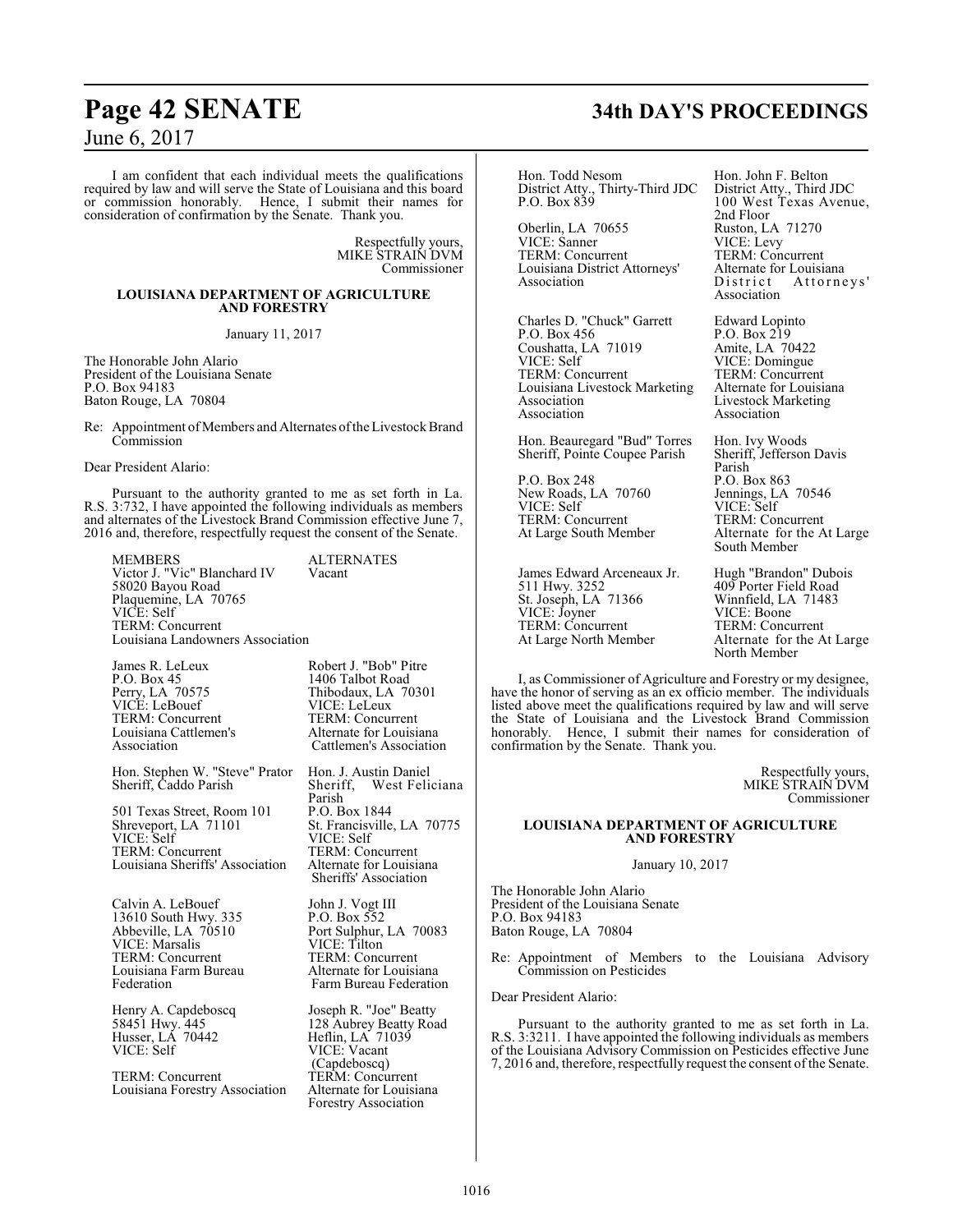## **34th DAY'S PROCEEDINGS Page 43 SENATE**

### **MEMBERS**

George A. Bragg 1043 6th Street Port Allen, LA 70767 VICE: Self TERM: Concurrent LA Mosquito Control Association

Martin David Floyd 2044 Bayou Road Cheneyville, LA 71325 VICE: Self TERM: Concurrent LA Wildlife Federation

Dr. Grady E. Coburn P.O. Box 302 Cheneyville, LA 71325 VICE: Self TERM: Concurrent LA Agricultural Consultants' Association

William A. "Billy" Guthrie Jr. P.O. Box 38 Newellton, LA 71357 VICE: Self TERM: Concurrent Farmer At Large

Virginia M. "Jenny" Buller 930 Cotton Patch Road Bunkie, LA 71322 VICE: W. Ducote TERM: Concurrent LA Ag Industries Association

John K. "Keith" Majure 241 Wind Lake Lane West Monroe, LA 71291 VICE: Self TERM: Concurrent Pesticide Sales Person At Large

John C. Landry Jr. 6951 Hwy. 1 Belle Rose, LA 70341 VICE: Self TERM: Concurrent LA Farm Bureau Federation

Dr. Gary N. Ross 6095 Stratford Ave. Baton Rouge, LA 70808 VICE: Self TERM: Concurrent LA Audubon Society

Herman Scott Meador P.O. Box 420 Mer Rouge, LA 71261 VICE: D. O'Brien TERM: Concurrent LA Agricultural Aviation Association

Charles Roby Shields P.O. Box 83812 Baton Rouge, LA 70884 VICE: Self TERM: Concurrent LA Vegetation Management Association Dr. Sharon A. Meyer 1800 Bienville Dr. Monroe, LA 71201 VICE: Dr. M. Hardy TERM: Concurrent Society of Toxicology

I am confident that each individual meets the qualifications required by law and will serve the State of Louisiana and the Louisiana Advisory Commission on Pesticides honorably. Hence, I submit their names for consideration of confirmation by the Senate. Thank you.

> Respectfully yours, MIKE STRAIN DVM Commissioner

### **LOUISIANA DEPARTMENT OF AGRICULTURE AND FORESTRY**

January 12, 2017

The Honorable John Alario President of the Senate P.O. Box 94183 Baton Rouge, LA 70804

Re: Appointment of Members to the Louisiana Strawberry Marketing Board

Dear President Alario:

Pursuant to the authority granted to me as set forth in La. R.S. 3:730.3. I have appointed the following individuals as members of the Louisiana Strawberry Marketing Board effective July 21, 2016 and, therefore, respectfully request the consent of the Senate.

MEMBERS Dale Carona P.O. Box 1147 Independence, LA 70443 VICE: Vacant (Rhonda Poche') TERM: Concurrent Practicing Strawberry Producer

Edward C. Faust 12519 Liuzza Lane Amite, LA 70422 VICE: Self TERM: Concurrent Practicing Strawberry Producer

Mark Liuzza 12054 Jack Liuzza Lane Amite, LA 70422 VICE: Self TERM: Concurrent Practicing Strawberry Producer

Kevin Liuzza 14342 New Genessee Road Tickfaw, LA 70466 VICE: Self TERM: Concurrent Practicing Strawberry Producer

Heather E. Robertson 22061 Robertson Lane Ponchatoula, LA 70454 VICE: Self TERM: Concurrent Practicing Strawberry Producer

# June 6, 2017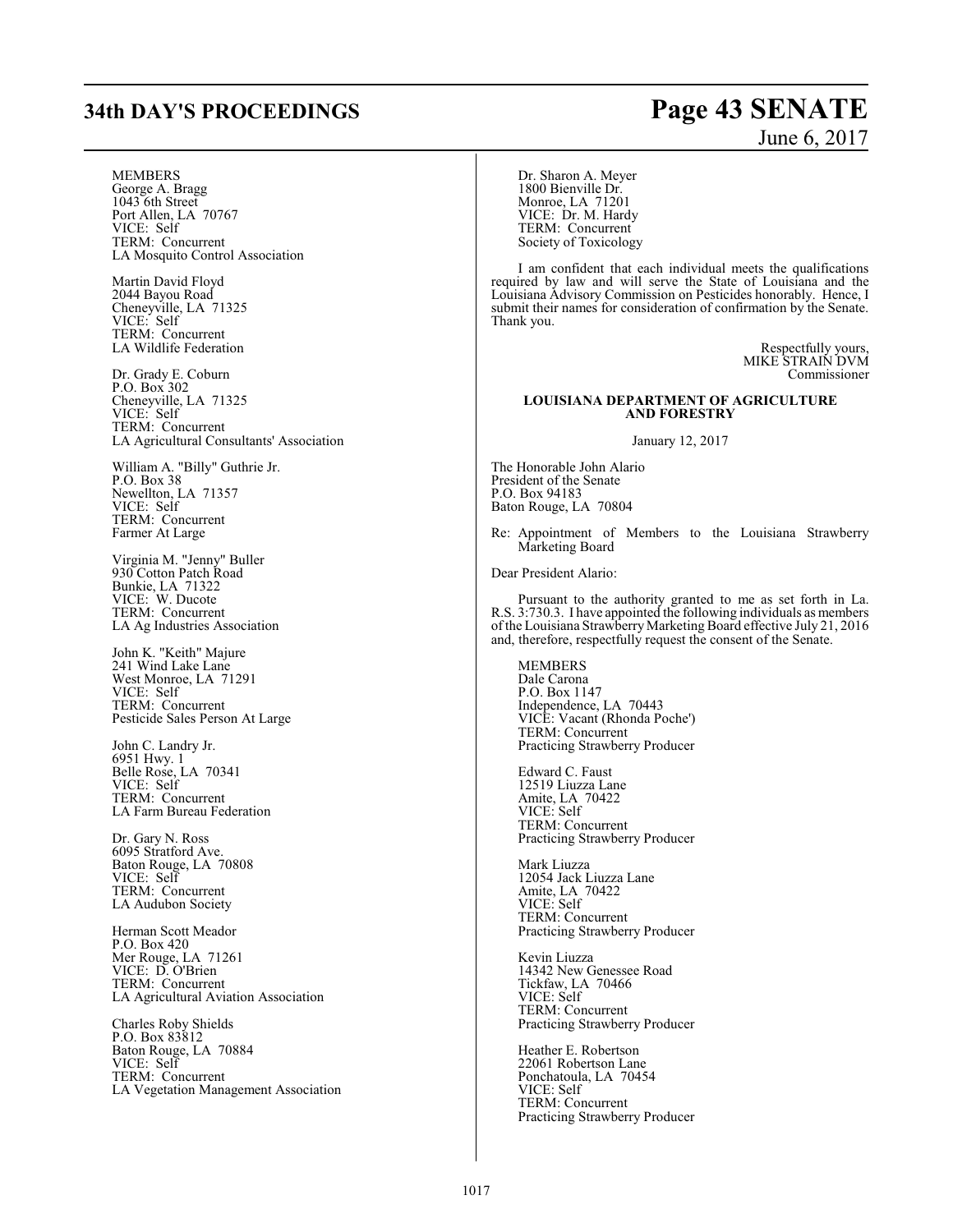William E. Fletcher 22119 Mayhaw Lane Ponchatoula, LA 70454 VICE: Self TERM: Concurrent Practicing Strawberry Producer

Eric Morrow 22602 Fletcher Rd. Ponchatoula, LA 70454 VICE: Self TERM: Concurrent Practicing Strawberry Producer

David W. Atkins 41198 Yokum Road Ponchatoula, LA 70454 VICE: Vacant (Lucy King) TERM: Concurrent Consumer with Knowledge

Mr. Jimmy Schliegelmeyer, Ponchatoula Strawberry Festival Chairperson; Allen Owings, Ph.D., LSU Hammond Experiment Station and I, as Commissioner of Agriculture and Forestry are honored to serve as ex officio members of the board.

I am confident that each individual meets the qualifications required by law and will serve the State of Louisiana and the Louisiana Strawberry Marketing Board honorably. Hence, I submit their names for consideration of confirmation by the Senate. Thank you.

> Respectfully yours, MIKE STRAIN DVM Commissioner

### **LOUISIANA DEPARTMENT OF AGRICULTURE AND FORESTRY**

January 10, 2017

The Honorable John Alario President of the Louisiana Senate P.O. Box 94183 Baton Rouge, LA 70804

Re: Appointment of Members to the Structural Pest Control Commission

Dear President Alario:

Pursuant to the authority granted to me as set forth in La. R.S. 3:3363(B), I have appointed the following individuals as members of the Structural Pest Control Commission effective June 7, 2016 and, therefore, respectfully request the consent of the Senate.

MEMBERS Robert L. Kunst P.O. Box 1319 Mandeville, LA 70448 VICE: Self TERM: Concurrent Licensed Pest Control Operator

Joseph "Joe" Arceneaux P.O. Box 2138 Denham Springs, LA 70726 VICE: D. Foster TERM: Concurrent Licensed Pest Control Operator

# **Page 44 SENATE 34th DAY'S PROCEEDINGS**

Dr. James A. Ottea, Professor 404 Life Sciences Bldg., LSU Baton Rouge, LA 70894 VICE: T. Schowalter TERM: Concurrent Member of Faculty of Entomology Dept. at LSU

Todd Parker, Assistant Commissioner of the Office of Agricultural and Environmental Sciences and I, as Commissioner of Agriculture and Forestry, serve as ex officio members.

I am confident that each individual meets the qualifications required by law and will serve the State of Louisiana and the Structural Pest Control Commission honorably. Hence, I submit their names for consideration of confirmation by the Senate. Thank you.

> Respectfully yours, MIKE STRAIN DVM Commissioner

### **LOUISIANA DEPARTMENT OF AGRICULTURE AND FORESTRY**

January 17, 2017

The Honorable John Alario President of the Louisiana Senate P.O. Box 94183 Baton Rouge, LA 70804

Re: Appointment of Members to the Louisiana Commission on Weights and Measures

Dear President Alario:

Pursuant to the authority granted to me as set forth in La. R.S. 3:4603. I have appointed the following individuals to the Louisiana Commission on Weights and Measures and, therefore, respectfully request the consent of the Senate.

Mr. Frank A. "Frankie" LoPinto P.O. Box 219 Amite, LA 70422 Louisiana Livestock Market Association TERM: 06/07/16-Concurrent VICE: Self

Mr. Justin B. Alford 9611 Airline Highway Baton Rouge, LA 70815 Louisiana Oil Marketers and Convenience Stores TERM: 06/07/16-Concurrent VICE: Self

Mr. Brian Girardot 26361 Fairgrounds Blvd. Bush, LA 70431 Louisiana Restaurant Association TERM: 06/07/16-Concurrent VICE: M. Miller

Mr. Thomas B. "Brad" Terral 70 Cypress Cove Delhi, LA 71232 Ag Industries Involving Sales by Weight etc. TERM: 06/07/16-Concurrent VICE: Self

Mr. Marcy J. LeBlanc Sr. 1434 North Burnside Ave., Suite 34 Gonzales, LA 70737 Louisiana Retailers Assocation TERM: 06/07/16-Concurrent VICE: Self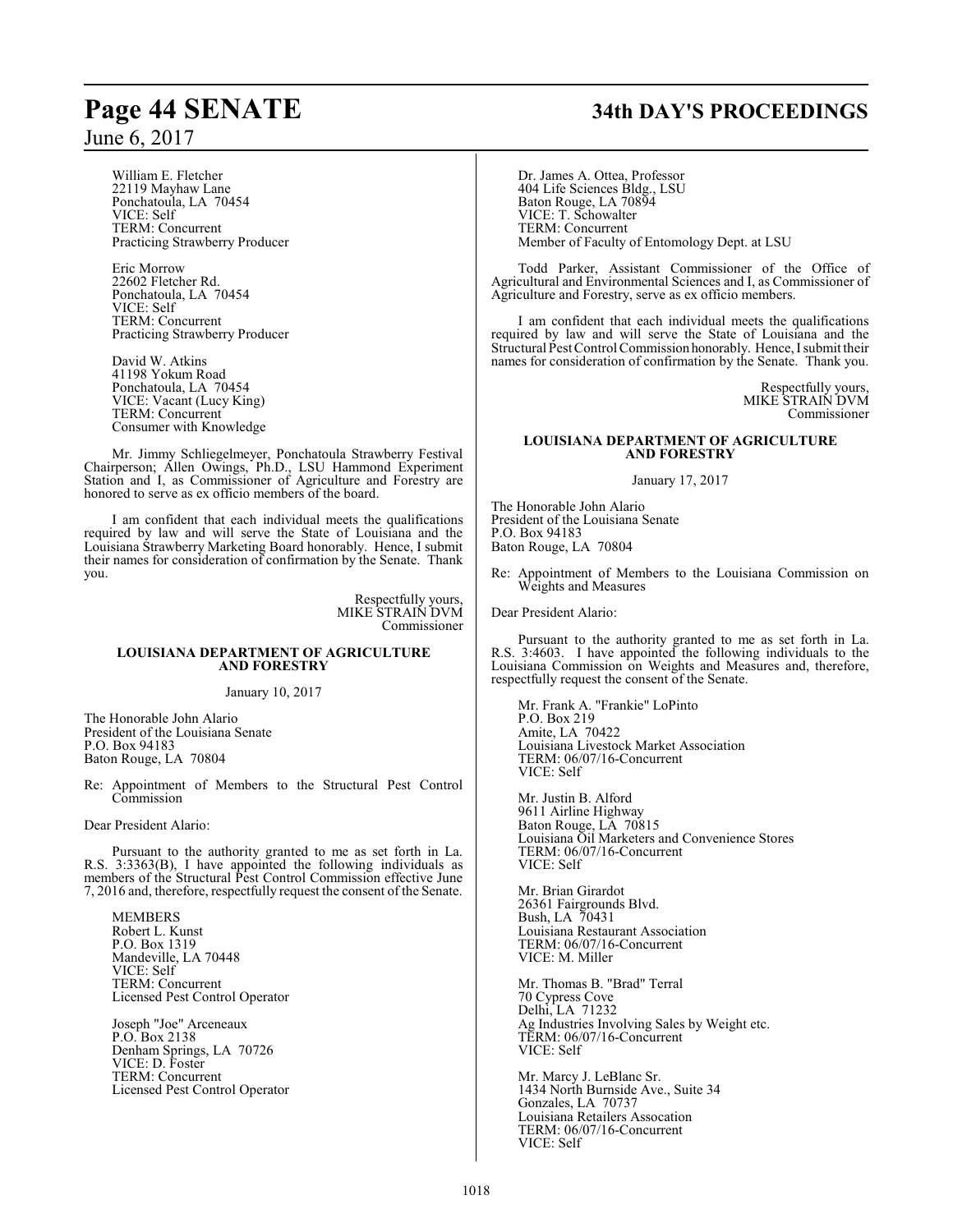# **34th DAY'S PROCEEDINGS Page 45 SENATE** June 6, 2017

| Mr. Nolan C. Percy<br>2240 Fairway Drive<br>Baton Rouge, LA 70809<br>Consumer At Large<br>TERM: 06/07/16-Concurrent<br>VICE: Self                     | Bobby Hugh Fletcher Jr. PhD<br>9534 Corinth Street<br>Baton Rouge, La, 70809<br>I am confident that this gentleman meets the qualifications<br>required by law and will serve the State of Louisiana and the<br>Department of Agriculture and Forestry honorably. Hence, I submit |
|-------------------------------------------------------------------------------------------------------------------------------------------------------|-----------------------------------------------------------------------------------------------------------------------------------------------------------------------------------------------------------------------------------------------------------------------------------|
| Mr. John David "Dave" George<br>3210 NE Evangeline Thruway<br>Lafayette, LA 70507                                                                     | his name for consideration of confirmation by the Senate. Thank<br>you.                                                                                                                                                                                                           |
| Commercial Weighing and Measuring Device Sales and Service<br>Industries<br>TERM: 06/07/16-Concurrent<br>VICE: Self                                   | Respectfully yours,<br>MIKE STRAIN DVM<br>Commissioner                                                                                                                                                                                                                            |
|                                                                                                                                                       | <b>LOUISIANA HOUSE OF REPRESENTATIVES</b>                                                                                                                                                                                                                                         |
| Mr. Larry D. Terrell<br>P.O. Box 1446<br>Covington, LA 70434                                                                                          | November 14, 2016                                                                                                                                                                                                                                                                 |
| Nonagricultural Manufacturing, Processing, Packing or<br>Distribution Industries                                                                      | The Honorable John A. Alario Jr.<br>President                                                                                                                                                                                                                                     |
| TERM: 06/07/16-Concurrent<br>VICE: Self                                                                                                               | Louisiana State Senate<br>Post Office Box 94183                                                                                                                                                                                                                                   |
|                                                                                                                                                       | Baton Rouge, Louisiana 70804                                                                                                                                                                                                                                                      |
| Mr. Alvin Joseph Moreaux<br>124 Belle Helene                                                                                                          | Re: Avoyelles Parish Port Commission                                                                                                                                                                                                                                              |
| Thibodaux, LA 70301<br>Consumer At Large                                                                                                              | Dear Senator Alario:                                                                                                                                                                                                                                                              |
| TERM: 06/07/16-Concurrent<br>VICE: Self                                                                                                               | Pursuant to Louisiana Revised Statues 34:1801, we hereby                                                                                                                                                                                                                          |
| Mr. Michael K. Hensgens                                                                                                                               | appoint and submit for Senate confirmation the following individual<br>to the Avoyelles Parish Port Commission.                                                                                                                                                                   |
| 315 Carmen Drive<br>Arnaudville, LA 70512                                                                                                             | Melanie Ann Barr                                                                                                                                                                                                                                                                  |
| Louisiana Ag Industries Association<br>TERM: 06/07/16-Concurrent                                                                                      | 12714 Highway 1<br>Moreauville, Louisiana 71355                                                                                                                                                                                                                                   |
| VICE: J. O'Neill                                                                                                                                      | Appointed by the majority of legislators representing<br>Seat:<br>House District 28, Senate District 28, and Senate                                                                                                                                                               |
| I am confident that these individuals meet the qualifications<br>required by law and will serve the State of Louisiana and the                        | District 32, represents Avoyelles Parish Police Jury<br>District 7.                                                                                                                                                                                                               |
| Louisiana Commission on Weights and Measures honorably. Hence,<br>I submit their names for consideration of confirmation by the Senate.<br>Thank you. | Please contact Representative Robert Johnson with any<br>questions or concern.                                                                                                                                                                                                    |
| Respectfully yours,<br>MIKE STRAIN DVM                                                                                                                | With best wishes and kindest personal regards, I am                                                                                                                                                                                                                               |
| Commissioner                                                                                                                                          | Sincerely,<br>ROBERT JOHNSON                                                                                                                                                                                                                                                      |
| LOUISIANA DEPARTMENT OF AGRICULTURE<br><b>AND FORESTRY</b>                                                                                            | Representative District 28                                                                                                                                                                                                                                                        |
|                                                                                                                                                       | <b>LOUISIANA HOUSE OF REPRESENTATIVES</b>                                                                                                                                                                                                                                         |
| March 31, 2017                                                                                                                                        | November 14, 2016                                                                                                                                                                                                                                                                 |
| The Honorable John Alario<br>President of the Senate- State of Louisiana                                                                              | The Honorable John A. Alario Jr.                                                                                                                                                                                                                                                  |
| P.O. Box 94183<br>Baton Rouge, LA 70804                                                                                                               | President<br>Louisiana State Senate                                                                                                                                                                                                                                               |
| Re: Appointment of the Director of the Commission of Weights and<br>Measures                                                                          | Post Office Box 94183<br>Baton Rouge, Louisiana 70804                                                                                                                                                                                                                             |
| Dear President Alario:                                                                                                                                | Re: Avoyelles Parish Port Commission                                                                                                                                                                                                                                              |

Dear Senator Alario:

Pursuant to Louisiana Revised Statues 34:1801, we hereby appoint and submit for Senate confirmation the following individual to the Avoyelles Parish Port Commission.

In accordance with the authority granted to me as set forth in R.S. 3:4603(I), I have appointed Dr. Bobby Fletcher as Director of the Commission of Weights and Measures within the Louisiana Department of Agriculture and Forestry and, therefore, respectfully

request the required consent of the Senate.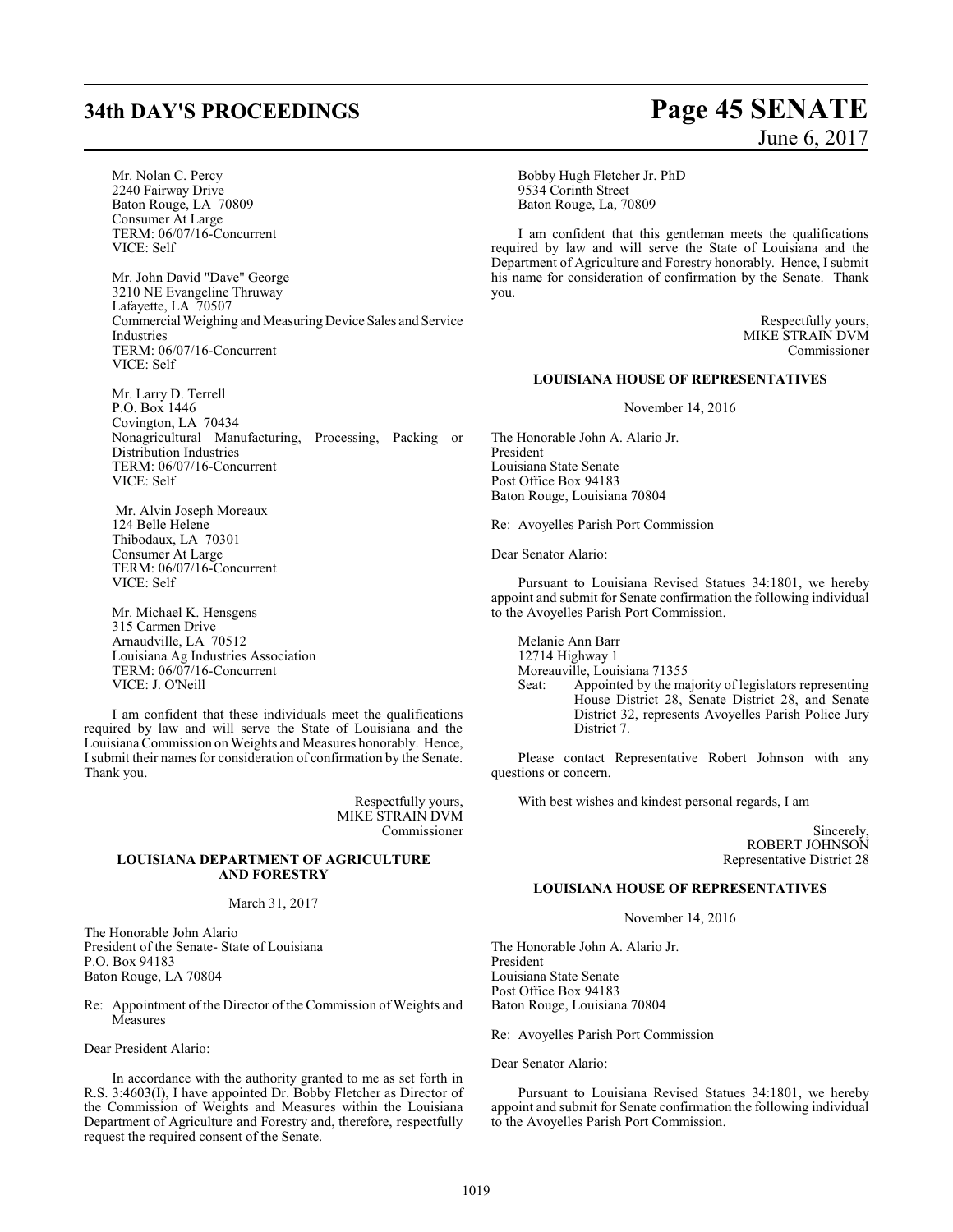Stephanie Ann Carmouche 1438 Large Road Mansura, Louisiana 71350 Seat: Appointed by the majority of legislators representing

House District 28, Senate District 28, and Senate District 32, represents Avoyelles Parish Police Jury District 4.

Please contact Representative Robert Johnson with any questions or concern.

With best wishes and kindest personal regards, I am

Sincerely, ROBERT JOHNSON Representative District 28

### **LOUISIANA HOUSE OF REPRESENTATIVES**

November 14, 2016

The Honorable John A. Alario Jr. President Louisiana State Senate Post Office Box 94183 Baton Rouge, Louisiana 70804

Re: Avoyelles Parish Port Commission

Dear Senator Alario:

Pursuant to Louisiana Revised Statues 34:1801, we hereby appoint and submit for Senate confirmation the following individual to the Avoyelles Parish Port Commission.

Bruce Landry Coulon Post Office Box 57 Bunkie, Louisiana 71322

Seat: Appointed by the majority of legislators representing House District 28, Senate District 28, and Senate District 32, represents Avoyelles Parish Police Jury District 8.

Please contact Representative Robert Johnson with any questions or concern.

With best wishes and kindest personal regards, I am

Sincerely, ROBERT JOHNSON Representative District 28

### **LOUISIANA HOUSE OF REPRESENTATIVES**

November 14, 2016

The Honorable John A. Alario Jr. President Louisiana State Senate Post Office Box 94183 Baton Rouge, Louisiana 70804

Re: Avoyelles Parish Port Commission

Dear Senator Alario:

Pursuant to Louisiana Revised Statues 34:1801, we hereby appoint and submit for Senate confirmation the following individual to the Avoyelles Parish Port Commission.

Craig Wendell Foster 108 North Elm Street Bunkie, Louisiana 71322

# **Page 46 SENATE 34th DAY'S PROCEEDINGS**

Seat: Appointed by the majority of legislators representing House District 28, Senate District 28, and Senate District 32, represents Avoyelles Parish Police Jury District 6.

Please contact Representative Robert Johnson with any questions or concern.

With best wishes and kindest personal regards, I am

Sincerely, ROBERT JOHNSON Representative District 28

### **LOUISIANA HOUSE OF REPRESENTATIVES**

November 14, 2016

The Honorable John A. Alario Jr. President Louisiana State Senate Post Office Box 94183 Baton Rouge, Louisiana 70804

Re: Avoyelles Parish Port Commission

Dear Senator Alario:

Pursuant to Louisiana Revised Statues 34:1801, we hereby appoint and submit for Senate confirmation the following individual to the Avoyelles Parish Port Commission.

Barry Ray Laiche 175 Rue Des Bois Marksville, Louisiana 71351<br>Seat: Appointed by the n Appointed by the majority of legislators representing House District 28, Senate District 28, and Senate District 32, represents Avoyelles Parish Police Jury District 3.

Please contact Representative Robert Johnson with any questions or concern.

With best wishes and kindest personal regards, I am

Sincerely, ROBERT JOHNSON Representative District 28

### **LOUISIANA HOUSE OF REPRESENTATIVES**

November 14, 2016

The Honorable John A. Alario Jr. President Louisiana State Senate Post Office Box 94183 Baton Rouge, Louisiana 70804

Re: Avoyelles Parish Port Commission

Dear Senator Alario:

Pursuant to Louisiana Revised Statues 34:1801, we hereby appoint and submit for Senate confirmation the following individual to the Avoyelles Parish Port Commission.

Michael Lynn Moras 1632 Highway 1179 Plaucheville, Louisiana 71362 Seat: Appointed by the majority of legislators representing House District 28, Senate District 28, and Senate District 32, represents Avoyelles Parish Police Jury District 9.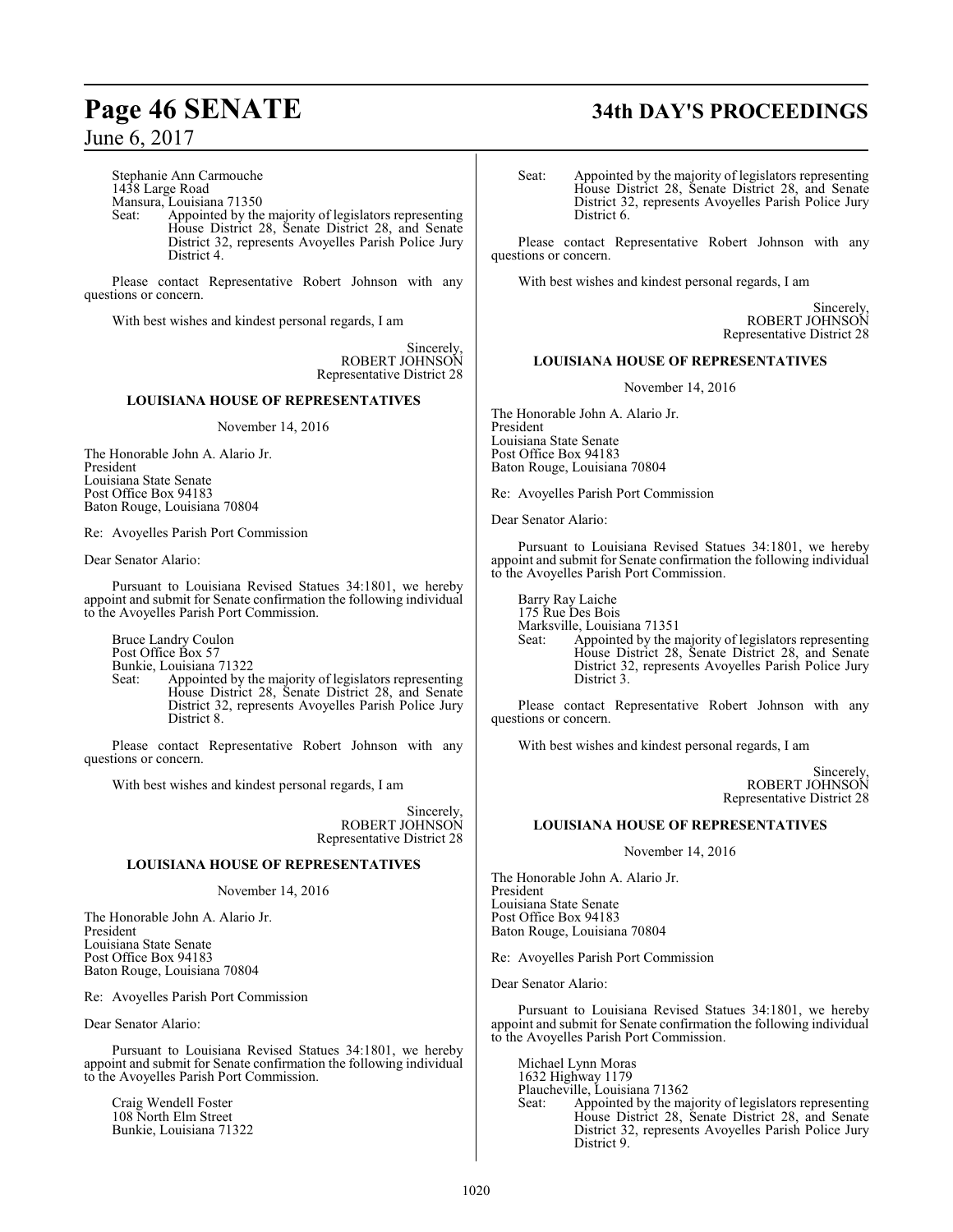# **34th DAY'S PROCEEDINGS Page 47 SENATE**

Please contact Representative Robert Johnson with any questions or concern.

With best wishes and kindest personal regards, I am

Sincerely, ROBERT JOHNSON Representative District 28

### **LOUISIANA HOUSE OF REPRESENTATIVES**

November 14, 2016

The Honorable John A. Alario Jr. President Louisiana State Senate Post Office Box 94183 Baton Rouge, Louisiana 70804

Re: Avoyelles Parish Port Commission

Dear Senator Alario:

Pursuant to Louisiana Revised Statues 34:1801, we hereby appoint and submit for Senate confirmation the following individual to the Avoyelles Parish Port Commission.

Tony Peter Pierite 214 Lancelot Drive Mansura, Louisiana 71350<br>Seat: Appointed by the

Appointed by the majority of legislators representing House District 28, Senate District 28, and Senate District 32, represents Avoyelles Parish Police Jury District 2.

Please contact Representative Robert Johnson with any questions or concern.

With best wishes and kindest personal regards, I am

Sincerely, ROBERT JOHNSON Representative District 28

### **LOUISIANA HOUSE OF REPRESENTATIVES**

November 14, 2016

The Honorable John A. Alario Jr. President Louisiana State Senate Post Office Box 94183 Baton Rouge, Louisiana 70804

Re: Avoyelles Parish Port Commission

Dear Senator Alario:

Pursuant to Louisiana Revised Statues 34:1801, we hereby appoint and submit for Senate confirmation the following individual to the Avoyelles Parish Port Commission.

Marshall Ray Sampson 903 Evelyn Circle Marksville, Louisiana 71351<br>Seat: Appointed by the n Appointed by the majority of legislators representing House District 28, Senate District 28, and Senate District 32, represents Avoyelles Parish Police Jury District 5.

Please contact Representative Robert Johnson with any questions or concern.

June 6, 2017

With best wishes and kindest personal regards, I am

Sincerely, ROBERT JOHNSON Representative District 28

### **LOUISIANA HOUSE OF REPRESENTATIVES**

November 14, 2016

The Honorable John A. Alario Jr. President Louisiana State Senate Post Office Box 94183 Baton Rouge, Louisiana 70804

Re: Avoyelles Parish Port Commission

Dear Senator Alario:

Pursuant to Louisiana Revised Statues 34:1801, we hereby appoint and submit for Senate confirmation the following individual to the Avoyelles Parish Port Commission.

Alex Scott Williams 1374 Vick Road Effie, Louisiana 71332<br>Seat: Appointed by Seat: Appointed by the majority of legislators representing House District 28, Senate District 28, and Senate District 32, represents Avoyelles Parish Police Jury District 1.

Please contact Representative Robert Johnson with any questions or concern.

With best wishes and kindest personal regards, I am

Sincerely, ROBERT JOHNSON Representative District 28

### **LOUISIANA DEPARTMENT OF CHILDREN & FAMILY SERVICES**

March 28, 2017

The Honorable John A. Alario Jr. President Louisiana State Senate Post Office Box 94183 Baton Rouge, LA 70804

RE: Senate Confirmation

Dear Senator Alario:

In accordance with Louisiana Revised Statute 36:475, I have appointed Terri Porche Ricks as the Deputy Secretary for the Louisiana Department of Children and Family Services (DCFS).

In that regard, I hereby acknowledge the following appointment to DCFS and submit to you the name for consideration of Senate confirmation as required by law.

DEPUTY SECRETARY (Effective July 1, 2016) Terri Porche Ricks 627 North 4th Street Baton Rouge, LA 70802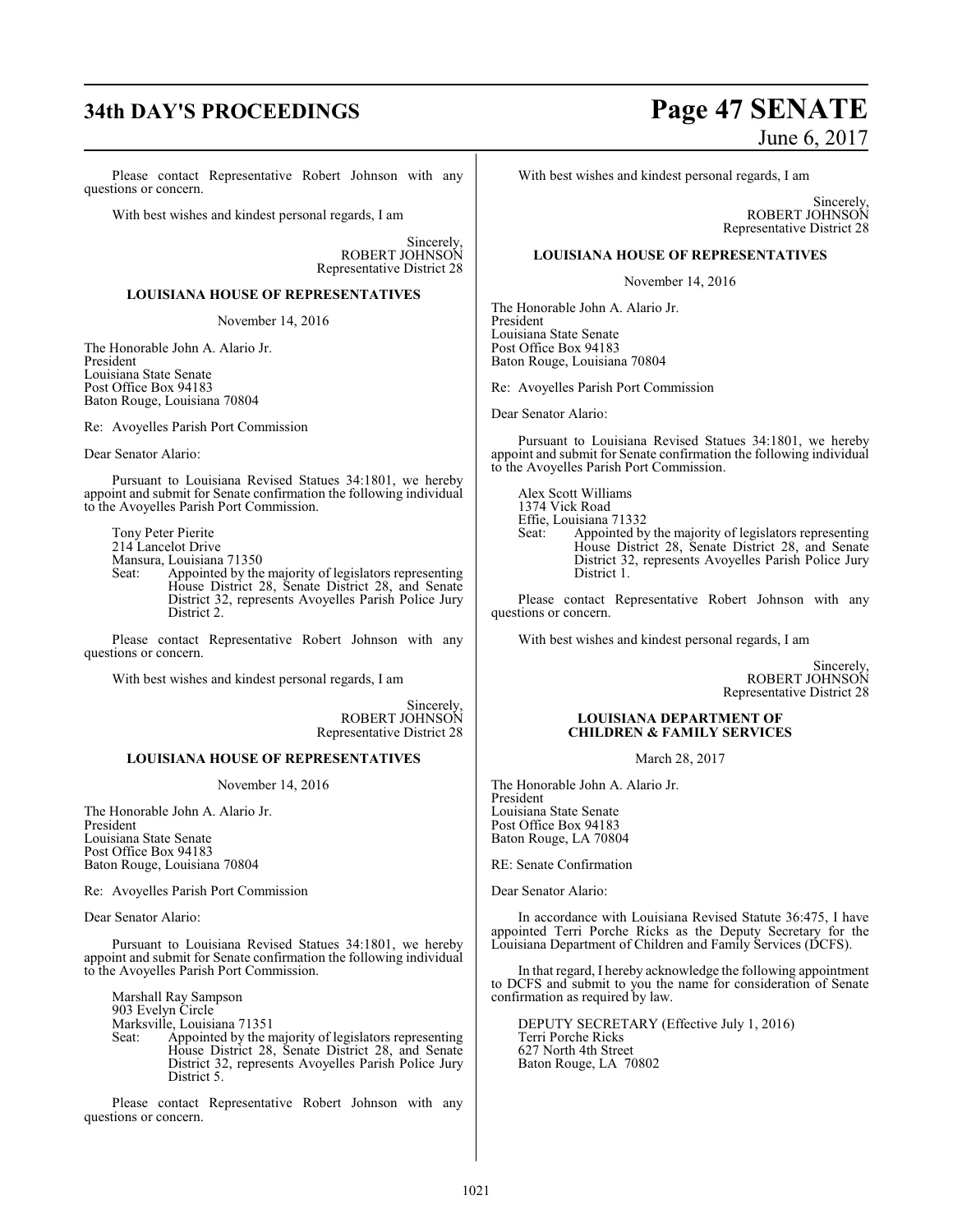Thank you in advance for your attention to this important matter, and please contact me should you have any additional questions.

> Sincerely MARKETA GARNER WALTERS Secretary

### **AFRICAN-AMERICAN MUSEUM**

June 7, 2016

The Honorable John A. Alario Jr., President Louisiana State Senate P. O. Box 94183 Baton Rouge, LA 70804

Dear Senator Alario and Members of the Louisiana State Senate:

Pursuant to R. S. 25:651 et seq. the African-American Museum in St. Martinville has appointed Mr. Aaron Flegeance to serve on the CODOFIL board.

In that regard, I hereby acknowledge the following appointment and submit to you the name (or names) for consideration of Senate confirmation as required by law.

Name: Mr. Aaron Flegeance Address: 2532 Catahoula Hwy City, State, Zip Code: St. Martinville, La. 70582 Appointed: June 7, 2016 Term: Concurrent

Thank you in advance for your attention to this important matter. Please contact me should you have any questions or need additional information.

> Sincerely, DANIELLE FONTENETTE Director

### **LOUISIANA PUBLIC BROADCASTING**

June 22, 2016

Senator John Alario State Capitol 900 N. Third St. Baton Rouge, LA 70802

Dear Senator Alario,

I am writing you concerning an appointment to the board of CODOFIL. The Louisiana Educational TV Authority (LETA) has a position on the board of the Council for the Development of French in Louisiana. We would like to appoint Philippe Gustin to this board. We believe he would be an asset to CODOFIL. We would like to request that he be appointed for Senate confirmation as required by law. I have included his contact information:

Mr. Philippe Gustin 735 Jefferson Street Lafeyette, LA 70501

Thank you for your assistance in this matter.

Sincerely, BETH COURTNEY Executive Director LETA

# **Page 48 SENATE 34th DAY'S PROCEEDINGS**

### **UNITED HOUMA NATION**

The Honorable John A. Alario Jr., President Louisiana State Senate Post Office Box 94183 Baton Rouge, La. 70804

Dear Senator Alario and Members of the Louisiana State Senate:

Pursuant to R.S. 25:651 et Seq., United Houma Nation, INC has appointed Janie Luster to serve asthe UHN Interimon theCODOFIL board until the next session.

In that regard, I hereby acknowledge the following appointment and submit to you the name for consideration of Senate confirmation as required by law.

Name: Janie Luster Address: 2247 Brady Road City, State, Zip code: Theriot, LA 70397 Vice: Jamie Billiot Appointed: June 7, 2016 Term: Concurrent

Thank you in advance for your attention to this important matter. Please contact me should you have any question or need additional information

> Sincerely, THOMAS DARDAR JR Principal Chief

### **STATE OF LOUISIANA DEPARTMENT OF ECONOMIC DEVELOPMENT**

January 9, 2017

The Honorable John A. Alario Jr., President Louisiana State Senate Post Office Box 94183 Baton Rouge, LA 70804

Dear Senator Alario and Members of the Senate:

In accordance with Louisiana Revised Statue 36:105, I have appointed Mr. Brad Lambert as deputy secretary of the Department of Economic Development.

In that regard, I hereby acknowledge the following appointment to the Department of Economic Development and submit to you the name for consideration of Senate confirmation as required by law.

DEPUTY SECRETARY (Effective December 30, 2016) Mr. Brad Lambert 1051 North Third Street Baton Rouge, LA 70802

Thank you in advance for your attention to this important matter, and please contact me should you have any questions or need additional information.

> Sincerely, DON PEIRSON Secretary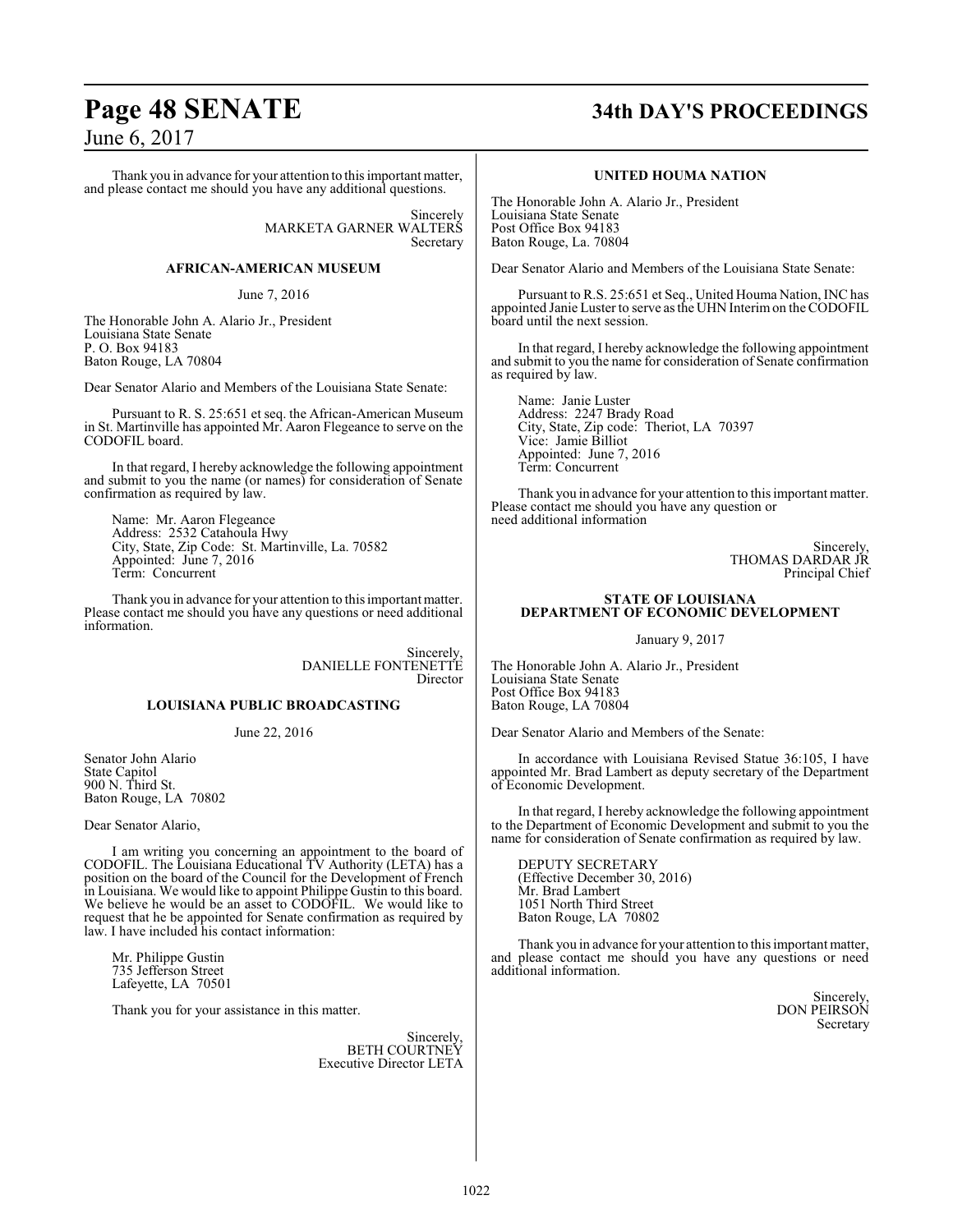## **34th DAY'S PROCEEDINGS Page 49 SENATE** June 6, 2017

### **LOUISIANA HOUSING CORPORATION**

January 27, 2017

The Honorable John A. Alario Jr. President of the Senate State of Louisiana Post Office Box 94183 Baton Rouge, LA 70804

Dear Senator Alario:

Please allow this correspondence to serve as a request to begin the process to confirm Edselle Keith Cunningham, Jr. as Executive Director of the Louisiana Housing Corporation ("LHC") pursuant to La. R.S. 40:600.90(A). Mr. Cunninghamwas unanimouslyappointed to the position by the LHC Board of Directors. He is replacing former LHC Interim-Executive Director Michelle L. Thomas. Mr. Cunningham's personal contact information is included below for your reference:

Edselle Keith Cunningham Jr. 15430 Woodlore Drive Baton Rouge, LA 70816 Appointed: January 11, 2017 Term of Service: January 11, 2017 -January 11, 2020; and may be extended for successive one (1) year periods if extended by the LHC Board of Directors.

Thank you for your attention to this matter. Should you require additional information, please contact Barry E. Brooks, Confidential Assistant to the Executive Director.

> Sincerely, LLOYD S. "BUDDY" SPILLERS Chairman, LHC Board of Directors

### **LOUISIANA DEPARTMENT OF INSURANCE**

November 30, 2016

The Honorable John A. Alario Jr. President of the Senate Post Office Box 94183 Baton Rouge, LA 70804

Dear Senator Alario,

Pursuant to the authority granted to me as set forth in La. R.S. 22:2294(A)(7), I have appointed the following individual as representative of the Independent Insurance Agents of Louisiana to the Louisiana Citizens Property Insurance Corporation Board of Directors.

Jeff Albright Vice: Senator Eric LaFleur Independent Insurance Agent & Brokers of Louisiana 18153 East Petroleum Drive Baton Rouge, LA 70809 Appointed: 11/09/2016 Term: 1/1/2020

If I can be of assistance to you in any way, please feel free to contact me at your convenience at 225-342-7275.

> With best wishes and kindest personal regards, I remain Very truly yours, JAMES J. DONELON Commissioner of Insurance

### **LOUISIANA DEPARTMENT OF INSURANCE**

December 20, 2016

The Honorable John A. Alario Jr. President Senate State of Louisiana Post Office Box 94183 Baton Rouge, LA 70804

Dear Senator Alario,

As you are aware, the Louisiana Health Care Commission was created in 1992 and each of its members serves a term of two years. The new study period for the two-year term began July 1, 2015 and continues through June 30, 2017. Pursuant to the authority granted to me as set forth in La. R.S. 22:2161, I have appointed the following individual as a member of the Louisiana Health Care Commission:

Ms. Katie R. Brittain, PT, DPT Vice: Rusty Eckel, PT 3221 Ryan Street, Suite D Lake Charles, Louisiana 70601 Appointed: 11/30/2016 Term: 06/30/2017 Seat: Louisiana Physical Therapy Association

I hereby submit the above listed appointment for Senate confirmation as required by law.

As further information is needed for Senate confirmation or other matters, please call me or have a member of your staff contact Crystal Marchand Campbell, Executive Director of the Louisiana Health Care Commission, at (225) 342-4311.

> With best wishes and kindest personal regards, I remain Very truly yours, JAMES J. DONELON Commissioner of Insurance

### **LOUISIANA DEPARTMENT OF INSURANCE**

December 20, 2016

The Honorable John A. Alario Jr. President Senate State of Louisiana Post Office Box 94183 Baton Rouge, LA 70804

Dear Senator Alario,

As you are aware, the Louisiana Health Care Commission was created in 1992 and each of its members serves a term of two years. The new study period for the two-year term began July 1, 2015 and continues through June 30, 2017. Pursuant to the authority granted to me as set forth in La. R.S. 22:2161, I have appointed the following individual as a member of the Louisiana Health Care Commission:

Mr. Randal Johnson Vice: Korey Patty President 543 Spanish Town Road Baton Rouge, LA 70802 Appointed: 11/29/2016 Term: 06/30/2017 Seat: Louisiana Independent Pharmacies Association

I hereby submit the above listed appointment for Senate confirmation as required by law.

As further information is needed for Senate confirmation or other matters, please call me or have a member of your staff contact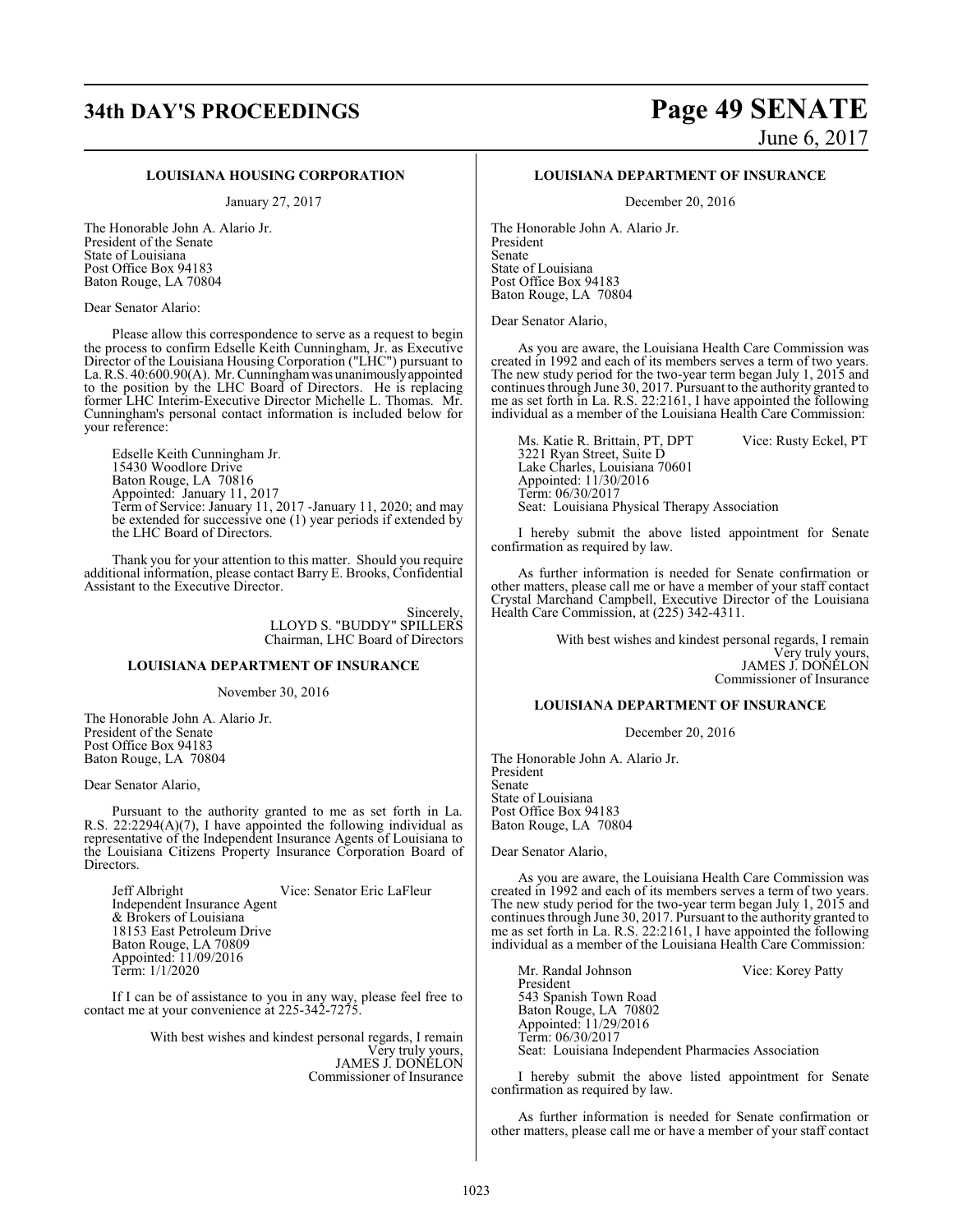Crystal Marchand Campbell, Executive Director of the Louisiana Health Care Commission, at (225) 342-4311.

> With best wishes and kindest personal regards, I remain Very truly yours, JAMES J. DONELON Commissioner of Insurance

### **LOUISIANA DEPARTMENT OF INSURANCE**

July 15, 2016

The Honorable John A. Alario Jr. President Senate State of Louisiana Post Office Box 94183 Baton Rouge, LA 70804

Dear Senator Alario,

As you are aware, the Louisiana Health Care Commission was created in 1992 and each of its members serves a term of two years. The new study period for the two-year term began July 1, 2015 and continues through June 30, 2017. Pursuant to the authority granted to me as set forth in La. R.S. 22:2161, I have appointed the following individual as a member of the Louisiana Health Care Commission:

Ms. Theresa Ray Vice: Amy David Senior Legislative Analyst Louisiana House of Representatives Post Office Box 44486 Baton Rouge, LA 70804 Appointed: 07/13/2016 Term: 06/30/2017 Seat: At-Large Appointment

I hereby submit the above listed appointment for Senate confirmation as required by law.

As further information is needed for Senate confirmation or other matters, please call me or have a member of your staff contact Crystal Marchand Campbell, Executive Director of the Louisiana Health Care Commission, at (225) 342-4311.

> With best wishes and kindest personal regards, I remain Very truly yours, JAMES J. DONELON Commissioner of Insurance

### **LOUISIANA DEPARTMENT OF INSURANCE**

January 26, 2017

The Honorable John A. Alario Jr. President Senate State of Louisiana Post Office Box 94183 Baton Rouge, LA 70804

Dear Senator Alario,

As you are aware, the Louisiana Health Care Commission was created in 1992 and each of its members serves a term of two years. The new study period for the two-year term began July 1, 2015 and continues through June 30, 2017. Pursuant to the authority granted to

# **Page 50 SENATE 34th DAY'S PROCEEDINGS**

me as set forth in La. R.S. 22:2161, I have appointed the following individual as a member of the Louisiana Health Care Commission:

Dr. Anthony Recasner Vice: Sister Sarah Ducey,<br>8300 Earhart Blvd., Suite 201 R.S.M., Ph.D. 8300 Earhart Blvd., Suite 201 New Orleans, Louisiana 70118 Appointed: 12/20/2016 Term: 06/30/2017 Seat: Agenda for Children

I hereby submit the above listed appointment for Senate confirmation as required by law.

As further information is needed for Senate confirmation or other matters, please call me or have a member of your staff contact Crystal Marchand Campbell, Executive Director of the Louisiana Health Care Commission, at (225) 342-4311.

> With best wishes and kindest personal regards, I remain Very truly yours, JAMES J. DONELON Commissioner of Insurance

### **LOUISIANA DEPARTMENT OF INSURANCE**

February 13, 2017

The Honorable John A. Alario Jr. President Senate State of Louisiana Post Office Box 94183 Baton Rouge, LA 70804

Dear Senator Alario,

As you are aware, the Louisiana Health Care Commission was created in 1992 and each of its members serves a term of two years. The new study period for the two-year term began July 1, 2015 and continues through June 30, 2017. Pursuant to the authority granted to me as set forth in La. R.S. 22:2161, I have appointed the following individual as a member of the Louisiana Health Care Commission:

Ms. LaCosta Wix Director of Regulatory Affairs Associate General Counsel UnitedHealthcare 10 Cadillac Drive, Suite 200 Brentwood, TN 37027 Appointed: 2/8/2017 Term: 06/30/2017 Seat: A domestic commercial health insurance issuer

Vice: Mr. Thomas "Kyle" Godfrey

I hereby submit the above listed appointment for Senate confirmation as required by law.

As further information is needed for Senate confirmation or other matters, please call me or have a member of your staff contact Crystal Marchand Campbell, Executive Director of the Louisiana Health Care Commission, at (225) 342-4311.

> With best wishes and kindest personal regards, I remain Very truly yours, JAMES J. DONELON Commissioner of Insurance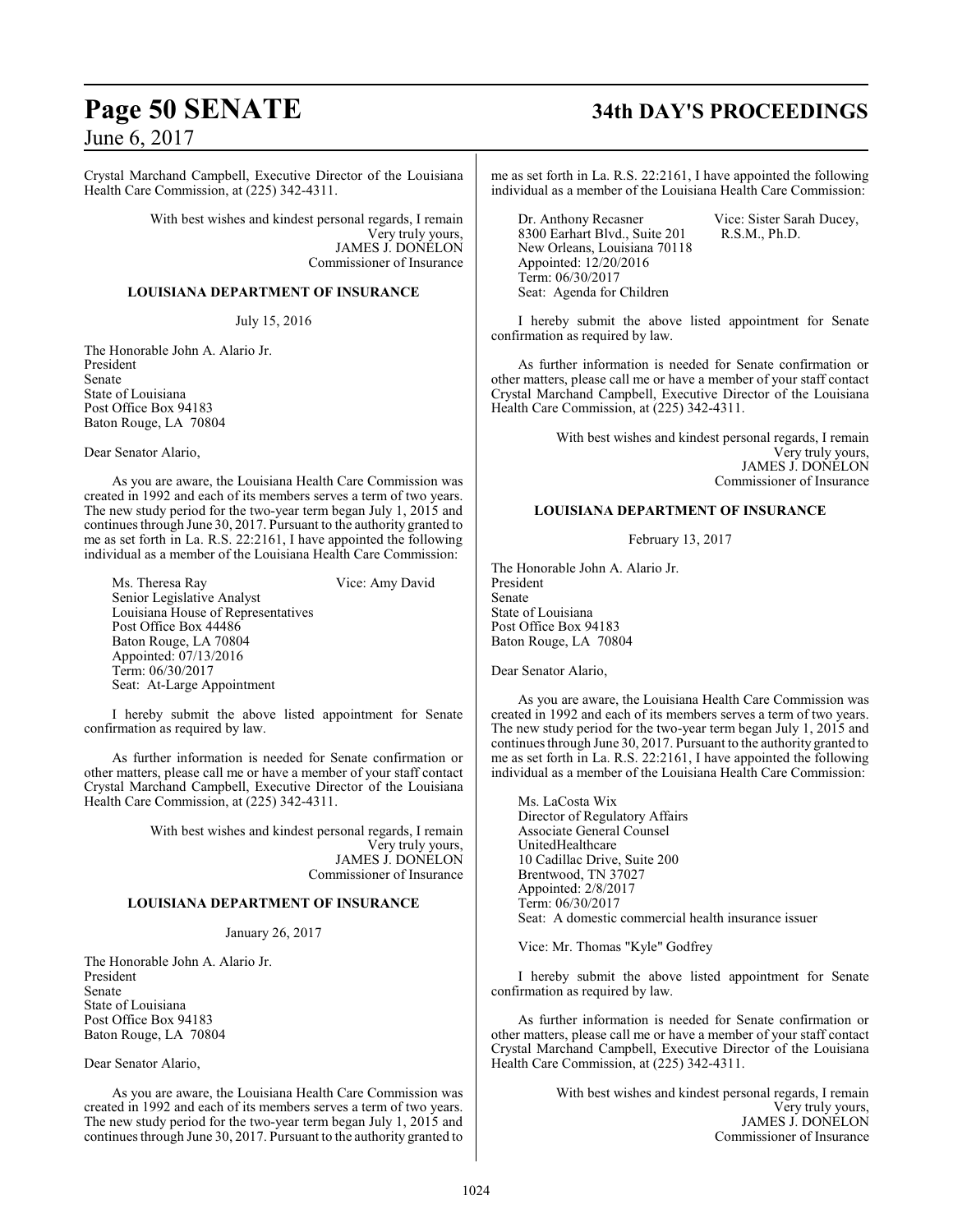### **LOUISIANA DEPARTMENT OF INSURANCE**

January 31, 2017

The Honorable John A. Alario Jr. President Senate State of Louisiana Post Office Box 94183 Baton Rouge, LA 70804

Dear Senator Alario,

As you are aware, the Property Insurance Association of Louisiana operates in Louisiana under the authority of La. R.S. 22:1460. Pursuant to the authority granted to me as set forth in La. R.S. 22:1460B(2)(b), I have appointed the following individual as a member of the Property Insurance Association of Louisiana as one of the three at-large members that I am authorized to appoint.

Thomas Russo, CIC Vice: Paul Valteau CNA - New Orleans Branch One Galleria Boulevard Suite 1530 Metairie, LA 70001 Appointed: 02/01/2017 Term: At the pleasure of the commissioner of insurance Seat: At-large appointment

As further information is needed for Senate confirmation or other matters, please contact A. J. Herbert, Executive Director of the Property Insurance Association of Louisiana.

> With best wishes and kindest personal regards, I remain Very truly yours, JAMES J. DONELON Commissioner of Insurance

### **LOUISIANA STATE BAR ASSOCIATION**

September 9, 2016

The Honorable John A. Alario Jr. President, Louisiana State Senate P. O. Box 94183 Baton Rouge, LA 70804

Re: Judicial Compensation Commission Reappointment of Donald Abaunza

Dear Senator Alario:

Please be advised that the Louisiana State Bar Association would like to reappoint Mr. Donald R. Abaunza as its representative on the Judicial Compensation Commission. Mr. Abaunza's contact information is as follows:

Donald R. Abaunza Liskow & Lewis, APLC 701 Poydras St. Suite 5000 New Orleans, LA 70139

Should you have any questions or should you desire to discuss this matter, please do not hesitate to contact LSBA Executive Director Loretta Larsen.

With kind personal regards, I remain,

Sincerely, DARREL J. PAPILLION President-Elect

# **34th DAY'S PROCEEDINGS Page 51 SENATE**

June 6, 2017

### **STATE OF LOUISIANA HOUSE OF REPRESENTATIVES**

September 6, 2016

The Honorable John A. Alario Jr. President Louisiana State Senate P. O. Box 94183 Baton Rouge, Louisiana 70804

Re: Judicial Compensation Commission

Dear President Alario:

This letter is to advise you that pursuant to the authority granted to me as set forth in R.S. 13:42, I have appointed Mr. Ty Carlos to serve as a member of the Judicial Compensation Commission. Mr. Carlos will serve as one of my two representatives of the general public who are not attorneys or members of the legislature.

In that regard, I hereby acknowledge the following appointment to the Judicial Compensation Commission and submit to you the name for consideration of Senate confirmation as required by law.

Mr. Ty Edward Carlos 10222 Sagefield Dr. Baton Rouge, LA 70818 Vice: (Vacancy)

Thank you for your attention to this matter. If I or my staff can be of any assistance to you, please do not hesitate to call.

> Sincerely, TAYLOR F. BARRAS Speaker of the House of Representatives

### **STATE OF LOUISIANA HOUSE OF REPRESENTATIVES**

February 2, 2017

The Honorable John A. Alario Jr. President Louisiana State Senate P. O. Box 94183 Baton Rouge, Louisiana 70804

Re: Judicial Compensation Commission

Dear President Alario:

This letter is to advise you that pursuant to the authority granted to me as set forth in R.S. 13:42, I have appointed Representative Tanner Magee and Representative Cameron Henry to serve as members of the Judicial Compensation Commission.

In that regard, I hereby acknowledge the following appointment to the Judicial Compensation Commission and submit to you the names for consideration of Senate confirmation as required by law.

The Honorable Tanner D. Magee State Representative 7833 Maine St. Houma, LA 70360 Vice: (Vacancy - former Representative Arnold)

The Honorable Cameron Henry State Representative 1539 Metairie Road Suite A Metairie, LA 70005 Vice: (Vacancy - former Representative Lorusso)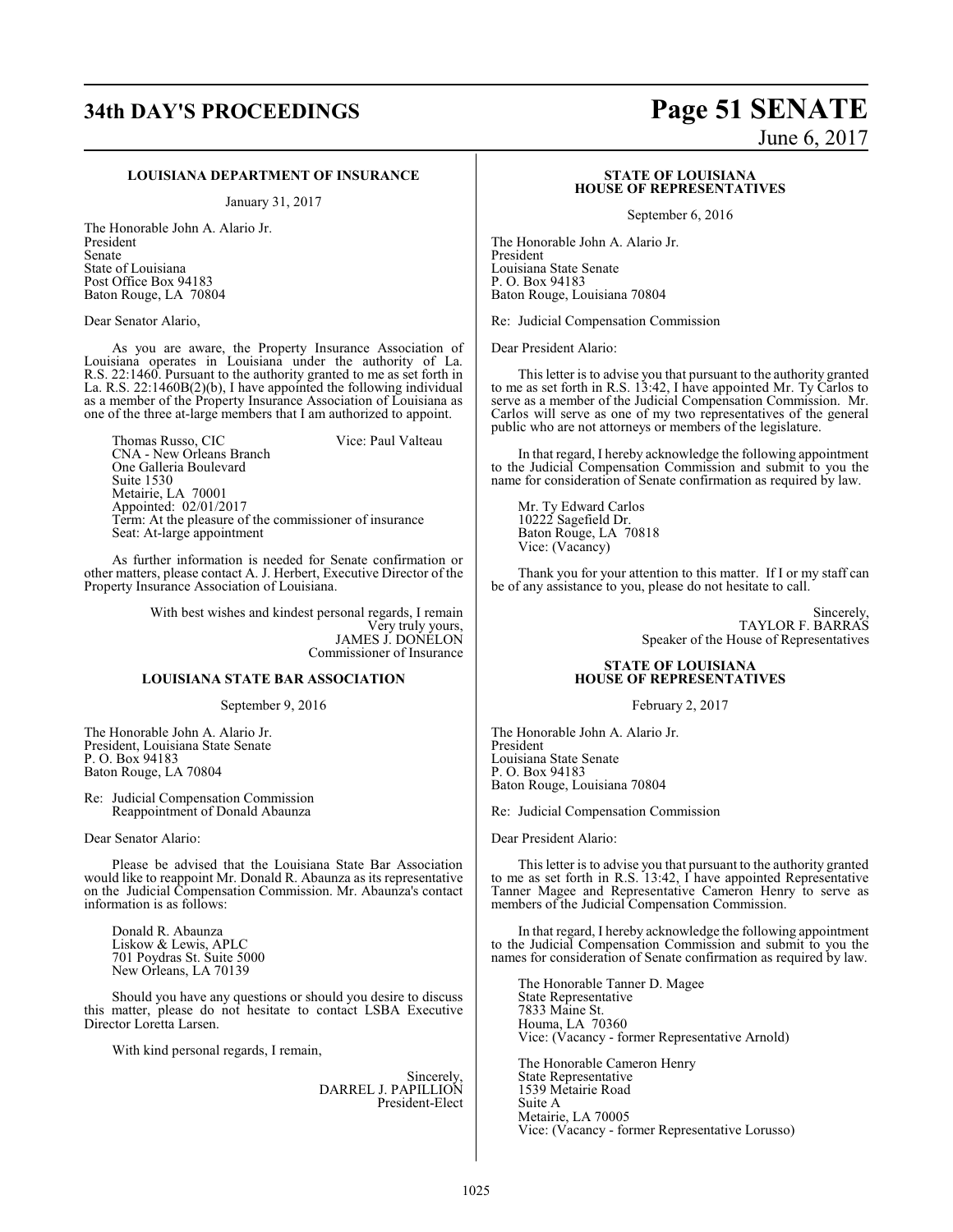Thank you for your attention to this matter. If I or my staff can be of any assistance to you, please do not hesitate to call.

> Sincerely, TAYLOR F. BARRAS Speaker of the House of Representatives

### **SENATE STATE OF LOUISIANA**

August 3, 2016

Honorable Dan Claitor State Senator 8550 United Plaza Blvd. Suite 702 Baton Rouge, LA 70809

RE: Judicial Compensation Commission

Dear Senator Claitor:

In accordance with R. S. 13:42, I hereby reappoint you to serve as a member of the Judicial Compensation Commission.

I appreciate your willingness to serve in the important role. Please call if I can be of any assistance.

> Sincerely, JOHN A. ALARIO JR. President of the Senate

### **SENATE STATE OF LOUISIANA**

August 3, 2016

Honorable Daniel R. Martiny State Senator 131 Airline Drive Suite 201 Metairie, LA 70001

RE: Judicial Compensation Commission

Dear Senator Martiny:

In accordance with R. S. 13:42, I hereby reappoint you to serve as one of the Senate members on Judicial Compensation Commission.

I appreciate your willingness to serve in the important role. Please call if I can be of any assistance.

> Sincerely, JOHN A. ALARIO JR. President of the Senate

### **OFFICE OF THE LIEUTENANT GOVERNOR STATE OF LOUISIANA**

May 30, 2017

The Honorable John A. Alario President, Louisiana Senate Post Office Box 94183 Baton Rouge, LA 70804

Dear Senator Alario and Members of the Senate:

Pursuant to R. S. 36:207(A)(2), I have appointed Mr. Steven Maklansky as the interim assistant secretary of the office of the state museum. In that regard, I hereby acknowledge the following appointment to the Louisiana Department of Culture, Recreation and

# **Page 52 SENATE 34th DAY'S PROCEEDINGS**

Tourism, and submit to you the name for consideration of Senate confirmation as required by law:

INTERIM ASSISTANT SECRETARY<br>Mr. Steven Maklansky Vice: (vacant) Mr. Steven Maklansky Vice: (vacant)<br>1111 Lowerline Street (Mark Tullos) 1111 Lowerline Street New Orleans, LA 70118 Appointed by Lt. Governor effective May 30, 2017 Term: Pleasure of Lt. Governor

Thank you in advance for your attention to this important matter, and please contact me should you have any questions or need additional information.

> Very truly yours, BILLY NUNGESSER Lieutenant Governor

### **OFFICE OF THE LIEUTENANT GOVERNOR STATE OF LOUISIANA**

May 19, 2017

The Honorable John A. Alario Jr. President, Louisiana Senate Post Office Box 94183 Baton Rouge, LA 70804

Dear President Alario:

In accordance with La. R.S. 36:201 et seq., I have appointed the officers named below to serve in the Louisiana Department of Culture, Recreation and Tourism effective April 11, 2017. All serve at my pleasure. I submit to you the below name for consideration of Senate confirmation as required by law.

Interim Assistant Secretary - Office of Cultural Development (R.S. 36:207) Vice: Phil Boggan P.O. Box 44247 Baton Rouge, LA 70804 Appointed by Lt. Governor effective April 11, 2017 Term: Pleasure of Lt. Governor

Thank you in advance for your attention to this matter. Should you have any questions or need further information, please do not hesitate to contact me.

> With best regards, I am Very truly yours, BILLY NUNGESSER Lieutenant Governor

### **OFFICE OF THE LIEUTENANT GOVERNOR STATE OF LOUISIANA**

August 23, 2016

The Honorable John A. Alario Jr. President Louisiana Senate Post Office Box 94183 Baton Rouge, LA 70804

Dear President Alario:

In accordance with LA R.S. 51:1318, I have appointed the following to serve on the Encore Louisiana Commission to serve a term concurrent with that of the lieutenant governor. In that regard, I hereby submit to you the following name for consideration for Senate confirmation as required by law: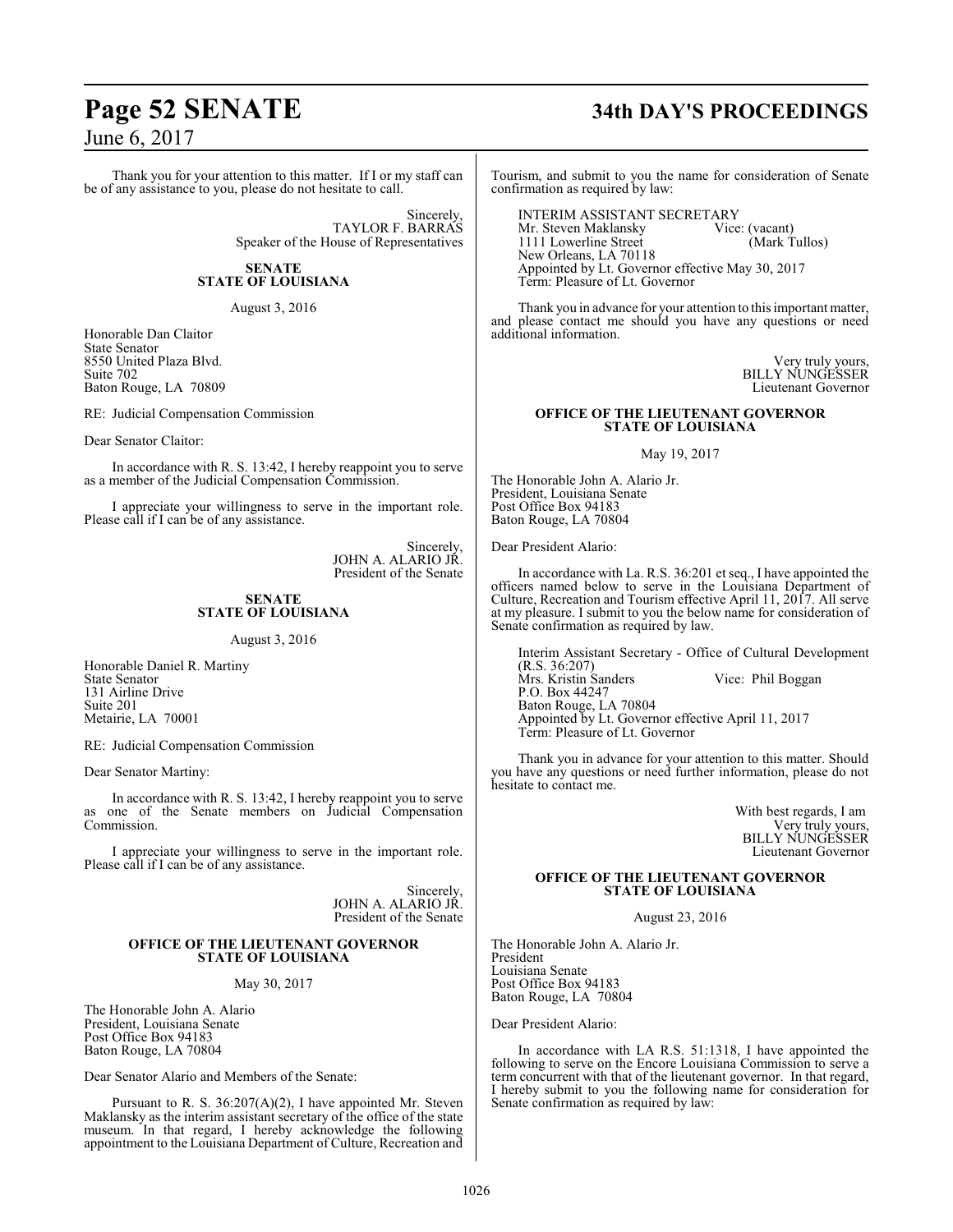# **34th DAY'S PROCEEDINGS Page 53 SENATE**

## June 6, 2017

| Mr. Gerald P. Breaux<br>107 Bonami Drive<br>Lafayette, LA 70506<br>Appointed August 9, 2016 by Lt. Governor<br>Seat: Represents Cajun Country                                                         | Vice: Self<br>Peggy Lowe<br>5056 Whitehaven St.<br>Baton Rouge, LA 708008<br>Term: 6/25/2016-6/24/2019<br>Seat: Architectural Historian                                                                                                                       |  |
|-------------------------------------------------------------------------------------------------------------------------------------------------------------------------------------------------------|---------------------------------------------------------------------------------------------------------------------------------------------------------------------------------------------------------------------------------------------------------------|--|
| Vice: Self<br>Ms. Marian H. Dehan<br>600 East Flourney Lucas Road<br>Shreveport, LA 71115<br>Appointed August 9, 2016 by Lt. Governor<br>Seat: Represents Sportsmans Paradise region                  | Vice: Self<br>Tarah Arcuri<br>6346 Milne Blvd.<br>New Orleans, LA 70124<br>Term: 6/25/2016-6/24/2019<br>Seat: Architectural Historian                                                                                                                         |  |
| Vice: Self<br>Ms. Linda Curtis Sparks<br>1601 Texas Hwy.<br>Many, LA 71449                                                                                                                            | Vice: Self<br>Martha Saloman<br>1000 Drehr Ave.<br>Baton Rouge, LA 70806<br>Term: 6/25/2016-6/24/2019<br>Seat: Architect                                                                                                                                      |  |
| Appointed August 9, 2016 by Lt. Governor<br>Seat: Represents Crossroads region<br>Vice: Self<br>Mr. Stephen Jones<br>330 Veterans Blvd.                                                               | Vice: Self<br>Dr. Matthew Savage<br>123 Art Building, LSU<br>Baton Rouge, LA 70803<br>Term: 6/25/2016-6/24/2019<br>Seat: Architectural Historian                                                                                                              |  |
| Denham Springs, LA 70726<br>Appointed August 9, 2016 by Lt. Governor<br>Seat: Represents Plantation Country<br>Vice: Lawrence Collins<br>Mr. Stuart "Stu" Barash                                      | Vice: Self<br>John C. Sykes<br>635 Bungalow Lane<br>Baton Rouge, LA 70802<br>Term: 6/25/2016-6/24/2019<br>Seat: Historian                                                                                                                                     |  |
| 3532 Ridgeway Drive<br>Metairie, LA 70002<br>Appointed August 9, 2016 by Lt. Governor<br>Seat: Represents Greater New Orleans<br>Vice: Robert Brown                                                   | Thank you in advance for your attention to this important matter,<br>and please contact me should you have any questions or need<br>additional information.                                                                                                   |  |
| Thank you in advance for your attention to this matter. Should<br>you have any questions or need further information, please do not<br>hesitate to contact me.                                        | Sincerely,<br>PHIL BOGGAN<br>Assistant Secretary, Office of Cultural Development                                                                                                                                                                              |  |
| With best regards, I am                                                                                                                                                                               | <b>OFFICE OF THE LIEUTENANT GOVERNOR</b><br><b>STATE OF LOUISIANA</b>                                                                                                                                                                                         |  |
| Very truly yours,<br><b>BILLY NUNGESSER</b><br>Lieutenant Governor                                                                                                                                    | September 2, 2016<br>The Honorable John A. Alario Jr.<br>President Louisiana Senate                                                                                                                                                                           |  |
| <b>STATE OF LOUISIANA</b><br>OFFICE OF THE LIEUTENANT GOVERNOR<br><b>DEPARTMENT OF CULTURE, RECREATION &amp;</b><br><b>TOURISM</b>                                                                    | Post Office Box 94183<br>Baton Rouge, LA 70804<br>Dear President Alario and Members of the Senate:                                                                                                                                                            |  |
|                                                                                                                                                                                                       |                                                                                                                                                                                                                                                               |  |
| July 7, 2016<br>The Honorable John A. Alario Jr. President<br>Louisiana State Senate<br>Post Office Box 94183                                                                                         | Pursuant to R.S. 56:578.2, I have appointed the following<br>individual to the Louisiana Seafood Promotion and Marketing Board.<br>In that regard, I hereby submit to you the following name for<br>consideration for Senate confirmation as required by law: |  |
| Baton Rouge, LA 70804                                                                                                                                                                                 | Kristen M. Baumer<br>Vice: Allan Andy Gibson<br>1552 St. Louis Street                                                                                                                                                                                         |  |
| Dear Senator Alario:                                                                                                                                                                                  | New Orleans, LA 70112<br>Appointed: September 2, 2016                                                                                                                                                                                                         |  |
| In accordance with La. R.S. 25:902, as the State Historic<br>Preservation Officer, I have reappointed the following members to<br>the Louisiana National Register Review Committee effective June 25, | Seat: Appointed by the lieutenant governor; Represents the<br>American Shrimp Processors Association                                                                                                                                                          |  |
| 2016.<br>In that regard, I hereby acknowledge the following appointments                                                                                                                              | Thank you in advance for your attention to this matter. Should<br>you have any questions or need further information, please do not<br>hesitate to contact me.                                                                                                |  |
| to the Department of Culture, Recreation, and Tourism and submit to<br>you the names for consideration of Senate confirmation as required<br>by law.                                                  | Very truly yours,<br><b>BILLY NUNGESSER</b><br>Lieutenant Governor                                                                                                                                                                                            |  |
| Vice: Self<br>Turry Flucker<br>6338 Music St.<br>New Orleans, LA 70122<br>Term: 6/25/2016-6/24/2019                                                                                                   |                                                                                                                                                                                                                                                               |  |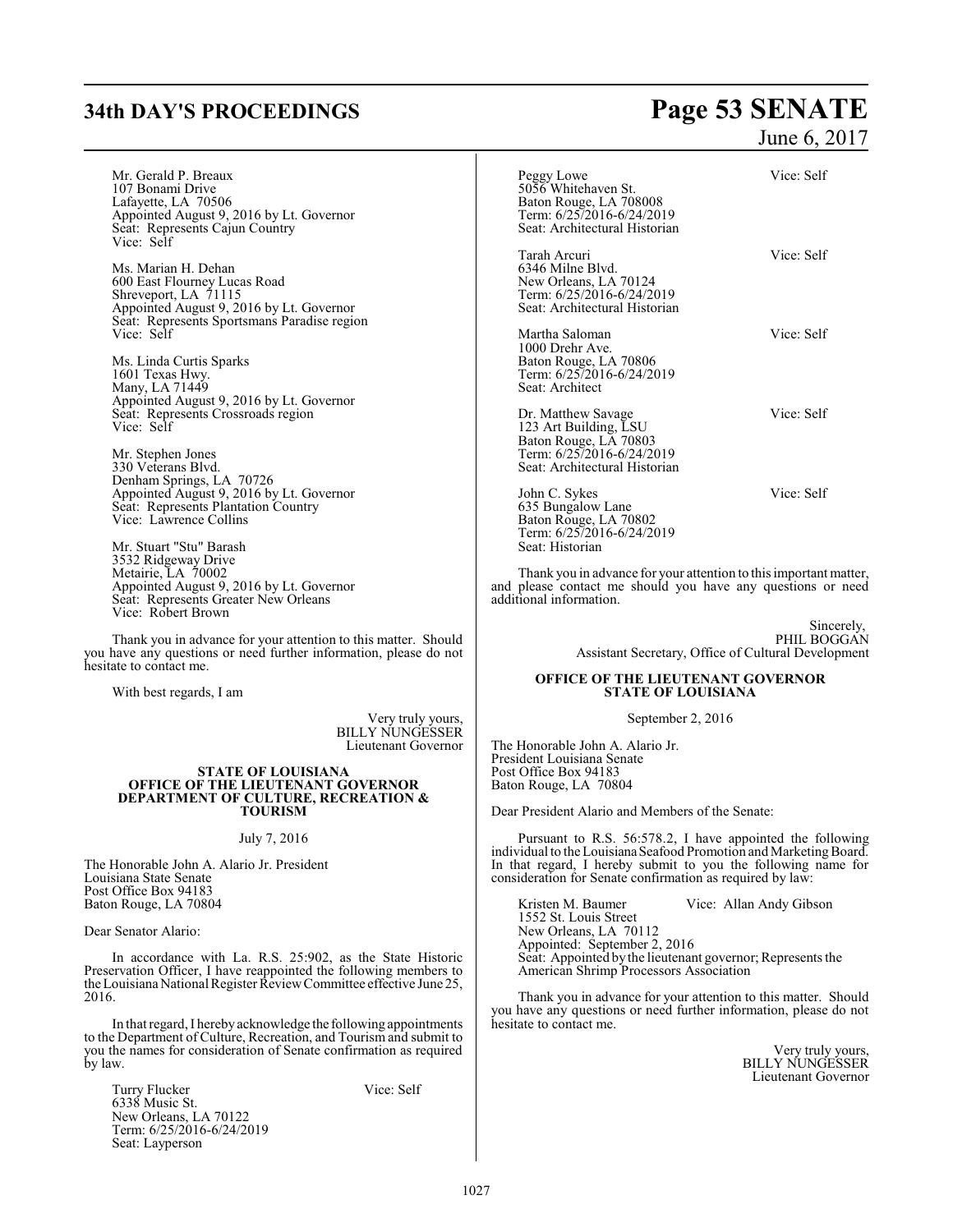# **Page 54 SENATE 34th DAY'S PROCEEDINGS**

### June 6, 2017

### **OFFICE OF THE LIEUTENANT GOVERNOR STATE OF LOUISIANA**

### June 7, 2016

The Honorable John A. Alario Jr. President Louisiana Senate Post Office Box 94183 Baton Rouge, LA 70804

Dear President Alario and Members of the Senate:

Pursuant to R.S. 25:341, I have appointed the following individual to the Board of Directors of the Louisiana State Museum. In that regard, I hereby acknowledge the following appointment to the Board of Directors of the Louisiana State Museum, and submit to you the name for consideration for Senate confirmation as required by law:

Gary Wheat 1004 Esplanade Ave New Orleans, LA 70116 Appointed: June 7, 2016 by Lt. Governor Seat: At-Large

Thank you in advance for your attention to this important matter, and please contact me should you have any questions or need additional information.

> Very truly yours, BILLY NUNGESSER Lieutenant Governor

### **OFFICE OF THE LIEUTENANT GOVERNOR STATE OF LOUISIANA**

August 9, 2016

The Honorable John A. Alario Jr. President Louisiana Senate Post Office Box 94183 Baton Rouge, LA 70804

Dear Mr. President:

In accordance with R.S. 51:1256, I have appointed the following individuals to the Louisiana Tourism Development Commission to serve at the pleasure of the lieutenant governor. In that regard, I hereby submit to you the following names for consideration for Senate confirmation as required by law:

| Gregory M. Reggio Sr.<br>3000 48th Street<br>Metairie, LA 70001<br>Appointed: June 10, 2016<br>Represents LA Restaurant Assn. | Vice: Self |                          |
|-------------------------------------------------------------------------------------------------------------------------------|------------|--------------------------|
| Mike Vira<br>13 Island Club Drive<br>New Orleans, LA 70137<br>Appointed: June 10, 2016<br>Seat: At-large                      |            | Vice: Kristin<br>McLaren |
| Diane D'Amico<br>2727 Monroe Hwy<br>Pineville, LA 71360<br>Appointed: June 10, 2016                                           | Vice: Self |                          |

Represents LA Hotel & Lodging Association

Alice Scarborough Vice: Self 1120 McKay Circle Montgomery, LA 71454 Appointed: June 10, 2016 Represents LA Attractions Association

Mark. L. Bernard Vice: Self 1060 Lynn Romero Dr. Breaux Bridge, LA 70517 Appointed: June 10, 2016 Represents LA Association of Fairs & Festivals

Alana Cooper Vice: Self 5257 New Natchitoches Rd. West Monroe, LA 71292 Appointed: June 10, 2016 Represents LA Travel Promotion Association

Maurice LeBlanc Vice: Self 20073 River Crest Dr. Hammond, LA 70403 Appointed: June 7, 2016

William Langkopp Vice: Ralph H. Ney 2301 Corinne Drive Chalmette, LA 70043 Appointed: June 7, 2016 Represents LA Hotel & Lodging Association

Represents LA Campground Owners Association

Mary Ann Nowlin Vice: Self 1032 Williams Ave. Natchitoches, LA 71457 Appointed: June 7, 2016 Seat: At-large

Celeste Gomez Vice: Emily Zoiber P.O. Box 765 Eunice, LA 70535 Appointed: June 7, 2016 Seat: At-large

Janice DeLerno Vice: Self 8860 Highland Road Baton Rouge, LA 70808 Appointed: June 7, 2016 Represents LA Bed & Breakfast Association

Anna Koch Tusa Vice: Phil Faul

600 Port of New Orleans Place New Orleans, LA 70130 Appointed: June 10, 2016 Represents LA Restaurant Association

Shelley Johnson Vice: Self 1205 N. Lakeshore Drive Lake Charles, LA 70601 Appointed: June 10, 2016 Represents LA Association of Convention & Visitors Bureaus

David Floyd<br>
P.O. Box 1248 (Elizabeth Mc St. Francisville, LA 70775 Appointed: June 10, 2016 Represents LA Association of Museums

(Elizabeth McInnis)

Brandy Evans Vice: Self 629 Spring Street Shreveport, LA 71101 Appointed: June 10, 2016 Seat: At-large

1028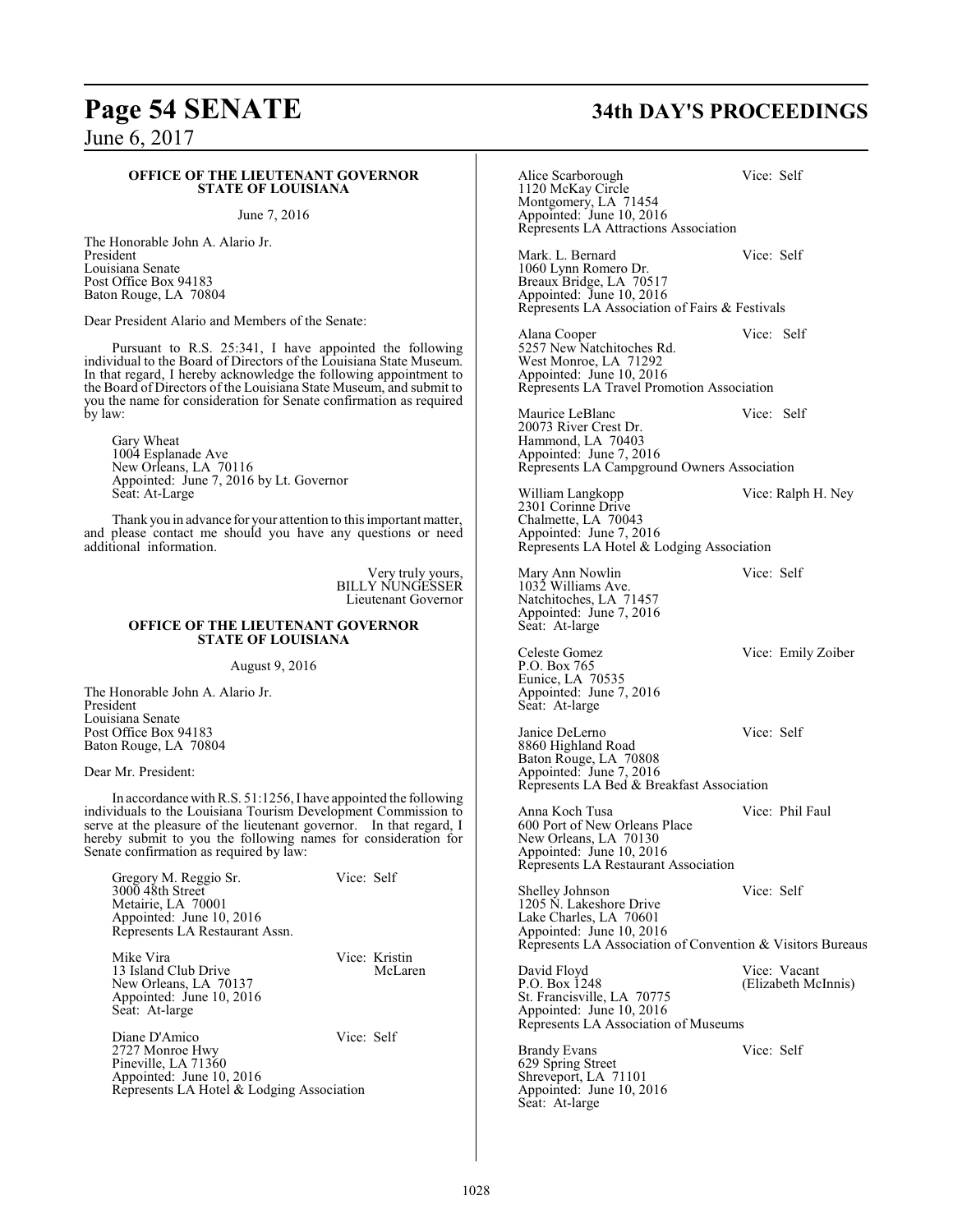# **34th DAY'S PROCEEDINGS Page 55 SENATE**

June 6, 2017

Linda Curtis-Sparks Vice: Self 269 Sparks Lane Many, LA 71449 Appointed: June 10, 2016 Represents LA Trust for Historic Preservation (formerly Louisiana Preservation Alliance, Inc.)

Ben Berthelot Vice: Curtis<br>P O Box 52066 Iouhert P.O. Box 52066 Lafayette, LA 70505 Appointed: June 10, 2016 Seat: At-large

Paul Arrigo Vice: Vacant<br>1550 Ridgeland Drive (William Ziegler) 1550 Ridgeland Drive Baton Rouge, LA 70810 Appointed: June 10, 2016 Seat: At-large

Thank you in advance for your attention to this matter and please let me know if you require additional information.

> Very truly yours, BILLY NUNGESSER Lieutenant Governor

### **LSU OFFICE OF THE PRESIDENT**

### May 9, 2017

The Honorable John Alario President Louisiana Senate Post Office Box 94183 Baton Rouge, LA 70804

RE: Community Advisory Committee

Dear President Alario and Members of the Senate,

LouisianaState Universityre-appoints the following individuals to the LSU HCSD Community Advisory Committee representing the Lallie Kemp Medical Center effective April 5, 2017:

Mr. Julian Chiro 23546 Faith Road Ponchatoula, Louisiana 70454

Ms. Catherine Martin 15447 Tracey Lane Independence, Louisiana 70443

Ms. Karen Schmitt 412 N. College Street NE Denham Springs, Louisiana 70726

The following member is appointed to fill a vacancy on the board:

Ms. Jessica Ledet P.O. Box 27 Greensburg, Louisiana 70441 Incumbent: Norma Gavin

They each serve a term of six years set by the LSU Board of Supervisors.

Should you need additional information, please do not hesitate to contact Doreen Brasseaux at 225-578-5589.

> Sincerely, F. KING ALEXANDER LSU President

### **CITY OF MORGAN CITY, LOUISIANA**

February 22, 2017

The Honorable John A. Alario Jr. President, Louisiana State Senate Post Office Box 94183 Baton Rouge, LA 70804

Dear Senator Alario:

In accordance with Louisiana R.S. 34:322.1, the Mayor and Council of the City of Morgan City has appointed Mr. Adam Mayon to the board of commissioners of the Morgan City Harbor and Terminal District.

In that regard, I hereby acknowledge the following appointment and submit to you the name for consideration of Senate confirmation as required by law.

(Effective January 24, 2017) Mr. Adam Mayon Vice: Self 912 Sycamore Street Morgan City, LA 70380 Term: January 23, 2021

Thank you in advance for your attention to this important matter, and please contact me should you have any questions or need additional information.

> Very truly yours, FRANK P. GRIZZAFFI III Mayor

### **SENATE STATE OF LOUISIANA**

October 10, 2016

The Honorable John A. Alario, President Louisiana Senate Post Office Box 94183 Baton Rouge, LA 70804

RE: Senate District 4 appointment to the Non-Flood Protection Asset Management Authority

Dear President Alario and Members of the Senate,

Louisiana R.S. 38:330.12.1created a seat on the Non-Flood Protection Asset Management Authority (NFPAMA) to be filled by a representative appointed from Senate District 4. Accordingly, in my position as Senator from that District, I am appointing the following new member to the NFPAMA Board:

Sean Bruno 11269 Notaway Lane New Orleans, LA 70128 Appointed: 10/04/2016 Term: (08/15/2018)

If further information is needed, please do not hesitate to contact me.

> **Sincerely** WESLEY T. BISHOP Honorable Wesley Bishop Louisiana State Senate, District 4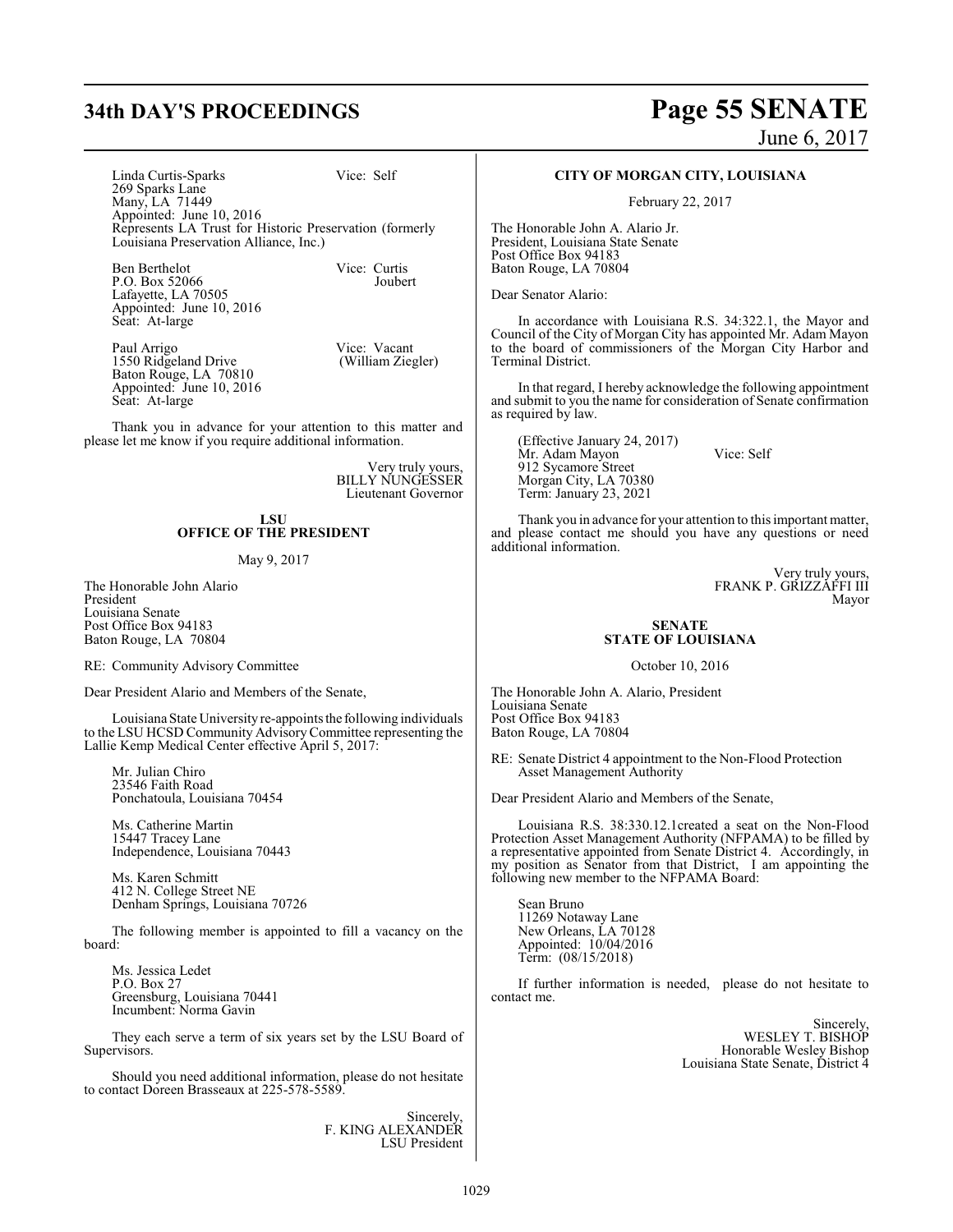### **CITY OF NEW ORLEANS**

September 1, 2016

The Honorable John A. Alario Jr. President Louisiana Senate P. O. Box 94183 Baton Rouge, LA 70804

Dear President Alario and Members of the Senate:

In accordance with Louisiana Revised Statute 38:330.12.1, I have appointed Mr. Cedric Grant as a member of the Non-Flood Asset Management Authority.

In that regard, I hereby acknowledge the following appointment to the Non-Flood Protection Asset Management Authority and submit his name to you for consideration of Senate confirmation as required by law.

Effective: 09/01/16 Mr. Cedric S. Grant 625 St. Joseph St. New Orleans, LA 70165 Seat: One member appointed by the mayor of the city of New Orleans Term: 09/1/2020

If further information is needed, please contact my office at (504) 658-4900.

> Sincerely, MITCHELL J. LANDRIEU Mayor, City of New Orleans

### **CONGRESS OF THE UNITED STATES HOUSE OF REPRESENTATIVES**

November 10, 2016

The Honorable John A. Alario Jr. President Louisiana Senate Post Office Box 94183 Baton Rouge, LA 70804

Dear President Alario and Members of the Senate:

In accordance with Louisiana Revised Statute 38:330.12.1, as Congressional Representative representing Congressional District No. 1, I have appointed Mr. Charles Henry as a member ofthe Non-Flood Protection Asset Management Authority.

In that regard, I hereby acknowledge the following appointment to the Non-Flood Protection Asset Management Authorityand submit his name to you for consideration of Senate confirmation as required by law.

Effective: 11/10/16 Mr. Charles Henry 7828 Breakwater Drive New Orleans, LA 70124 Vice: Vacant (Nyka M. Scott) Seat: One member appointed by the Congressional Representative representing Congressional District No. 1 Term: 06/28/2019

# **Page 56 SENATE 34th DAY'S PROCEEDINGS**

Iffurther information is needed, please do not hesitate to contact

With best wishes and kindest personal regards, I remain

Very truly yours, STEVE SCALISE Member of Congress

### **NEW ORLEANS CITY COUNCIL**

June 14, 2016

The Honorable John A. Alario President, Louisiana Senate P. O. Box 94183 Baton Rouge, LA 70804

Dear Senator Alario,

me.

Pursuant to R.S. 38:330.12, I would like to appoint Carla Major of 4477 Franklin Ave, New Orleans, LA 70112 in New Orleans City Council District D to the Non-Flood Protection Asset Management Authority.

Please contact my chief of staff Dominique Dickerson if you have any questions.

> Sincerely, JARED C. BROSSETT Councilmember, District D

### **THE COUNCIL CITY OF NEW ORLEANS**

August 25, 2016

The Honorable John A. Alario, President Louisiana Senate Post Office Box 94183 Baton Rouge, LA 70804

RE: New Orleans City Council - At-Large Council Member appointment to the Non-Flood Protection Asset Management Authority

Dear President Alario and Members of the Senate,

Louisiana R.S. 38:330.12.1 states that any New Orleans City Council member in whose district a non-flood asset is located shall have an appointment to the Non-Flood Protection Asset Management Authority (NFPAMA). As an at-large council member whose district includes the entire City of New Orleans, I am appointing the following new member to the NFPAMA Board:

Octave Rainey 7230 Lake Willow Drive New Orleans, LA 70126 Appointed: 08/23/2016 Term: 08/15/2018

If further information is needed, please do not hesitate to contact me.

> Sincerely, STACY HEAD President New Orleans City Council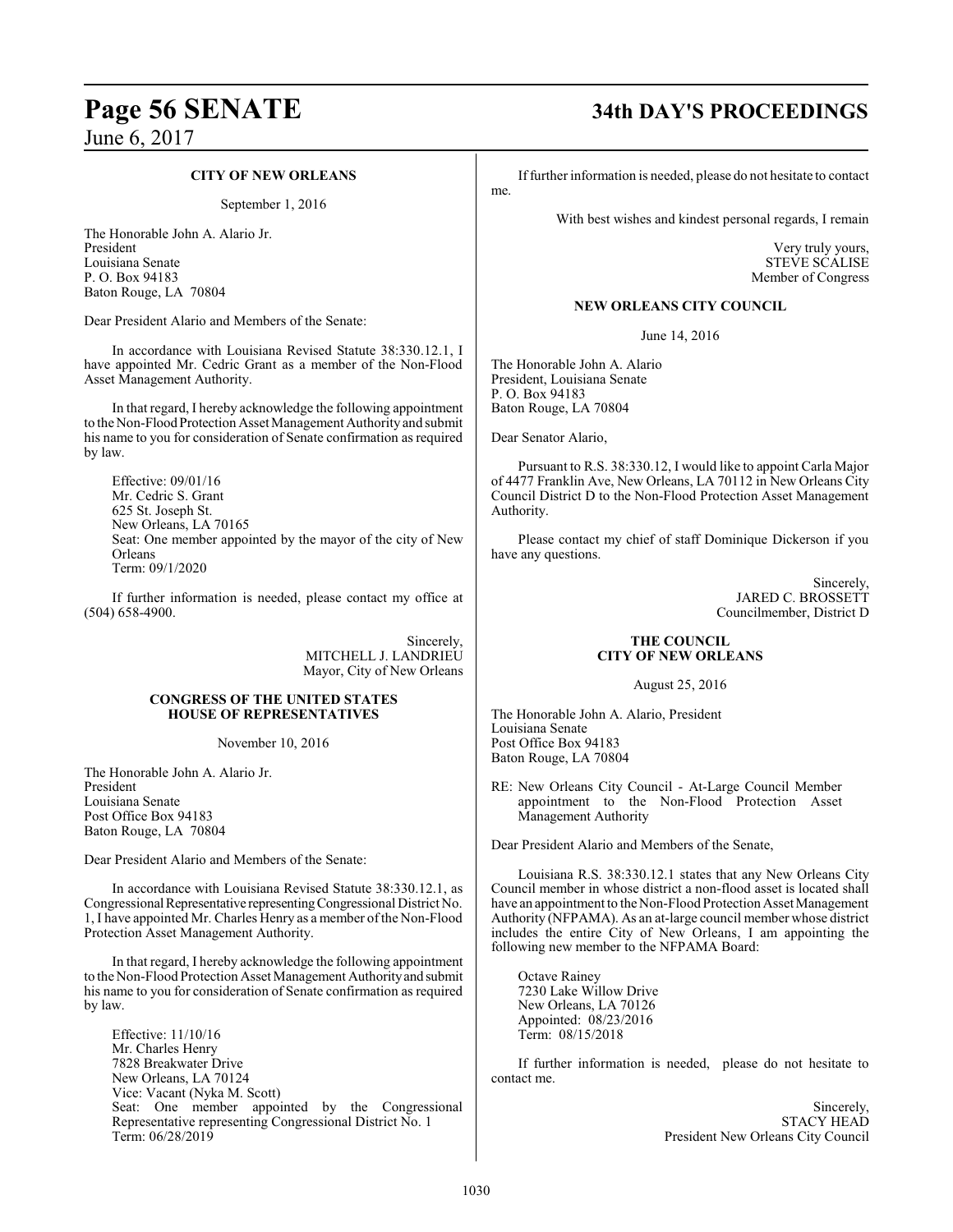### **STATE OF LOUISIANA HOUSE OF REPRESENTATIVES**

July 8, 2016

The Honorable John A. Alario Jr. President Louisiana State Senate 1063 Muller Parkway Westwego, LA 70094

Re: Louisiana Public Defender Board

Dear President Alario:

This letter is to advise you that I have appointed Mr. Chris Bowman as an appointee from the Speaker to the Louisiana Public Defender Board, as provided in R. S. 15:146. In that regard, I hereby acknowledge the following appointment and submit to you his name for consideration of Senate confirmation as required by law.

Mr. Bowman's contact information is as follows: Mr. Chris L. Bowman Attorney at Law 330 East Main P. O. Box 190 Jonesboro, LA 71251

Thank you for your attention to this matter. If I or my staff can be of any assistance to you, please do not hesitate to call.

> Sincerely, TAYLOR F. BARRAS Speaker of the House of Representatives

### **STATE OF LOUISIANA HOUSE OF REPRESENTATIVES**

February 27, 2017

The Honorable John A. Alario Jr. President Louisiana State Senate 1063 Muller Parkway Westwego, LA 70094

Re: Louisiana Public Defender Board

Dear President Alario:

This letter is to advise you that I have reappointed Mr. Chris Bowman as an appointee from the Speaker to the Louisiana Public Defender Board, as provided in R. S. 15:146. In that regard, I hereby acknowledge the following appointment and submit to you his name for consideration of Senate confirmation as required by law.

Mr. Bowman's contact information is as follows: Mr. Chris L. Bowman Attorney at Law 330 East Main P. O. Box 190 Jonesboro, LA 71251

Thank you for your attention to this matter. If I or my staff can be of any assistance to you, please do not hesitate to call.

> Sincerely, TAYLOR F. BARRAS Speaker of the House of Representatives

# **34th DAY'S PROCEEDINGS Page 57 SENATE**

June 6, 2017

### **SUPREME COURT STATE OF LOUISIANA**

August 1, 2016

The Honorable John A. Alario Jr. President, Louisiana State Senate P.O. Box 94183 Baton Rouge, LA 70804

Re: Appointment to Louisiana Public Defender Board

Dear Senator Alario:

In accordance with Act 571 of the 2016 regular legislative session, I hereby acknowledge the following appointments to the Louisiana Public Defender Board.

Retired Judge The Honorable W. Ross Foote 3420 Calumet Drive Shreveport, LA 71107

Juvenile Justice Advocate Flozell Daniels Jr. 4750 Schindler Drive New Orleans, LA 70127

At Large Moses Williams Esq. 520 Snyder Street Tallulah, LA 71282

At Large Zita Andrus Esq. 4322 Crossington Street Lake Charles, LA 70605

I have also enclosed bios on each appointee. Please let me know if you need any further information.

> Sincerely, BERNETTE J. JOHNSON Chief Justice

### **SENATE STATE OF LOUISIANA**

February 2, 2017

Mr. C. Frank Holthaus deGravelles, Palmintier, Holthaus & Fruge 618 Main Street Baton Rouge, LA 70801

RE: Louisiana Public Defender Board

Dear Mr. Holthaus:

In accordance with R. S. 15:146, the Louisiana Public Defender Board is created and established within the Office of the Governor and provides for the supervision, administration, and delivery of a statewide public defender system. The Board consists of eleven members with one member appointed by the President of the Senate.

It is my pleasure to reappoint you to serve on the Board. I appreciate your willingness to serve. Please call if I can be of any assistance.

> Sincerely, JOHN A. ALARIO JR. President of the Senate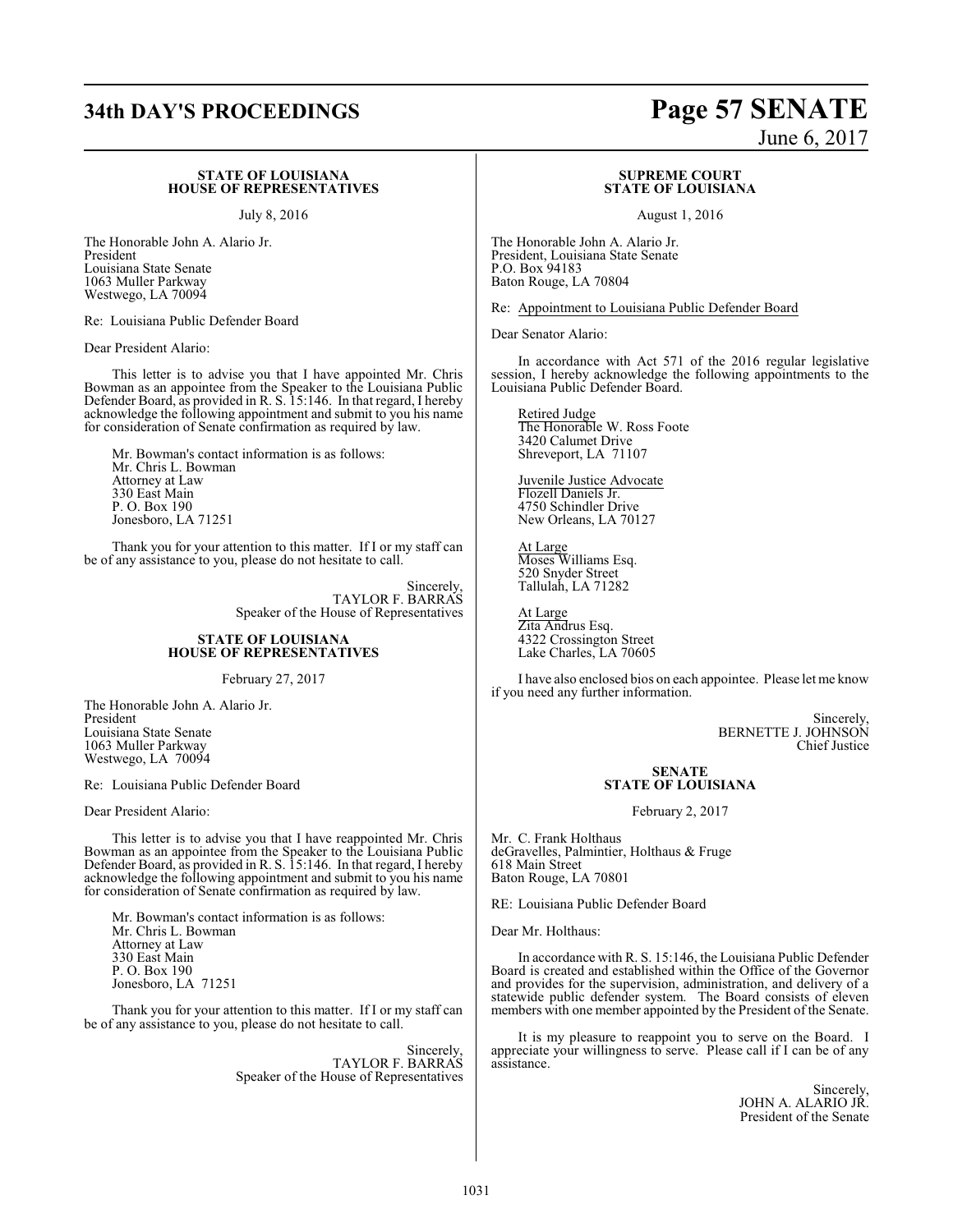### **DEPARTMENT OF PUBLIC SAFETY STATE OF LOUISIANA**

March 24, 2017

The Honorable John A. Alario Jr. Louisiana Senate P.O. Box 94183 Baton Rouge, LA 70804

Dear President Alario and Members of the Senate:

In accordance with Louisiana Revised Statue 36:405, I have appointed Colonel Kevin W. Reeves as the Deputy Secretary of Public Safety Services.

In that regard, I hereby acknowledge the following appointment to the Department of Public Safety and Corrections and submit to you the following information on Colonel Reeves for consideration of Senate confirmation as required by law.

DEPUTY SECRETARY FOR PUBLIC SAFETY SERVICES (Effective Saturday March 25, 2017) Colonel Kevin W. Reeves P.O. Box 66614, Box 8-A Baton Rouge, LA 70896

Thank you in advance for your attention to this important matter, and please contact me should you have any questions or need additional information.

> Sincerely, JAMES LEBLANC Secretary

### **ST. JOHN THE BAPTIST PARISH OFFICE OF THE PARISH PRESIDENT**

June 7, 2016

Honorable John A. Alario Jr., President Louisiana State Senate Post Office Box 94183 Baton Rouge, LA 70804

Dear Senator Alario:

Please accept this letter as notice of my reappointment of Mrs. Peggy Joseph to represent St. John Parish Government on the River Parishes Convention, Visitors and Tourist Commission.

Mrs. Joseph currently serves on our Economic Development Committee, Long Term Recovery Committee and the Citizens AdvisoryCommittee. In addition, she is a Minister of Music at Fresh Faith Worship Center. She works well with my Economic Development Department and understands Parish Government and the direction that we are trying to bring St. John. I fully trust that she will continue to represent St. John well.

If you have any questions, please do not hesitate to contact me.

Sincerely, NATALIE ROBOTTOM Parish President

# **Page 58 SENATE 34th DAY'S PROCEEDINGS**

### **ST. CHARLES PARISH OFFICE OF THE PARISH PRESIDENT**

June 7, 2016

The Honorable John A. Alario Jr. President Louisiana Senate Post Office Box 94183 Baton Rouge, LA 70804

Dear President Alario and Members of the Senate:

In accordance with Louisiana Revised Statue 33:4574.12, I am pleased to advise that I am hereby reappointing Ms. Angela M. Matherne as a member of the River Parishes Convention, Tourist, and Visitors Commission.

In that regard, I hereby acknowledge the following appointment to the River Parishes Convention Tourist, and Visitors Commission and submit her name to you for consideration of Senate confirmation as required by law.

Ms. Angela M. Matherne P. O. Box 5 Destrehan, LA 70047 Term: October 31, 2019

Iffurther information is needed, please do not hesitate to contact me.

With best wishes and kindest personal regards, I remain

Very truly yours, LARRY COCHRAN St. Charles Parish President

### **SECRETARY OF STATE STATE OF LOUISIANA**

January 26, 2017

The Honorable John A. Alario Jr. President Louisiana State Senate P.O. Box 94183 Baton Rouge, LA 70804

Dear President Alario and Members of the Senate,

Pursuant to R.S. 25:380.1 et seq., I have appointed the following individuals to the governing board of the Louisiana State Cotton Museum. Those members serving four-year terms shall serve terms concurrent with the governor. In that regard, I hereby acknowledge the following appointments to the governing board of the Louisiana State Cotton Museum, and submit to you the names for consideration of Senate confirmation, as required by law.

Mr. Mark N. Brown Vice: Self 988 Oswalt Road Lake Providence, LA 71254 Appointed: 1.1.17 Term: Concurrent with the Governor Seat: SoS: Friends of the Louisiana State Cotton Museum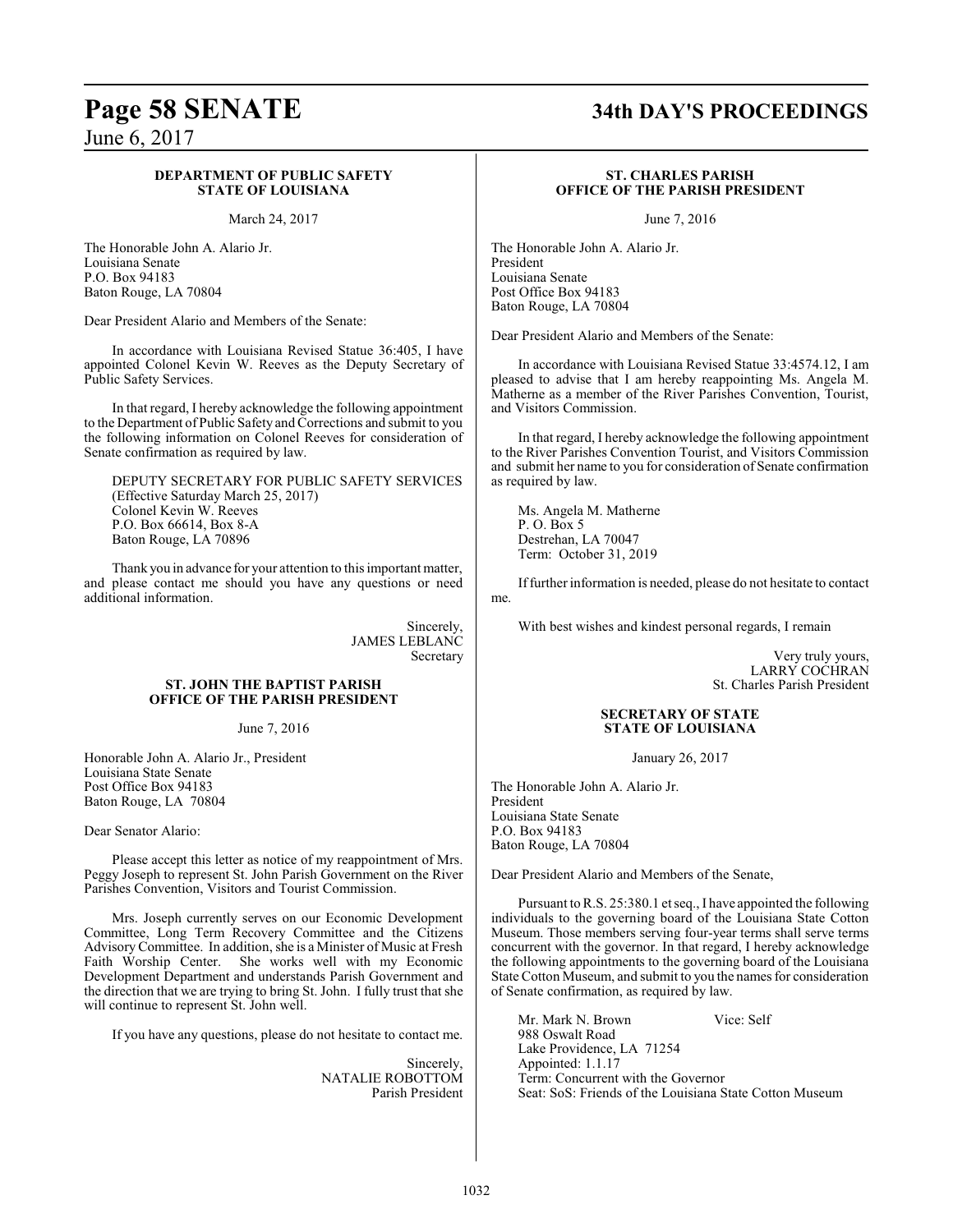# **34th DAY'S PROCEEDINGS Page 59 SENATE**

Mr. Grady W. Brown, Sr. Vice: Jean Coleman 3644 Hwy. 65 North Lake Providence, LA 71254 Appointed: 1.1.17 Term: Concurrent with the Governor Seat: SoS: Friends of the Louisiana State Cotton Museum

Ms. Bobbie M. Facen Vice: Self P.O. Box 622 Lake Providence, LA 71254 Appointed: 1.1.17 Term: Concurrent with the Governor Seat: SoS: Friends of the Louisiana State Cotton Museum

Ms. Patricia W. Fairchild Vice: Self 628 Stamboul Road Transylvania, LA 71286 Appointed: 1.1.17 Term: Concurrent with the Governor Seat: SoS: Friends of the Louisiana State Cotton Museum

Ms. Cydnie Harris Vice: Vacant<br>1868 Hwy. 596 (Renee K. Scl (Renee K. Schneider) Lake Providence, LA 71254 Appointed: 1.1.17 Term: Concurrent with the Governor Seat: SoS: Parishes

Mr. Reynold S. Minsky Vice: Self 506 Island Point Drive Lake Providence, LA 71254 Appointed: 6.7.16 Term: 6.4.2018 Seat: SoS: Cotton Division of Louisiana Farm Bureau

Ms. Jean C. Oswalt Vice: Self 784 Island Point Drive Lake Providence, LA 71254 Appointed: 1.1.17 Term: Concurrent with the Governor Seat: SoS: Friends of the Louisiana State Cotton Museum

Mr. Joshua S. Payne Vice: Vacant<br>130 Schneider Lane (Carl Bonner) 130 Schneider Lane Lake Providence, LA 71254 Appointed: 1.1.17 Term: Concurrent with the Governor Seat: SoS: Parishes

Mr. Alfred L. Rawls Jr. Vice: Self 3470 Old Delhi Road Pioneer, LA 71266 Appointed: 1.1.17  $318.926.5669(h)$ Term: Concurrent with the Governor Seat: SoS: Parishes

Ms. Flora H. Watson Vice: Self 716 Second St. Lake Providence, LA 71254 Appointed: 1.1.17 Term: Concurrent with the Governor Seat: SoS: Parishes

# June 6, 2017

Ms. Donna B. Winters Vice: Self 3650 Highway 134 Lake Providence, LA 71254 Appointed: 6.7.16 Term: 6.4.2018 Seat: SoS: Cotton Producers Association

Thank you in advance for your attention to this important matter. Please contact me should you have any questions or need additional information.

> Sincerely, TOM SCHEDLER Secretary of State

### **SECRETARY OF STATE STATE OF LOUISIANA**

February 2, 2017

The Honorable John A. Alario Jr. President Louisiana State Senate P.O. Box 94183 Baton Rouge, LA 70804

Dear President Alario and Members of the Senate,

Pursuant to R.S. 25:380.52 et seq., I have appointed the following individuals to the governing board of the Louisiana Delta Music Museum. These members shall serve a four-year term concurrent with the Governor. In that regard, I hereby acknowledge the following appointments to the governing board of the Louisiana Delta Music Museum, and submit to you the names for consideration of Senate confirmation, as required by law.

Ms. Nancy R. Anders Vice: Self 1499 Indian Village Road Clayton, LA 71326 Appointed: 1.1.17 Term: Concurrent with the Governor Seat: SoS: Parishes

Ms. Lena R. Bateman Vice: Self 199 Weecama Road Ferriday, LA 71334 Appointed: 1.1.17 Term: Concurrent with the Governor Seat: SoS: Parishes

Eugene Burris, Ph.D. Vice: Self P.O. Box 169 St. Joseph, LA 71366 Appointed: 1.1.17 Term: Concurrent with the Governor Seat: SoS: Parishes

Mr. Fred T. Butcher Vice: Self 230 Martin Luther King Blvd. Ferriday, LA 71334 Appointed: 1.1.17 Term: Concurrent with the Governor Seat: SoS: Parishes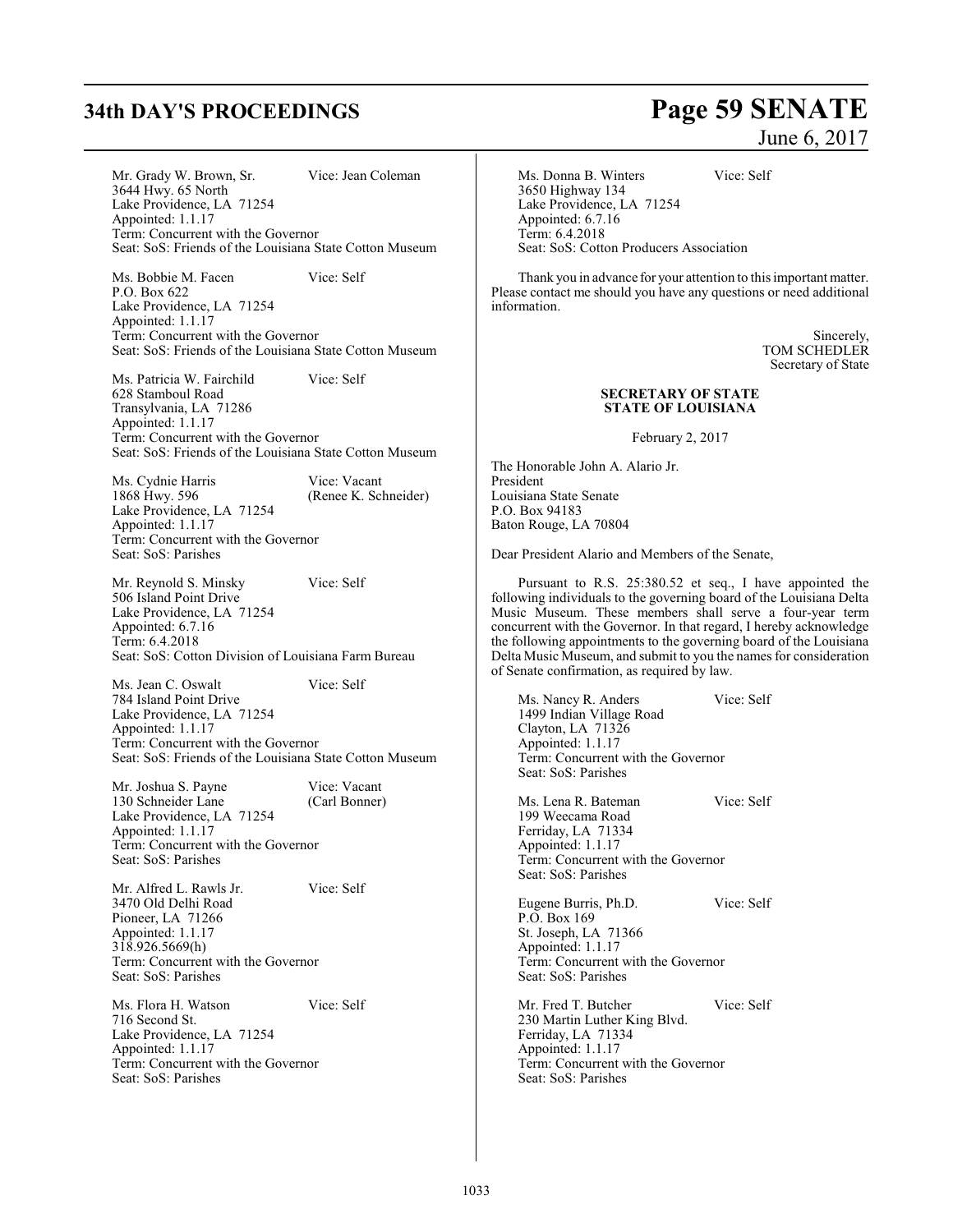Debbie P. Guillory, DVM Vice: Hiram Copeland 4895 Highway 84 W Vidalia, LA 71373 Appointed: 1.1.17 Term: Concurrent with the Governor Seat: SoS: Parishes Ms. Lollie C. Hammett Vice: Self 111 Iowa St. Ferriday, LA 71334 Appointed: 1.1.17 Term: Concurrent with the Governor Seat: SoS: Parishes Mr. Doyle A. Harris Vice: Self 5039 Highway 4 Winnsboro, LA 71295 Appointed: 1.1.17 Term: Concurrent with the Governor Seat: SoS: Parishes Mr. Fred Middleton Vice: Vacant<br>
819 Hwy. 568 (Gwen Robin) 819 Hwy. 568 Ferriday, LA 71334 Appointed: 1.1.17 Term: Concurrent with the Governor Seat: SoS: Parishes Ms. Dorothy C. Oliver Vice: Self 7459 Highway 15 Clayton, LA 71326 Appointed: 1.1.17 Term: Concurrent with the Governor Seat: SoS: Parishes Ms. Rena Pitts Vice: Self 836 Fisherman Drive Ferriday, LA 71334 Appointed: 1.1.17 Term: Concurrent with the Governor Seat: SoS: Parishes Mr. Michael M. "Mike" Rabb Vice: Self 183 Pecania Drive Ferriday, LA 71334 Appointed: 1.1.17 Term: Concurrent with the Governor Seat: SoS: Parishes Mrs. Jean Smith Vice: Guylyn W. Boles 141 Aimee Rd Ferriday, LA 71334 Appointed: 1.1.17 Term: Concurrent with the Governor Seat: SoS: Parishes Ms. Lynette A. Tanner Vice: Self 11054 Highway 84 Ferriday, LA 71334 Appointed: 1.1.17 Term: Concurrent with the Governor Seat: SoS: Parishes Mr. John Michael Taylor Vice: Self 211 Hwy 3232 Ferriday, LA 71334 Appointed: 1.1.17 Term: Concurrent with the Governor Seat: SoS: Parishes Thank you in advance for your attention to this important matter. Please contact me should you have any questions or need additional information. Sincerely, TOM SCHEDLER Secretary of State **SECRETARY OF STATE STATE OF LOUISIANA** January 26, 2017 The Honorable John A. Alario Jr. President Louisiana State Senate P.O. Box 94183 Baton Rouge, LA 70804 Dear President Alario and Members of the Senate, Pursuant to RS 25:380.152 et seq., I have appointed the following individuals to the governing board of the Germantown Colony Museum. These members shall serve a four-year term concurrent with the Governor. In that regard, I hereby acknowledge the following appointments to the governing board of the Germantown Colony Museum, and submit to you the names for consideration of Senate confirmation, as required by law. Mr. John Agan Vice: Self 811 Cline St. Minden, LA 71055 Appointed: 1.1.17 Term: Concurrent with the Governor Seat: SoS Mr. Bruce Hock Vice: Self 1528 Hwy. 531 Minden, LA 71055 Appointed: 1.1.17 Term: Concurrent with the Governor Seat: SoS Ms. Charlotte A. Jones Vice: Self 1300 Broadway St. Minden, LA 71055 Appointed: 1.1.17 Term: Concurrent with the Governor Seat: SoS J. Robert Kemmerly, M.D. Vice: Self 215 Fernwood Lane Minden, LA 71055 Appointed: 1.1.17 Term: Concurrent with the Governor Seat: SoS Mr. Otto Krouse III Vice: Self 1314 Dogwood Trail Minden, LA 71055 Appointed: 1.1.17 Term: Concurrent with the Governor Seat: SoS Mr. Vernon Krouse Vice: Self 905 Airport Loop Homer, LA 71040 Appointed: 1.1.17 Term: Concurrent with the Governor Seat: SoS

## **Page 60 SENATE 34th DAY'S PROCEEDINGS**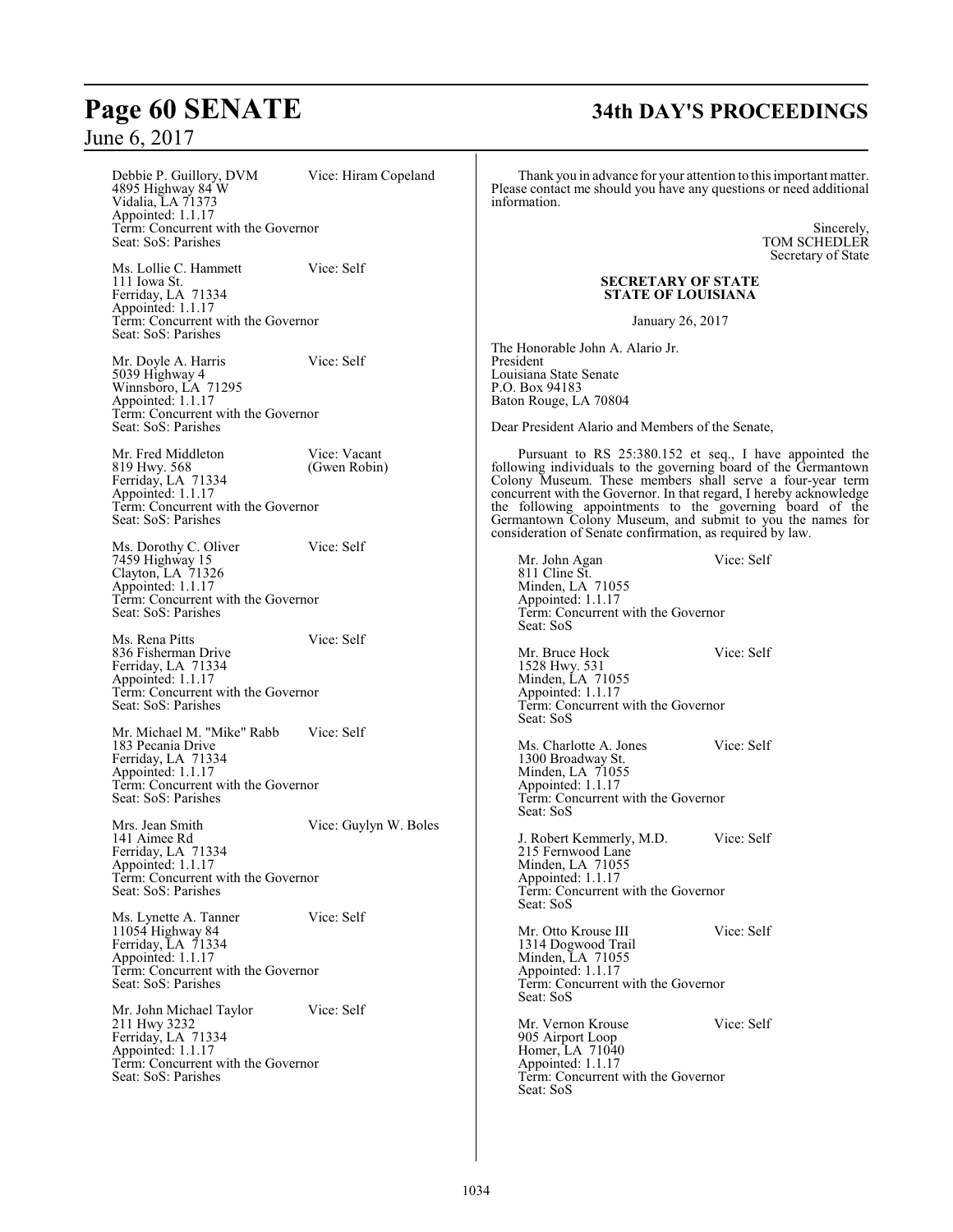Ms. Susie M. Lester Vice: Self 700 Buchanan St. Minden, LA 71055 Appointed: 1.1.17 Term: Concurrent with the Governor Seat: SoS

Ms. Pam Lowe Vice: Self 804 Claiborne Ave. Minden, LA 71055 Appointed: 1.1.17 Term: Concurrent with the Governor Seat: SoS

Mr. George W. Rolfe Vice: Self 120 W. Kelly Lane Sibley, LA 71073 Appointed: 1.1.17 Term: Concurrent with the Governor Seat: SoS

Mr. John Sanders Vice: Self 903 Maddry Rd. Homer, LA 71040 Appointed: 1.1.17 Term: Concurrent with the Governor Seat: SoS

Thank you in advance for your attention to this important matter. Please contact me should you have any questions or need additional information.

> Sincerely, TOM SCHEDLER Secretary of State

### **SECRETARY OF STATE STATE OF LOUISIANA**

January 26, 2017

The Honorable John A. Alario Jr. President Louisiana State Senate P.O. Box 94183 Baton Rouge, LA 70804

Dear President Alario and Members of the Senate,

Pursuant to R.S. 25:380.92 et seq., I have appointed the following individuals to the governing board ofthe Mansfield Female College Museum. These members shall serve a four-year term concurrent with the Governor. In that regard, I hereby acknowledge the following appointments to the governing board of the Mansfield Female College Museum, and submit to you the names for consideration of Senate confirmation, as required by law.

Ms. Ellen Abington Vice: Self P.O. Box 415 Many, LA 71449 Appointed: 1.1.17 Term: Concurrent with the Governor Seat: SoS

# **34th DAY'S PROCEEDINGS Page 61 SENATE**

June 6, 2017

Ms. Beverly A. Bedsole Vice: Self 3014 Highway 513 Mansfield, LA 71052 Appointed: 1.1.17 Term: Concurrent with the Governor Seat: SoS: Friends of Mansfield Female College Museum Mr. Riemer Calhoun Jr. Vice: Self P.O. Box 819 Mansfield, LA 71052 Appointed: 1.1.17 Term: Concurrent with the Governor Seat: SoS Mrs. Candie L. Cox Vice: Vacant<br>300 High School St. (Britney Green) 300 High School St. Mansfield, LA 71052 Appointed: 1.1.17 Term: Concurrent with the Governor Seat: SoS Ms. Glenda C. Erwin Vice: Vacant<br>1708 Harbor Dr. (Johnny McF (Johnny McFerren) Shreveport, LA 71119 Appointed: 1.1.17 Term: Concurrent with the Governor Seat: SoS Mr. John L. Freeman Vice: Self 122 Post Oak Drive Mansfield, LA 71052 Appointed: 1.1.17 Term: Concurrent with the Governor Seat: SoS Ms. Carolyn C. Huckabay Vice: Self 330 Pierremont Shreveport, LA 71106 Appointed: 1.1.17 Term: Concurrent with the Governor Seat: SoS: Friends of Mansfield Female College Museum Mr. Raymond E. Powell Vice: Self

P.O. Box 523 Mansfield, LA 71052 Appointed: 1.1.17 Term: Concurrent with the Governor Seat: SoS

Mr. Judson C. Rives Vice: Self 1556 Highway 513 Mansfield, LA 71052 Appointed: 1.1.17 Term: Concurrent with the Governor Seat: SoS: Friends of Mansfield Female College Museum

Ms. Jeannie Rogers Vice: Self 1055 Rogers Road Grand Cane, LA 71032 Appointed: 1.1.17 Term: Concurrent with the Governor Seat: SoS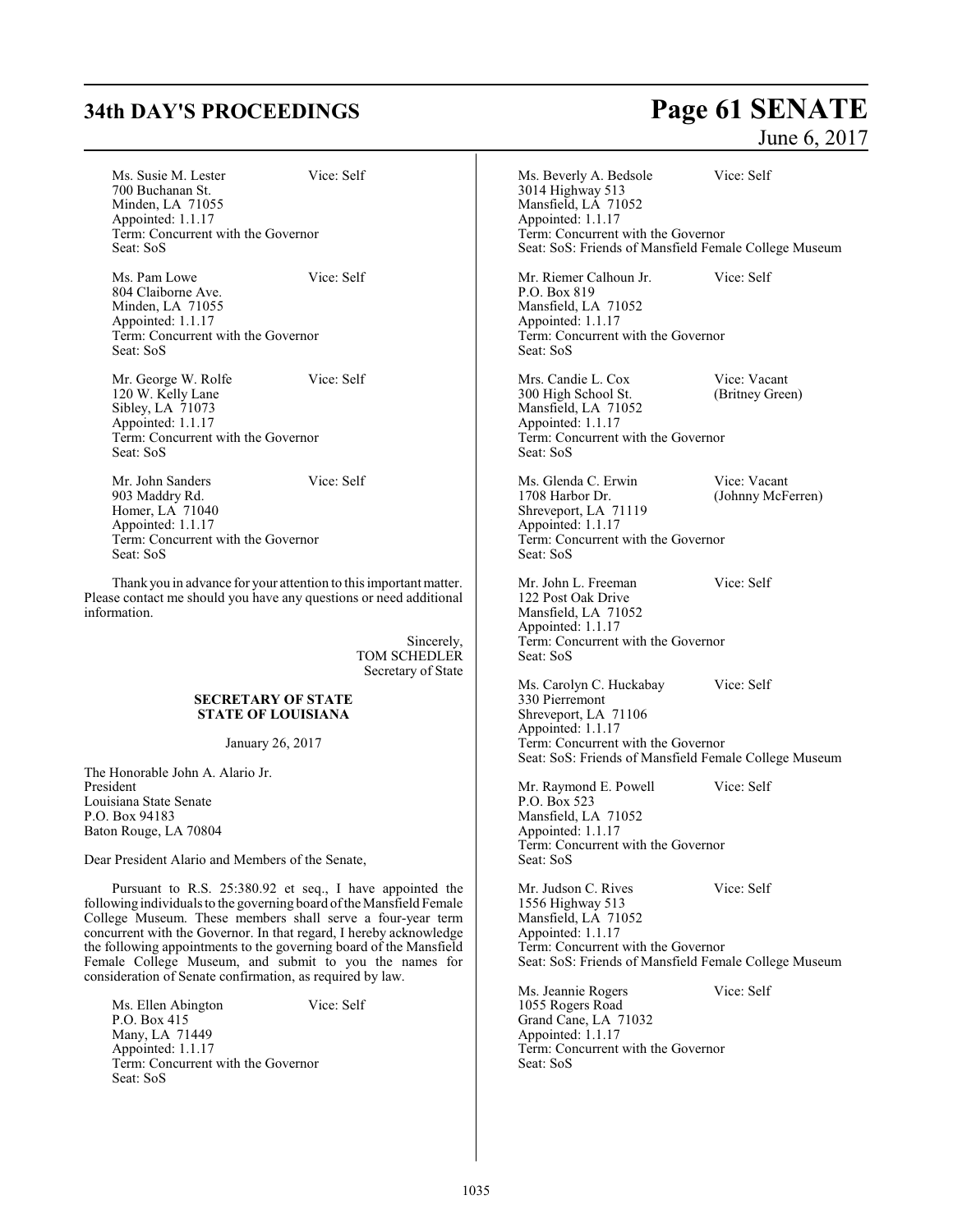Mr. Jackson "Jack" Sibley Vice: Vacant<br>714 Edgermont (Beverly Bruc (Beverly Bruce) Shreveport, LA 71106 Appointed: 1.1.17 Term: Concurrent with the Governor Seat: SoS

Ms. Sandra J. Spalding Vice: Self P.O. Box 83 Keatchie, LA 71046 Appointed: 1.1.17 Term: Concurrent with the Governor Seat: SoS: Friends of Mansfield Female College Museum

Thank you in advance for your attention to this important matter. Please contact me should you have any questions or need additional information.

> Sincerely, TOM SCHEDLER Secretary of State

### **SECRETARY OF STATE STATE OF LOUISIANA**

January 26, 2017

The Honorable John A. Alario Jr. President Louisiana State Senate P.O. Box 94183 Baton Rouge, LA 70804

Dear President Alario and Members of the Senate,

Pursuant to R.S. 25:380.132 et seq., I have appointed the following individuals to the governing board of directors of the Louisiana Military Hall of Fame and Museum. These members shall serve a four-year term concurrent with the Governor. In that regard, I hereby acknowledge the following appointments to the governing board of directors of the Louisiana Military Hall of Fame and Museum, and submit to you the names for consideration of Senate confirmation, as required by law.

Mr. John Wayne Arceneaux Vice: Self 504 Brothers Rd. Lafayette, LA 70507 Appointed: 1.1.17 Term: Concurrent with the Governor Seat: Friends of the Louisiana Military Hall of Fame and Museum

Douglas Bernard, MD Vice: Joe D. Hill 19 N. Hopkins St. New Iberia, LA 70560 Appointed: 1.1.17 Term: Concurrent with the Governor Seat: Friends of the Louisiana Military Hall of Fame and Museum

Ret. Col. David W. Couvillon Vice: Self 1877 Antonio Road Port Allen, LA 70767 Appointed: 1.1.17 Term: Concurrent with the Governor Seat: Friends of the Louisiana Military Hall of Fame and Museum

# **Page 62 SENATE 34th DAY'S PROCEEDINGS**

Mr. Scott Desormeaux Vice: Self 409 Third St Abbeville, LA 70510 Appointed: 1.1.17 Term: Concurrent with the Governor Seat: SoS Mr. Alfred "Al" Leger Vice: Self P.O. Box 94095 Baton Rouge, LA 70804 Appointed: 1.1.17 Term: Concurrent with the Governor Seat: SoS Mr. Joseph "Joey" G. LeRouge Vice: Self 112 Industrial Park Loop Abbeville, LA 70510 Appointed: 1.1.17 Term: Concurrent with the Governor Seat: Friends of the Louisiana Military Hall of Fame and Museum Sgt. Maj. Darrell Minix Vice: Self P.O. Box 994 Opelousas, LA 70571 Appointed: 1.1.17 Term: Concurrent with the Governor Seat: SoS Mr. Francis Plaisance Vice: Self 2333 Camella St. Abbeville, LA 70510 Appointed: 1.1.17 Term: Concurrent with the Governor Seat: SoS Mr. Donald Sands Vice: Vacant<br>
800 Robert Lee Circle (Donald Sands) 800 Robert Lee Circle Lafayette, LA 70506 Appointed: 1.1.17 Term: Concurrent with the Governor Seat: Friends of the Louisiana Military Hall of Fame and Museum Mr. Christopher Sullivan Vice: Vacant<br>
101 Allegro Ave. (George Peyto (George Peyton Cole) Duson, LA 70529 Appointed: 1.1.17 Term: Concurrent with the Governor Seat: SoS Mr. Robert D. Viator Vice: Vacant<br>
1287 Duchamp (Bob LeBlanc) 1287 Duchamp Broussard, LA 70518 Appointed: 1.1.17 Term: Concurrent with the Governor Seat: Friends of the Louisiana Military Hall of Fame and Museum Ret. Sgt. Maj. John R. "Randy" Vidrine Vice: Self 2424 Pierre Matte Road Branch, LA 70516 Appointed: 1.1.17 Term: Concurrent with the Governor Seat: SoS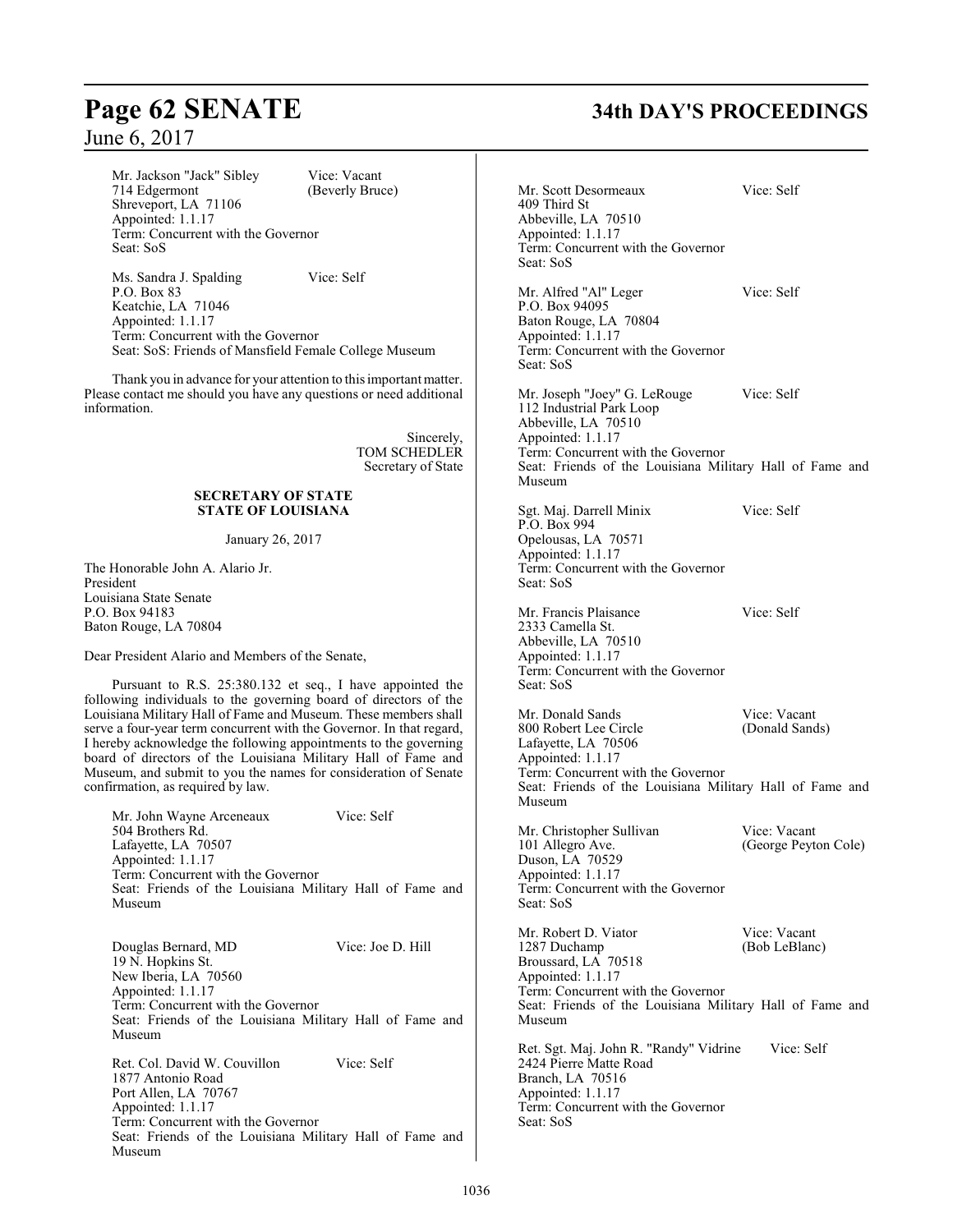# **34th DAY'S PROCEEDINGS Page 63 SENATE**

Thank you in advance for your attention to this important matter. Please contact me should you have any questions or need additional information.

> Sincerely, TOM SCHEDLER Secretary of State

### **SECRETARY OF STATE STATE OF LOUISIANA**

March 13, 2017

The Honorable John A. Alario Jr. President Louisiana State Senate P.O. Box 94183 Baton Rouge, LA 70804

Dear President Alario and Members of the Senate,

Pursuant to R.S. 25:380.132 et seq., I have appointed the following individual to the governing board of directors of the Louisiana Military Hall of Fame and Museum. Members shall serve a four-year term concurrent with the Governor. In that regard, I hereby acknowledge the following appointment to the governing board of directors of the Louisiana Military Hall of Fame and Museum, and submit to you this name for consideration of Senate confirmation, as required by law.

Mr. Jacob Colby Perry Vice: Vacant (Ret. Col. P.O. Box 136 David W. Couvillon) David W. Couvillon) Jennings, LA 70546 Appointed: 3.13.17 Term: Concurrent with the Governor Seat: SoS

Thank you in advance for your attention to this important matter. Please contact me should you have any questions or need additional

> Sincerely, TOM SCHEDLER Secretary of State

### **SECRETARY OF STATE STATE OF LOUISIANA**

January 26, 2017

The Honorable John A. Alario Jr. President Louisiana State Senate P.O. Box 94183 Baton Rouge, LA 70804

information.

Dear President Alario and Members of the Senate,

Pursuant to R.S. 25:380.22 et seq., I have appointed the following individuals to the governing board of the Louisiana State Oil and Gas Museum. Those members serving four-year terms shall serve terms concurrent with the governor. In that regard, I hereby acknowledge the following appointments to the governing board of the Louisiana State Oil and Gas Museum, and submit to you the names for consideration of Senate confirmation, as required by law.

Ms. Diana M. Chance Vice: Self P.O. Box 1346 Shreveport, LA 71164 Appointed: 6.7.16 Term: 4.29.2018 Seat: SOS: Louisiana Independent Oil Producers Association

June 6, 2017

Mrs. Leone Fitzgerald-Brown Vice: Self 1265 Capilano Drive Shreveport, LA 71106 Appointed: 1.1.17 Term: Concurrent with the Governor Seat: SoS: Caddo Pine Island Oil and Historical Society Mr. Todd A. Hopkins Vice: Self 7958 Sunset Lane Mooringsport, LA 71060 Appointed: 1.1.17 Term: Concurrent with the Governor Seat: SoS: Caddo Pine Island Oil and Historical Society Mr. Chris John Vice: Self 730 North Blvd. Baton Rouge, LA 70802 Appointed: 1.1.17 Term: Concurrent with the Governor Seat: SoS: Caddo Pine Island Oil and Historical Society Mr. Harry King Vice: Self 400 Travis St., Suite 610 Shreveport, LA 71101 Appointed: 1.1.17 Term: Concurrent with the Governor Seat: SoS: Caddo Pine Island Oil and Historical Society Ms. Jane Fitzgerald Maddox Vice: Self P.O. Box 268 Ida, LA 71044 Appointed: 1.1.17 Term: Concurrent with the Governor Seat: SoS: Caddo Pine Island Oil and Historical Society Mr. Paul Anthony Pratt Vice: Self 2930 North Pointe Shreveport, LA 71106 Appointed: 1.1.17 Term: Concurrent with the Governor Seat: SoS: Caddo Pine Island Oil and Historical Society Mr. Joseph T. Sepulvado Vice: Self 8709 Glenmora Drive Shreveport, LA 71106 Appointed: 1.1.17 Term: Concurrent with the Governor Seat: SoS: Caddo Pine Island Oil and Historical Society Mr. Andrew M. Shehee Vice: Self P.O. Box 88 Shreveport, LA 71161 Appointed: 1.1.17 Term: Concurrent with the Governor Seat: SoS: Caddo Pine Island Oil and Historical Society Mr. John M. Shuey Jr. Vice: Self 401 Edwards, Ste 1300 Shreveport, LA 71101 Appointed: 1.1.17 Term: Concurrent with the Governor Seat: SoS: Caddo Pine Island Oil and Historical Society Ms. Judith L. "Judy" Sneed Vice: Self 121 Lucky Lane Bossier City, LA 71112 Appointed: 1.1.17 Term: Concurrent with the Governor Seat: SoS: Caddo Pine Island Oil and Historical Society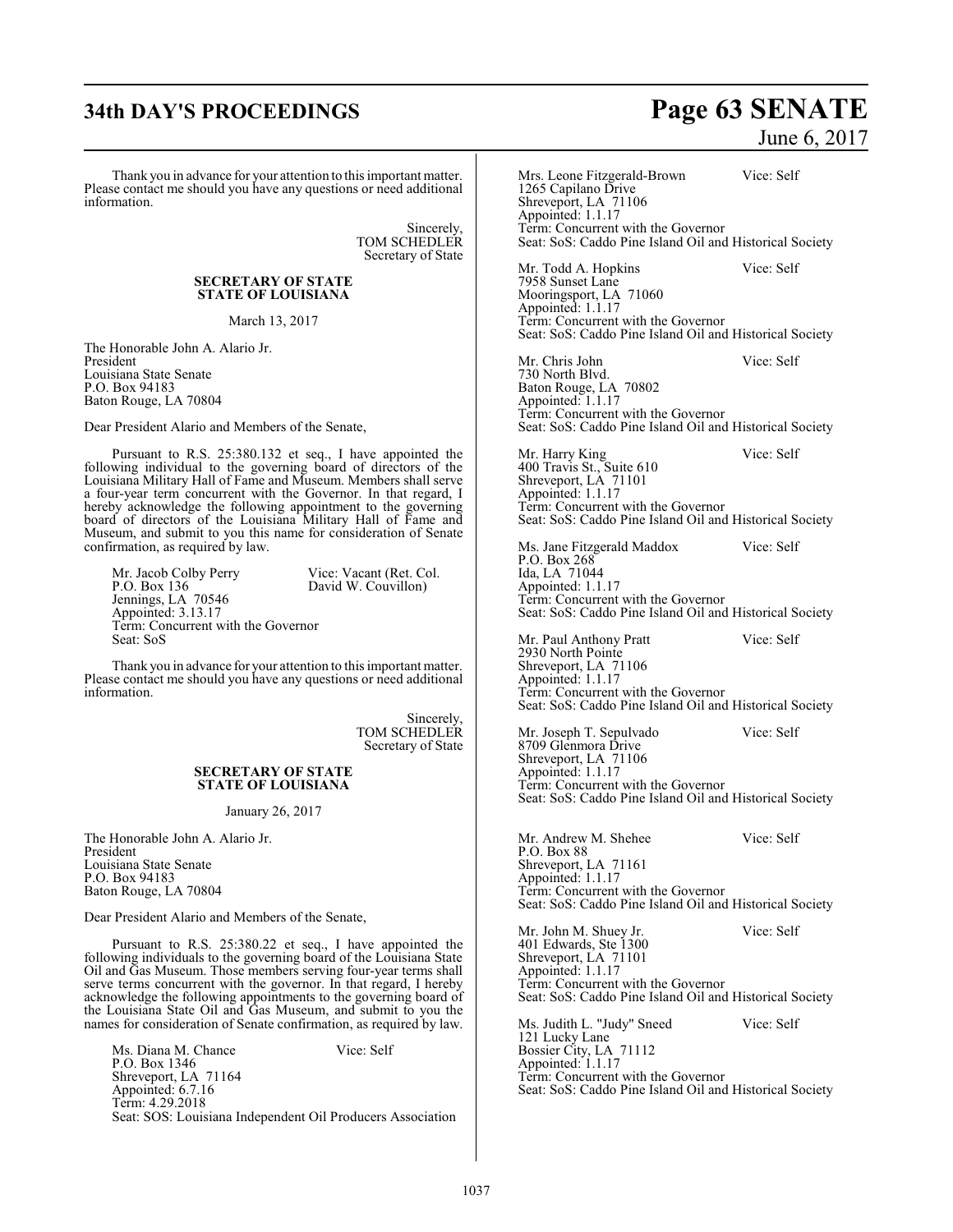# **Page 64 SENATE 34th DAY'S PROCEEDINGS**

### June 6, 2017

Thank you in advance for your attention to this important matter. Please contact me should you have any questions or need additional information.

> Sincerely, TOM SCHEDLER Secretary of State

### **SECRETARY OF STATE STATE OF LOUISIANA**

January 26, 2017

The Honorable John A. Alario Jr. President Louisiana State Senate P.O. Box 94183 Baton Rouge, LA 70804

Dear President Alario and Members of the Senate,

Pursuant to R.S. 25:373 et seq., I have appointed the following individuals to the Advisory Board of the Old State Capitol. These members shall serve a four-year term concurrent with the Secretary of State. In that regard, I hereby acknowledge the following appointments to the Advisory Board of the Old State Capitol, and submit to you the names for consideration of Senate confirmation, as required by law.

Mr. Paul Arrigo Vice: Self 359 Third Street Baton Rouge, LA 70801 Appointed: 1.1.17 Term: Concurrent with the Secretary of State Seat: SoS: At Large Ms. Nancy Broadhurst Vice: Self 524 E. Fourth St. Crowley, LA 70526 Appointed: 1.1.17 Term: Concurrent with the Secretary of State Seat: SoS: PSC 4 Mr. Antonio M. "Tony" Clayton Vice: Self 3741 Highway 1 South Port Allen, LA 70767 Appointed: 1.1.17 Term: Concurrent with the Secretary of State Seat: SoS: At Large The Honorable Yvonne Colomb Vice: Self 1520 Thomas H. Delpit Drive, Suite 226 Baton Rouge, LA 70802 Appointed: 1.1.17 Term: Concurrent with the Secretary of State Seat: SoS: Southern University Ms. Courtney Dampf Vice: Self 4896 Pine Valley Way Lake Charles, LA 70605 Appointed: 1.1.17 Term: Concurrent with the Secretary of State Seat: SoS: At Large Ms. Marianne Freeman Vice: Bobby Freeman 23515 Church St. Plaquemine, LA 70764 Appointed: 1.1.17 Term: Concurrent with the Secretary of State Seat: SoS: PSC 3

Ms. Elizabeth "Liz" K. Harris Vice: Self 451 E. Airport Ave., Suite A Baton Rouge, LA 70804 Appointed: 1.1.17 Term: Concurrent with the Secretary of State Seat: SoS: At Large Ms. Leslie Hurst Vice: Vacant<br>
4105 Maryland (George Nelse (George Nelson) Shreveport, LA 71106-1438 Appointed: 1.1.17 Term: Concurrent with the Secretary of State Seat: SoS: PSC 5 The Honorable James "Jimmy" E. Kuhn Vice: Self 103 N. Sixth St. Ponchatoula, LA 70454 Appointed: 1.1.17 Term: Concurrent with the Secretary of State Seat: SoS: PSC 1 Ms. R. Katherine Long Vice: Self 6536 Millstone Baton Rouge, LA 70808 Appointed: 1.1.17 Term: Concurrent with the Secretary of State Seat: SoS: PSC 2 Ms. Pamela Love Vice: Self 189 Pelican Drive Downsville, LA 71234 Appointed: 1.1.17 Term: Concurrent with the Secretary of State Seat: SoS: PSC 5 Ms. Elizabeth "Betsy" Magee Vice: Self 108 Cedar Tree Drive Thibodaux, LA 70301 Appointed: 1.1.17 Term: Concurrent with the Secretary of State Seat: SoS: PSC 2 Ms. Deborah Randolph Vice: Self 1118 Third St. Alexandria, LA 71309 Appointed: 1.1.17 Term: Concurrent with the Secretary of State Seat: SoS: PSC 4 Mr. Frank S. Ransburg Vice: Self P.O. Drawer 1100 Zachary, LA 70791 Appointed: 1.1.17 Term: Concurrent with the Secretary of State Seat: SoS: Southern University Ms. Lacey Raymond Toledano Vice: Self 18061 Three Rivers Road Covington, LA 70433 Appointed: 1.1.17 Term: Concurrent with the Secretary of State Seat: SoS: PSC 1 Ms. Suzanne "Sue" W. Turner Vice: Self #3 Rue Sorbonne Baton Rouge, LA 70808 Appointed: 1.1.17 Term: Concurrent with the Secretary of State Seat: SoS: At Large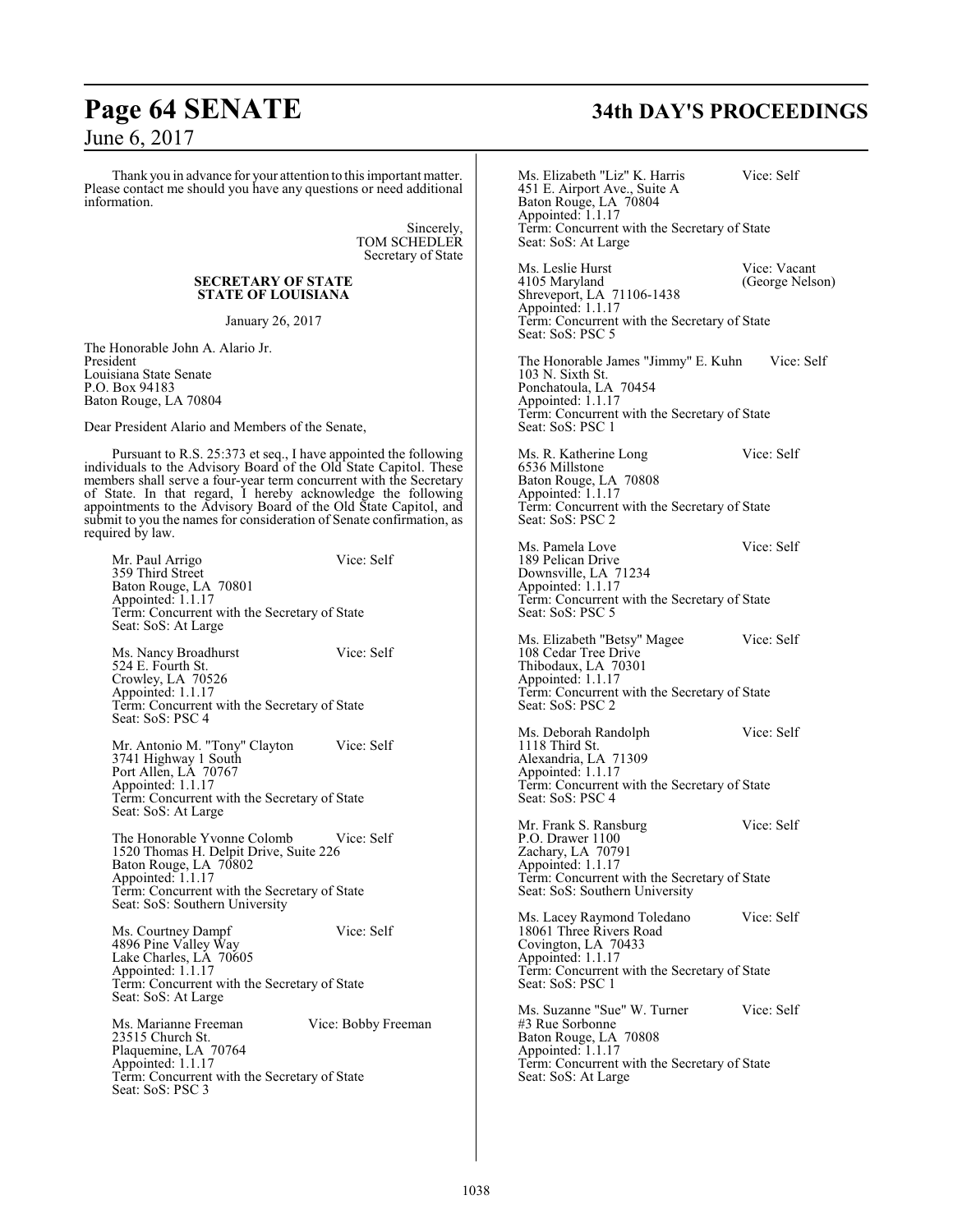Ms. Peggy Vidrine Vice: Add 12149 Lake Estates Ave. Baton Rouge, LA 70810 Appointed: 1.1.17 Term: Concurrent with the Secretary of State Seat: SoS: PSC 3

Thank you in advance for your attention to this important matter. Please contact me should you have any questions or need additional information.

> Sincerely, TOM SCHEDLER Secretary of State

### **STATE OF LOUISIANA SECRETARY OF STATE**

January 26, 2017

The Honorable John A. Alario Jr. President Louisiana State Senate P.O. Box 94183 Baton Rouge, LA 70804

Dear President Alario and Members of the Senate,

Pursuant to R.S. 25:379.1 et seq., I have appointed the following individuals to Regional Museum Governing Board of the Louisiana State Exhibit Museum. Those members serving four-year terms shall serve terms concurrent with the governor. In that regard, I hereby acknowledge the following appointments to the Regional Museum Governing Board of the Louisiana State Exhibit Museum, and submit to you the names for consideration of Senate confirmation, as required by law.

| Ms. Betty B. Black<br>415 Albany Ave.<br>Shreveport, LA 71105<br>Appointed: 6.7.16<br>Term: 6.4.2018<br>Seat: SoS: Parishes                                                                                              | Vice: Self |
|--------------------------------------------------------------------------------------------------------------------------------------------------------------------------------------------------------------------------|------------|
| Ms. Tari Bradford<br>505 Travis Street, Suite 200<br>Shreveport, LA 71101<br>Appointed: 1.1.17<br>Term: Concurrent with the Governor<br>Seat: SOS: Friends of the Louisiana State Exhibit Museum and<br>Discovery Center | Vice: Self |
| Ms. Marcia Calhoun<br>P.O. Box 819<br>Mansfield, LA 71052<br>Appointed: 6.7.16<br>Term: 6.4.2018<br>Seat: SoS: Parishes                                                                                                  | Vice: Self |
| Mr. William Cawthorne<br>724 Coachlight Road<br>Shreveport, LA 71106<br>Appointed: 1.1.17<br>Term: Concurrent with the Governor<br>Seat: SOS: Friends of the Louisiana State Exhibit Museum and<br>Discovery Center      | Vice: Self |

# **34th DAY'S PROCEEDINGS Page 65 SENATE** June 6, 2017

Mr. Chris Giordano Vice: Self 3701 Hudson Ave Shreveport, LA 71109 Appointed: 6.7.16 Term: 4.29.2018 Seat: SoS: State Fair Ms. Margaret Green Vice: Self 7235 Gilbert Drive Shreveport, LA 71106 Appointed: 1.1.17 Term: Concurrent with the Governor Seat: SOS: Friends of the Louisiana State Exhibit Museum and Discovery Center The Honorable Gayle Hamilton Vice: Self 649 Elmwood St. Shreveport, LA 71104 Appointed: 6.7.16 Term: 6.4.2018 Seat: SoS: Parishes Mr. Kenneth L. Hickman Vice: Self 603 Wilder Place Shreveport, LA 71104 Appointed: 6.7.16 Term: 6.4.2018 Seat: SoS: Parishes Mr. Richard J. LeBlanc Vice: Self 705 Texas St., Suite 100 Shreveport, LA 71101 Appointed: 6.7.16 Term: 6.4.2018 Seat: SoS: Parishes Mr. Geoffrey Perego Vice: Self 10123 Pippen Dr. Shreveport, LA 71115 Appointed: 6.7.16 Term: 6.4.2018 Seat: SoS: Parishes Ms. Markey Pierre Vice: Self 401 Market Street, Suite 550 Shreveport, LA 71101 Appointed: 1.1.17 Term: Concurrent with the Governor Seat: SOS: Friends of the Louisiana State Exhibit Museum and Discovery Center Mr. David R. "Rocky" Rockett Jr. Vice: Self 425 Ontario St. Shreveport, LA 71106 Appointed: 6.7.16 Term: 6.4.2018 Seat: SoS: Parishes Ms. Maxine Sarpy Vice: Self 325 Holcomb Drive Shreveport, LA 71103 Appointed: 1.1.17 Term: Concurrent with the Governor Seat: SOS: Friends of the Louisiana State Exhibit Museum and Discovery Center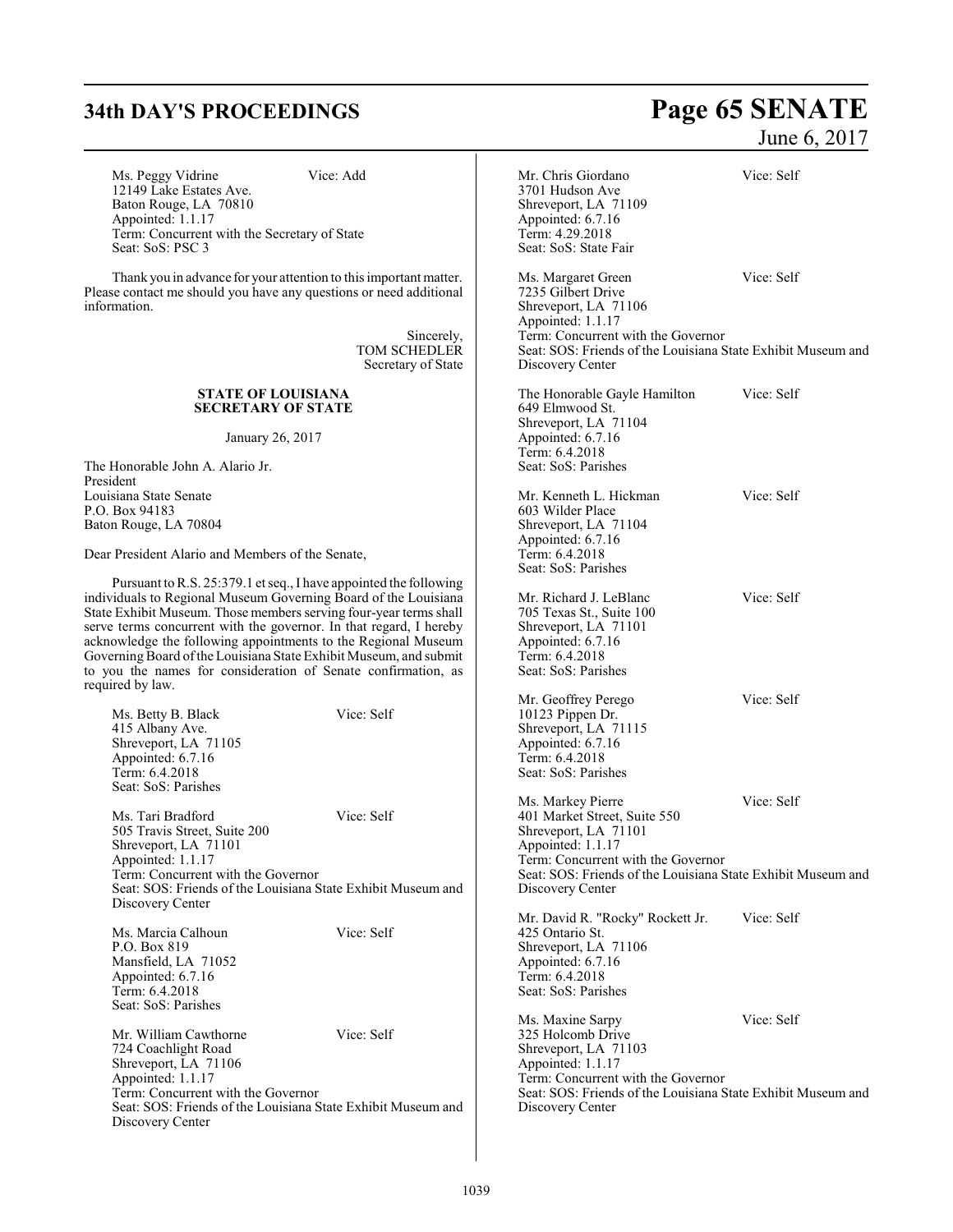# **Page 66 SENATE 34th DAY'S PROCEEDINGS**

Ms. Nell Shehee Vice: Self 2502 Crestwood Drive Shreveport, LA 71118 Appointed: 1.1.17 Term: Concurrent with the Governor Seat: SOS: Friends of the Louisiana State Exhibit Museum and Discovery Center

Mr. Jackson "Jack" C. Sibley Vice: Self 714 Edgemont Street Shreveport, LA 71106 Appointed: 1.1.17 Term: Concurrent with the Governor Seat: SOS: Friends of the Louisiana State Exhibit Museum and Discovery Center

Mr. Andrew Taylor Vice: Self 8211 G.W. Sentell Drive Shreveport, LA 71115 Appointed: 1.1.17 Term: Concurrent with the Governor Seat: SOS: Friends of the Louisiana State Exhibit Museum and Discovery Center

Ms. Evelyn Valore Vice: Self 125 Fondren Circle Shreveport, LA 71103 Appointed: 1.1.17 Term: Concurrent with the Governor Seat: SOS: Friends of the Louisiana State Exhibit Museum and Discovery Center

Thank you in advance for your attention to this important matter. Please contact me should you have any questions or need additional information.

> Sincerely, TOM SCHEDLER Secretary of State

### **TREASURER OF THE STATE OF LOUISIANA**

### March 16, 2017

Honorable John A. Alario Jr. President Louisiana State Senate P.O. Box 94183 Baton Rouge, Louisiana 70804

RE: Department of Treasury Senate Confirmation

Dear President Alario:

In accordance with the authority granted to me as set forth in LA R.S. 36:761et seq., I have appointed the following individual to a position with the Louisiana Department of the Treasury, effective March 13, 2017, and therefore, respectfully request the consent of the Senate.

FIRST ASSISTANT STATE TREASURER<br>Mr. Thomas Enright Jr. Vice: Ron J. Henson Mr. Thomas Enright Jr. Department of Treasury P. O. Box 44154 Baton Rouge, LA 70804

Thank you in advance for your attention to this important matter, and please contact me should you have any questions or need additional information.

> Sincerely, RON J. HENSON State Treasurer

### **TREASURER OF THE STATE OF LOUISIANA**

January 30, 2017

The Honorable John A. Alario President, Louisiana Senate Post Office Box 94183 Baton Rouge, LA 70804

RE: Confirmation of Thomas Enright Louisiana Utilities Restoration Corporation Board of Directors Designee

Dear President Alario:

I have appointed Thomas Enright, Executive Counsel, as my designee to the Board of Directors of the Louisiana Utilities Restoration Corporation. In accordance with R. S. 45:1314 requiring confirmation of designees of elected official members of the Board of Directors of the Louisiana Utilities Restoration Corporation, I hereby request that your procedures for such confirmation or consent be initiated for the following individual, to-wit:

Mr. Thomas Enright Vice: Ron Henson Executive Counsel P.O. Box 44154 Baton Rouge, LA 70804 Appointed: January 11, 2017 Seat: Designee of the State Treasurer

If we need to do anything else to get these procedures started, please let me know. Otherwise, we will wait to hear from your staff.

> Sincerely, RON HENSON State Treasurer

### **LONG LAW FIRM L.L.P.**

March 17, 2017

The Honorable John A. Alario President, Louisiana Senate Post Office Box 94183 Baton Rouge, LA 70804

RE: Confirmation of Eve Kahao Gonzalez Louisiana Utilities Restoration Corporation Board of Directors

Dear President Alario:

As Special Counsel to the Louisiana Utilities Restoration Corporation ("LURC"), I write to request that Eve Kahao Gonzalez, Executive Secretary of the Louisiana Public Service Commission, be confirmed by the Louisiana State Senate. Pursuant to La. R.S.  $45:1314(A)(5)$ , Ms. Gonzalez serves as a member of the LURC Board of Directors. In accordance with R.S. 45:1314(E) requiring confirmation of members of the LURC Board of Directors who are not elected officials, I hereby request that your procedures for such confirmation or consent be initiated for Ms. Gonzalez, whose information is as follows: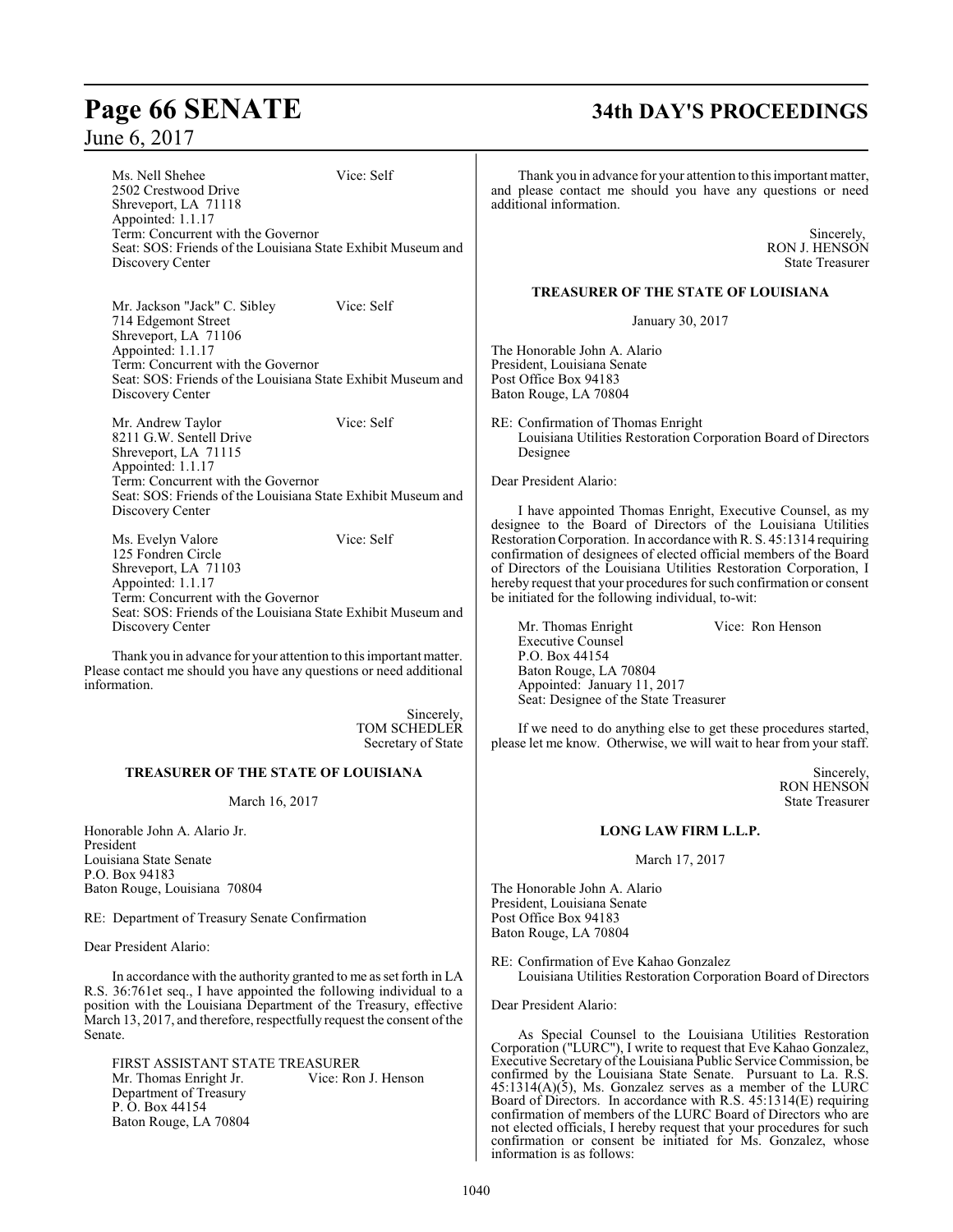# **34th DAY'S PROCEEDINGS Page 67 SENATE**

Ms. Eve Gonzalez, Executive Secretary of the Louisiana Public Service Commission P. O. Box 91154 Baton Rouge, LA 70821 Appointed: Date on which she became Executive Secretary of the LPSC - 2009 Seat: La. R.S. 45:1314(A)(5)

Should you require further information to process this request, please do not hesitate to contact me.

> **Sincerely** JAMIE HURST WATTS Long Law Firm, L.L.P.

### **THE COUNCIL CITY OF NEW ORLEANS**

March 27, 2017

The Honorable John A. Alario President, Louisiana Senate Post Office Box 94183 Baton Rouge, LA 70804

RE: Confirmation of Pearlina Thomas Designee to the Louisiana Utilities Restoration Corporation Board of Directors

Dear President Alario:

Pursuant to the enclosed correspondence dated August 1, 2016, I have appointed Pearlina Thomas as my designee to the Board of Directors of the Louisiana Utilities Restoration Corporation ("LURC"). In accordance with R.S. 45:1314(E) requiring confirmation of designees of elected official members of the LURC Board of Directors, I hereby request that your procedures for such confirmation or consent be initiated for Ms. Thomas, whose information is as follows:

Ms. Pearlina Thomas, Chief of Staff, Council Utilities Regulatory Office City Hall, Suite 6E07 1300 Perdido Street New Orleans, LA 70112

Appointed: August 1, 2016 Seat: La. R.S. 45:1314(A)(6) Permanent Designee of the President of the New Orleans City Council

If we need to do anything else to get these procedures started, please let me know. Otherwise, we will wait to hear from your staff.

> With best regards, I remain STACY S. HEAD President, New Orleans City Council

### **LOUISIANA WORKFORCE COMMISSION**

### April 25, 2017

The Honorable John A. Alario Jr. President Louisiana State Senate Post Office Box 94183 Baton Rouge, Louisiana 70804

Dear President Alario,

I have appointed Kenneth A. Burrell as my Deputy Executive Director of the Louisiana Workforce Commission. I would sincerely appreciate having Mr. Burrell's name placed on the Senate and Governmental Affairs agenda for Senate confirmation. His information is as follows:

| Name:      | Kenr  |
|------------|-------|
| Address:   | 37 Li |
|            | Covi  |
| Position:  | Dept  |
| Replacing: | Cath  |

neth A. Burrell urline Drive ington, Louisiana 70433 uty Executive Director y Wells

Please do not hesitate to contact me with any questions you may have. I look forward to working with you.

> Sincerely, AVA M. DEJOIE Executive Director

### **Appointment of Conference Committee on Senate Bill No. 79**

The President of the Senate appointed the following members to confer with a like committee from the House to consider the disagreement on **Senate Bill No. 79**:

> Senators Luneau, LaFleur and Morrell.

### **Appointment of Conference Committee on Senate Bill No. 148**

The President of the Senate appointed the following members to confer with a like committee from the House to consider the disagreement on **Senate Bill No. 148**:

> Senators Chabert, LaFleur and Johns.

### **Appointment of Conference Committee on Senate Bill No. 172**

The President of the Senate appointed the following members to confer with a like committee from the House to consider the disagreement on **Senate Bill No. 172**:

> Senators Morrell, LaFleur and Donahue.

### **Appointment of Conference Committee on Senate Bill No. 223**

The President of the Senate appointed the following members to confer with a like committee from the House to consider the disagreement on **Senate Bill No. 223**:

> Senators Riser, Peacock and LaFleur.

### **Appointment of Conference Committee on Senate Bill No. 249**

The President of the Senate appointed the following members to confer with a like committee from the House to consider the disagreement on **Senate Bill No. 249**:

> Senators Chabert, LaFleur and Allain.

# June 6, 2017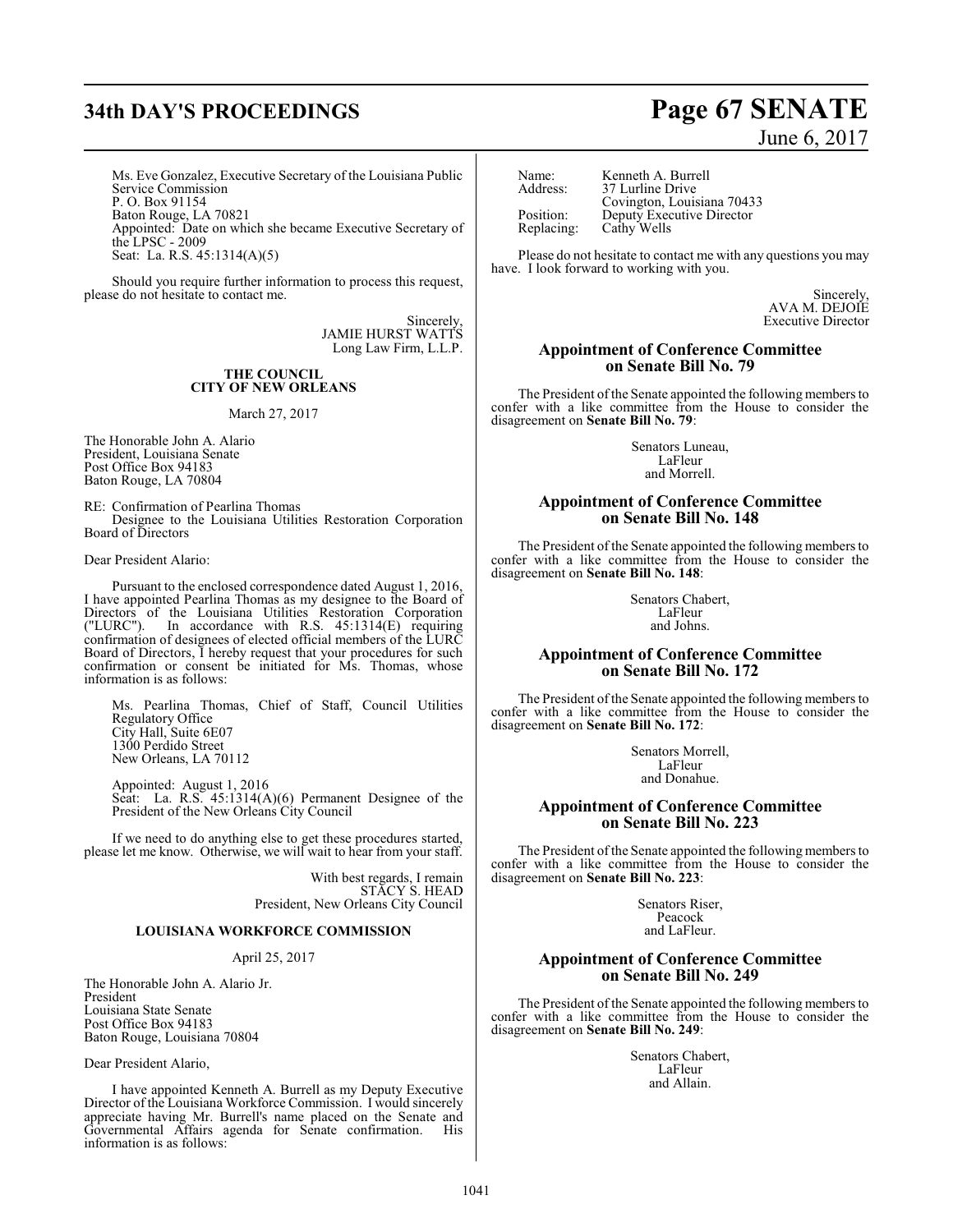### **Recess**

On motion of Senator Thompson, the Senate took a recess at 10:50 o'clock A.M. until 12:30 o'clock P.M.

### **After Recess**

The Senate was called to order at 1:40 o'clock P.M. by the President of the Senate.

### **ROLL CALL**

The roll being called, the following members answered to their names:

### PRESENT

Hewitt Peacock<br>Johns Perry

Mr. President Gatti Gatti Morrish<br>Appel Hewitt Peacock Bishop Johns Perry<br>Boudreaux Lambert Peterson Boudreaux Lambert Peters<br>Carter Long Riser Carter Long<br>Chabert Luneau Chabert Luneau Smith, G. Claitor Martiny Smith, J.<br>Colomb Milkovich Tarver Colomb Milkovich Tarver Donahue Mizell Ward Total - 33

Mills Walsworth<br>
Mizell Ward Morrell

ABSENT

| Allain    | Erdey   | Thompson |
|-----------|---------|----------|
| Barrow    | LaFleur |          |
| Total - 5 |         |          |

The President of the Senate announced there were 33 Senators present and a quorum.

### **Senate Business Resumed After Recess**

### **Message from the House**

### **DISAGREEMENT TO HOUSE BILL**

### June 6, 2017

To the Honorable President and Members of the Senate:

I am directed to inform your honorable body that the House of Representatives has refused to concur in the proposed Senate Amendment(s) to **House Bill No. 26** by Representative Barras, and ask the President to appoint on the part of the Senate a committee to confer with a like committee from the House on the disagreement.

> Respectfully submitted, ALFRED W. SPEER Clerk of the House of Representatives

### **Message from the House**

### **DISAGREEMENT TO HOUSE BILL**

June 6, 2017

To the Honorable President and Members of the Senate:

I am directed to inform your honorable body that the House of Representatives has refused to concur in the proposed Senate Amendment(s) to **House Bill No. 64** by Representative Henry, and

# **Page 68 SENATE 34th DAY'S PROCEEDINGS**

ask the President to appoint on the part of the Senate a committee to confer with a like committee from the House on the disagreement.

> Respectfully submitted, ALFRED W. SPEER Clerk of the House of Representatives

### **Message from the House**

### **DISAGREEMENT TO HOUSE BILL**

June 6, 2017

To the Honorable President and Members of the Senate:

I am directed to inform your honorable body that the House of Representatives has refused to concur in the proposed Senate Amendment(s) to **House Bill No. 187** by Representative Cromer, and ask the President to appoint on the part of the Senate a committee to confer with a like committee from the House on the disagreement.

> Respectfully submitted, ALFRED W. SPEER Clerk of the House of Representatives

### **Message from the House**

### **DISAGREEMENT TO HOUSE BILL**

June 6, 2017

To the Honorable President and Members of the Senate:

I am directed to inform your honorable body that the House of Representatives has refused to concur in the proposed Senate Amendment(s) to **House Bill No. 231** by Representative Thibaut, and ask the President to appoint on the part of the Senate a committee to confer with a like committee from the House on the disagreement.

> Respectfully submitted, ALFRED W. SPEER Clerk of the House of Representatives

### **Message from the House**

### **DISAGREEMENT TO HOUSE BILL**

June 6, 2017

To the Honorable President and Members of the Senate:

I am directed to inform your honorable body that the House of Representatives has refused to concur in the proposed Senate Amendment(s) to **House Bill No. 293** by Representative Amedee, and ask the President to appoint on the part of the Senate a committee to confer with a like committee from the House on the disagreement.

> Respectfully submitted, ALFRED W. SPEER Clerk of the House of Representatives

### **Message from the House**

### **DISAGREEMENT TO HOUSE BILL**

June 6, 2017

To the Honorable President and Members of the Senate:

I am directed to inform your honorable body that the House of Representatives has refused to concur in the proposed Senate Amendment(s) to **House Bill No. 466** by Representative Chaney,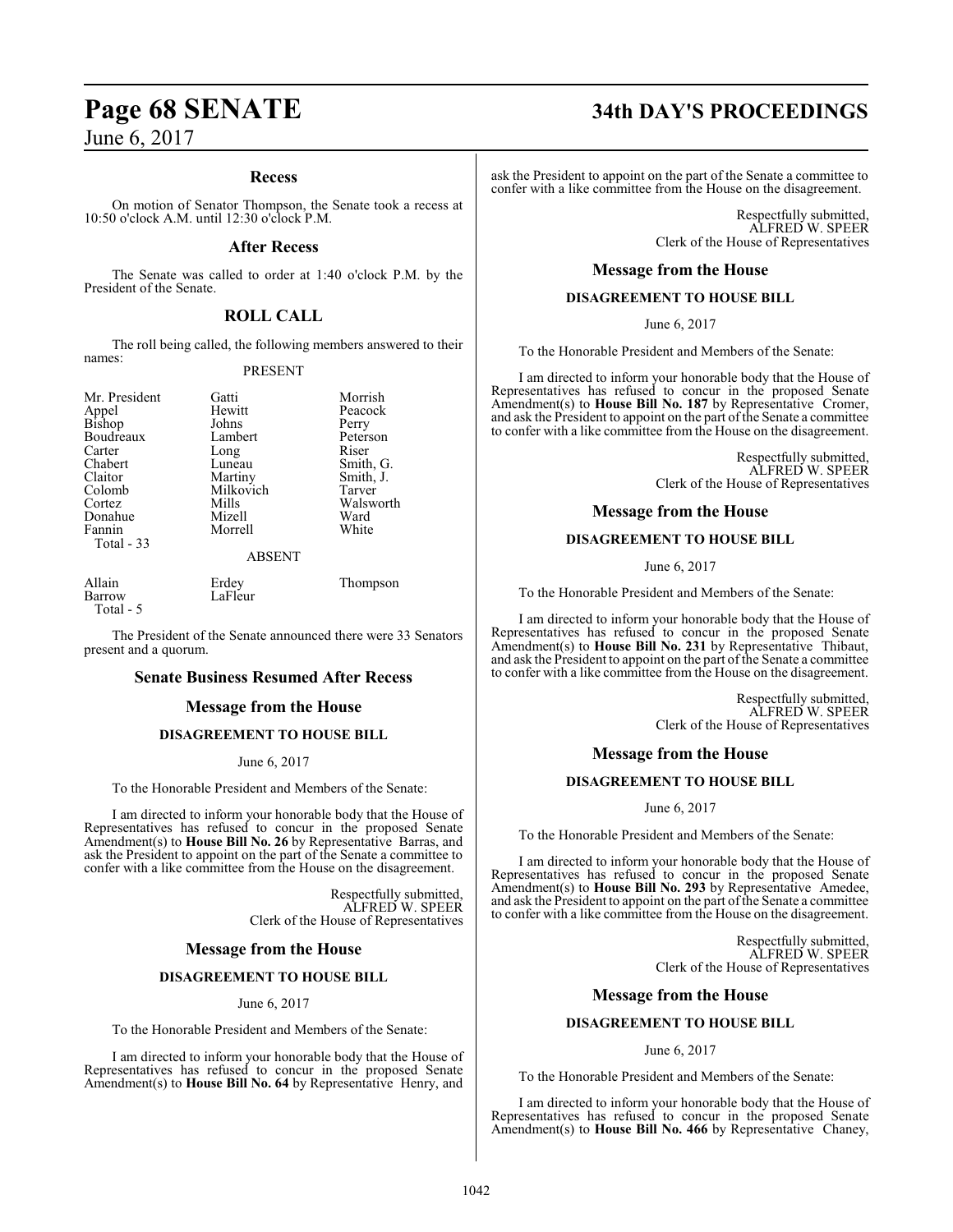and ask the President to appoint on the part of the Senate a committee to confer with a like committee from the House on the disagreement.

> Respectfully submitted, ALFRED W. SPEER Clerk of the House of Representatives

### **Message from the House**

### **DISAGREEMENT TO HOUSE BILL**

June 6, 2017

To the Honorable President and Members of the Senate:

I am directed to inform your honorable body that the House of Representatives has refused to concur in the proposed Senate Amendment(s) to **House Bill No. 629** byRepresentative Anders, and ask the President to appoint on the part of the Senate a committee to confer with a like committee from the House on the disagreement.

> Respectfully submitted, ALFRED W. SPEER Clerk of the House of Representatives

### **Message from the House**

### **DISAGREEMENT TO HOUSE BILL**

June 6, 2017

To the Honorable President and Members of the Senate:

I am directed to inform your honorable body that the House of Representatives has refused to concur in the proposed Senate Amendment(s) to **House Bill No. 646** by Representative Leger, and ask the President to appoint on the part of the Senate a committee to confer with a like committee from the House on the disagreement.

> Respectfully submitted, ALFRED W. SPEER Clerk of the House of Representatives

### **Introduction of Senate Resolutions**

Senator Erdey asked for and obtained a suspension of the rules to read Senate Resolutions a first and second time.

### **SENATE RESOLUTION NO. 198—** BY SENATOR ERDEY

A RESOLUTION

To urge and request all law enforcement agencies throughout Louisiana to educate and train their officers regarding their authority to remove vehicles and cargo from the roadway or shoulder during peak traffic hours and to prioritize opening all roadway lanes to traffic to relieve traffic congestion and minimize delay to the motoring public.

On motion of Senator Erdey the resolution was read by title and adopted.

### **Introduction of Senate Concurrent Resolutions**

Senator Peacock asked for and obtained a suspension ofthe rules to read Senate Concurrent Resolutions a first and second time.

**SENATE CONCURRENT RESOLUTION NO. 123—** BY SENATOR PEACOCK

A CONCURRENT RESOLUTION To commemorate the lifetime achievements of publisher and entrepreneur, Robert G. "Bob" Claitor Sr.

# **34th DAY'S PROCEEDINGS Page 69 SENATE** June 6, 2017

The concurrent resolution was read by title. Senator Peacock moved to adopt the Senate Concurrent Resolution.

### **ROLL CALL**

The roll was called with the following result:

### YEAS

Mr. President Gatti Morrish Appel Johns Perry<br>Bishop LaFleur Riser Bishop LaFleur<br>Boudreaux Lambert Boudreaux Lambert Smith, G.<br>
Carter Long Smith, J. Chabert Luneau<br>Claitor Martiny Claitor Martiny Walsworth Cortez Mills<br>Donahue Mizell Donahue<br>Fannin Total - 34

Hewitt Peacock<br>Johns Perry Long Smith, J.<br>Luneau Tarver Milkovich Ward<br>
Mills White NAYS

Total - 0

Total - 4

Barrow Peterson<br>Erdey Thompso **Thompson** 

Morrell

The Chair declared the Senate adopted the Senate Concurrent Resolution and ordered it sent to the House.

ABSENT

### **Message from the House**

### **HOUSE CONFEREES APPOINTED**

### June 6, 2017

To the Honorable President and Members of the Senate:

I am directed to inform your honorable body that the Speaker of the House of Representatives has appointed the following members, on the part of the House of Representatives, to confer, with a like committee from the Senate, on the disagreement to **Senate Bill No. 60** by Senator Walsworth:

Representatives Hoffmann, Havard and Jay Morris.

Respectfully submitted, ALFRED W. SPEER Clerk of the House of Representatives

### **Message from the House**

### **HOUSE CONFEREES APPOINTED**

June 6, 2017

To the Honorable President and Members of the Senate:

I am directed to inform your honorable body that the Speaker of the House of Representatives has appointed the following members, on the part of the House of Representatives, to confer, with a like committee from the Senate, on the disagreement to **Senate Bill No. 86** by Senator Perry:

Representatives Stefanski, Berthelot and Hensgens.

Respectfully submitted, ALFRED W. SPEER Clerk of the House of Representatives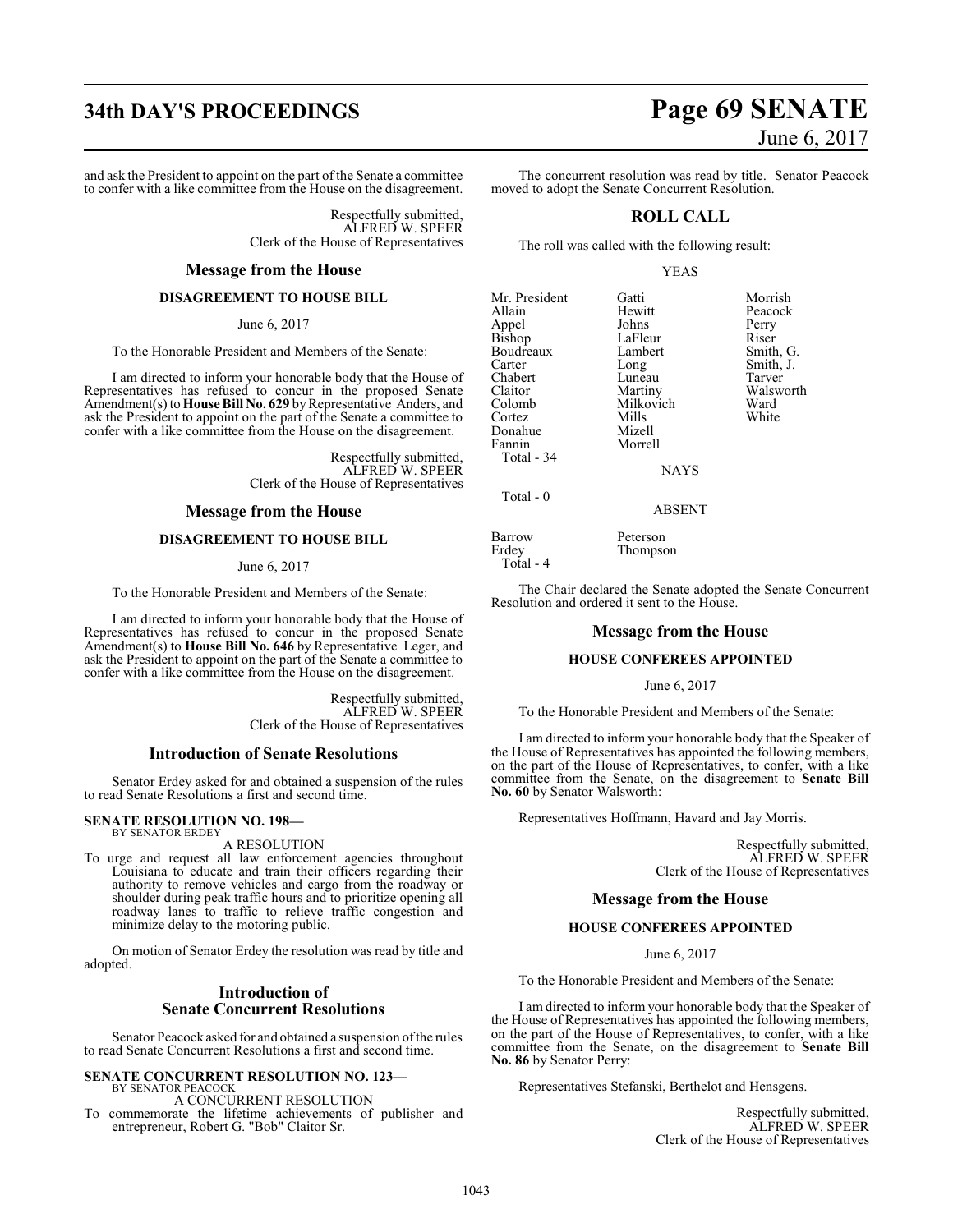### **Message from the House**

### **HOUSE CONFEREES APPOINTED**

### June 6, 2017

To the Honorable President and Members of the Senate:

I am directed to inform your honorable body that the Speaker of the House of Representatives has appointed the following members, on the part of the House of Representatives, to confer, with a like committee from the Senate, on the disagreement to **Senate Bill No. 213** by Senator G. Smith:

Representatives G. Miller, Jackson and Gaines.

Respectfully submitted, ALFRED W. SPEER Clerk of the House of Representatives

### **Message from the House**

### **HOUSE CONFEREES APPOINTED**

### June 6, 2017

To the Honorable President and Members of the Senate:

I am directed to inform your honorable body that the Speaker of the House of Representatives has appointed the following members, on the part of the House of Representatives, to confer, with a like committee fromthe Senate, on the disagreement to **House Bill No. 83** by Representative Marino:

Representatives Marino, Mack and Stefanski.

Respectfully submitted, ALFRED W. SPEER Clerk of the House of Representatives

### **Message from the House**

### **CONCURRING IN SENATE CONCURRENT RESOLUTIONS**

June 6, 2017

To the Honorable President and Members of the Senate:

I am directed to inform your honorable body that the House of Representatives has finally concurred in the following Senate Concurrent Resolutions:

### **SENATE CONCURRENT RESOLUTION NO. 48—** BY SENATOR MILKOVICH

A CONCURRENT RESOLUTION

To urge and request the division of administration to request state agencies to publish certain information regarding the lease of nonpublic buildings.

Reported without amendments.

### **SENATE CONCURRENT RESOLUTION NO. 102—**

BY SENATORS WARD, ALARIO, APPEL, BARROW, BOUDREAUX,<br>CARTER, CLAITOR, COLOMB, CORTEZ, DONAHUE, GATTI, HEWITT,<br>JOHNS, LONG, LUNEAU, MARTINY, MILLS, MIZELL, MORRELL,<br>PEACOCK, PERRY, PETERSON, RISER, GARY SMITH, JOHN SMITH,<br>TA A CONCURRENT RESOLUTION

To affirm the need for civility in political discourse and debate as a fundamental requirement for effective representative democracy and governing.

## **Page 70 SENATE 34th DAY'S PROCEEDINGS**

Reported without amendments.

Respectfully submitted, ALFRED W. SPEER Clerk of the House of Representatives

### **Appointment of Conference Committee on House Bill No. 83**

The President of the Senate appointed to the Conference Committee on **House Bill No. 83** the following members of the Senate:

> Senators Claitor, Morrell and Martiny.

### **Message from the House**

### **DISAGREEMENT TO HOUSE BILL**

June 6, 2017

To the Honorable President and Members of the Senate:

I am directed to inform your honorable body that the House of Representatives has refused to concur in the proposed Senate Amendment(s) to **House Bill No. 341** by Representative Dustin Miller, and ask the President to appoint on the part of the Senate a committee to confer with a like committee from the House on the disagreement.

> Respectfully submitted, ALFRED W. SPEER Clerk of the House of Representatives

### **Message from the House**

### **CONCURRING IN SENATE CONCURRENT RESOLUTIONS**

June 6, 2017

To the Honorable President and Members of the Senate:

I am directed to inform your honorable body that the House of Representatives has finally concurred in the following Senate Concurrent Resolutions:

### **SENATE CONCURRENT RESOLUTION NO. 60—** BY SENATOR PERRY

A CONCURRENT RESOLUTION

To authorize that the grounds surrounding the Old Arsenal Museum on the capitol grounds be designated as "TheLouisiana Veterans Memorial Park".

Reported with amendments.

## **SENATE CONCURRENT RESOLUTION NO. 117—** BY SENATOR WALSWORTH

A CONCURRENT RESOLUTION

To create and provide for the Louisiana Historical Archives Task Force to study the conditions, issues, needs, and problems relative to the preservation of the state's historical archives and records and to recommend any action or legislation that the task force deems necessary or appropriate.

Reported with amendments.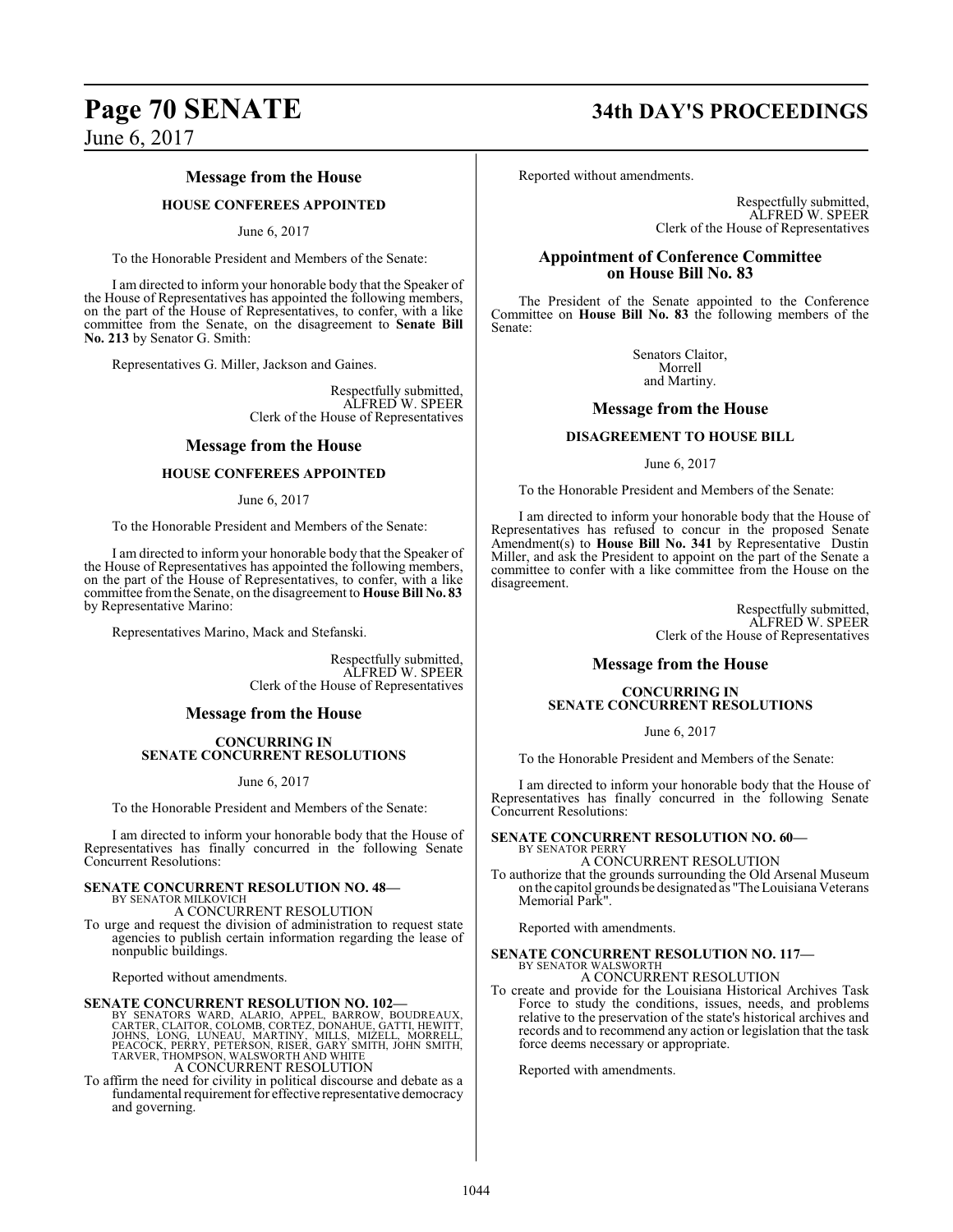# **34th DAY'S PROCEEDINGS Page 71 SENATE**

### **SENATE CONCURRENT RESOLUTION NO. 38—**

BY SENATOR MORRELL AND REPRESENTATIVE MORENO A CONCURRENT RESOLUTION

To create the Task Force on Secure Care Standards and Auditing to develop standards and procedures for the operation and auditing of secure care facilities in Louisiana.

Reported without amendments.

### **SENATE CONCURRENT RESOLUTION NO. 110—** BY SENATOR MORRISH A CONCURRENT RESOLUTION

To create a task force to study the Taylor Opportunity Program for Students (TOPS), including a review of the program's purpose and history, the role of the program in relation to tuition and fees, and other institutional, state, and federal financial assistance programs, and ways to ensure the program's longterm viability.

Reported without amendments.

**SENATE CONCURRENT RESOLUTION NO. 116—**<br>BY SENATORS MORRISH AND PERRY AND REPRESENTATIVES<br>DEVILLIER, HENSGENS, MIGUEZ AND STEFANSKI A CONCURRENT RESOLUTION

To urge and request the Judicial Council of the Supreme Court of Louisiana to study the feasibility of dividing the Fifteenth Judicial District into three separate judicial districts, one district to be comprised of Acadia Parish, one district to be comprised of Vermilion Parish, and one district to be comprised of Lafayette Parish.

Reported without amendments.

**SENATE CONCURRENT RESOLUTION NO. 83**<br>
BY SENATORS WHITE, ALLAIN, APPEL, CHABERT, CORTEZ,<br>
DONAHUE, ERDEY, FANNIN, HEWITT, LAMBERT, MIZELL, PERRY,<br>
TARVER, THOMPSON AND WALSWORTH A CONCURRENT RESOLUTION

To urge and request that the federal funds received by Louisiana through the Community Development Block Grant–Disaster Recovery Program relative to damages caused by the flooding in the state during 2016 be subject to the same legislative oversight as the oversight required for the allocation and expenditure of federal funds received by Louisiana through the Community Development Block Grant–Disaster Recovery Program relative to damages caused by hurricanes Katrina and R<sub>ita</sub>

Reported without amendments.

Respectfully submitted, ALFRED W. SPEER Clerk of the House of Representatives

### **Message from the House**

### **DISAGREEMENT TO HOUSE BILL**

June 6, 2017

To the Honorable President and Members of the Senate:

I am directed to inform your honorable body that the House of Representatives has refused to concur in the proposed Senate Amendment(s) to **House Bill No. 557** by Representative Seabaugh, and ask the President to appoint on the part of the Senate a committee to confer with a like committee from the House on the disagreement.

> Respectfully submitted, ALFRED W. SPEER Clerk of the House of Representatives

# June 6, 2017

### **Message from the House**

### **DISAGREEMENT TO HOUSE BILL**

June 6, 2017

To the Honorable President and Members of the Senate:

I am directed to inform your honorable body that the House of Representatives has refused to concur in the proposed Senate Amendment(s) to **House Bill No. 616** by Representative Thomas, and ask the President to appoint on the part ofthe Senate a committee to confer with a like committee from the House on the disagreement.

> Respectfully submitted, ALFRED W. SPEER Clerk of the House of Representatives

### **Message from the House**

### **DISAGREEMENT TO HOUSE BILL**

June 6, 2017

To the Honorable President and Members of the Senate:

I am directed to inform your honorable body that the House of Representatives has refused to concur in the proposed Senate Amendment(s) to **House Bill No. 625** by Representative Henry, and ask the President to appoint on the part of the Senate a committee to confer with a like committee from the House on the disagreement.

> Respectfully submitted, ALFRED W. SPEER Clerk of the House of Representatives

### **Message from the House**

### **DISAGREEMENT TO HOUSE BILL**

### June 6, 2017

To the Honorable President and Members of the Senate:

I am directed to inform your honorable body that the House of Representatives has refused to concur in the proposed Senate Amendment(s) to **House Bill No. 651** by Representative Broadwater, and ask the President to appoint on the part of the Senate a committee to confer with a like committee from the House on the disagreement.

> Respectfully submitted, ALFRED W. SPEER Clerk of the House of Representatives

### **Message from the House**

### **DISAGREEMENT TO HOUSE BILL**

June 6, 2017

To the Honorable President and Members of the Senate:

I am directed to inform your honorable body that the House of Representatives has refused to concur in the proposed Senate Amendment(s) to **House Bill No. 689** by Representative Marcelle, and ask the President to appoint on the part of the Senate a committee to confer with a like committee from the House on the disagreement.

> Respectfully submitted, ALFRED W. SPEER Clerk of the House of Representatives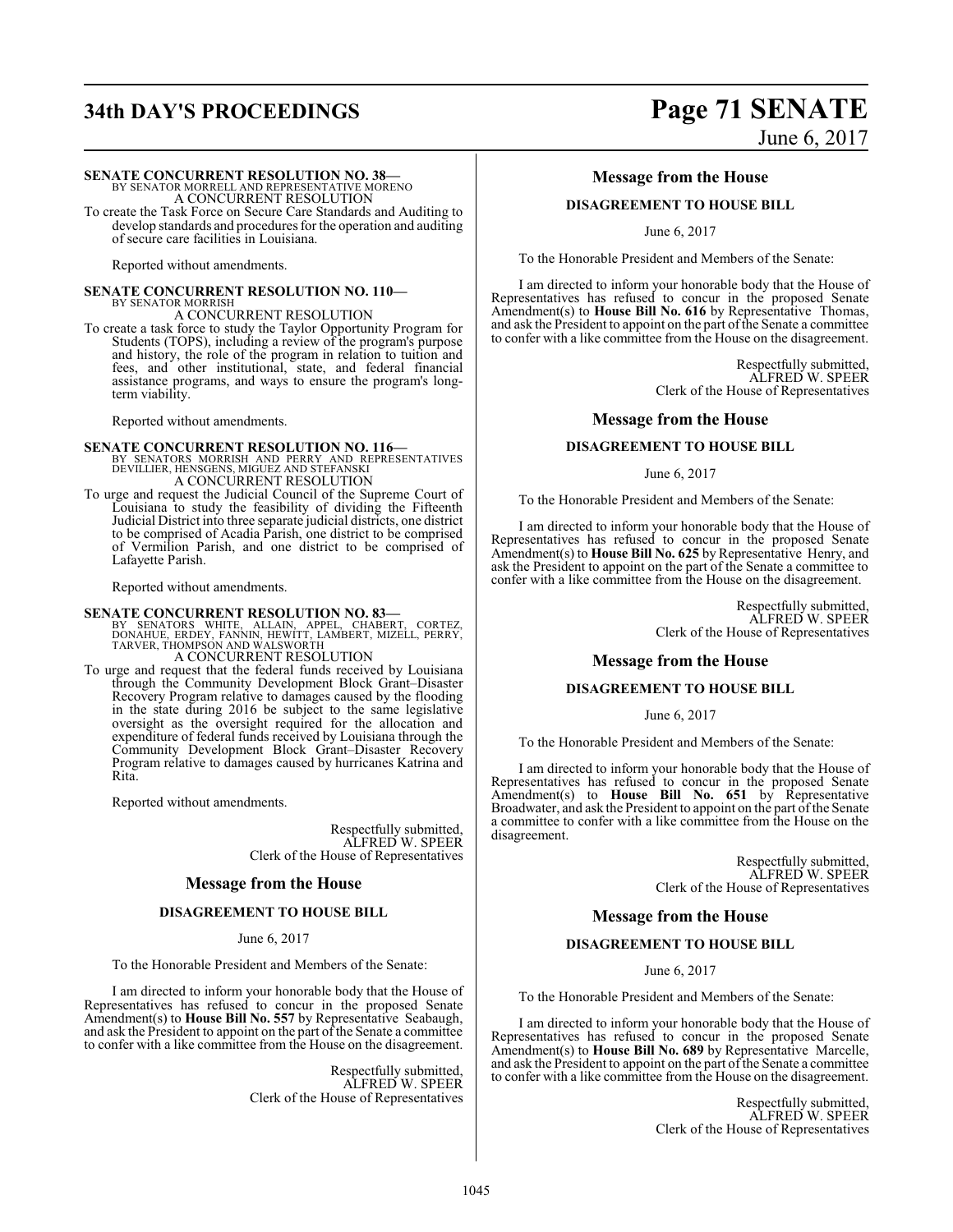### **Introduction of Senate Resolutions**

Senator Long asked for and obtained a suspension of the rules to read Senate Resolutions a first and second time.

### **SENATE RESOLUTION NO. 199—** BY SENATOR LONG

A RESOLUTION

To commend the Kisatchie-Delta Regional Planning and Development District on the celebration of its fiftieth anniversary.

On motion of Senator Long the resolution was read by title and adopted.

### **SENATE RESOLUTION NO. 200—** BY SENATOR PEACOCK

A RESOLUTION

To express the sincere condolences of the Senate of the Legislature of Louisiana upon the passing of Coach John Thompson, renowned football coach, teacher, and mentor and to celebrate his sports legacy that has spanned the greater portion of five decades.

On motion of Senator Peacock the resolution was read by title and adopted.

### **Introduction of Senate Concurrent Resolutions**

Senator Peacock asked for and obtained a suspension ofthe rules to read Senate Concurrent Resolutions a first and second time.

### **SENATE CONCURRENT RESOLUTION NO. 124—** BY SENATOR PEACOCK

A CONCURRENT RESOLUTION

To express the sincere condolences of the Legislature of Louisiana upon the passing of Coach John Thompson, renowned football coach, teacher, and mentor and to celebrate his sports legacy that has spanned the greater portion of five decades.

The concurrent resolution was read by title. Senator Peacock moved to adopt the Senate Concurrent Resolution.

### **ROLL CALL**

The roll was called with the following result:

### YEAS

| Mr. President | Fannin      | Morrish   |
|---------------|-------------|-----------|
| Allain        | Gatti       | Peacock   |
| Appel         | Hewitt      | Perry     |
| Barrow        | Johns       | Peterson  |
| Bishop        | LaFleur     | Riser     |
| Boudreaux     | Lambert     | Smith, G. |
| Carter        | Long        | Smith, J. |
| Chabert       | Luneau      | Tarver    |
| Claitor       | Martiny     | Thompson  |
| Colomb        | Milkovich   | Walsworth |
| Cortez        | Mills       | Ward      |
| Donahue       | Mizell      | White     |
| Erdey         | Morrell     |           |
| Total - 38    |             |           |
|               | <b>NAYS</b> |           |

Total - 0

# **Page 72 SENATE 34th DAY'S PROCEEDINGS**

ABSENT

Total - 0

The Chair declared the Senate adopted the Senate Concurrent Resolution and ordered it sent to the House.

### **Message from the House**

### **ASKING CONCURRENCE IN HOUSE CONCURRENT RESOLUTIONS**

June 6, 2017

To the Honorable President and Members of the Senate:

I am directed to inform your honorable body that the House of Representatives has finally passed and asks your concurrence in the following House Concurrent Resolutions:

HCR No. 67

Respectfully submitted, ALFRED W. SPEER Clerk of the House of Representatives

### **House Concurrent Resolutions**

Senator Claitor asked for and obtained a suspension of the rules to read House Concurrent Resolutions a first and second time.

### **HOUSE CONCURRENT RESOLUTION NO. 67—** BY REPRESENTATIVE IVEY A CONCURRENT RESOLUTION

To urge and request the Department of Wildlife and Fisheries to study the possibility of state reciprocity in the issuance of hunting and fishing licenses for certain members of the United States Armed Forces.

The resolution was read by title. Senator Claitor moved to concur in the House Concurrent Resolution.

### **ROLL CALL**

The roll was called with the following result:

### YEAS

| Mr. President | Fannin      | Peacock   |
|---------------|-------------|-----------|
| Allain        | Gatti       | Perry     |
| Appel         | Hewitt      | Peterson  |
| Barrow        | Johns       | Riser     |
| Bishop        | LaFleur     | Smith, G. |
| Boudreaux     | Lambert     | Smith, J. |
| Carter        | Long        | Tarver    |
| Chabert       | Luneau      | Thompson  |
| Claitor       | Martiny     | Walsworth |
| Colomb        | Mills       | Ward      |
| Cortez        | Mizell      | White     |
| Donahue       | Morrell     |           |
| Erdey         | Morrish     |           |
| Total - 37    |             |           |
|               | <b>NAYS</b> |           |
|               |             |           |

Total - 0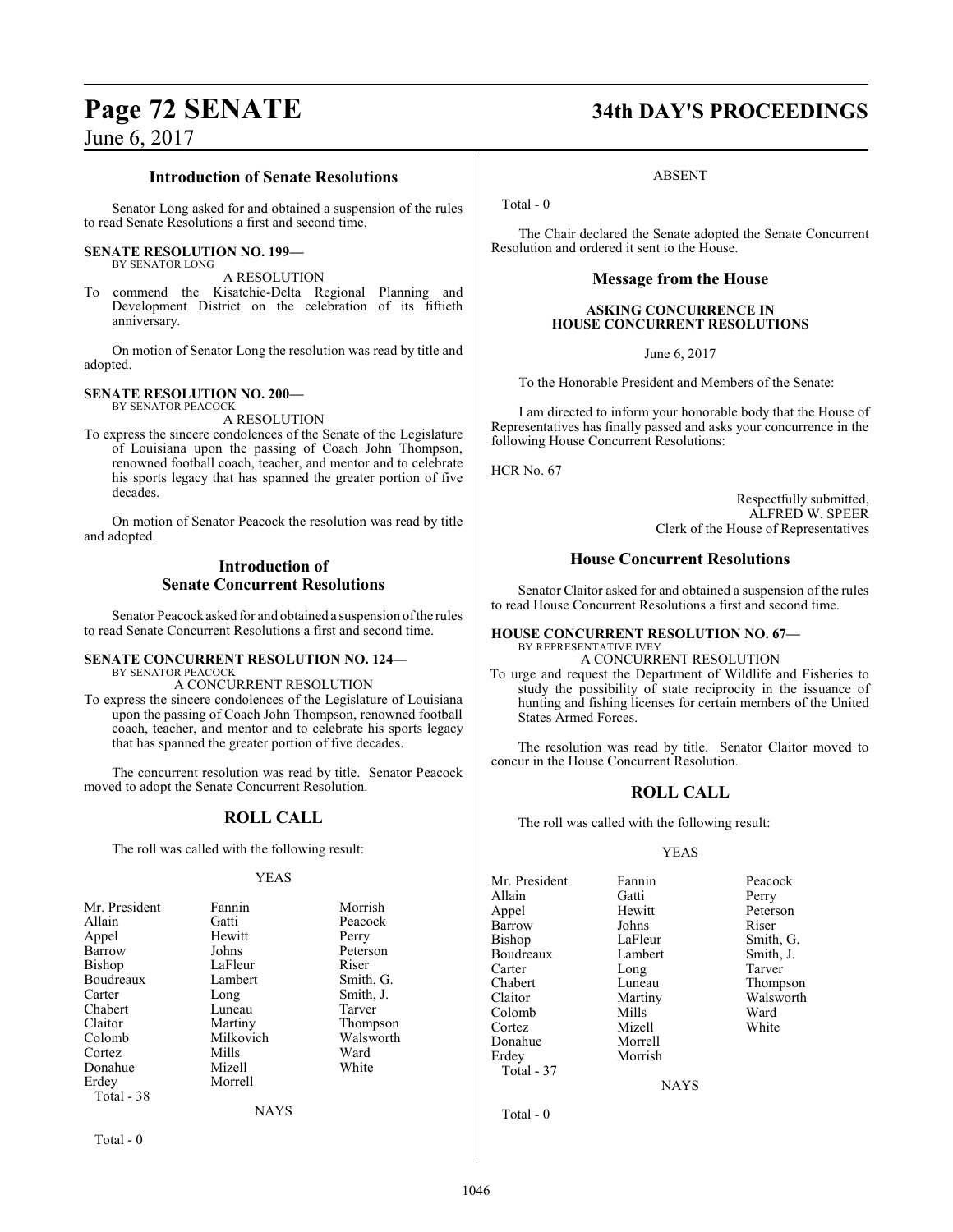#### ABSENT

Milkovich Total - 1

The Chair declared the Senate concurred in the House Concurrent Resolution and ordered it returned to the House.

#### **Message from the House**

#### **HOUSE CONFEREES APPOINTED**

June 6, 2017

To the Honorable President and Members of the Senate:

I am directed to inform your honorable body that the Speaker of the House of Representatives has appointed the following members, on the part of the House of Representatives, to confer, with a like committee fromthe Senate, on the disagreement to **House Bill No. 26** by Representative Barras:

Representatives Barras, Bishop and Huval.

Respectfully submitted, ALFRED W. SPEER Clerk of the House of Representatives

#### **Message from the House**

#### **HOUSE CONFEREES APPOINTED**

June 6, 2017

To the Honorable President and Members of the Senate:

I am directed to inform your honorable body that the Speaker of the House of Representatives has appointed the following members, on the part of the House of Representatives, to confer, with a like committee from the Senate, on the disagreement to **House Bill No. 187** by Representative Cromer:

Representatives Cromer, Abramson and Bagley.

Respectfully submitted, ALFRED W. SPEER Clerk of the House of Representatives

#### **Message from the House**

#### **HOUSE CONFEREES APPOINTED**

June 6, 2017

To the Honorable President and Members of the Senate:

I am directed to inform your honorable body that the Speaker of the House of Representatives has appointed the following members, on the part of the House of Representatives, to confer, with a like committee from the Senate, on the disagreement to **House Bill No. 231** by Representative Thibaut:

Representatives Thibaut, Danahay and C. Brown.

Respectfully submitted, ALFRED W. SPEER Clerk of the House of Representatives

# **34th DAY'S PROCEEDINGS Page 73 SENATE** June 6, 2017

#### **Message from the House**

#### **HOUSE CONFEREES APPOINTED**

June 6, 2017

To the Honorable President and Members of the Senate:

I am directed to inform your honorable body that the Speaker of the House of Representatives has appointed the following members, on the part of the House of Representatives, to confer, with a like committee from the Senate, on the disagreement to **House Bill No. 244** by Representative Hilferty:

Representatives Hilferty, Garofalo and Magee.

Respectfully submitted, ALFRED W. SPEER Clerk of the House of Representatives

#### **Message from the House**

#### **HOUSE CONFEREES APPOINTED**

June 6, 2017

To the Honorable President and Members of the Senate:

I am directed to inform your honorable body that the Speaker of the House of Representatives has appointed the following members, on the part of the House of Representatives, to confer, with a like committee from the Senate, on the disagreement to **House Bill No. 293** by Representative Amedee:

Representatives Amedee, Henry and Seabaugh.

Respectfully submitted, ALFRED W. SPEER Clerk of the House of Representatives

#### **Message from the House**

#### **HOUSE CONFEREES APPOINTED**

June 6, 2017

To the Honorable President and Members of the Senate:

I am directed to inform your honorable body that the Speaker of the House of Representatives has appointed the following members, on the part of the House of Representatives, to confer, with a like committee from the Senate, on the disagreement to **House Bill No. 327** by Representative Schexnayder:

Representatives Schexnayder, Jackson and Abramson.

Respectfully submitted, ALFRED W. SPEER Clerk of the House of Representatives

#### **Message from the House**

#### **HOUSE CONFEREES APPOINTED**

June 6, 2017

To the Honorable President and Members of the Senate:

I am directed to inform your honorable body that the Speaker of the House of Representatives has appointed the following members, on the part of the House of Representatives, to confer, with a like committee from the Senate, on the disagreement to **House Bill No. 341** by Representative P. Miller: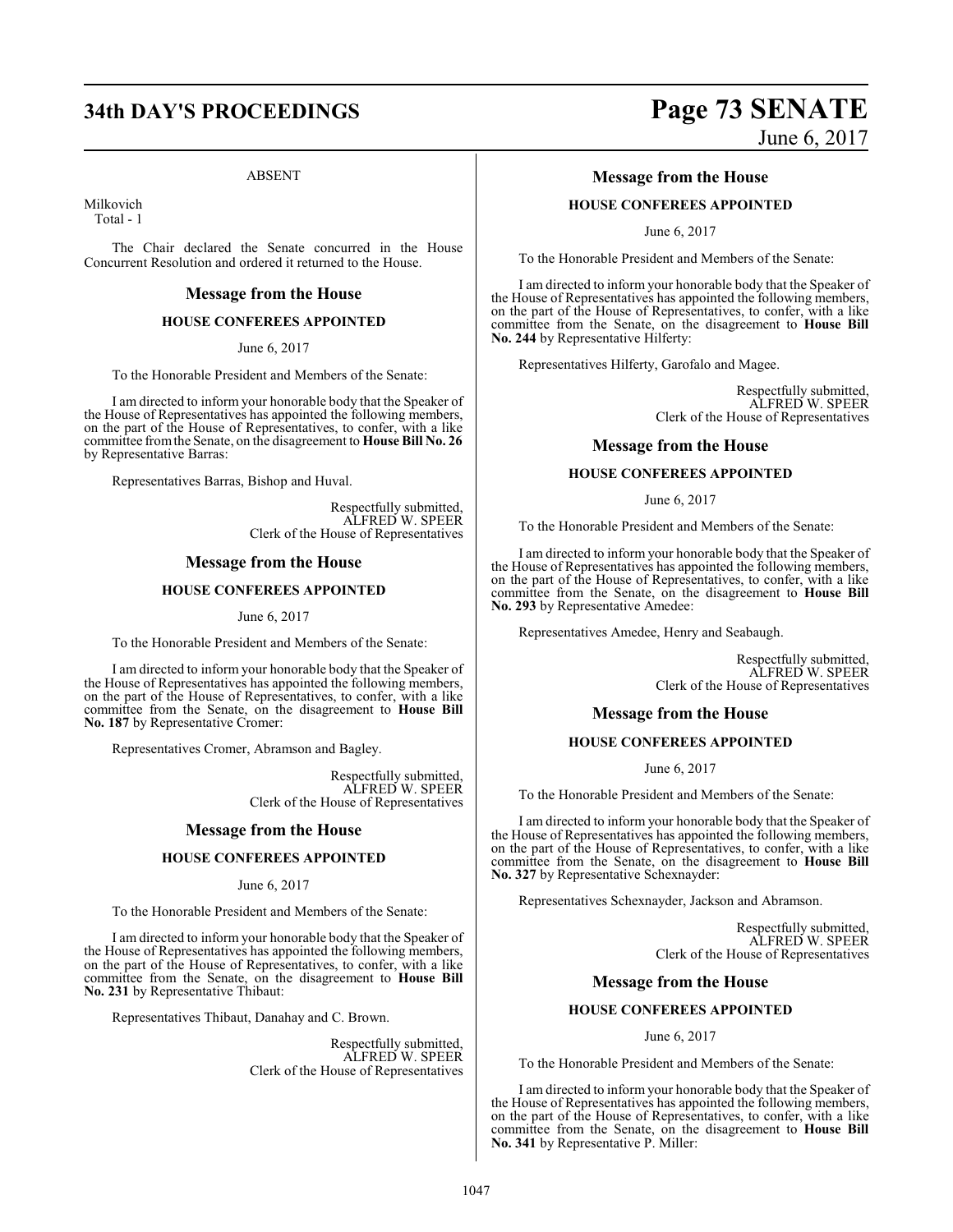# **Page 74 SENATE 34th DAY'S PROCEEDINGS**

Representatives P. Miller, Hoffmann and Havard.

Respectfully submitted, ALFRED W. SPEER Clerk of the House of Representatives

#### **Message from the House**

#### **HOUSE CONFEREES APPOINTED**

June 6, 2017

To the Honorable President and Members of the Senate:

I am directed to inform your honorable body that the Speaker of the House of Representatives has appointed the following members, on the part of the House of Representatives, to confer, with a like committee from the Senate, on the disagreement to **House Bill No. 466** by Representative Chaney:

Representatives Chaney, Schexnayder and Anders.

Respectfully submitted, ALFRED W. SPEER Clerk of the House of Representatives

## **Message from the House**

#### **HOUSE CONFEREES APPOINTED**

June 6, 2017

To the Honorable President and Members of the Senate:

I am directed to inform your honorable body that the Speaker of the House of Representatives has appointed the following members, on the part of the House of Representatives, to confer, with a like committee from the Senate, on the disagreement to **House Bill No. 557** by Representative Seabaugh:

Representatives Seabaugh, N. Landry and Edmonds.

Respectfully submitted, ALFRED W. SPEER Clerk of the House of Representatives

#### **Message from the House**

#### **HOUSE CONFEREES APPOINTED**

June 6, 2017

To the Honorable President and Members of the Senate:

I am directed to inform your honorable body that the Speaker of the House of Representatives has appointed the following members, on the part of the House of Representatives, to confer, with a like committee from the Senate, on the disagreement to **House Bill No. 616** by Representative Thomas:

Representatives Thomas, N. Landry and Simon.

Respectfully submitted, ALFRED W. SPEER Clerk of the House of Representatives

## **Message from the House**

#### **HOUSE CONFEREES APPOINTED**

#### June 6, 2017

To the Honorable President and Members of the Senate:

I am directed to inform your honorable body that the Speaker of the House of Representatives has appointed the following members, on the part of the House of Representatives, to confer, with a like committee from the Senate, on the disagreement to **House Bill No. 629** by Representative Anders:

Representatives Anders, Abramson and Henry.

Respectfully submitted, ALFRED W. SPEER Clerk of the House of Representatives

#### **Message from the House**

#### **HOUSE CONFEREES APPOINTED**

June 6, 2017

To the Honorable President and Members of the Senate:

I am directed to inform your honorable body that the Speaker of the House of Representatives has appointed the following members, on the part of the House of Representatives, to confer, with a like committee from the Senate, on the disagreement to **House Bill No. 651** by Representative Broadwater:

Representatives Broadwater, Abramson and Jim Morris.

Respectfully submitted, ALFRED W. SPEER Clerk of the House of Representatives

## **Senate Bills and Joint Resolutions Returned from the House of Representatives with Amendments, Subject to Call**

## **Called from the Calendar**

Senator Walsworth asked that Senate Bill No. 140 be called from the Calendar.

#### **SENATE BILL NO. 140—**

BY SENATORS WALSWORTH AND THOMPSON A JOINT RESOLUTION

Proposing to enact Article VII, Section 21(N) of the Constitution of Louisiana, relative to ad valorem tax exemptions; to provide for the exemption of certain property under construction; and to specify an election for submission of the proposition to electors and provide a ballot proposition.

The bill was read by title. Returned from the House of Representatives with amendments:

#### **HOUSE COMMITTEE AMENDMENTS**

Amendments proposed by House Committee on Ways and Means to Reengrossed Senate Bill No. 140 by Senator Walsworth

#### AMENDMENT NO. 1

On page 1, line 15, after "**All property**" and before "**delivered**" delete the comma "," and delete "**other than public service property,**"

#### AMENDMENT NO. 2

On page 1, line 16, after "**of**" delete the remainder of the line, delete line 17 in its entirety, and on page 2, delete lines 1 through 5 in their entirety and insert the following: "**incorporating the property into any tract of land, building, or other construction as a component part, including the type of property that may be deemed to be a component part once placed on an immovable for its service and improvement pursuant to the provisions of the Louisiana Civil Code of 1870, as amended.**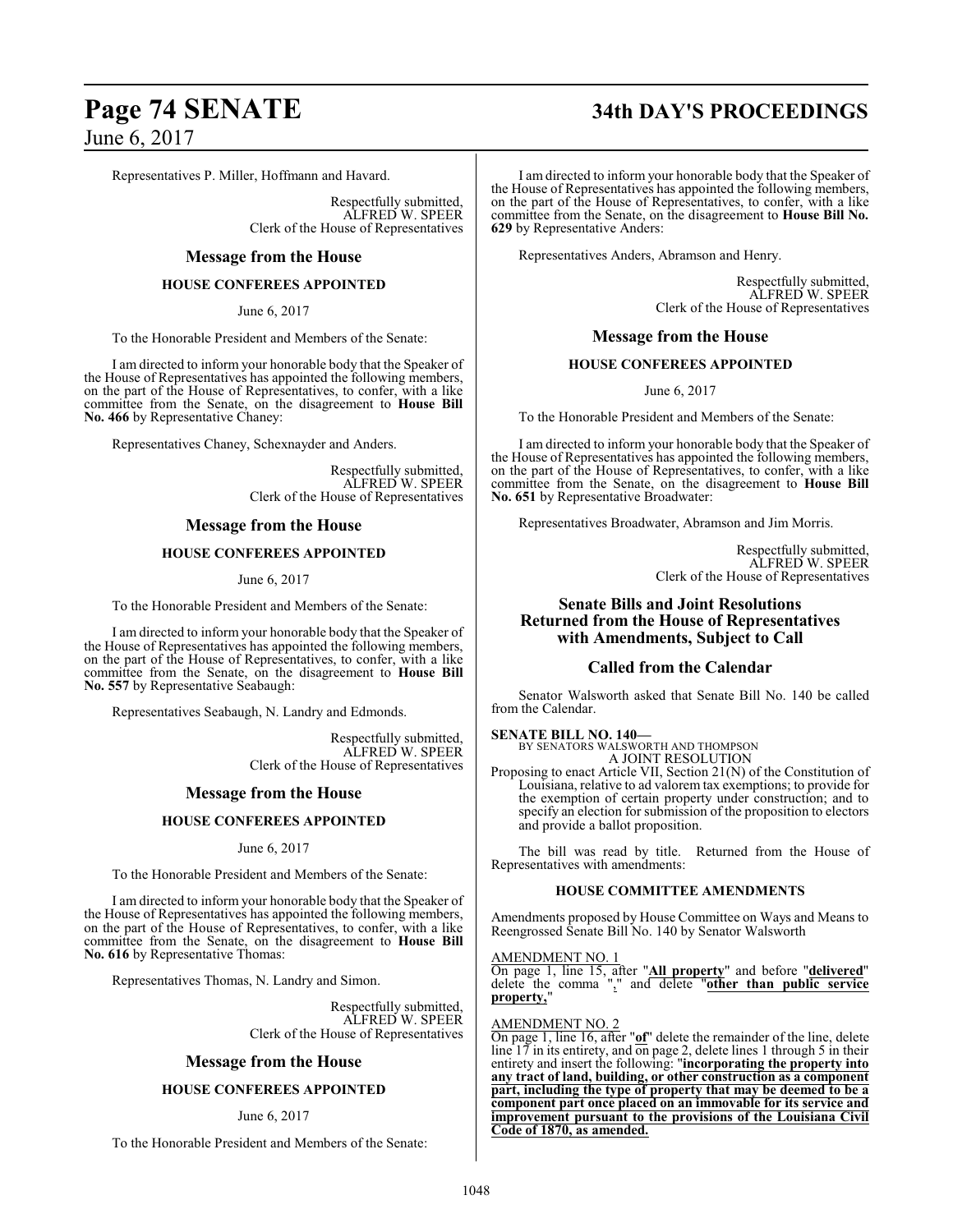# **34th DAY'S PROCEEDINGS Page 75 SENATE**

June 6, 2017

**(2) The exemption provided for in this Paragraph shall be applicable until the construction project for which the property has been delivered is complete. A construction project shall be deemed complete after all of the following occur:**

**(a) Project testing and commissioning.**

**(b) A certificate of occupancy has been issued, if required.**

**(c) All applicable regulatory testing and final inspection have been passed.**

**(d) Ownership and control of the property have been transferred from the contractor to the owner.**"

#### AMENDMENT NO. 3

On page 2, line 6, after "**provisions of**" delete the remainder of the line and insert "**Subparagraphs (1) and (2) of this**"

#### AMENDMENT NO. 4

On page 2, line 7, after "**to**" and before the colon "**:**" insert "**any of the following**"

#### AMENDMENT NO. 5

On page 2, line 8, after "**complete**" delete the comma "**,**" and delete the remainder of the line and at the beginning of line 9, delete "**use, or**" and insert "**and**"

#### AMENDMENT NO. 6

On page 2, delete lines 10 through 12 in their entirety and insert the following:

"**(b) For projects constructed in two or more distinct phases, any phase of the construction project that is complete and operational on the date the property is assessed.**

**(c) Any public service property, unless the public service property is otherwise eligible for an exemption provided by any other provision of this constitution.**"

#### AMENDMENT NO. 7

On page 2, line 14, after "at the" and before "statewide" delete "special"

#### AMENDMENT NO. 8

On page 2, line 15, after "October 14, 2017" delete the remainder of the line and delete lines 16 and 17 in their entirety and insert a period "."

#### **HOUSE FLOOR AMENDMENTS**

Amendments proposed by Representative Garofalo to Reengrossed Senate Bill No. 140 by Senator Walsworth

#### AMENDMENT NO. 1

On page 2, delete lines 22 and 23 in their entirety and insert the following:

"Do you support an amendment to exempt from property taxes materials and other property delivered to a construction site to be made part of a building or other construction?"

#### **HOUSE FLOOR AMENDMENTS**

Amendments proposed by Representative Broadwater to Reengrossed Senate Bill No. 140 by Senator Walsworth

#### AMENDMENT NO. 1

In Amendment No. 2 by the House Committee on Ways and Means (#3492) on page 1, delete lines 11 through 21 in their entirety and insert the following: "**Civil Code of 1870, as amended. The exemption provided for in this Paragraph shall be applicable until the construction project for which the property has been delivered is complete. A construction project shall be deemed** **complete when construction is finished to the extent that the project can be used or occupied for its intended purpose. A construction project shall not be deemed complete during its inspection, testing, or commissioning stages, as defined by reasonable industry standards.**"

#### AMENDMENT NO. 2

Delete Amendment Nos. 3 and 5 by the House Committee on Ways and Means (#3492)

#### AMENDMENT NO. 3

In Amendment No. 6 by the House Committee on Ways and Means (#3492) on page 1 line 33, after "**that is**" delete the remainder of the line and insert "**complete, available for its intended use, or operational on the**"

#### AMENDMENT NO. 4

On page 2, line 6, change "**(3)**" to "**(2)**"

AMENDMENT NO. 5 On page 2, at the end of line 8, insert "**its intended**"

Senator Walsworth moved to concur the amendments proposed by the House.

#### **ROLL CALL**

The roll was called with the following result:

#### YEAS

| Mr. President | Fannin      | Morrish   |  |
|---------------|-------------|-----------|--|
| Allain        | Gatti       | Peacock   |  |
| Appel         | Hewitt      | Perry     |  |
| Barrow        | Johns       | Peterson  |  |
| Bishop        | LaFleur     | Riser     |  |
| Boudreaux     | Lambert     | Smith, G. |  |
| Carter        | Long        | Smith, J. |  |
| Chabert       | Luneau      | Tarver    |  |
| Claitor       | Martiny     | Thompson  |  |
| Colomb        | Milkovich   | Walsworth |  |
| Cortez        | Mills       | Ward      |  |
| Donahue       | Mizell      | White     |  |
| Erdey         | Morrell     |           |  |
| Total - 38    |             |           |  |
|               | <b>NAYS</b> |           |  |
|               |             |           |  |

Total - 0

Total - 0

The Chair declared the Senate concurred in the amendments proposed by the House.

ABSENT

#### **Motion to Allow Consideration**

Senator Gary Smith moved the adoption of a motion to allow the Senate to consider **House Bill No. 673** on Third Reading and Final Passage, Subject to Call, after 6:00 o'clock P.M. on the  $57<sup>th</sup>$  calendar day pursuant to the consent of the House.

## **HOUSE BILL NO. 673—**

BY REPRESENTATIVE STOKES AN ACT

To amend and reenact R.S. 4:168 and 227, R.S. 12:425, R.S. 47:301(10)(b) and (c)(ii), 13(a) and (h), (14)(b), (23), and  $(24)$ (introductory paragraph), (a), and (b),  $305(A)(4)(a)$  and (b)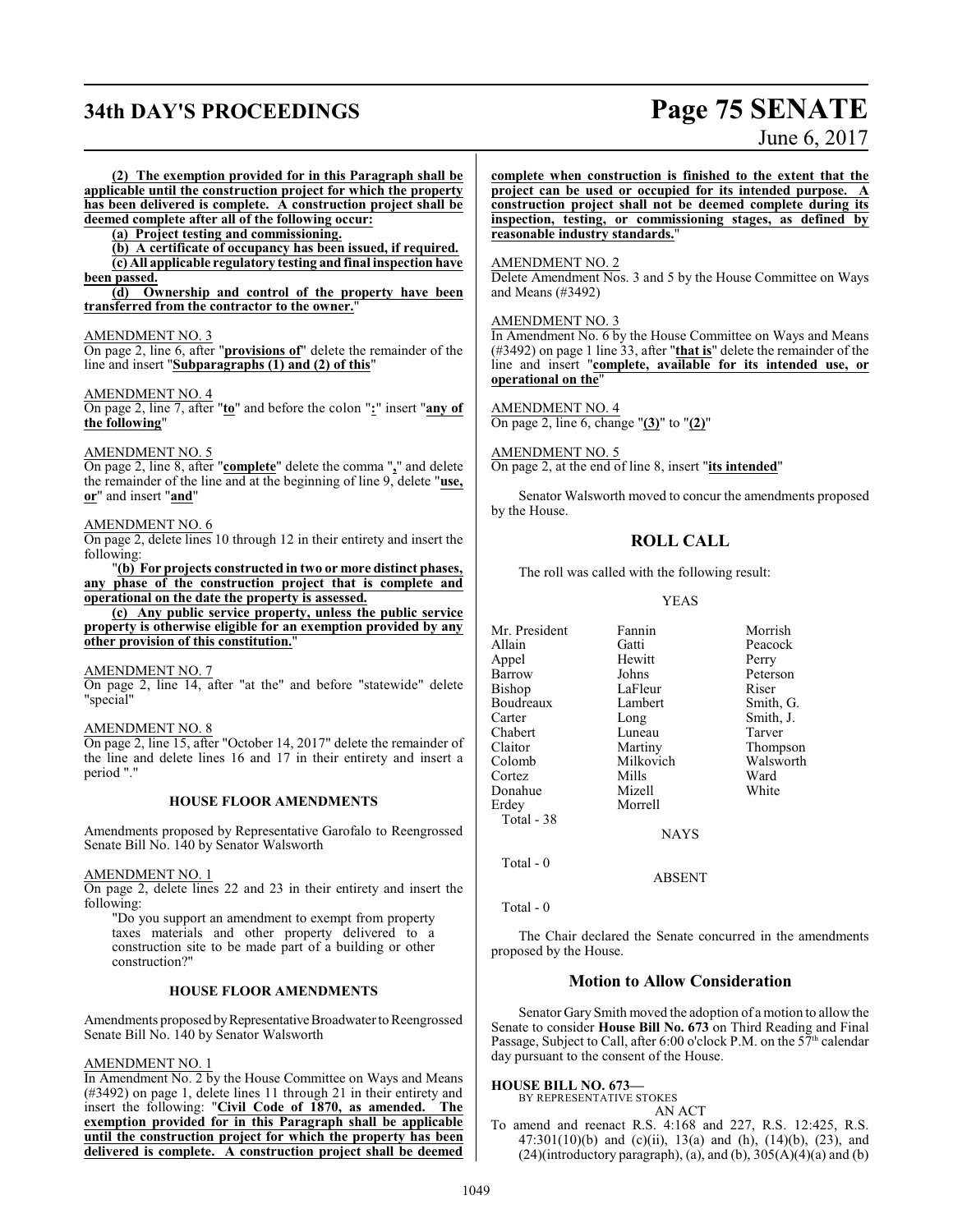and  $(D)(1)(a)$ ,  $(h)$ ,  $(i)$ ,  $(k)(i)$ , and  $(u)$ , 305.14 $(A)(1)$  through  $(4)$ , 305.19, 305.28(A), 305.44(A)(introductoryparagraph), 305.47, 305.48, 305.49, 305.50(E)(2), 305.66(A), 315(B)(4), 315.5(A), 337.9(C)(1), (4), and (13), and (D)(9), (10), and (21), 6001(A), to enact R.S. 47:301(10)(ii) and (18)(q), 305.24, 305.73 through 305.100, and 315(B)(5), and to repeal R.S. 38:2212.4(C), R.S. 39:467 and 468, R.S. 47:301(3)(g), (j), and (k), (4)(i) and (k),  $(6)(b)$ ,  $(7)(c)$ ,  $(e)$  through  $(h)$ , and  $(l)$ ,  $(8)(b)$  and  $(d)$  through  $(f)$ ,  $(10)(c)(i)(bb), (d), (h)$  through  $(i), (l), (n)$  through  $(r), (t), (z)$ through (hh),  $(13)(c)$ ,  $(e)$ ,  $(l)$ , and  $(m)$ ,  $(14)(g)(iii)$ ,  $(h)$ , and  $(k)$ ,  $(16)(b)(ii)$ , (c), (f), (h), (i) through (k), and (p), and (18)(c), (e), (f), (h), and (m) through (p), 302(D), 305(A)(1), (B), and (F), 305.2, 305.6, 305.7, 305.9, 305.13, 305.14(A)(5), 305.18, 305.26, 305.30, 305.33, 305.40 through 305.43, 305.44(B), 305.45, 305.51, 305.52, 305.53, 305.57(C), 305.59, 305.60, 305.61, 305.65, 305.67 through 305.71, 337.9(B), (C)(23), (D)(3), (4), (6), (9), (10), (18), (19), and (26) through (33), 337.10(C), (E), (G), (K), and (M), and 6003, relative to the sales and use taxes; to provide for exclusions and exemption from sales and use taxes; to provide with respect to the tax treatment of the sale, lease, rental, or storage of certain tangible personal property and sale of certain services; to repeal certain sales and use tax exemptions and exclusions; to establish certain sales and use tax refunds; and to provide for related matters.

## **ROLL CALL**

The roll was called with the following result:

#### YEAS

| Allain        | Donahue     | Mills     |
|---------------|-------------|-----------|
| Appel         | Erdey       | Morrell   |
| Barrow        | Gatti       | Morrish   |
| <b>Bishop</b> | Hewitt      | Perry     |
| Boudreaux     | Johns       | Peterson  |
| Carter        | Luneau      | Smith, G. |
| Chabert       | Martiny     | Smith, J. |
| Colomb        | Milkovich   | Ward      |
| Total - 24    |             |           |
|               | <b>NAYS</b> |           |
| Claitor       | Long        | Tarver    |
| Cortez        | Mizell      | Thompson  |
| Fannin        | Peacock     | Walsworth |
| Lambert       | Riser       |           |
| Total - 11    |             |           |
|               | ARSENT      |           |

| Mr. President | LaFleur | White |
|---------------|---------|-------|
| Total - 3     |         |       |

The Chair declared that the Senate refused to grant the motion to consider **House Bill No. 673** after the 57<sup>th</sup> calendar day.

## **Message from the House**

## **HOUSE CONFEREES APPOINTED**

#### June 6, 2017

To the Honorable President and Members of the Senate:

I am directed to inform your honorable body that the Speaker of the House of Representatives has appointed the following members, on the part of the House of Representatives, to confer, with a like

# **Page 76 SENATE 34th DAY'S PROCEEDINGS**

committee from the Senate, on the disagreement to **Senate Bill No. 172** by Senator Morrell:

Representatives Leger, Abramson and Dwight.

Respectfully submitted, ALFRED W. SPEER Clerk of the House of Representatives

#### **Message from the House**

#### **HOUSE CONFEREES APPOINTED**

June 6, 2017

To the Honorable President and Members of the Senate:

I am directed to inform your honorable body that the Speaker of the House of Representatives has appointed the following members, on the part of the House of Representatives, to confer, with a like committee from the Senate, on the disagreement to **Senate Bill No. 249** by Senator Morrell:

Representatives Bishop, Henry and Zeringue.

Respectfully submitted, ALFRED W. SPEER Clerk of the House of Representatives

## **Conference Committee Reports Received**

June 6, 2017

**HOUSE BILL NO. 227—** BY REPRESENTATIVE SHADOIN AN ACT

To amend and reenact Code of Civil Procedure Article 1446(A)(1), relative to depositions; to provide procedures for the sealing of certain depositions; to provide for delivery of electronically sealed depositions; and to provide for related matters.

#### **HOUSE BILL NO. 33—**

BY REPRESENTATIVE PEARSON AN ACT

To amend and reenact R.S. 11:186(A) and (C), relative to the boards of trustees of the state and statewide retirement systems; to provide relative to legislative staff's attendance at executive sessions of the boards of trustees of the state and statewide retirement systems; and to provide for related matters.

#### **HOUSE BILL NO. 423—**

BY REPRESENTATIVE LEOPOLD AN ACT

To amend and reenact R.S. 30:2074(B)(9)(a) and (b) and to repeal R.S. 30:2074(B)(9)(c) through (e), relative to water quality; to provide for the powers and duties of the secretary of the Department of Environmental Quality; to provide for the establishment and administration of a water quality trading program; to provide for certain criteria for credits; to provide for limitations on use of credits; to provide for records; to provide for a pilot or demonstration program; and to provide for related matters.

#### **HOUSE BILL NO. 490—**

BY REPRESENTATIVES LEGER, BAGNERIS, AND HOFFMANN AND SENATOR MILLS

#### AN ACT

To enact R.S. 49:219.5, relative to the Drug Policy Board's Advisory Council on Heroin and Opioid Prevention and Education; to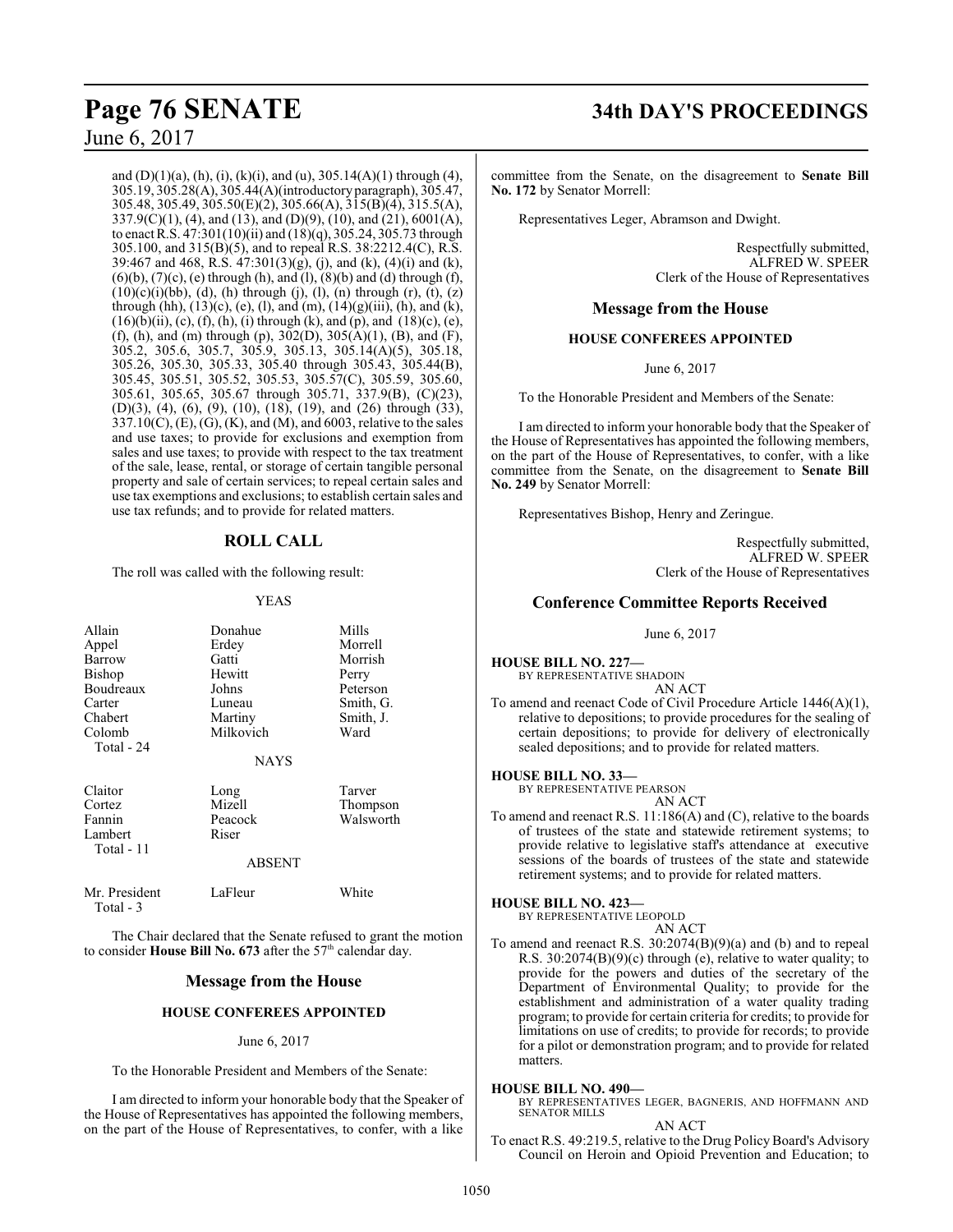establish the AdvisoryCouncil on Heroin and Opioid Prevention and Education within the Drug Policy Board; to provide for the membership, powers, and duties of the council; to require an Interagency Heroin and Opioid Coordination Plan; to provide for the content of the plan; to require staffing support for the council; to provide for meetings and official actions of the council; and to provide for related matters.

#### **HOUSE BILL NO. 483—**

BY REPRESENTATIVES JACKSON, BAGNERIS, BILLIOT, BOUIE, TERRY BROWN, COX, GISCLAIR, JIMMY HARRIS, HUNTER,<br>JEFFERSON, JENKINS, JOHNSON, JORDAN, LEBAS, LYONS,<br>MARCELLE,NORTON,PIERRE,POPE,RICHARD,SMITH,AND STAGNI<br>AN ACT

To amend and reenact R.S. 40:1105.10(B) and to enact R.S. 40:5.12, 1105.8.1, and 1105.8.2, relative to collection, maintenance, and reporting of data on cancer by the Louisiana Tumor Registry of the Louisiana State University System; to provide authorizations and restrictions concerning reporting of data by the registry; to provide relative to requests for registry data by the office of public health of the Louisiana Department of Health; to provide for cooperation between the registry and the office of public health in certain functions; to provide for state cancer investigation and intervention functions; to establish procedures for processing of data requests submitted to the registry; to provide for duties of the research committee of the registry; to provide standards for the data collection process of the registry and for maintenance of data collected; to provide for annual reports of cancer data to designated parties; to provide for electronic notifications and reports concerning cancer data; and to provide for related matters.

#### **HOUSE BILL NO. 473—**

BY REPRESENTATIVES GAINES, BAGNERIS, GARY CARTER, JIMMY HARRIS, JACKSON, AND JAMES

AN ACT

To amend and reenact R.S.  $40:2405(H)(2)(a)$ ,  $(I)(2)$ , and  $(J)$ , relative to peace officers; to provide relative to peace officer certification; to provide for annual training requirements for peace officers to maintain P.O.S.T. certification; to provide relative to impediments to P.O.S.T. certification; to provide for revocation of P.O.S.T. certification; to provide for grounds for revocation; to provide for revocation hearings; and to provide for related matters.

#### **HOUSE BILL NO. 20—**

BY REPRESENTATIVES PRICE, BERTHELOT, BACALA, BOUIE, BROADWATER, HALL, LEGER, AND SMITH

AN ACT

To enact R.S. 17:154.1(A)(6), relative to minimum requirements for instructional time for students in public schools; to provide for applicability of such requirements under certain circumstances; to provide for exceptions; and to provide for related matters.

#### **HOUSE BILL NO. 211—** BY REPRESENTATIVE FOIL

AN ACT

To amend and reenact R.S. 12:1-401(C) and (F), 1-403(B)(2),  $204(B)(introductory paragnab), 236(C)(1)(a), 308(A)(1),$ 1306(A)(3)(introductory paragraph) and (F), 1308(A)(2)(b),  $1350(A)(1)(c)$  and  $(B)(2)$  and R.S.  $51:215(A)(1)$ , to enact R.S. 12:1308.3(C)(8)(c), and to repeal R.S. 12:315 and 1356, relative to regulations by the secretary of state with respect to filings of business entities; to provide relative to corporations, partnerships, and certain limited liability companies; to provide relative to agents for service of process; to repeal certain penalties applicable to foreign limited liability companies; to provide technical changes; and to provide for related matters.

# **34th DAY'S PROCEEDINGS Page 77 SENATE** June 6, 2017

The Conference Committee Reports for the above legislative instruments lie over under the rules.

## **Privileged Report of the Committee on Senate and Governmental Affairs**

#### **ENROLLMENTS**

Senator Peterson, Chairman on behalf of the Committee on Senate and Governmental Affairs, submitted the following report:

June 6, 2017

To the President and Members of the Senate:

I am directed by your Committee on Senate and Governmental Affairs to submit the following report:

The following Senate Bills have been properly enrolled:

#### **SENATE BILL NO. 6—**

BY SENATOR JOHN SMITH AN ACT

To amend and reenact R.S. 42:883(D), relative to the Office of Group Benefits; to provide relative to the quorum for the Group Benefits Policy and Planning Board; and to provide for related matters.

**SENATE BILL NO. 12—** BY SENATOR ALARIO

AN ACT

To enact R.S. 49:191(10)(b) and to repeal R.S. 49:191(8)(g), relative to the Department of the Treasury, including provisions to provide for the re-creation of the Department of the Treasury and the statutory entities made a part of the department by law; to provide for the effective termination date for all statutory authority for the existence of such statutory entities; and to provide for related matters.

#### **SENATE BILL NO. 17—**

BY SENATORS GATTI, BISHOP AND GARY SMITH AN ACT

To amend and reenact R.S.  $32:402.1(A)(1)(a)$  and  $(2)(b)$ ,  $407(A)(2)(a)$ , and  $408(A)(1)$ , relative to driver education; to provide for driver education to include instruction relative to appropriate driver conduct when stopped by a law enforcement officer; and to provide for related matters.

#### **SENATE BILL NO. 30—**

BY SENATORS MORRELL, APPEL, BARROW, CARTER, LONG, MARTINY AND GARY SMITH AND REPRESENTATIVES HILFERTY, HUNTER, LEGER, STOKES AND TALBOT AN ACT

To amend and reenact Section 3 of Act No. 535 of the 1988 Regular Session of the Legislature, as amended by Section 2 of Act No. 285 of the 1992 Regular Session of the Legislature, Section 3 of Act No. 1291 of the 1997 Regular Session of the Legislature, Section 1 of Act No. 50 of the 1998 Regular Session of the Legislature, Section 1 of Act No. 7 of the 2001 First Extraordinary Session of the Legislature, Section 1 of Act No. 14 of the 2004 First Extraordinary Session of the Legislature, Section 1 of Act No. 76 of the 2006 Regular Session of the Legislature, and Section 1 of Act No. 232 of the 2008 Regular Session of the Legislature, and to enact R.S. 51:1301(D), relative to the Louisiana Tax Free Shopping Program; to extend the program through July 1, 2023; to provide for an effective date; and to provide for related matters.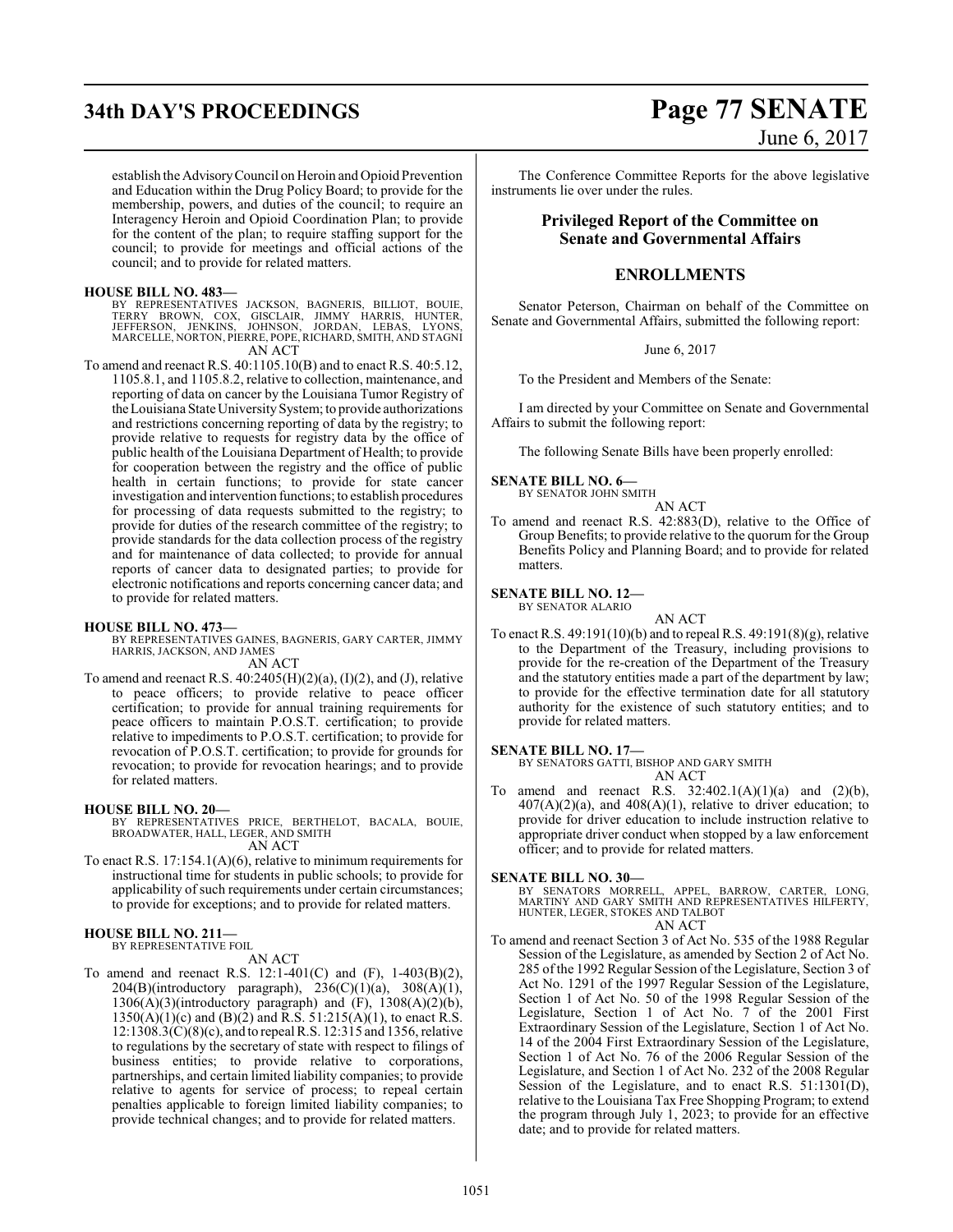#### **SENATE BILL NO. 63—**

BY SENATORS GATTI, BISHOP AND CARTER AND REPRESENTATIVESBAGNERIS,BARRAS,ROBBY CARTER,COUSSAN, CREWS, CROMER, DWIGHT, GISCLAIR, HILFERTY, HORTON, HOWARD, JEFFERSON, MAGEE, GREGORY MILLER, MORENO, NORTON, POPE, REYNOLDS, RICHARD, SEABAUGH, SMITH, WHITE AND ZERINGUE

#### AN ACT

To amend and reenact R.S. 33:2011(A) and (B), relative to occupational diseases; to provide with respect to firefighters; to provide for the classification of certain types of cancer as occupational diseases or infirmities connected with the duties of a firefighter; and to provide for related matters.

#### **SENATE BILL NO. 101—**

BY SENATOR RISER

AN ACT

To enact R.S. 47:490.1.1, relative to military honor license plates; to provide for issuance of a military honor license plate with an identical number for a motorcycle and a boat trailer to veterans and other military personnel when certain events occur; and to provide for related matters.

#### **SENATE BILL NO. 114—**

BY SENATOR APPEL

#### AN ACT

To enact Chapter 8-M of Title 45 of the Louisiana Revised Statutes of 1950, to be comprised of R.S. 45:844.81, relative to Internet access; to provide Internet access at public airports; to provide for terms and conditions; and to provide for related matters.

#### **SENATE BILL NO. 135—**

BY SENATORS LAMBERT, CORTEZ, FANNIN, HEWITT, LONG,<br>PEACOCK AND WALSWORTH AND REPRESENTATIVES TERRY<br>BROWN,CARPENTER,STEVECARTER,HILL,HOWARD,MARCELLE, PIERRE, POPE AND WHITE

#### AN ACT

To enact R.S. 47:463.192, relative to motor vehicles; to provide for the "Blue Star Mothers" special prestige license plate; to provide for the creation, issuance, and design of such plate; to authorize adoption of rules and regulations; and to provide for related matters.

#### **SENATE BILL NO. 239—**

BY SENATOR MORRELL

#### AN ACT

To amend and reenact R.S. 47:463.60(B) and to enact R.S. 47:463.192, relative to special prestige license plates; to provide with respect to the "Animal Friendly" prestige license plate; to provide for an increase of the annual royalty fee; to provide for the creation, issuance, and design of the "Krewe of NYX" special prestige license plate; to provide relative to the distribution of monies from the "Krewe of NYX" plates; to provide for an effective date; and to provide for related matters.

#### **SENATE BILL NO. 243—**

BY SENATOR PEACOCK AN ACT

To amend and reenact R.S. 47:6035(A), (B)(2), (C)(1), (D), and (E) and to repeal R.S.  $47:6035(C)(1)$  and (D) as amended by Section 5 of Act 125 of the 2015 Regular Session of the Legislature, relative to the tax credit for conversion of vehicles to alternative fuel usage; to remove the refundability of the credit; to reduce the credit rate for the conversion of vehicles and fueling equipment; to provide for the calculation of the credit for purchases of new vehicles originally equipped to be propelled by an alternative fuel; to provide for an effective date; and to provide for related matters.

# **Page 78 SENATE 34th DAY'S PROCEEDINGS**

#### **SENATE BILL NO. 257— (Substitute of Senate Bill No. 205 by Senator Morrell)**

BY SENATOR MORRELL AN ACT

To amend and reenact R.S. 37:1473(5), 1474(B) and (D), 1479(D), and 1481(A)(2) and (3) and to enact R.S. 37:1477(B)(8) and (C)(6), relative to Louisiana State Board of Home Inspectors; to provide for definitions; to provide for board membership and membership terms; to provide relative to fees collected by the board; to provide for qualifications of home inspectors; to provide for insurance requirements for home inspectors; to provide certain terms and conditions relative to home inspectors; and to provide for related matters.

## **SENATE BILL NO. 35—**

BY SENATOR COLOMB AND REPRESENTATIVES BAGNERIS, BOUIE, GARY CARTER, FALCONER, GLOVER, JACKSON, JAMES, JORDAN, LYONS, MARINO AND PIERRE

AN ACT

To amend and reenact R.S. 40:966(I), relative to the Uniform Controlled Dangerous Substances Law; to provide exemptions from arrest and prosecution under the Uniform Controlled Dangerous Substances Law to persons and other entities lawfully in possession of medical marijuana; and to provide for related matters.

#### **SENATE BILL NO. 106—**

BY SENATOR BISHOP AN ACT

To enact R.S. 17:3351(L), relative to postsecondary education; to provide relative to the prevention of unplanned pregnancies among unmarried college students; to require each public postsecondary institution to address the prevention of unplanned pregnancies among unmarried college students as part of freshman orientation; to provide forrelated discretionaryactions and activities; and to provide for related matters.

#### **SENATE BILL NO. 178—**

BY SENATOR MORRELL

AN ACT

To amend and reenact R.S. 51:2356, to enact R.S. 47:4331(G), 6020(G), 6023(J), 6037(J), and R.S. 51:1807(F), and to repeal Chapter 12 of Subtitle II of Title 47 of the Louisiana Revised Statutes of 1950, comprised of R.S. 47:1121 through 1128, and Section 3 of Act No. 414 of the 2011 Regular Session of the Legislature as amended by Act No. 104 of the 2015 Regular Session of the Legislature, relative to tax credits and tax incentive programs; to provide for termination dates for tax credit and incentive programs administered by the Louisiana Department of Economic Development; to repeal certain expired tax credits and exemptions; to provide for an effective date; and to provide for related matters.

#### **SENATE BILL NO. 250—**

BY SENATOR BOUDREAUX AND REPRESENTATIVE DUSTIN MILLER AN ACT

To amend and reenact R.S. 33:2740.39(A), (B)(2), and (C)(1), (2), (3), (5), and (6) and to enact R.S. 33:9038.32(F), relative to the Opelousas Downtown Development District; to provide for the governance of the district; to provide for the purpose, authority, rights, powers, and duties of the district and its governing authority, including economic development and taxing authority; to provide with respect to boundaries; to provide for the levy of sales taxes; to provide for an election; to provide authority to create economic development districts; and to provide for related matters.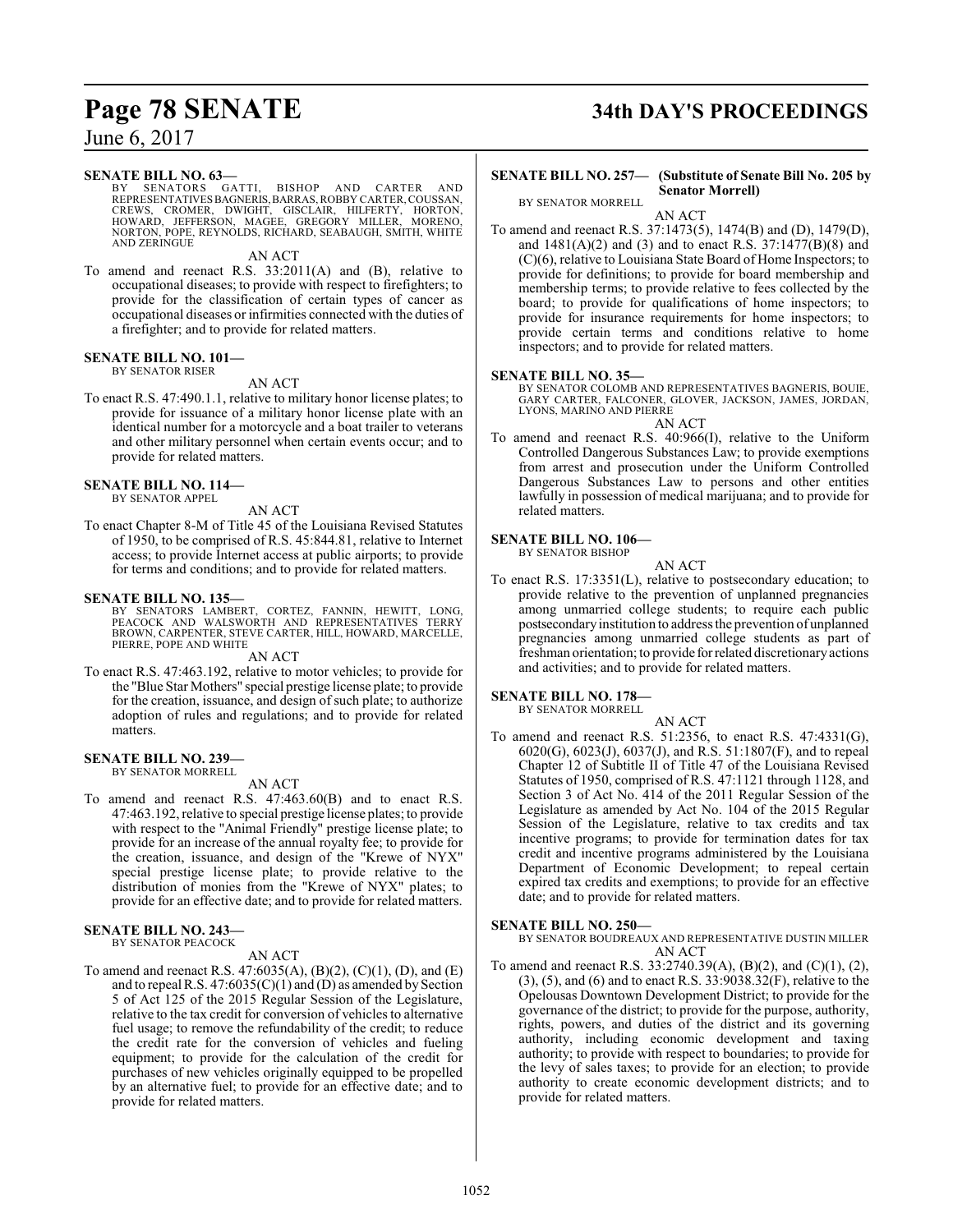# **34th DAY'S PROCEEDINGS Page 79 SENATE**

# June 6, 2017

#### **SENATE BILL NO. 256— (Substitute of Senate Bill No. 126 by Senator Thompson)** BY SENATOR THOMPSON

AN ACT

To enact Part V of Chapter 7 of Title 3 of the Louisiana Revised Statutes of 1950, to be comprised of R.S. 3:921 through 928, relative to produce safety; to provide relative to the authority of the Louisiana Department of Agriculture and Forestry and the Louisiana Department of Health regarding the provisions of the FDA Food Safety Modernization Act; to provide for the authority of the commissioner of agriculture and forestry; to authorize the commissioner to adopt rules; to provide for the registration and regulation of covered produce farms; to provide for criminal and civil penalties; to provide for definitions; and to provide for related matters.

> Respectfully submitted, KAREN CARTER PETERSON Chairman

The foregoing Senate Bills were signed by the President of the Senate.

## **Privileged Report of the Committee on Senate and Governmental Affairs**

## **ENROLLMENTS**

Senator Peterson, Chairman on behalf of the Committee on Senate and Governmental Affairs, submitted the following report:

June 6, 2017

To the President and Members of the Senate:

I am directed by your Committee on Senate and Governmental Affairs to submit the following report:

The following Senate Concurrent Resolutions have been properly enrolled:

#### **SENATE CONCURRENT RESOLUTION NO. 120—** BY SENATOR BARROW A CONCURRENT RESOLUTION

To declare October 1, 2017, as "World Peace Day" in the state of Louisiana.

**SENATE CONCURRENT RESOLUTION NO. 121—**

BY SENATORS GATTI, PEACOCK AND WALSWORTH AND REPRESENTATIVES GLOVER, JENKINS, JIM MORRIS, NORTON AND **SEABAUGH** A CONCURRENT RESOLUTION

To commend Rayne Dakota "Dak" Prescott on being named Rookie of the Year by the Associated Press and Pepsi.

> Respectfully submitted, KAREN CARTER PETERSON Chairman

The foregoing Senate Concurrent Resolutions were signed by the President of the Senate.

## **Message to the Governor**

## **SIGNED SENATE BILLS**

#### June 6, 2017

To the Honorable Governor of the State of Louisiana:

The President of the Senate and the Speaker of the House of Representatives have signed the following Senate Bills:

#### **SENATE BILL NO. 3—**

BY SENATOR BOUDREAUX AN ACT

To amend and reenact R.S. 11:2091(B), relative to the board of trustees for the Registrar of Voters Employees' Retirement System; to provide for membership of the board of trustees; to provide for an effective date; and to provide for related matters.

SENATE BILL NO. 7—<br>BY SENATORS PEACOCK, ALARIO, ALLAIN, APPEL, BARROW, BISHOP, CHABERT, COLOMB, CORTEZ, DONAHUE, ERDEY, FANNIN, HEWITT, JOHNS, LAFLEUR, LAMBERT, LONG, MARTINY, MILLICH, MOHN SANCEY, GARY SMITH, JOHN SMITH,

To amend and reenact R.S. 11:1316 and 1345.8, relative to members of the Louisiana State Police Retirement System killed in the line of duty by an intentional act of violence; to provide for the survivor benefits of these members; to provide for qualifications to receive such survivor benefits; to provide for benefit calculations; to provide for an effective date; and to provide for related matters.

#### **SENATE BILL NO. 8—** BY SENATOR PEACOCK

AN ACT

To enact R.S. 11:143.1 and 888.1 and to repeal R.S. 11:896, 1119, and 2214.1, relative to enrollment in certain state and statewide retirement systems; to provide for the correction of enrollment errors, including the transfer of monies, service credit, and liabilities; to provide for the payment of costs of the transfer; to provide for an effective date; and to provide for related matters.

**SENATE BILL NO. 83—**<br>BY SENATOR BARROW AND REPRESENTATIVES DAVIS AND MARCELLE AN ACT

To amend and reenact R.S.  $33:4574.1.1(A)(6)$  and to repeal R.S. 47:338.217, relative to East Baton Rouge Parish; to provide relative to Visit Baton Rouge; to provide relative to occupancy taxes of hotel rooms, motel rooms, and overnight camping facilities levied by the commission; to authorize the commission to levy an additional occupancy tax of hotel rooms, motel rooms, and overnight camping facilities; to provide for the use of additional tax proceeds; to provide for an election; and to provide for related matters.

#### **SENATE BILL NO. 115—** BY SENATOR APPEL

AN ACT

To enact R.S. 33:9097.30, relative to crime prevention and improvement districts; to create the University Neighborhood Security and Improvement District in Orleans Parish; to provide for the powers and duties of the district and its board of commissioners; to provide for a parcel fee; to provide with respect to termination of the district; and to provide for related matters.

#### **SENATE BILL NO. 137—** BY SENATOR JOHNS

AN ACT

To enact R.S. 33:4699.1(E), relative to lakefront property within the city of Lake Charles; to authorize a referendum election on a proposition regarding certain lands owned by the city; and to provide for related matters.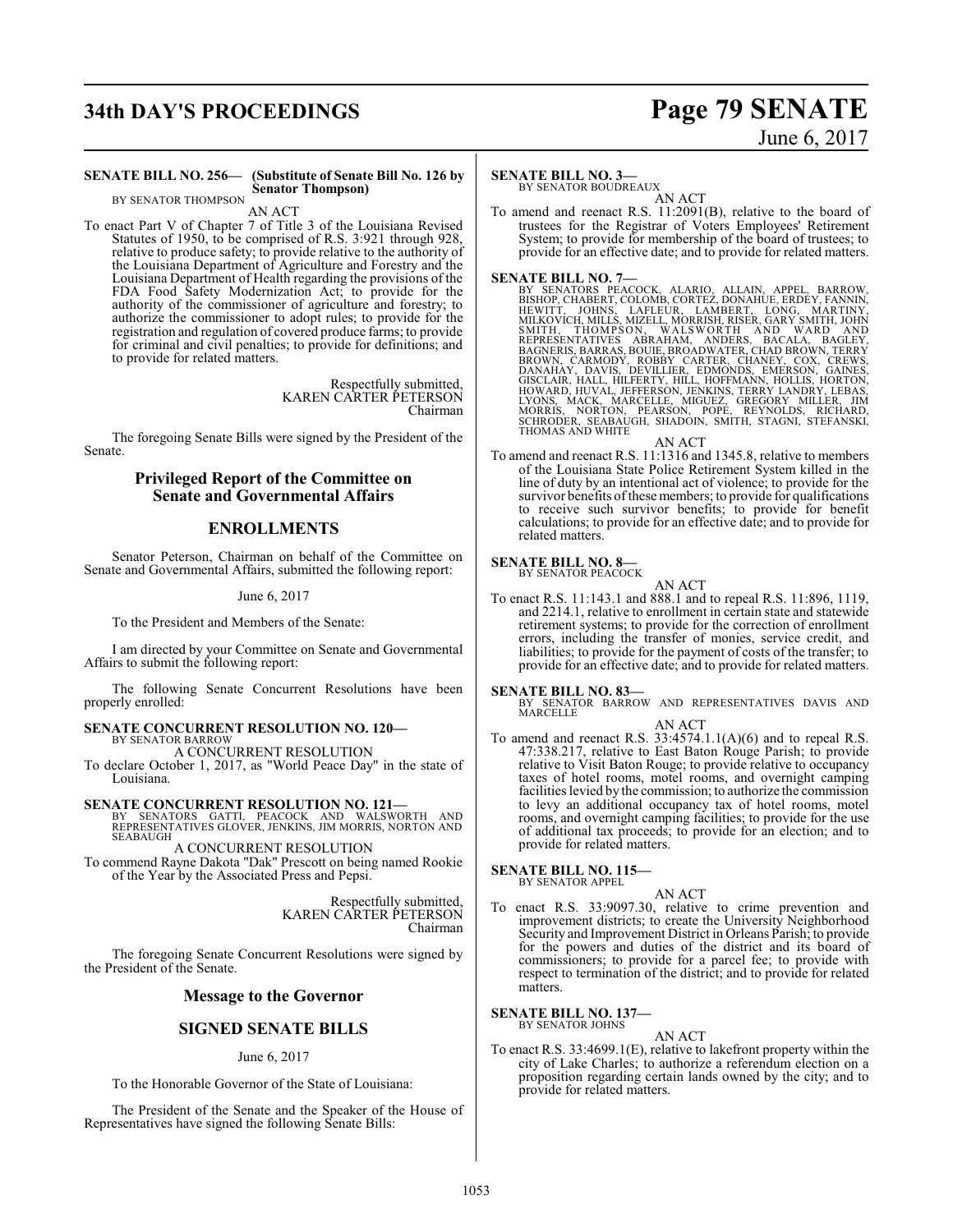#### **SENATE BILL NO. 145—**

BY SENATORS CLAITOR AND THOMPSON AN ACT

To amend and reenact R.S.  $17:5065(A)(2)$ , relative to granting of free tuition by Tulane University; to provide relative to the Tulane Legislative Scholarship; to require that a student's legislative scholarship be applied toward his financial obligations before any award amount provided through the Taylor Opportunity Program for Students; and to provide for related matters.

**SENATE BILL NO. 246—** BY SENATOR MORRELL AND REPRESENTATIVE JIMMY HARRIS AN ACT

To amend and reenact R.S. 33:4082.1, relative to the New Orleans Sewerage and Water Board; to authorize the board to sell its services to neighboring parishes; and to provide for related matters.

and they are hereby presented for executive approval.

Respectfully submitted, GLENN A. KOEPP Secretary of the Senate

## **Message to the Secretary of State**

## **SIGNED SENATE CONCURRENT RESOLUTIONS**

June 6, 2017

To the Honorable Secretary of State:

The President of the Senate and the Speaker of the House of Representatives have signed the following Senate Concurrent Resolutions:

**SENATE CONCURRENT RESOLUTION NO. 118—**<br>BY SENATORS MORRISH, ALARIO, ALLAIN, APPEL, BARROW, BISHOP, BOUDREAUX, CARTER, CHABERT, CLAITOR, COLOMB, CORTEZ, DONAHUE, ERDEY, FANNIN, GATTI, HEWITT, JOHNAL LAFLEUR, LAMBERT, LONG,

To express the sincere condolences of the Legislature of Louisiana upon the death of James Paul "Jimmy" Martin, former state representative and mayor of Welsh.

## **SENATE CONCURRENT RESOLUTION NO. 119—** BY SENATOR CORTEZ AND REPRESENTATIVE COUSSAN

A CONCURRENT RESOLUTION

To commend St. Thomas More High School Cougars boys soccer teamand Head Coach Casey Friend on their second consecutive Division II State Championship.

> Respectfully submitted, GLENN A. KOEPP Secretary of the Senate

# **Page 80 SENATE 34th DAY'S PROCEEDINGS**

#### **Message from the House**

#### **SIGNED HOUSE BILLS AND JOINT RESOLUTIONS**

June 6, 2017

To the Honorable President and Members of the Senate:

I am directed to inform your honorable body that the Speaker of the House of Representatives has signed the following House Bills and Joint Resolutions:

## **HOUSE BILL NO. 238—** BY REPRESENTATIVE BILLIOT

AN ACT To amend and reenact R.S. 9:315.44(A)(introductory paragraph) and to enact R.S.  $9:315.44(C)$  and  $315.46(D)$ , relative to license suspension for failure to pay child support; to authorize the electronic transmission of a certification of noncompliance to licensing authorities; to authorize an interagencyagreement with licensing authority to facilitate the development, implementation, and use of a transmission system; to authorize the electronic transmission of a compliance release certificate to licensing authorities; and to provide for related matters.

# **HOUSE BILL NO. 306—** BY REPRESENTATIVE JOHNSON

AN ACT To amend and reenact R.S. 46:460.36(D) and to repeal R.S. 46:460.36(B), (C), and (E), relative to Medicaid managed care pharmacy reimbursements; to provide for the base of reimbursement for prescription drugs; to repeal provisions regarding ingredient costreimbursement; to repeal requirements for a dispute process; to repeal cost provisions; and to provide for related matters.

**HOUSE BILL NO. 116—** BY REPRESENTATIVES DWIGHT AND LEGER AN ACT

To amend and reenact R.S. 46:1844(A)(2)(b) and (d), (M)(1) and (2), (O), and (R) and to enact R.S.  $46:1844(A)(2)(e)$ , relative to rights of crime victims; to provide relative to the registration of crime victims; to provide relative to the development of a system that allows for electronic registration and notification; to authorize a registered victim to submit a reentry statement recommending certain parole conditions for the inmate; to require the Crime Victims Services Bureau to provide the victim with information relative to the reentry statement; and to provide for related matters.

#### **HOUSE BILL NO. 209—**

BY REPRESENTATIVE COUSSAN AND SENATOR WALSWORTH AN ACT

To amend and reenact R.S. 37:752(3), relative to the practice of dental hygiene; to exempt from licensure the practice of dental hygiene by students; and to provide for related matters.

# **HOUSE BILL NO. 266—** BY REPRESENTATIVE CONNICK

AN ACT

To amend and reenact R.S.  $38:330.1(C)(2)(a)$  and (b) and  $330.12.1(C)(2)$  and to enact R.S.  $38.330.1(C)(2)(d)$  and (e), relative to flood protection authorities and related entities; to provide for flood protection authority nominating committee members; to provide for the composition of the nominating committee board; to provide relative to term limits for levee district nominating committee members; to include the nominating committee as a "public body" for purposes of open meetings and public records laws; to provide for the composition of the Non-Flood Protection Asset Management Authority; and to provide for related matters.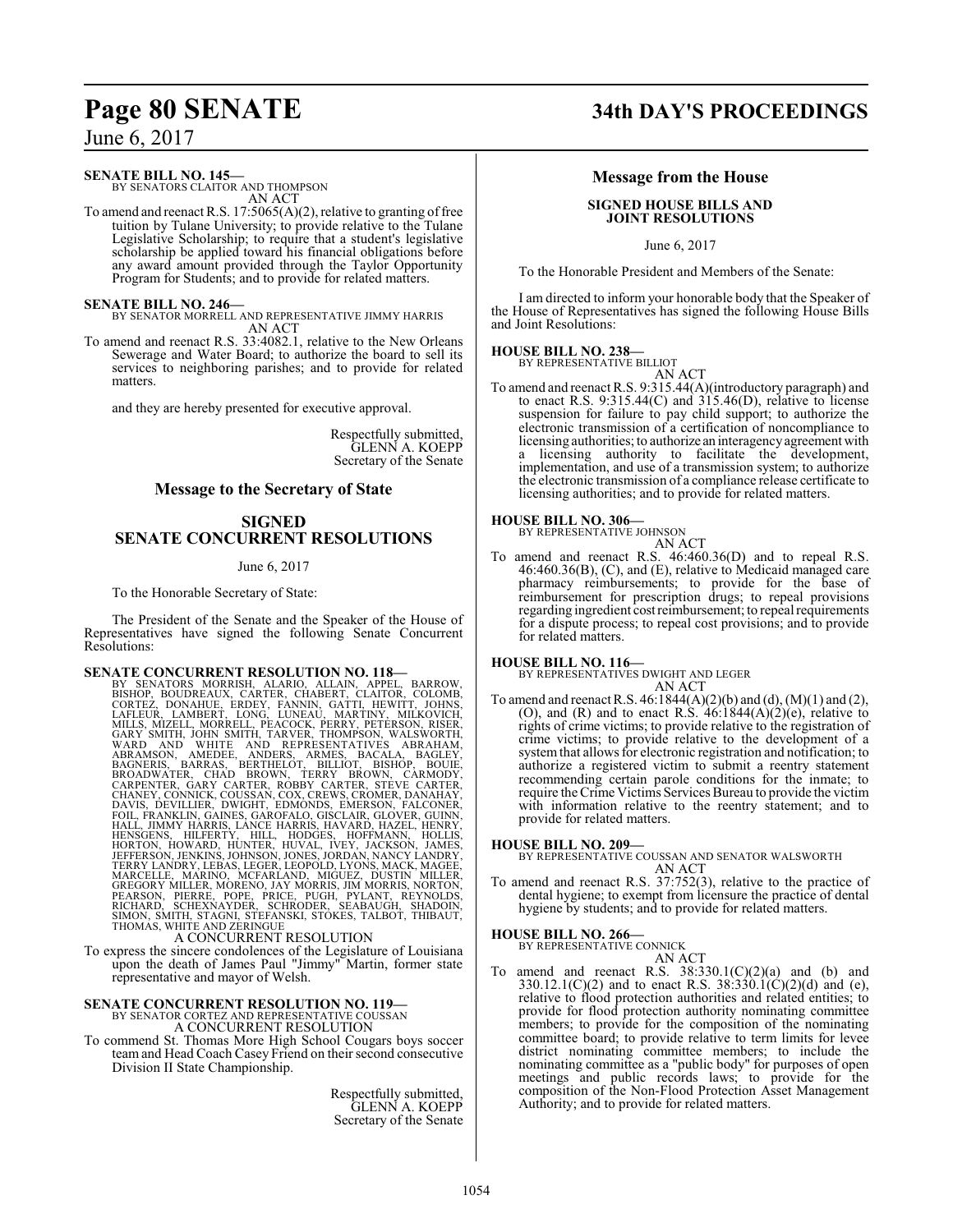# **34th DAY'S PROCEEDINGS Page 81 SENATE**

**HOUSE BILL NO. 305—**

BY REPRESENTATIVE JOHNSON AN ACT

To amend and reenact R.S. 37:2410 and 2424(A) and to enact R.S. 37:2411.1, 2411.2, and 2424(D), relative to the practice of physical therapy; to provide for the licensure of foreign graduates; to provide for the licensure of applicants with military training; to establish a continuing education review fee; and to provide for related matters.

# **HOUSE BILL NO. 338—** BY REPRESENTATIVE POPE

AN ACT

To amend and reenact R.S. 37:2654(A)(introductory paragraph),  $(1)(c)$ , and  $(2)$ ,  $(B)$  through  $(D)$ , and  $(F)$  through  $(H)$ ,  $2662(A)$ (introductory paragraph),  $(2)$ ,  $(3)$ , and  $(7)$ (c) and  $(B)$ ,  $2663(A), (B),$  and (D), and  $2664$ , to enact R.S. 37:2654(A)(1)(d) and (e) and (I) through (K), 2656.1, 2660.1, 2661.2, and  $2662(\dot{C})$ , and to repeal R.S. 37:2655, relative to the practice of speech-language pathology and audiology; to provide for membership on the Louisiana Board of Examiners for Speech-Language Pathology and Audiology; to provide for officers and the domicile of the board; to provide for removal of members; to regulate telepractice; to authorize the conditional issuance or renewal of a license; to provide for disciplinary proceedings and penalties; to prohibit the practice of speech-language pathology and audiology without a license or registration; to prohibit certain actions by licensees and registrants; and to provide for related matters.

#### **HOUSE BILL NO. 435—**

BY REPRESENTATIVE TALBOT

- AN ACT To amend and reenact R.S.  $22:1880(C)(1)$  and (2) and to enact R.S.  $22:1880(C)(4)$  and (E), relative to balance billing disclosure; to require that a healthcare facility disclose to a patient out-ofnetwork providers; to provide for notice to insureds of possible
- balance billing at first registration with a healthcare facility; to provide for penalties for failure to disclose; and to provide for related matters.

#### **HOUSE BILL NO. 455—**

BY REPRESENTATIVE ABRAMSON AN ACT

To amend and reenact R.S.  $15:541(7)$ ,  $544(A)$ ,  $(B)(1)$  and (2)(introductory paragraph), and  $(E)(1)$ ,  $(2)$ ,  $(3)(e)$ , and  $(4)$ , 544.1, 544.2(A) $(1)$ (introductory paragraph), (a), and (c),  $(B)$ (introductory paragraph), (2), and (3), (C), (D), (E), (F), (G), and (H) and to enact R.S.  $15:544.2(B)(4)$ , (I), (J), and (K), relative to sex offender registration and notification; to provide relative to the definition of "conviction" for purposes of sex offender registration and notification; to provide relative to the duration of the registration and notification requirements; to provide relative to the procedure by which an offender may be relieved of the registration and notification requirements for maintaining a "clean record"; to provide relative to the duties of the office of state police, district attorney, and the Sexual Predator Apprehension Team of the Department of Justice relative to these procedures; to provide relative to petitions for injunctive relief or declaratory judgments regarding the application or interpretation of the sex offender registration and notification requirements; to provide relative to the determination of an offender's registration and notification end date; to provide relative to the procedure for appealing these determinations and the effect of those determinations that are not timely appealed; and to provide for related matters.

#### **HOUSE BILL NO. 481—**

BY REPRESENTATIVES JACKSON, BAGNERIS, GARY CARTER,<br>GAINES, JIMMY HARRIS, JAMES, MARINO, AND ZERINGUE AND<br>SENATORS BARROW AND THOMPSON AN ACT

To amend and reenact R.S.15:1212(B)(introductory paragraph), (1), and (4) and 1212.1(B), R.S. 40:2402(3)(a), (c), and (d) and  $2405(A)(1)$  and (2), and R.S.  $44:3(A)(\text{introducing paragraph})$ and  $4.1(B)(8)$ , to enact R.S. 15:1212.1(C), (D), (E), and (F) and

# June 6, 2017

R.S.  $44:4(54)$ , and to repeal R.S.  $40:2405(E)(2)$ , relative to law enforcement; to provide relative to the Louisiana Uniform Law Enforcement Statewide Reporting Database; to provide relative to the information reported to and contained in the database; to provide relative to the use of information in the database; to provide for certain information that is exempt from disclosure; to provide relative to the definition of a peace officer; to provide relative to the time periods within which peace officers are required to obtain training and certification; to provide relative to the Public Records Law; to provide for an emergency effective date; and to provide for related matters.

#### **HOUSE BILL NO. 489—**

BY REPRESENTATIVES LEGER, AMEDEE, BAGNERIS, BILLIOT,<br>BOUIE, CARPENTER, GARY CARTER, COX, GAINES, GISCLAIR,<br>GLOVER, HALL, JIMMY HARRIS, HOFFMANN, HORTON, HUNTER,<br>JACKSON,JAMES,JEFFERSON,JENKINS,JOHNSON,JORDAN,TERRY<br>LANDRY,L

#### AN ACT

To enact R.S. 15:827.2 and 827.3, relative to the reinvestment of savings realized from criminal justice reforms; to require the Department of Public Safety and Corrections to collect and make available certain information and data relative to the prison and community supervision population; to authorize the Department of Public Safety and Corrections to promulgate rules and regulations; to provide guidelines on the type of information and data to be collected; to provide relative to the calculation of savings realized by the Department of Public Safety and Corrections; to require the reinvestment of a portion of the savings realized; and to provide for related matters.

# **HOUSE BILL NO. 509—** BY REPRESENTATIVE SCHRODER

AN ACT To amend and reenact R.S. 14:79(A)(1)(a), (B), and (C) and Code of Criminal Procedure Article 320(G), relative to the issuance and violation of protective orders; to provide for penalties for violations of temporary restraining orders; to provide relative to the issuance of protective orders and the prohibition on communication and contact as conditions of release on bail for certain offenses; and to provide for related matters.

#### **HOUSE BILL NO. 519—**

BY REPRESENTATIVES EMERSON, JAMES, AND LEGER AN ACT

To amend and reenact Chapter 1-C of Title 37 of the Louisiana Revised Statutes of 1950, comprised of R.S. 37:31 through 36, relative to provisional licenses issued to ex-offenders through the "Provisional Licenses for Ex-Offenders Act"; to delete the term "provisional" from the entirety of the Act to create the "Licenses for Ex-Offenders Act"; to modify with respect to requirements applicable to the issuance of licenses to exoffenders; to provide with respect to terms for licenses and reporting requirements of ex-offenders, entities issuing licenses, and certain departments and divisions; and to provide for related matters.

#### **HOUSE BILL NO. 145—**

BY REPRESENTATIVES GAROFALO, ROBBY CARTER, CREWS, CROMER, JENKINS, MAGEE, AND GREGORY MILLER A JOINT RESOLUTION

Proposing to amend Article VII, Section 21(M)(1) ofthe Constitution ofLouisiana, relative to ad valoremtax exemptions; to authorize an exemption for certain property owned by the surviving spouse of a person who died while performing duties as an emergency medical responder, technician, law enforcement or fire protection officer, paramedic, or volunteer firefighter; to provide for eligibility; to provide for effectiveness; to provide for submission of the proposed amendment to the electors; and to provide for related matters.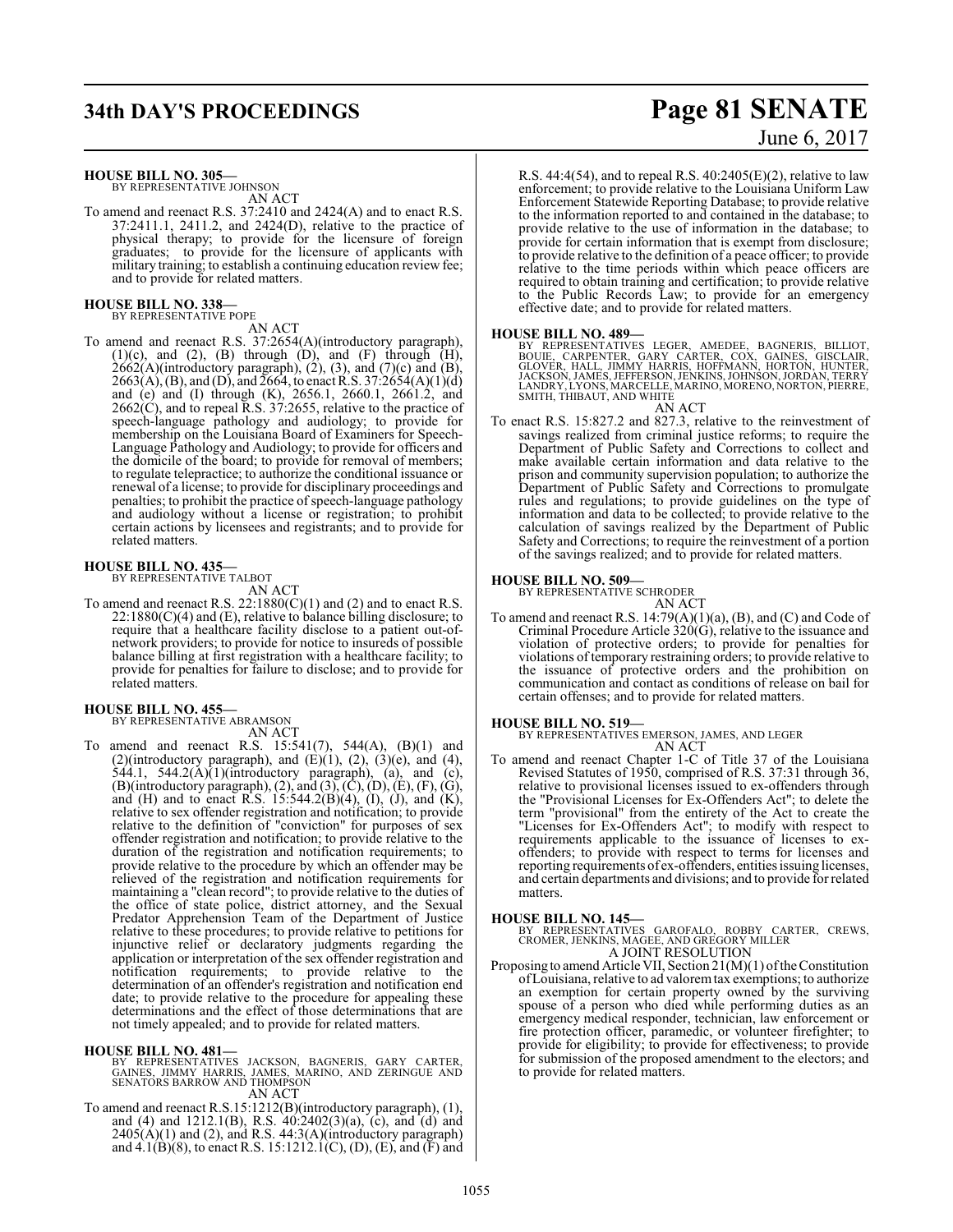#### **HOUSE BILL NO. 137—**

BY REPRESENTATIVE JENKINS AN ACT

To amend and reenact R.S. 40:1231.8(A)(2)(b) and 1237.2(A)(2)(b), relative to medical malpractice claims; to provide for the date of filing of a request for a medical review panel; and to provide for related matters.

#### **HOUSE BILL NO. 161—**

BY REPRESENTATIVE SEABAUGH AN ACT

To amend and reenact R.S. 14:313(D) and to enact R.S. 14:313(C)(4) and (5), relative to offenses affecting the public generally; to provide relative to the prohibition on wearing hoods, masks, and other facial disguises in public places; to provide an exception for persons driving or riding a motorcycle; to provide for exceptions; and to provide for related matters.

**HOUSE BILL NO. 217—** BY REPRESENTATIVE JORDAN AN ACT

To amend and reenact R.S. 22:361(9) and to enact R.S. 22:373(C), relative to vehicle mechanical breakdown insurers; to provide for the incorporation by reference of certain laws regulating unfair competition; to provide for the incorporation by reference of certain laws regulating unfair trade practices; and to provide for related matters.

**HOUSE BILL NO. 223—** BY REPRESENTATIVE MORENO AND SENATOR CLAITOR AN ACT

To amend and reenact R.S. 14:95.10(A), (C), and (E), R.S. 15:590(8), R.S. 46:2136.3(A)(introductory paragraph) and (1) and 2151(B), Code of Evidence Article 412(A) and (D), and Code of Criminal Procedure Article 387(A)(introductory paragraph) and to enact R.S. 14:2(B)(47), 34.9, and 34.9.1, relative to domestic abuse; to provide relative to acts of abuse involving dating partners; to provide relative to the definition of "dating partner"; to create the crimes of battery of a dating partner and aggravated assault upon a dating partner; to prohibit the possession of a firearm by persons convicted of certain offenses of battery of a dating partner; to add offenses of abuse involving dating partners to the types of offenses for which certain information is obtained upon arrest and conviction; to provide relative to the possession of firearms by persons subject to a permanent injunction or protective order for acts of abuse involving dating partners; to provide relative to admissibility of evidence of similar crimes, wrongs, or acts in cases of abuse involving dating partners; to provide relative to the information required when instituting the prosecution for an offense involving abuse against a dating partner; to provide definitions; and to provide for related matters.

#### **HOUSE BILL NO. 287—** BY REPRESENTATIVE TALBOT

AN ACT

To amend and reenact R.S. 22:885(B), relative to the cancellation or surrender of a policy by the policyholder; to provide for the return of unearned premiumto the mortgagee; and to provide for related matters.

#### **HOUSE BILL NO. 401—** BY REPRESENTATIVE GISCLAIR

AN ACT

To amend and reenact R.S.  $29:253(A)(1)(b)$ ,  $(2)(a)$ , and  $(3)$ , relative to the Veterans' Affairs Commission; to provide for the appointment and removal of commission members; and to provide for related matters.

#### **HOUSE BILL NO. 432—** BY REPRESENTATIVE SHADOIN

AN ACT

To amend and reenact R.S. 34:852.6(A) and to enact R.S. 32:702(17) and 705(B)(4), relative to transactions executing the transfer of certificates of title of certain movable property; to provide for definitions; to regulate certain transactions transferring

# **Page 82 SENATE 34th DAY'S PROCEEDINGS**

certificates of title of movable property; to impose certain procedural requirements; and to provide for related matters.

#### **HOUSE BILL NO. 491—**

BY REPRESENTATIVE LEOPOLD AN ACT

To amend and reenact R.S. 41:1214(B) and to enact R.S. 41:1214(E), relative to the advertisement and bids for the lease of public land; to provide relative to the delivery and acceptance of bids; to provide for a uniformand secure electronic interactive system for submittal of lease bids; and to provide for related matters.

#### **HOUSE BILL NO. 624—**

BY REPRESENTATIVE HENRY

AN ACT

To provide with respect to the Revenue Sharing Fund and the allocation and distribution thereof for Fiscal Year 2017-2018; and to provide for related matters.

#### **HOUSE BILL NO. 664—**

BY REPRESENTATIVES HOFFMANN, TERRY BROWN, CHANEY, JACKSON, LEGER, RICHARD, AND ZERINGUE AN ACT

To amend and reenactR.S. 22:832(C)(6)(introductory paragraph) and to enact R.S.  $22:832(C)(6)(c)$ , relative to the insurance premium tax credit; to provide criteria for a health maintenance organization to be eligible for a premium tax credit for a qualifying Louisiana investment; and to provide for related matters.

## **HOUSE BILL NO. 683— (Substitute for House Bill No. 36 by**

**Representative Jones)** BY REPRESENTATIVE JONES

AN ACT

To amend and reenact R.S. 11:1762(A) and (B) and to enact R.S. 11:1762.1, relative to the reemployment of retirees of the Municipal Employees' Retirement System of Louisiana; to provide for retirees who return to work; to provide for benefit suspension; to provide for a supplemental benefit; to provide for membership in the system; and to provide for related matters.

## **HOUSE BILL NO. 692— (Substitute for House Bill No. 607 by Representative Jordan)** BY REPRESENTATIVE JORDAN

AN ACT

To amend and reenact R.S. 32:863.1.1, relative to compulsory motor vehicle liability security; to enhance the ability of law enforcement to access driver insurance information; to require law enforcement officers verify compulsory motor vehicle liability security electronically; to require the Department of Public Safety and Corrections promulgate rules and regulations necessary for implementation; and to provide for related matters.

**HOUSE BILL NO. 113—** BY REPRESENTATIVE BROADWATER

AN ACT

To amend and reenact R.S.  $17:3351.20(A)(1)$  and  $(F)$ , relative to fees charged to students at public postsecondary education institutions; to extend the authority of a public postsecondary education management board to establish, adjust, and increase certain fees; to provide limitations; to extend the requirement that such boards report annually to the legislature relative to such fees; and to provide for related matters.

#### **HOUSE BILL NO. 205—**

BY REPRESENTATIVES BOUIE AND SMITH

AN ACT To amend and reenact R.S. 15:572.4(D), relative to pardons; to provide relative to the time periods in which persons serving a life sentence may apply for a pardon or commutation of sentence; to provide relative to the time periods prior to an imposition of a life sentence; and to provide for related matters.